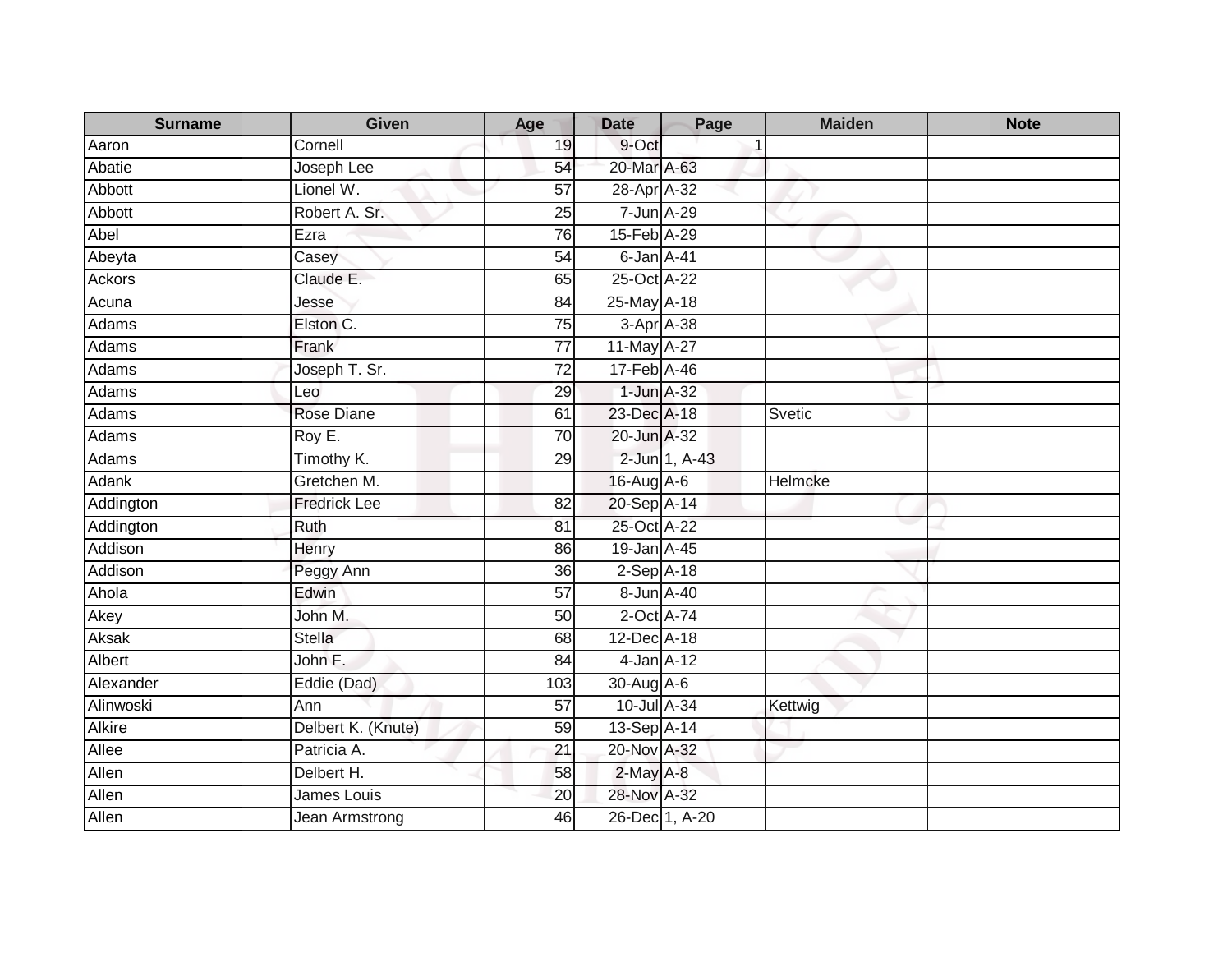| Allen      | Thomas                 | 50              | 26-Dec           |                | $\mathbf 1$    |                                  |
|------------|------------------------|-----------------|------------------|----------------|----------------|----------------------------------|
| Allie      | Roseti                 | 83              | 18-Apr A-16      |                |                |                                  |
| Allison    | Haywood                | 39              | 7-Apr A-32       |                |                |                                  |
| Almon      | Catheirne Blanche      | 80              | 29-May A-67      |                |                |                                  |
| Almy       | Clara Jane             | 83              | $21$ -Jul $A-51$ |                |                |                                  |
| Alverez    | <b>Santos</b>          | 80              | 24-Jan A-16      |                |                |                                  |
| Ament      | Mildred                | 44              | 7-Sep A-28       |                |                |                                  |
| Ameri      | Santino                | 85              | 11-Mar A-47      |                |                |                                  |
| Ammons     | Willie                 | 77              | 15-Mar A-21      |                |                |                                  |
| Andersen   | Myrtle Lloyd           | 79              | 25-Feb A-39      |                |                |                                  |
| Anderson   | Alice Lucelia          | $\overline{72}$ | 8-Sep A-29       |                |                |                                  |
| Anderson   | Augusta                | 100             | 12-Oct A-56      |                |                |                                  |
| Anderson   | Cassie                 | $\overline{21}$ | 14-Mar           |                | $\overline{1}$ | Picture of incident<br>included. |
| Anderson   | Dorothy A.             | 44              | 16-Oct A-38      |                |                |                                  |
| Anderson   | James M.               | $\overline{36}$ | 24-Nov A-69      |                |                |                                  |
| Anderson   | Jimmy Jr.              | 3               | 14-Mar           |                |                | Picture of incident<br>included. |
| Anderson   | Joseph                 | 70              | 7-Dec A-43       |                |                |                                  |
| Anderson   | <b>Kimberly Denise</b> | 4               |                  | 26-Oct 1, A-71 |                |                                  |
| Anderson   | Randall                | 25              | 15-May           |                |                |                                  |
| Andis      | Donald L.              | 39              | 30-Jan A-30      |                |                |                                  |
| Andresen   | Irene A.               |                 | 4-Nov A-22       |                |                |                                  |
| Andrews    | Zeke                   | 87              | 28-Dec A-15      |                |                |                                  |
| Anglin     | Dema J.                | 56              | 27-Oct A-34      |                |                |                                  |
| Anker      | Minnie                 | 76              | 8-Dec A-52       |                |                |                                  |
| Antemie    | Parascheva             | 79              | 8-Feb A-16       |                |                |                                  |
| Anthony    | Gregory                | 16              | 30-Mar A-35      |                |                |                                  |
| Anton      | Wilma                  | 36              | 10-Feb A-24      |                |                |                                  |
| Antonivitz | Helen                  | 52              | 18-Apr A-16      |                |                |                                  |
| Antonoff   | Luben J. Jr.           | 25              | 10-Apr A-34      |                |                |                                  |
| Anweiler   | Joseph J.              | 61              | 29-Aug A-16      |                |                |                                  |
| Appel      | Andrew F.              | 62              | $1$ -Dec $A$ -32 |                |                |                                  |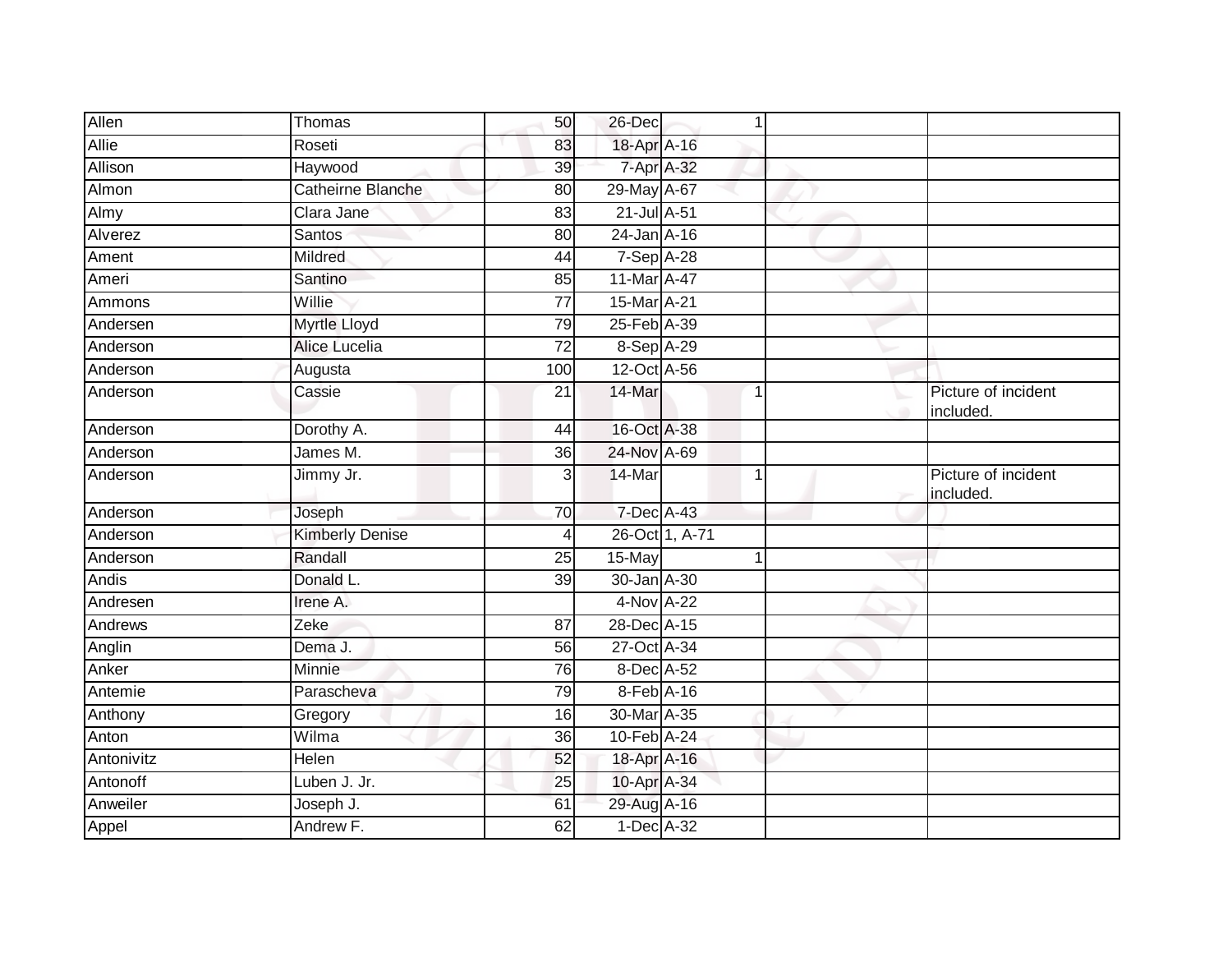| Appleman         | Arthur             | 76              | 22-Sep A-34      |              |                                  |
|------------------|--------------------|-----------------|------------------|--------------|----------------------------------|
| Arbuckle         | Marion C.          | 80              | 10-Feb A-24      |              |                                  |
| Armani           | Adeline J.         | 54              | 7-Mar A-16       |              |                                  |
| Armstrong        | Agnes M.           | 55              | $4$ -Apr $A$ -14 | Fiegle       |                                  |
| Arnold           | James F. Sr.       | 66              | 20-Jan A-32      |              |                                  |
| Arnwald          | Minnie             | 84              | 25-May A-18      |              |                                  |
| Arrighi          | Mario              | 80              | 14-Feb A-27      |              |                                  |
| Artibey          | Victor L.          | 48              | 23-Jan A-36      |              |                                  |
| Arvay            | Susan              | 70              | 23-May A-35      |              |                                  |
| Ashby            | Noble E.           | 57              | $27$ -Jul $A-8$  |              |                                  |
| Ashcraft         | Elmore C.          | $\overline{76}$ | 13-Dec A-22      |              |                                  |
| Asplund          | Roy F.             | 73              | 18-Oct A-22      |              |                                  |
| Atchley          | William John       | 39              | 1-Jun A-32       |              |                                  |
| Austgen          | William            | 93              | 24-Apr A-26      |              |                                  |
| Austin           | Nathanian          | $\overline{30}$ | 14-Mar           | 1            | Picture of incident<br>included. |
| Baacke           | Lillian M.         | 83              | 31-Jan A-27      |              |                                  |
| <b>Babich</b>    | <b>Nick</b>        | 61              | $2-Auq$          | $\mathbf{1}$ |                                  |
| <b>Babincsak</b> | Anna               | 83              | 30-Aug A-6       |              |                                  |
| Bachli           | Francis (Sid)      | 68              | 14-Apr A-34      |              |                                  |
| <b>Bachusz</b>   | Clara              | 62              | 23-Dec A-18      |              |                                  |
| <b>Backe</b>     | Herbert            | 59              | 15-Nov A-27      |              |                                  |
| Backstrom        | Lennart Carl Eric  |                 | 5-Apr A-6        |              |                                  |
| Bacon            | Leonard H.         | 48              | 3-Oct A-43       |              |                                  |
| Badalli          | <b>Ruth</b>        |                 | 17-Jul A-56      |              |                                  |
| Baerveldt        | John A.            | $\overline{77}$ | 3-Nov A-41       |              |                                  |
| Baier            | Clara C.           | 74              | 18-Mar A-26      |              |                                  |
| <b>Bailey</b>    | Cleveland          | 33              | 29-Mar A-14      |              |                                  |
| <b>Bailey</b>    | Clifford           | 19              | 28-Nov           | 1            |                                  |
| Bajda            | Stanley M. (Beedy) | 64              | 22-Dec A-20      |              |                                  |
| Bajenski         | John B. (Bells)    | 71              | 16-Feb A-32      |              |                                  |
| <b>Baker</b>     | Alexander Allen    | 80              | 29-Nov A-22      |              |                                  |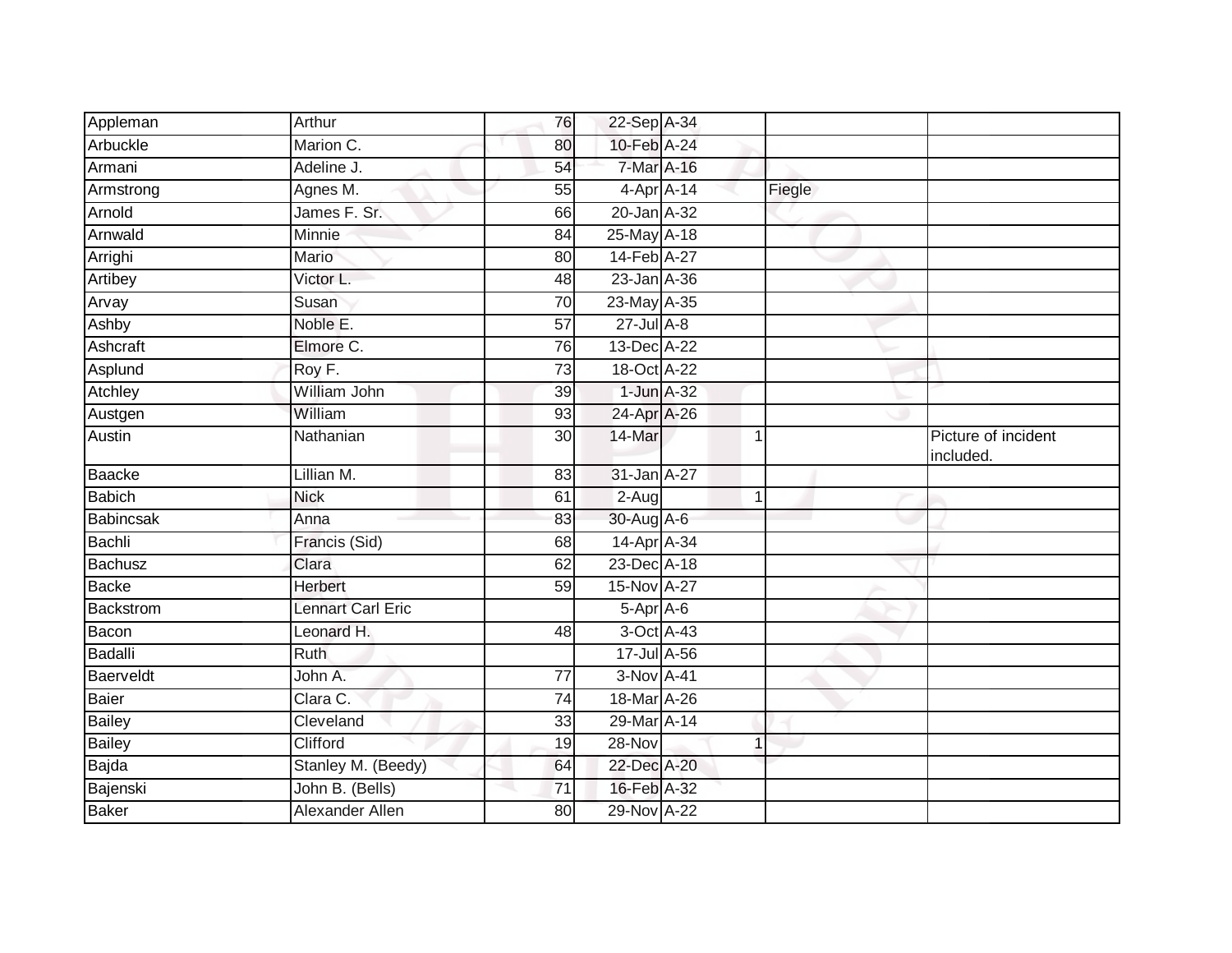| <b>Baker</b>   | <b>Betty</b>       | 66              | 14-Feb A-27  |            |                   |
|----------------|--------------------|-----------------|--------------|------------|-------------------|
| Baker          | Charles W.         | 57              |              | 3-Jul A-45 |                   |
| <b>Baker</b>   | Frederick C. (Dr.) | 85              | 18-Jan A-12  |            |                   |
| Bakker         | Gerrit             | $\overline{72}$ | 6-Sep A-6    |            |                   |
| <b>Bakker</b>  | Jennie             | $\overline{71}$ | 19-Jul A-4   |            |                   |
| <b>Bakker</b>  | William            | 76              | 22-Jun A-22  |            |                   |
| Balanoff       | James              | 79              | 19-Aug A-18  |            |                   |
| Balazs         | Mike               | 62              | 24-Nov A-69  |            |                   |
| Balczun        | Anthony A. (Rev.)  | $\overline{51}$ | 24-Jan A-16  |            | Picture included. |
| <b>Baldwin</b> | Essie              | 96              | 19-Jun A-65  |            |                   |
| <b>Baldwin</b> | Louis A.           | 45              | 28-Dec A-15  |            |                   |
| Baldwin        | Nelson F.          | 87              | 25-Feb A-39  |            |                   |
| Balka          | Egnac S.           | 83              | 12-Apr A-22  |            |                   |
| Balogh         | Joseph             | 81              | 25-Sep A-94  |            |                   |
| Baltus         | John               | 66              | 19-May A-55  |            |                   |
| Banach         | Walter G.          | 54              | 26-Jan A-40  |            |                   |
| Banas          | Anna               | 82              | 18-Apr A-16  |            |                   |
| <b>Banas</b>   | Anna               | 80              | 29-Aug A-16  |            |                   |
| <b>Banas</b>   | Frances            | 72              | 28-Feb A-11  |            |                   |
| Bankowski      | Theodore S.        | 75              | 17-Jul A-56  |            |                   |
| Bapst          | Clemence J.        | 81              | 21-Nov A-24  |            |                   |
| <b>Baranik</b> | Michael            | $\overline{71}$ | 18-Dec A-101 |            |                   |
| Baranowski     | Frank A.           | 77              | 19-Dec A-12  |            |                   |
| Barbara        | John W.            | 60              | 13-Dec A-22  |            |                   |
| Barch          | Howard C.          | 62              | 21-Nov A-24  |            |                   |
| Barenie        | Elizabeth K.       | 93              | 25-Jul A-4   |            |                   |
| Barker         | Virgil L.          | 79              | 18-Mar A-26  |            |                   |
| Barkey         | Amos Sr.           | 74              | 19-Jan A-45  |            |                   |
| <b>Barnes</b>  | Forrest A.         | 60              | 14-Mar A-23  |            |                   |
| Barnett        | Kent V.            | 32              | 18-Jan A-12  |            |                   |
| Barnett        | Mary I.            | 68              | 13-Feb A-34  |            |                   |
| <b>Barney</b>  | Helen              | $\overline{77}$ | 26-Dec A-20  |            |                   |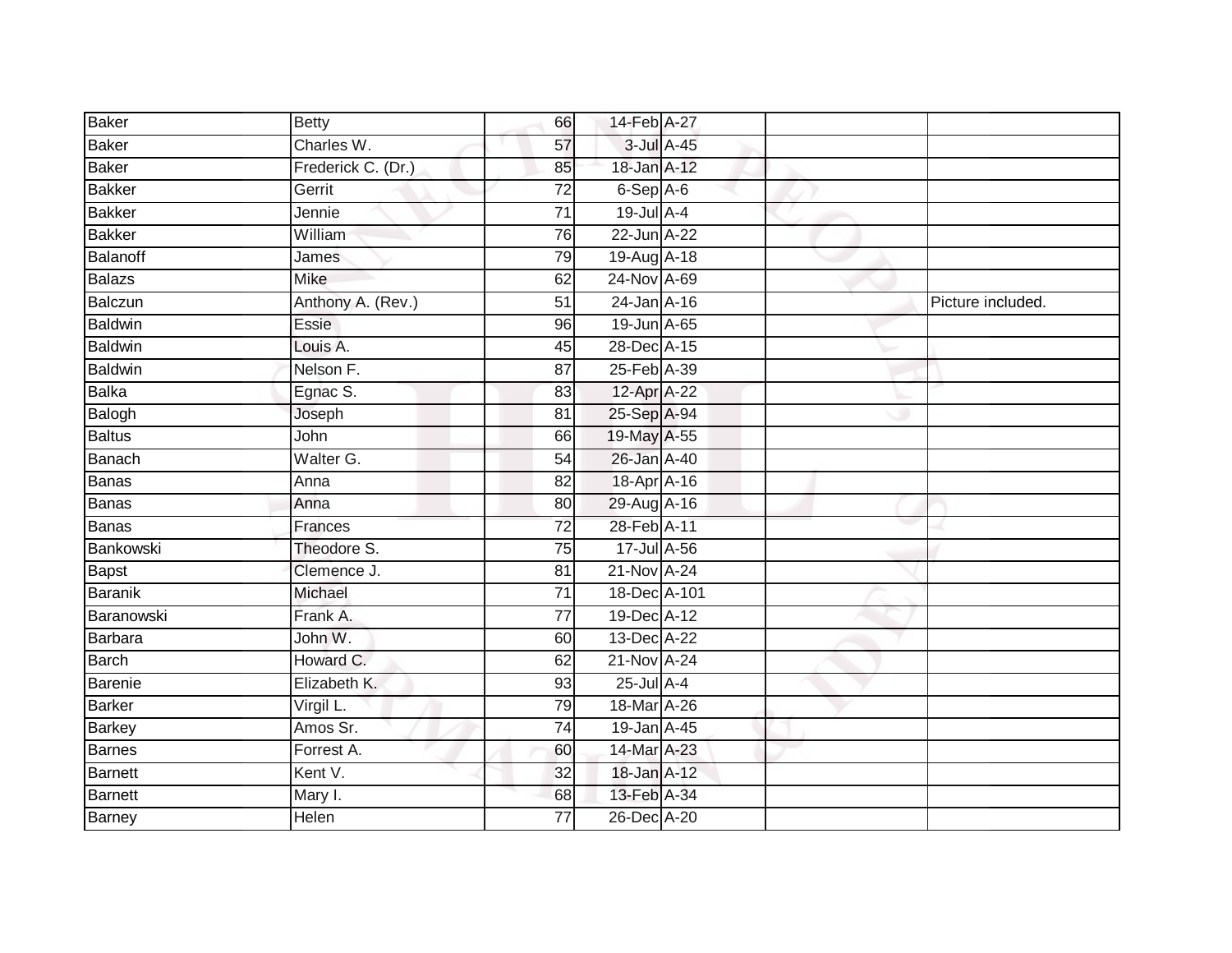| Barry          | William J.              | 76              | 13-Feb A-34      |               |        |  |
|----------------|-------------------------|-----------------|------------------|---------------|--------|--|
| <b>Barta</b>   | Elizabeth               | 56              | 30-Dec A-6       |               |        |  |
| <b>Bartest</b> | Henry L.                | 48              | 7-Aug A-32       |               |        |  |
| Bartman        | Kathryn M.              | 20              |                  | 2-Aug 1, A-16 |        |  |
| <b>Bartok</b>  | William B.              | 64              | 30-Sep A-21      |               |        |  |
| Barton         | Clara E.                | 70              | 14-Oct A-47      |               |        |  |
| <b>Barton</b>  | Lawrence A.             | 69              | 22-Apr A-22      |               |        |  |
| <b>Basham</b>  | Peggy                   | 57              | 29-Nov A-22      |               |        |  |
| <b>Basich</b>  | Mary M.                 | 92              | 25-May A-18      |               |        |  |
| <b>Bass</b>    | <b>Edna Ruth</b>        | 60              | 24-May A-6       |               |        |  |
| Baszaral       | James Jr.               |                 | 3-Mar A-47       |               |        |  |
| <b>Bauer</b>   | Theresa                 | $\overline{77}$ | 15-May A-65      |               |        |  |
| <b>Bauler</b>  | Mathias (Paddy)         | 87              | 21-Aug A-66      |               |        |  |
| Baumer         | Carl E. Jr. (Pinky)     | 38              | 19-Jan A-45      |               |        |  |
| <b>Bayer</b>   | Irene E.                | 52              | 25-Dec A-67      |               | Raczak |  |
| Bayer          | John A.                 | 75              | 16-Oct A-38      |               |        |  |
| <b>Bayne</b>   | Delma P.                | 84              | $2$ -Nov $A-36$  |               |        |  |
| <b>Beaty</b>   | Arthur O.               | 70              | 7-Aug A-32       |               |        |  |
| Becchino       | Baldassare (Benny)      | 47              | 28-Mar A-16      |               |        |  |
| Becze          | Susanna                 | 90              | $2$ -Jan $A$ -59 |               |        |  |
| Beddome        | Agatha M.               | 62              | 10-Jan A-21      |               |        |  |
| Bedenbaugh     | <b>Fannie Alberta</b>   |                 | 16-Jan A-95      |               |        |  |
| Bednar         | John J.                 | 71              | 30-Aug A-6       |               |        |  |
| Bednar         | Mary                    | $\overline{73}$ | 10-Feb A-24      |               |        |  |
| Bedord         | George J.               | 84              | 12-Jun A-86      |               |        |  |
| Bedoy          | $LuzH$ .                | 68              | 8-May A-40       |               |        |  |
| <b>Beeks</b>   | <b>John Evans</b>       | 60              | 8-Apr A-38       |               |        |  |
| Behling        | Gilbert F.              | 57              | $17-Oct$ A-8     |               |        |  |
| <b>Behrens</b> | Wynette R.              | 66              | 31-Oct A-14      |               |        |  |
| Beldzikowski   | <b>Stanley (Beldzi)</b> | 59              | 16-Mar A-41      |               |        |  |
| Bell           | Essie                   | 70              | 15-Apr A-31      |               |        |  |
| Bell           | <b>Troy Driscoll</b>    | 55              | 28-Mar A-16      |               |        |  |
|                |                         |                 |                  |               |        |  |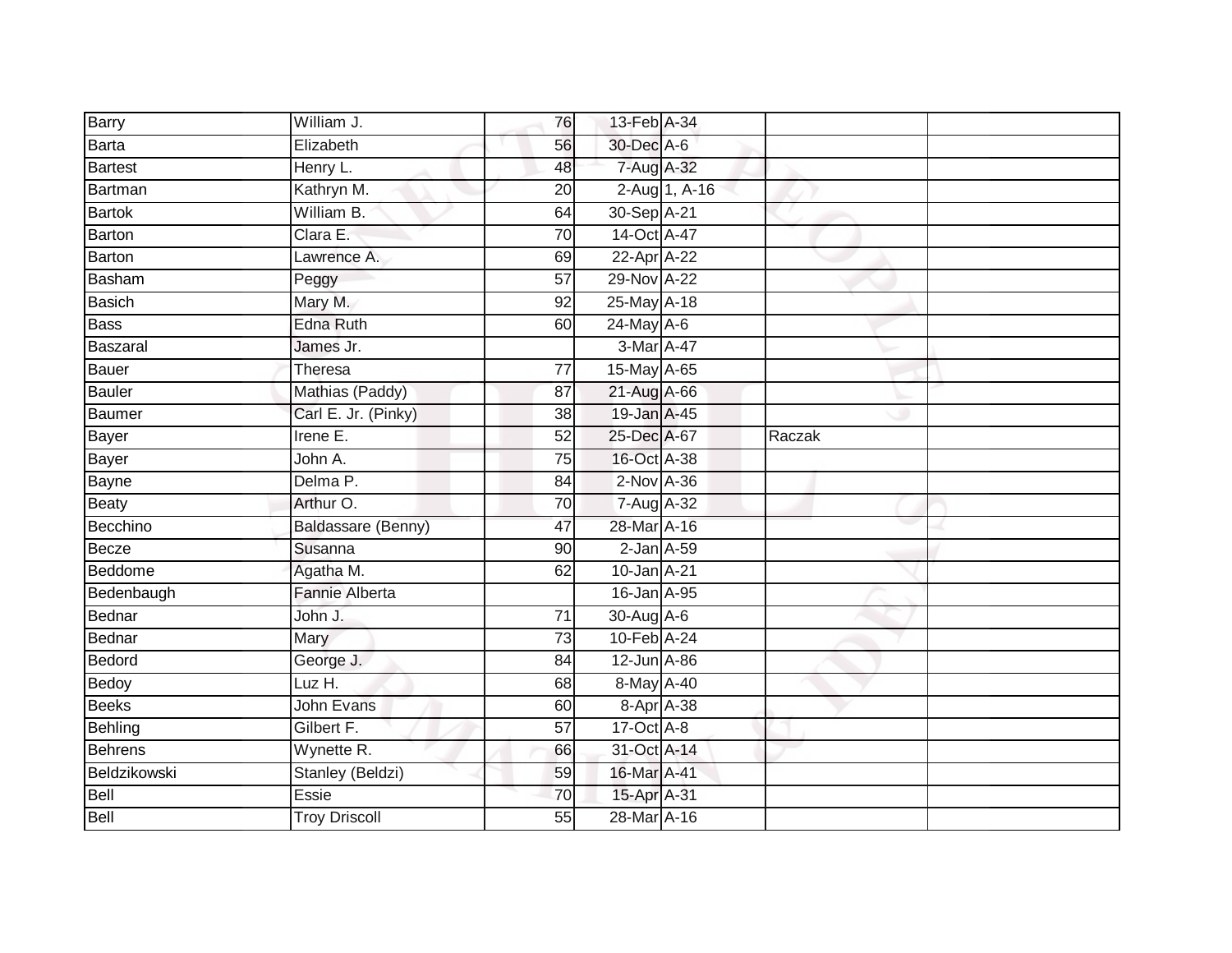| Bellamy         | Robert B.                      | 34              | 16-Dec A-20      |                |         |  |
|-----------------|--------------------------------|-----------------|------------------|----------------|---------|--|
| Beluscheck      | Elizabeth                      | 82              | 22-May A-42      |                |         |  |
| Belzeski        | Robert G.                      | 46              | 6-Jun A-16       |                |         |  |
| <b>Bemish</b>   | Genevieve<br>(JerryDarlington) | 82              | 27-Apr A-52      |                |         |  |
| Benedict        | Moses                          | 88              | 7-Nov A-35       |                |         |  |
| <b>Benedict</b> | <b>Nicholas</b>                | 64              | 9-Feb A-43       |                |         |  |
| Benedict        | Pauline R.                     | 85              | $7 - Jan A - 18$ |                |         |  |
| <b>Benko</b>    | John E.                        | 66              | $19$ -Apr $A$ -4 |                |         |  |
| Benn            | Katherine F.                   | 16              | 6-Nov A-76       |                |         |  |
| Benne           | Ethel                          |                 | 24-Jun A-16      |                |         |  |
| <b>Bennett</b>  | Delmar L.                      | 89              | 6-Jul A-34       |                |         |  |
| <b>Bennett</b>  | George W. (Sammy)              | 54              | 27-Feb A-12      |                |         |  |
| <b>Bennett</b>  | Nara Dawn                      | $\overline{70}$ | 4-Apr A-14       |                | Carrico |  |
| Beno            | Susan                          | 74              | 22-Apr A-22      |                |         |  |
| Benson          | Iva H.                         | 78              | 4-Feb A-25       |                |         |  |
| Benson          | John J.                        | 75              | 28-Nov A-32      |                |         |  |
| <b>Bentley</b>  | Curtis W.                      | 62              | 9-Oct A-73       |                |         |  |
| Bequette        | Norman                         | 19              | 4-May            | $\overline{ }$ |         |  |
| <b>Bereolos</b> | Gust J.                        | 64              | 14-Dec A-45      |                |         |  |
| <b>Beres</b>    | Julius                         | 68              | 23-Jan A-36      |                |         |  |
| Berg            | <b>Adrian Kent</b>             | 56              | 3-Jul A-45       |                |         |  |
| Berg            | Carol                          | $\overline{17}$ | 20-Dec           | 1              |         |  |
| Berg            | Hertha                         | $\overline{77}$ | 25-Mar A-4       |                |         |  |
| Berger          | Lydia J.                       | 86              | 27-Feb A-12      |                |         |  |
| Berger          | Wilfred                        | 87              | 14-Mar A-23      |                |         |  |
| Bergiel         | Peter J.                       | 63              | 24-Mar A-20      |                |         |  |
| Berglund        | Theodore E.                    | $\overline{72}$ | 27-Oct A-34      |                |         |  |
| Bernath         | Elizabeth M.                   | $\overline{77}$ | 23-Nov A-6       |                | Rajcsak |  |
| Berra           | Martin                         | $\overline{9}$  | 18-Apr           |                |         |  |
| Berry           | Dora H.                        | 78              | $3$ -Jun $A$ -6  |                |         |  |
| Berumen         | Maria                          | 53              | 18-Dec A-101     |                |         |  |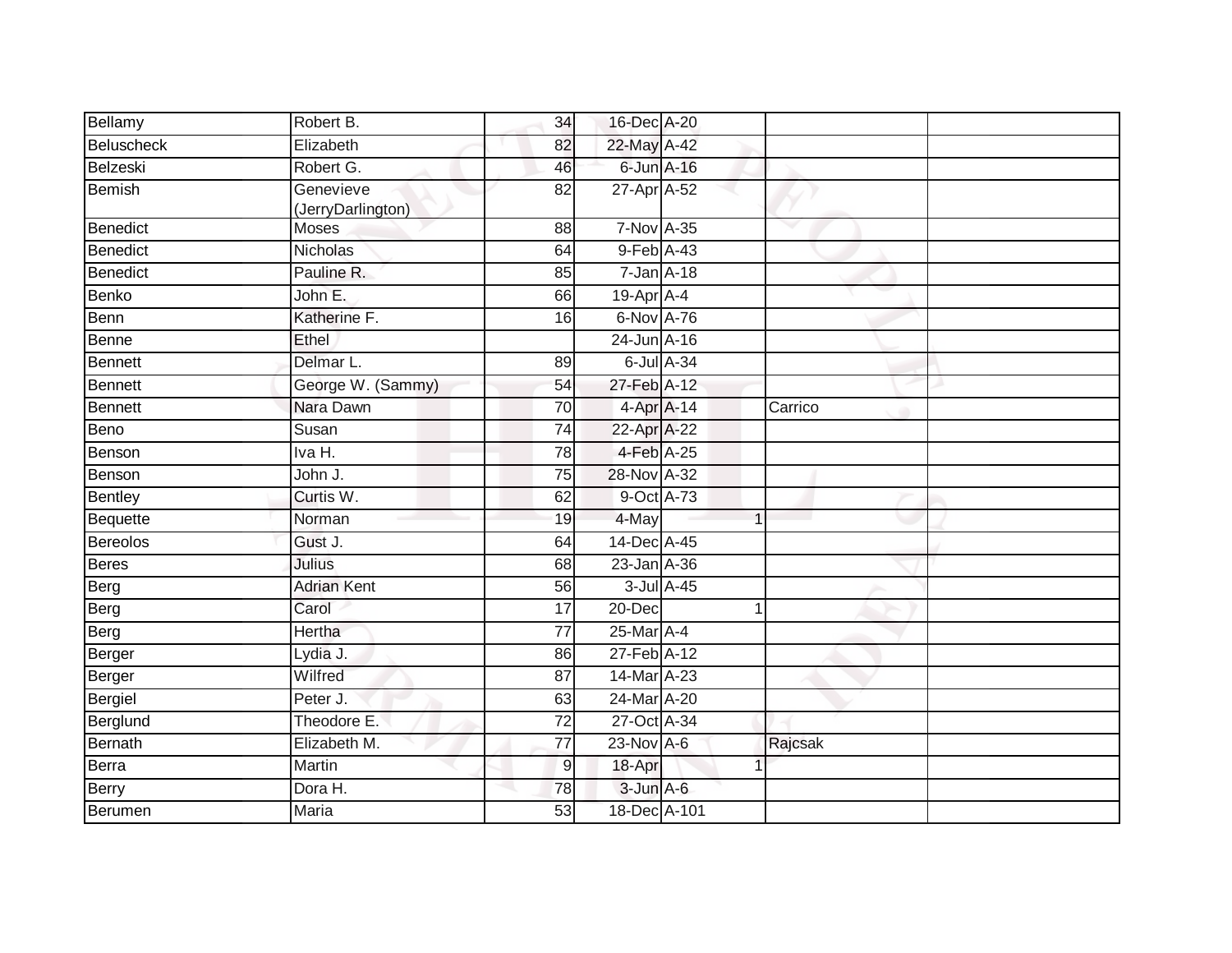| Best           | John LeRoy (Roy)       | 70              | 15-Mar A-21      |         |  |
|----------------|------------------------|-----------------|------------------|---------|--|
| Besterda       | George F.              | 58              | 3-Oct A-43       |         |  |
| <b>Bewley</b>  | Roscoe H.              | 91              | 14-Oct A-47      |         |  |
| Biancardi      | Joseph (Papa Joe)      | 82              | $2$ -May $A-8$   |         |  |
| Bianchi        | James $\overline{O}$ . | 62              | $1-Nov$ A-6      |         |  |
| Biel           | John A.                | 65              | 27-Jun A-16      |         |  |
| Bielasko       | Joseph J.              | $\overline{70}$ | $4$ -Apr $A$ -14 |         |  |
| Bielefeld      | Francis                | 72              | 9-Jan A-54       |         |  |
| <b>Bielski</b> | Mary                   |                 | 7-Mar A-16       |         |  |
| <b>Bielski</b> | Mary V.                | 84              | 11-Sep A-66      |         |  |
| Bieniewicz     | Mary                   | 91              | 5-Jan A-55       |         |  |
| Biernacki      | John                   | 60              | 29-Nov A-22      |         |  |
| Bigham         | <b>Bernard</b>         | 26              | 15-Jun A-42      |         |  |
| <b>Bird</b>    | Jean M.                |                 | 13-Jul A-22      |         |  |
| <b>Birs</b>    | Arline M.              | 56              | 5-Aug A-32       |         |  |
| <b>Bishop</b>  | Vernie                 | 62              | 27-Apr A-52      |         |  |
| Bixenman       | Margaret               | $\overline{77}$ | 25-Feb A-39      |         |  |
| <b>Blachly</b> | Cornelius G.           | 91              | 23-May A-35      |         |  |
| <b>Black</b>   | Frank H.               | 91              | 26-Dec A-20      |         |  |
| <b>Black</b>   | James T.               | 64              | 13-Jan A-49      |         |  |
| Blackmon       | Robert                 | 62              | 29-Sep A-32      |         |  |
| <b>Blair</b>   | Earla Lucy             | 67              | 1-Dec A-32       |         |  |
| <b>Blaski</b>  | Gerald P.              | 39              | 17-Apr A-85      |         |  |
| <b>Blasky</b>  | <b>Emily Ann</b>       | 1 day           | 23-Aug A-6       |         |  |
| Blaylock       | Vicki                  | 16              | $5 - Dec$        |         |  |
| Blejski        | Aloysius C.            | 38              | 22-Apr A-22      |         |  |
| <b>Blimm</b>   | George J. (Bud)        | 62              | $15$ -Jul $A$ -6 |         |  |
| <b>Blincoe</b> | Mary T.                | 89              | 8-Nov A-27       | Puplava |  |
| <b>Bloede</b>  | Mary K.                | 52              | 30-Dec A-6       |         |  |
| Blubaugh       | Forrest J.             | 75              | 7-Mar A-16       |         |  |
| Blumenfeld     | Max                    | 69              | 5-May A-56       |         |  |
| <b>Board</b>   | Earl                   | 63              | $7-Feb$ A-16     |         |  |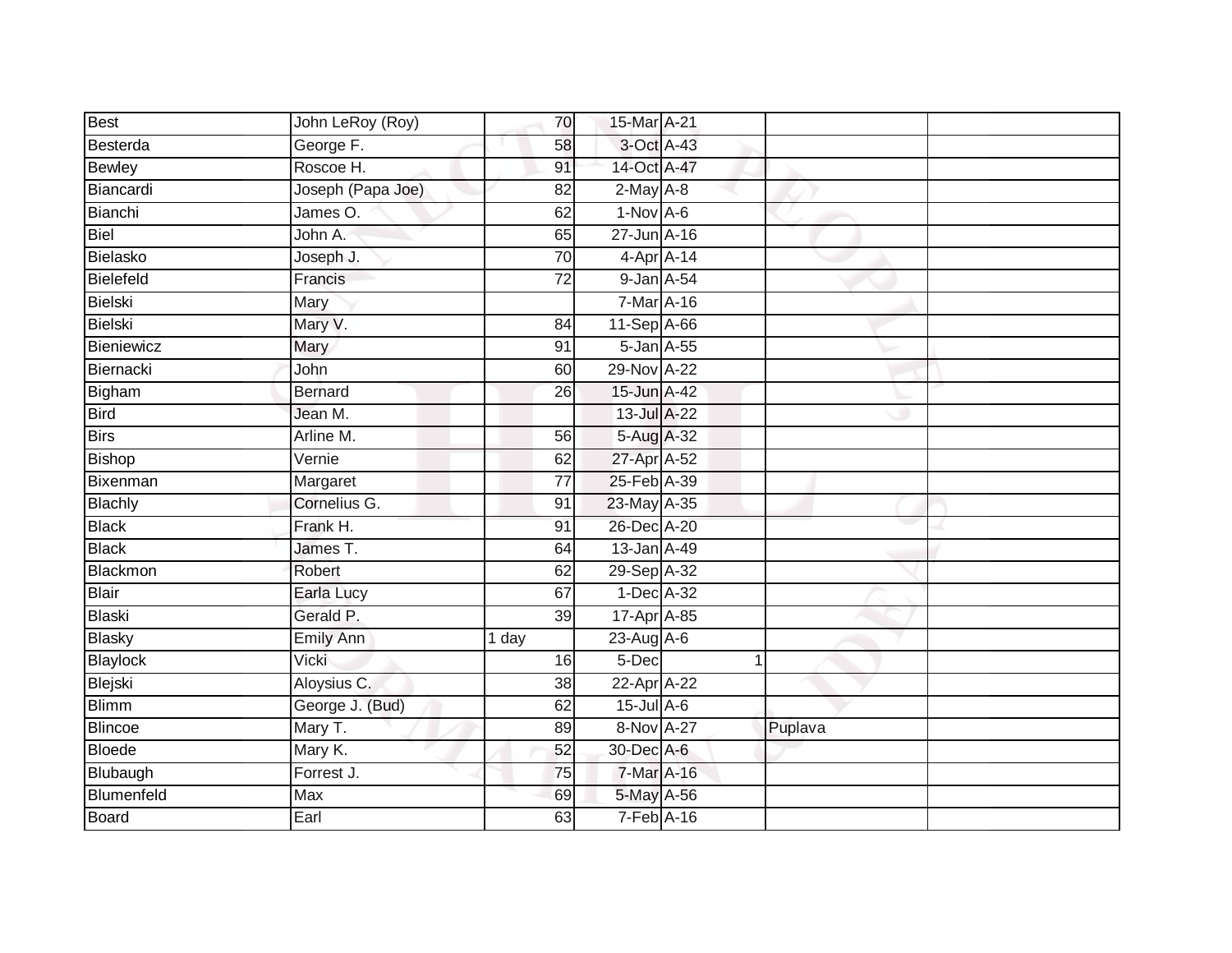| Boatwright       | Floyd          | 39 | 3-Oct            | $\mathbf{1}$ |         |  |
|------------------|----------------|----|------------------|--------------|---------|--|
| <b>Bochenek</b>  | Steve R.       | 58 | 23-Nov A-6       |              |         |  |
| <b>Bock</b>      | Edmund A.      | 81 | 16-Oct A-38      |              |         |  |
| <b>Bock</b>      | John H. (Jack) | 63 | 25-Sep A-94      |              |         |  |
| <b>Bock</b>      | Paul           | 85 | 17-Feb A-46      |              |         |  |
| Bodenhofer       | Raymond C.     | 60 | $21$ -Feb $A$ -4 |              |         |  |
| Bodlovich        | Vallie A.      | 47 | 25-Dec A-67      |              |         |  |
| Bodrazic         | Nada           | 59 | 13-Sep A-14      |              |         |  |
| Boender          | Gertrude       | 67 | $4$ -Jul $A$ -7  |              |         |  |
| Bogetka          | <b>Bertha</b>  | 70 | 27-Apr A-52      |              | Wysocki |  |
| Bohanon          | John W.        | 47 | 29-Dec           | $\mathbf 1$  |         |  |
| Bohling          | Carrie         | 86 | 19-Aug A-18      |              |         |  |
| Bohling          | Warren B.      | 59 | $2$ -Jan $A$ -59 |              |         |  |
| Bojda            | Stanley S.     | 64 | 28-Sep A-53      |              |         |  |
| Bol              | Robert L.      | 61 | 29-Nov A-22      |              |         |  |
| <b>Bolalek</b>   | Mary A.        | 82 | 10-Nov A-14      |              |         |  |
| <b>Bolek</b>     | Julia          | 83 | 22-Jul A-12      |              |         |  |
| <b>Bone</b>      | David A. Sr.   | 78 | 26-Aug A-8       |              |         |  |
| Booe             | Alpha          | 66 | 4-Sep A-50       |              |         |  |
| Boomsma          | James C.       | 55 | 29-May A-67      |              |         |  |
| Borgman          | Robert         | 72 | 29-Sep A-32      |              |         |  |
| Borkstorm        | Mildred E.     |    | 13-Apr A-36      |              |         |  |
| Borom            | Sidney         | 64 | 21-Mar A-12      |              |         |  |
| <b>Borowski</b>  | Joseph F.      | 76 | 24-Mar A-20      |              |         |  |
| Bortko           | <b>Stella</b>  | 59 | 17-Oct A-8       |              |         |  |
| <b>Bosch</b>     | Andrew         | 88 | 10-Mar A-35      |              |         |  |
| <b>Boskovich</b> | Kate           | 86 | 20-Sep A-14      |              |         |  |
| Bosse            | William W.     | 65 | 27-May A-6       |              |         |  |
| <b>Boswell</b>   | Donnie G.      | 19 | 16-May 1, A-39   |              |         |  |
| <b>Boswell</b>   | Lowell Sr.     | 65 | 19-Dec A-12      |              |         |  |
| <b>Bounds</b>    | Lesley L.      | 50 | 2-Aug A-16       |              |         |  |
| <b>Bovenkerk</b> | Kathryne       | 69 | 18-Dec A-101     |              |         |  |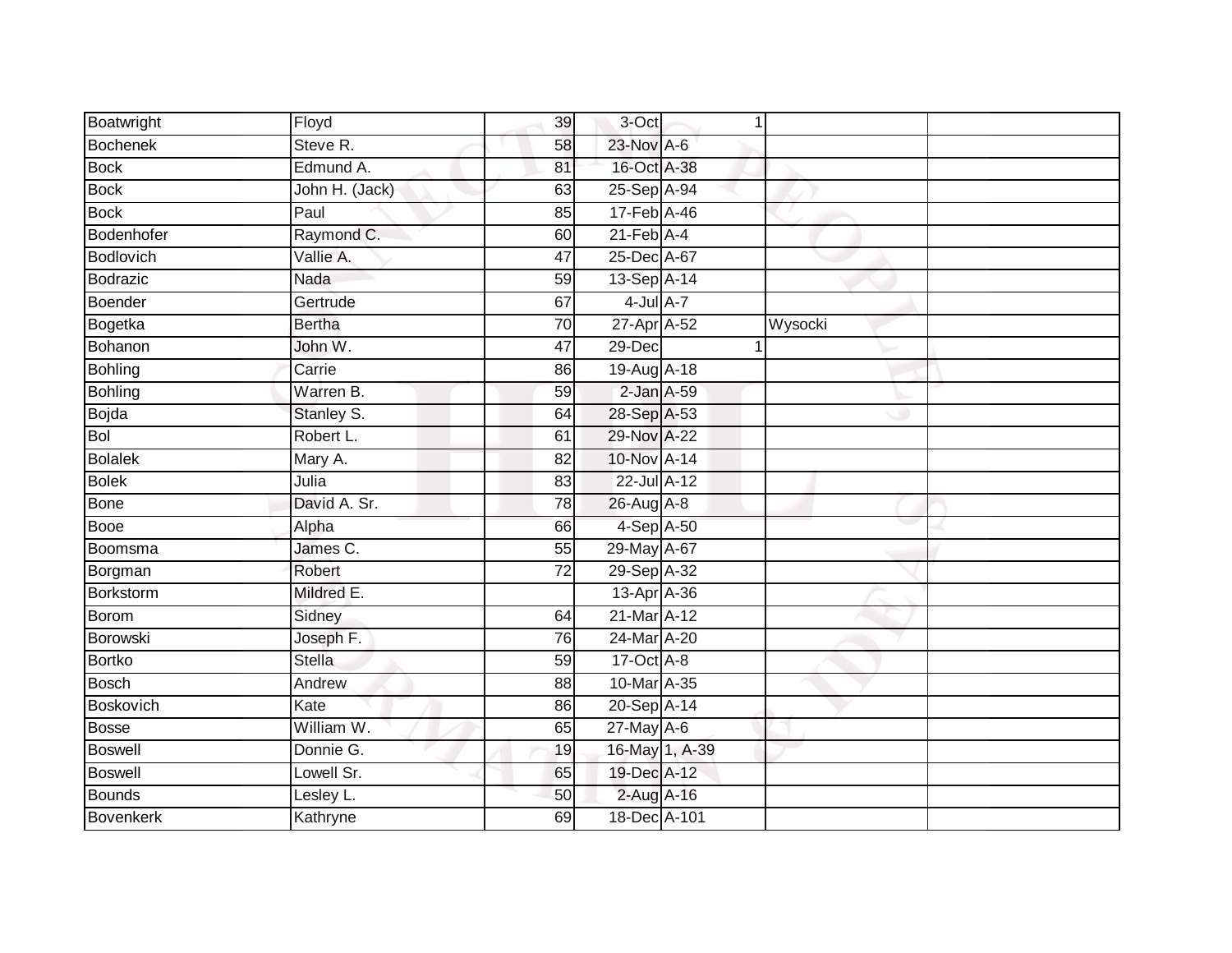| Bowen            | Gary Kenneth         | $\overline{7}$  | 10-May A-13                 |              |                 |  |
|------------------|----------------------|-----------------|-----------------------------|--------------|-----------------|--|
| Bowen            | Ralph L.             | 56              | 12-May A-37                 |              |                 |  |
| <b>Bowers</b>    | Juanita              | 62              | 17-Apr A-85                 |              |                 |  |
| Bowes            | Caroline             | 77              | 14-Nov A-14                 |              |                 |  |
| <b>Bowlby</b>    | John W.              | $\overline{71}$ | $25$ -Jul $A-4$             |              |                 |  |
| Bowman           | <b>Elmer Roy</b>     | 69              | 1-May A-42                  |              |                 |  |
| Bowman           | George F.            | $\overline{73}$ | 15-Dec A-28                 |              |                 |  |
| Bowman           | <b>Michael James</b> | 3 months        | 20-Feb A-20                 |              |                 |  |
| Boyd             | Agnes (Pat)          | 58              | 25-Oct A-22                 |              |                 |  |
| Boyer            | Ella B.              | 86              | 5-Oct A-16                  |              |                 |  |
| <b>Bozik</b>     | Lena                 | 74              | 15-Jul A-6                  |              |                 |  |
| <b>Bracas</b>    | <b>Stella</b>        | 63              | 11-Jul A-16                 |              |                 |  |
| <b>Bradac</b>    | John S. (Dr.)        | 87              | 24-Feb A-30                 |              |                 |  |
| <b>Bradley</b>   | Cynthia              | 18              | 20-Jun A-32                 |              |                 |  |
| <b>Bradley</b>   | Russell D.           | 75              | 14-Nov A-14                 |              |                 |  |
| <b>Bradtke</b>   | Frank S.             | 64              | 29-Mar A-14                 |              |                 |  |
| <b>Brady</b>     | Joseph A.            | 48              | 6-Dec A-16                  |              |                 |  |
| <b>Bragiel</b>   | Apolonia             | 82              | 9-Aug A-15                  |              |                 |  |
| <b>Bramer</b>    | Paul Jr.             | 64              | 22-Sep A-34                 |              |                 |  |
| <b>Brandys</b>   | Michele Monique      | 10              | 22-Aug A-31                 |              |                 |  |
| <b>Braner</b>    | Edward P.            | $\overline{73}$ | 3-Jan A-21                  |              |                 |  |
| <b>Brantley</b>  | <b>Gary Edward</b>   | 35              | 10-Nov A-14                 |              |                 |  |
| <b>Brashears</b> | William H.           | 50              | $7 - Apr$ $A - 32$          |              |                 |  |
| <b>Brask</b>     | Barbara Ann          | 21              | 28-Sep                      | $\mathbf{1}$ |                 |  |
| Brauer           | Dorothy T.           | $\overline{71}$ | 25-Aug A-28                 |              |                 |  |
| Brazlovitz       | William J.           | 61              | 18-Jul A-39                 |              |                 |  |
| <b>Breclaw</b>   | Peter                | 76              | 20-Apr A-51                 |              |                 |  |
| Breeden          | Zilphia (Mae)        | $\overline{72}$ | 8-Jul A-24                  |              |                 |  |
| Breetzke         | Anna M.              |                 | 11-Apr A-33                 |              |                 |  |
| Bremer           | Harvey A. Sr.        | 78              | 27-Oct A-34                 |              |                 |  |
| <b>Brenkus</b>   | <b>Ann Marie</b>     | 66              | 9-Mar A-22                  |              | <b>Betustak</b> |  |
| <b>Brewer</b>    | Patrick E.           | $\overline{84}$ | $7$ -Jul $\overline{A}$ -51 |              |                 |  |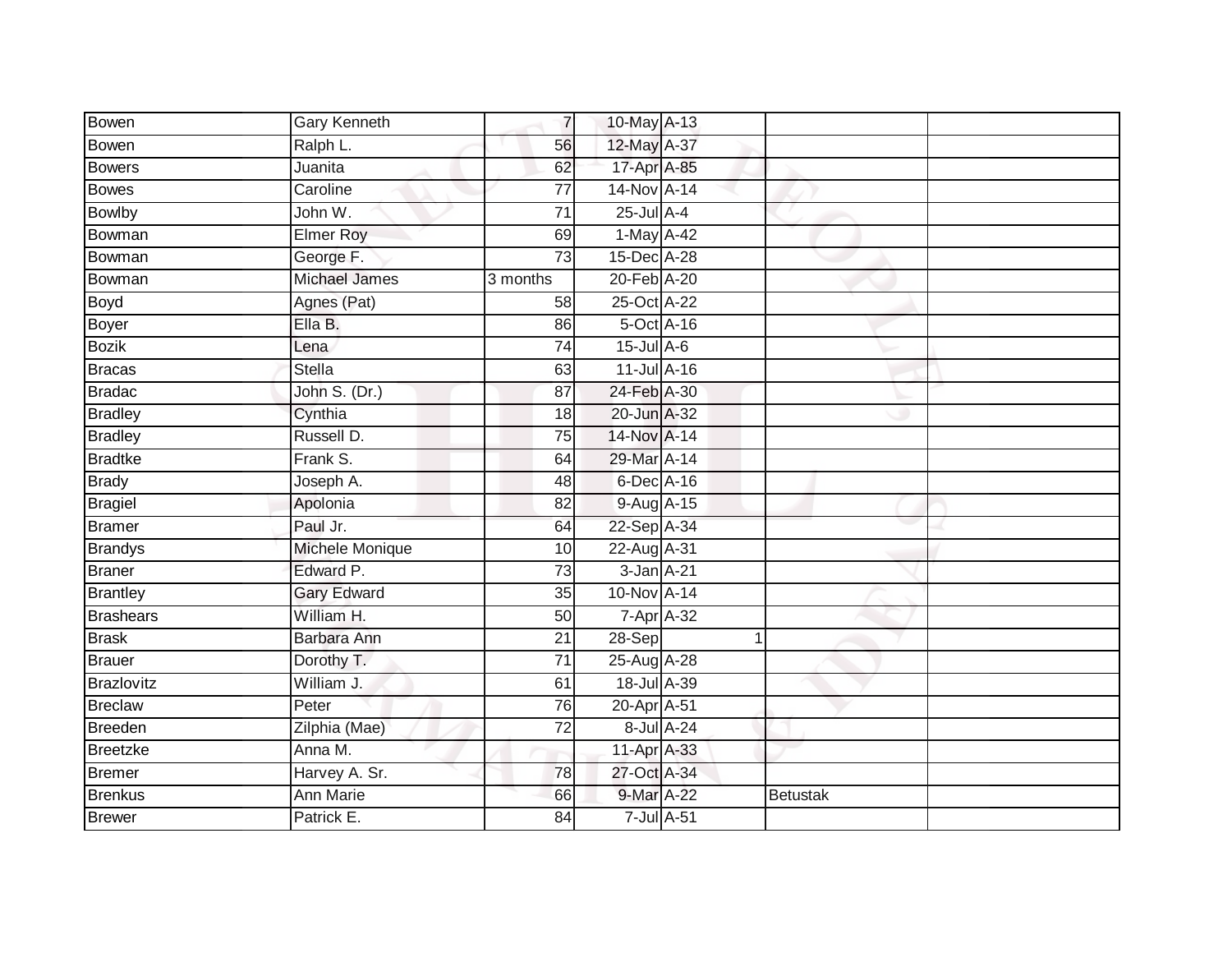| <b>Brexa</b>     | Joseph          | 60              | 29-Mar A-14 |             |   |       |  |
|------------------|-----------------|-----------------|-------------|-------------|---|-------|--|
| <b>Briggs</b>    | Harley H.       | 82              | 19-May A-55 |             |   |       |  |
| Britton          | Ethel           | 70              | 2-Oct A-74  |             |   |       |  |
| <b>Britton</b>   | George (Tommy)  | 46              | 24-Jul A-34 |             |   |       |  |
| <b>Broaders</b>  | Ethel           | $\overline{68}$ | 30-Sep A-21 |             |   |       |  |
| Brockway         | Clara Elizabeth |                 | $12 -$ Jul  |             |   |       |  |
| <b>Broderick</b> | Catherine M.    | 97              | 24-Mar A-20 |             |   |       |  |
| <b>Broderick</b> | George Jr.      | 20              | 4-May       |             |   |       |  |
| <b>Broderick</b> | Gwendolyn D.    | 52              | 10-Oct A-14 |             |   |       |  |
| <b>Brooker</b>   | Robert R.       | $\overline{68}$ | 8-Sep A-29  |             |   |       |  |
| <b>Brookman</b>  | Carl J.         | 82              |             | 8-Jul A-24  |   |       |  |
| <b>Brooks</b>    | Dan Jr.         | $\overline{47}$ | 22-Apr A-22 |             |   |       |  |
| <b>Brooks</b>    | Gregory B.      | 22              | 14-Feb      |             | 1 |       |  |
| <b>Brose</b>     | Albert W.       | 86              | 8-May A-40  |             |   |       |  |
| <b>Bross</b>     | Avis M.         | 65              | 28-Mar A-16 |             |   |       |  |
| Brough           | Alice           | $\overline{71}$ | 14-Apr A-34 |             |   |       |  |
| Brouwer          | John E.         | 25              | 29-Jun A-26 |             |   |       |  |
| <b>Brown</b>     | Aaron           | 67              | 3-May A-18  |             |   |       |  |
| <b>Brown</b>     | Albert H.       | 39              | 4-Apr A-14  |             |   |       |  |
| <b>Brown</b>     | Edward L.       | 64              | 7-Dec A-43  |             |   |       |  |
| Brown            | Edward Z.       |                 | 5-May A-56  |             |   |       |  |
| <b>Brown</b>     | Elizabeth       | 56              | 22-Aug A-31 |             |   |       |  |
| <b>Brown</b>     | Ella E.         | 81              |             | $1-AprA-26$ |   |       |  |
| Brown            | Frederick L.    | 20              | 18-Feb      |             |   |       |  |
| Brown            | George L.       | 70              | 9-Jan A-54  |             |   |       |  |
| <b>Brown</b>     | James W.        |                 | 17-May A-6  |             |   |       |  |
| Brown            | Jennie          | 74              | 27-Oct A-34 |             |   |       |  |
| <b>Brown</b>     | Joseph          | 78              | 23-Jan A-36 |             |   |       |  |
| <b>Brown</b>     | Mary C.         |                 |             | 7-Jul A-51  |   | Mahon |  |
| Brown            | Maudie J.       | 83              | 24-Jan A-16 |             |   |       |  |
| Brown            | Minnie J.       | 79              | 11-Aug A-18 |             |   |       |  |
| <b>Brown</b>     | Redie           | 63              | 1-Dec A-32  |             |   |       |  |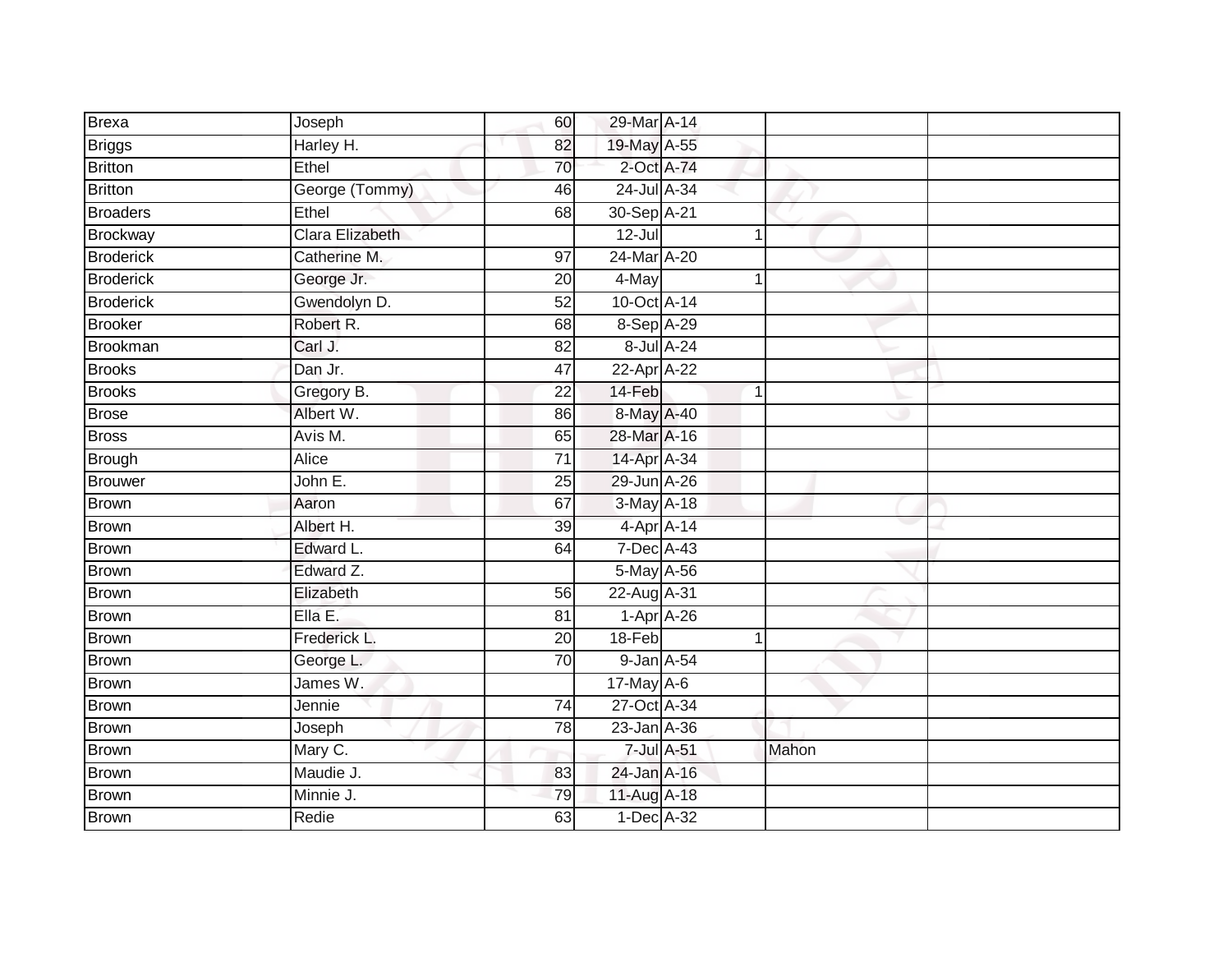| Brown           | Susie L.               | 53              | 5-Dec A-25      |         |                            |
|-----------------|------------------------|-----------------|-----------------|---------|----------------------------|
| <b>Brownlow</b> | Clara                  | 66              | 2-Oct A-74      |         |                            |
| <b>Broz</b>     | Helen M.               | 55              | 20-Feb A-20     | Jefchak |                            |
| Brozowsky       | Clara                  | 84              | 20-Feb A-20     |         |                            |
| <b>Bruce</b>    | Bertie E.              | $\overline{75}$ | 14-Sep A-52     |         |                            |
| <b>Bruce</b>    | Henry M.               | 66              | 11-Aug A-18     |         |                            |
| <b>Bruce</b>    | Keith M.               | 31              | 22-Apr A-22     |         |                            |
| Bruce           | Sidney D.              | 36              | 21-Aug A-66     |         |                            |
| <b>Brueck</b>   | Donald C.              | 54              | 27-Nov A-44     |         |                            |
| <b>Bruhn</b>    | Ove                    | 83              | 20-Jun A-32     |         |                            |
| Bruhn           | <b>Tillie</b>          | 89              | $4$ -Jan $A-12$ |         |                            |
| Bruington       | Gustavus E.            |                 | 29-Nov A-22     |         |                            |
| Brunner         | Sophie                 | 78              | 12-Dec A-18     | Shinkan |                            |
| <b>Bryant</b>   | Evelyn M.              | 57              | 5-May A-56      |         |                            |
| <b>Bryant</b>   | Otto DeForest (Frosty) | 96              | 30-Oct A-82     |         |                            |
| Bryerton        | Veronica B.            | 76              | 19-Dec A-12     |         |                            |
| Brykczynski     | Charlotte              |                 | 25-Sep A-94     |         |                            |
| <b>Brzinski</b> | Edward J.              | 55              | 7-Aug A-32      |         | Also listed as Brzezinski. |
| Bucholz         | Henry P.               | 79              | 4-Nov A-22      |         |                            |
| <b>Buckso</b>   | Anna (Bosco)           | 53              | 16-Oct A-38     | Crosby  |                            |
| <b>Budloe</b>   | Patrick                | 20              | 27-Dec          | 1       |                            |
| <b>Budnyk</b>   | Frances E.             | 62              | 9-Aug A-15      |         |                            |
| Buechler        | Delson W.              | 61              | 16-Jan A-95     |         |                            |
| Buehler         | Kathleen               | 34              | $2-May$ A-8     | Shields |                            |
| <b>Buhse</b>    | Richard D.             | $\overline{51}$ | 25-Sep A-94     |         |                            |
| Bukovac         | Milka (Mildred)        | 68              | 19-Oct A-24     |         |                            |
| <b>Bukvich</b>  | Jean E.                | 63              | 12-Jan A-44     |         |                            |
| <b>Bunce</b>    | Emilienne              | $\overline{74}$ | 20-Feb A-20     |         |                            |
| <b>Bunde</b>    | George (Kelly)         | 87              | 4-Dec A-102     |         |                            |
| <b>Bunyar</b>   | Julius                 | 63              | 15-Feb A-29     |         |                            |
| Buono           | Jack                   | 62              | 16-Jan A-95     |         |                            |
|                 |                        |                 |                 |         |                            |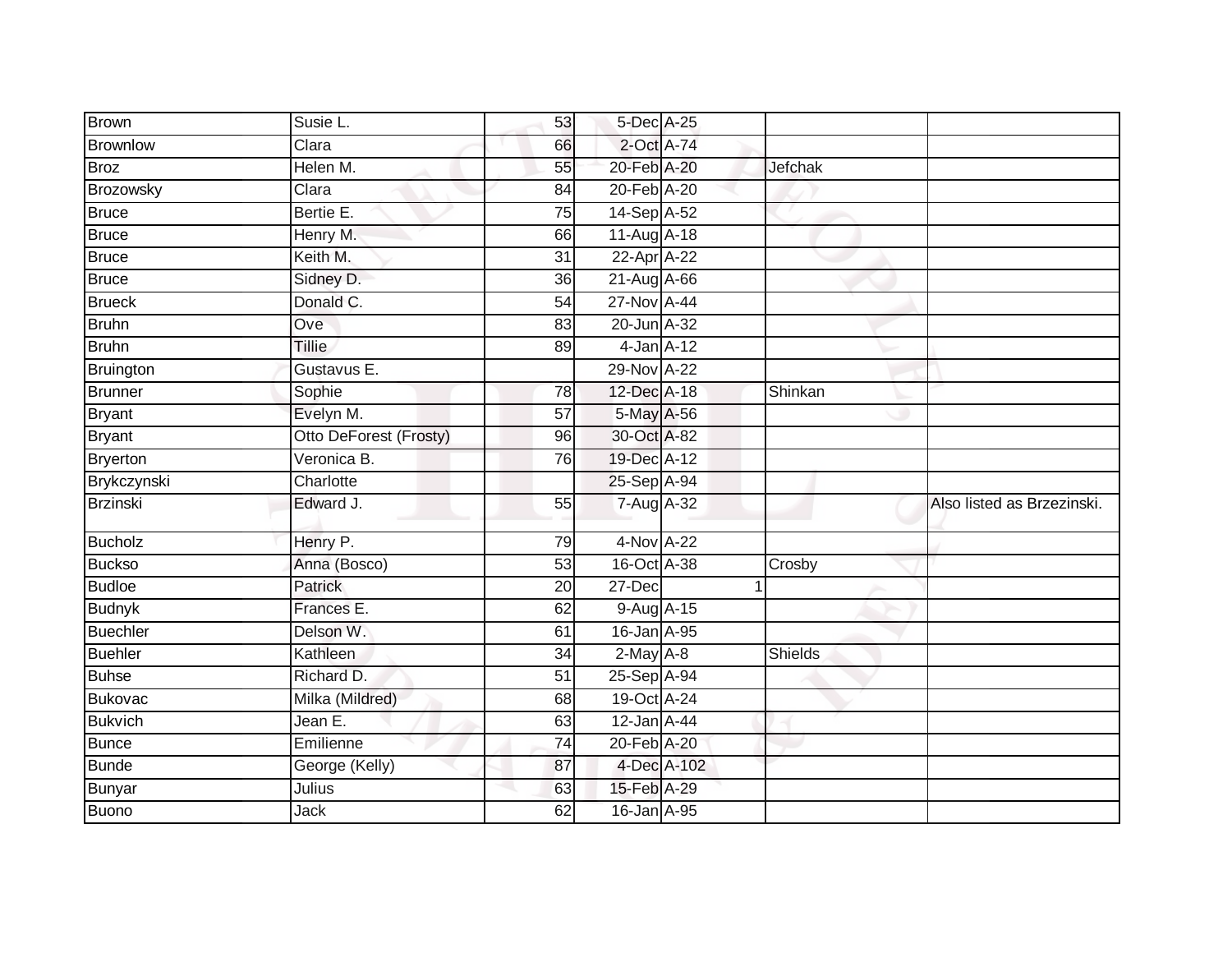| Burczak         | Stella A.           | 59              | 25-Feb A-39       |           |
|-----------------|---------------------|-----------------|-------------------|-----------|
| <b>Burdick</b>  | <b>Edwin Claude</b> | 67              | 29-Sep A-32       |           |
| <b>Burger</b>   | Audry               | 91              | 31-Jan A-27       |           |
| <b>Burger</b>   | Edward M.           | 77              | 29-May A-67       |           |
| <b>Burney</b>   | Andrew P.           | $\overline{58}$ | $23-Nov$ A-6      |           |
| <b>Busch</b>    | Henry J.            | 83              | $2-Feb$ A-22      |           |
| <b>Bush</b>     | George (Bill)       | 68              | 11-Apr A-33       |           |
| Bushman         | Lloyd Dean          | 43              | 24-Jan A-16       |           |
| <b>Busse</b>    | Rose                | 75              | 10-Jan A-21       |           |
| Butler          | Thomas J.           | 39              | 17-Apr A-85       |           |
| Butrym          | Antoni              | 79              | $12$ -Jun $A$ -86 |           |
| <b>Butzloff</b> | May                 | 80              | 13-Feb A-34       | Hale      |
| Buxton          | Clarke              | 85              | 31-May A-4        |           |
| Buyko           | Elizabeth           | 73              | 29-Sep A-32       |           |
| Byron           | Mary                |                 | 27-Jun A-16       |           |
| Cable           | Pearl M.            | 77              | 31-Jan A-27       |           |
| Cabrera         | Rosa M.             | 81              | $14$ -Jun $A-8$   |           |
| Cadena          | Rosario             | 39              | 17-Aug A-53       |           |
| Cain            | John M. Jr.         | 46              | $1-Mar$ A-4       |           |
| Calabrese       | Dean J. (Capt.)     | 32              | 14-Mar A-23       |           |
| Calderon        | John Carlos Jr.     | $\overline{2}$  | 13-Oct A-57       |           |
| Camalack        | George J. Sr.       | $\overline{77}$ | $1-Nov$ A-6       |           |
| Camalick        | Mary                |                 | 30-Oct A-82       | Kovacic   |
| Camarillo       | <b>Mercedes</b>     | 47              | 24-Jul A-34       |           |
| Campbell        | Florence            | 64              | 10-Jun A-35       |           |
| Campbell        | Thomas V.           | 50              | 29-May A-67       |           |
| Canaday         | Oscar D.            | 69              | 18-May A-48       |           |
| Canale          | May                 | 77              | 16-Dec A-20       |           |
| Canary          | <b>Blanch</b>       | 89              | 25-Oct A-22       |           |
| Cap             | Helen E.            | 44              | 10-May A-13       | Mokrzycki |
| Capeles         | Juan                | 84              | 17-Jan A-12       |           |
| Cappas          | Sam                 | 86              | 14-Aug A-67       |           |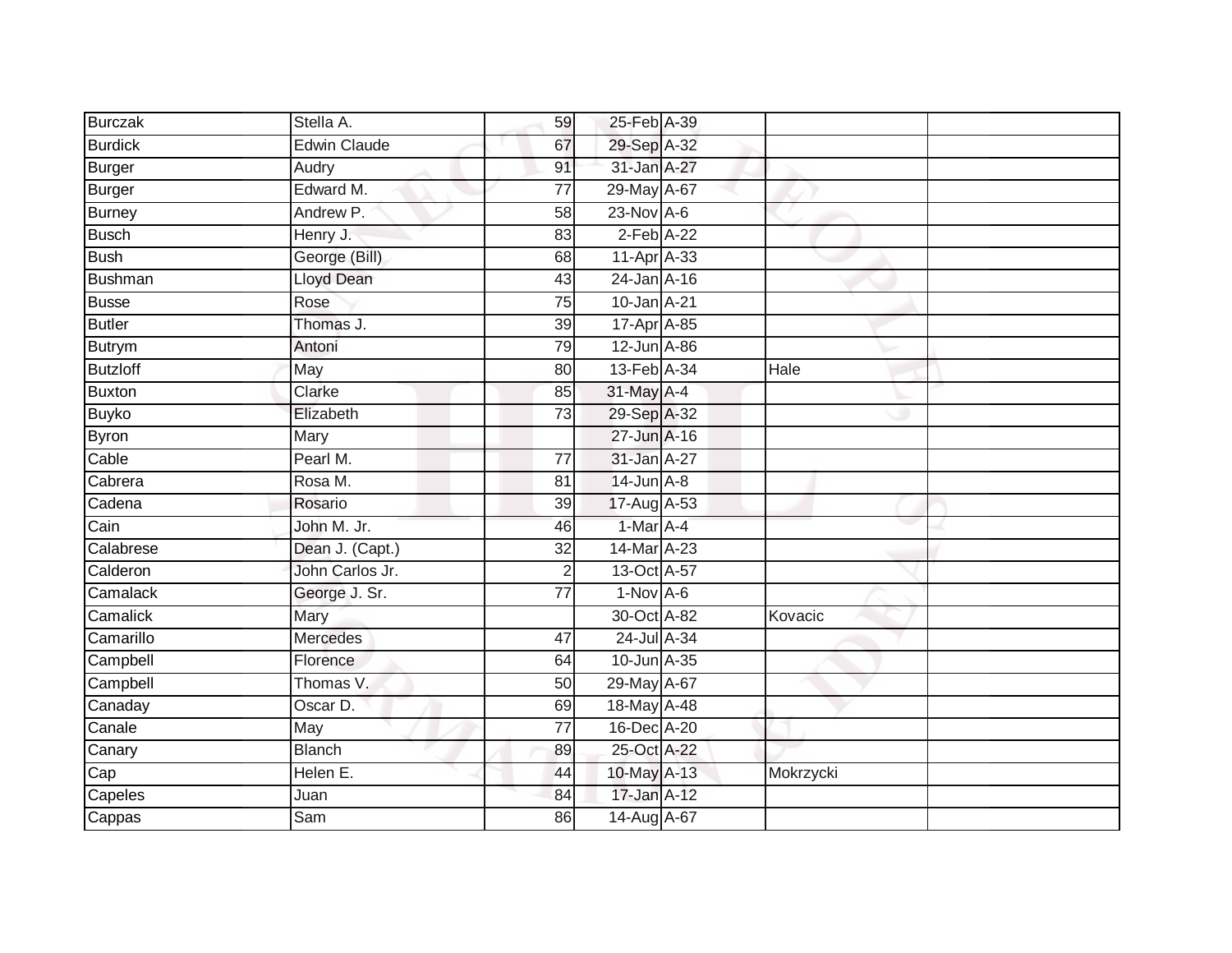| Cappelletti | Frank (Cappy)        | 60              | 9-Jun A-51        |         |  |
|-------------|----------------------|-----------------|-------------------|---------|--|
| Capretti    | John R.              | 52              | 5-Jul A-31        |         |  |
| Carahoff    | Fay Ulva             | $\overline{72}$ | 8-Mar A-12        |         |  |
| Carey       | Opal May             | 79              | 23-Oct A-71       |         |  |
| Carey       | Verland              | $\overline{53}$ | 30-Jan A-30       |         |  |
| Carlan      | <b>Helen Ruth</b>    |                 | 26-Dec A-20       |         |  |
| Carlin      | Leonard E.           | 72              | 17-Jun A-28       |         |  |
| Carlson     | Alfred O.            | 66              | 3-Apr A-38        |         |  |
| Carmichael  | <b>Bertha</b>        | 88              | $4$ -Jul $A-7$    | Johnson |  |
| Caron       | Rosalie              | 48              | 17-May A-6        |         |  |
| Carpenter   | Joseph A.            | 68              | $27$ -Jan $A$ -12 |         |  |
| Carr        | Robert L.            | 61              | $6$ -Jun $A$ -16  |         |  |
| Carrasco    | Fernando             | 76              | 21-Jan A-40       |         |  |
| Carroll     | Florence E.          | 77              | 27-Dec A-29       |         |  |
| Carroll     | George D.            | 76              | $25$ -Jul $A-4$   |         |  |
| Carter      | Jerrie D.            | 29              | 24-Feb 1, A-30    |         |  |
| Carter      | Pauline Vera         | 60              | 26-Dec A-20       |         |  |
| Casey       | Mary H.              | 48              | 16-Feb A-32       |         |  |
| Casko       | Joseph Sr.           | 81              | 4-Nov A-22        |         |  |
| Casner      | Dorothy M.           | 59              | 6-Mar A-58        |         |  |
| Cassady     | Joseph Sr.           | $\overline{73}$ | 29-Sep A-32       |         |  |
| Casson      | Joseph H.            | 50              | 4-Feb A-25        |         |  |
| Casten      | Pauline              | 71              | $16$ -Jan $A$ -95 |         |  |
| Castillo    | <b>Maria DeJesus</b> | 73              | 22-Dec A-20       |         |  |
| Castle      | Rosemarie F.         | 29              | 18-Jul A-39       |         |  |
| Castner     | Gordon A.            | 75              | 27-Dec A-29       |         |  |
| Castro      | Jesus                | 60              | 21-Aug A-66       |         |  |
| Cathcart    | Earl                 | 78              | 29-Sep A-32       |         |  |
| Cave        | Louise               | 83              | 10-Jul A-34       |         |  |
| Cervantes   | Juanita T.           | 83              | 16-Jun A-22       |         |  |
| Cerven      | Wendel               | 80              | 21-Nov A-24       |         |  |
| Chacon      | Rosa                 | $\overline{81}$ | 21-Aug A-66       |         |  |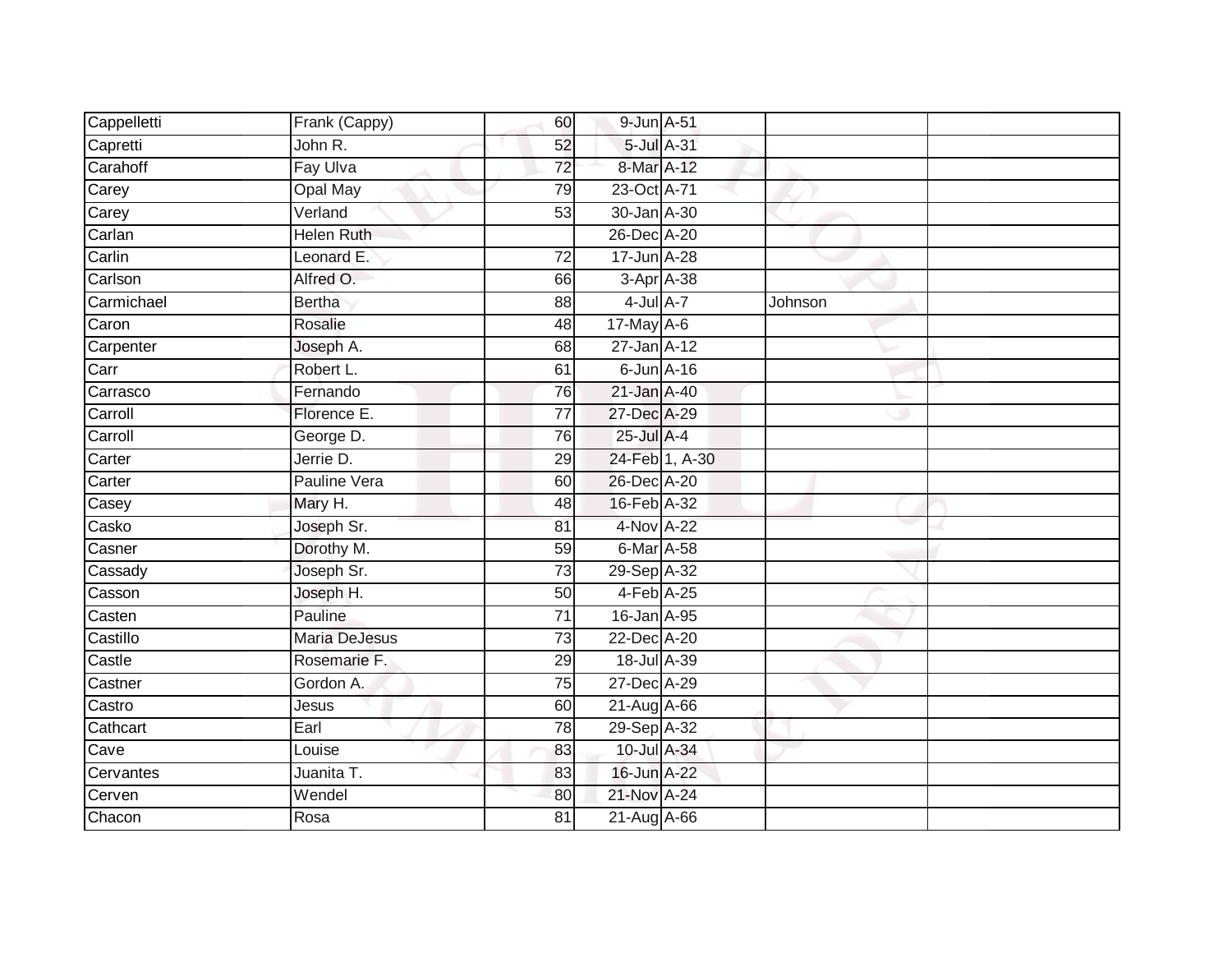| Challoner      | Gary                   | 20              | $12$ -Oct        |              | 1          |  |
|----------------|------------------------|-----------------|------------------|--------------|------------|--|
| Chambers       | Chester S.             |                 | 24-Apr A-26      |              |            |  |
| Chambliss      | James H. Sr.           | 56              |                  | 4-Apr A-14   |            |  |
| Chanley        | Ellen D.               | 82              | $21$ -Feb $A$ -4 |              |            |  |
| Charnote       | Margaret               |                 | 10-Mar A-35      |              | McCausland |  |
| Check          | <b>Theresa</b>         | 88              | 18-Jan A-12      |              |            |  |
| Chepela        | <b>Alvina Margaret</b> | 58              | 22-Aug A-31      |              | Markut     |  |
| Chepregi       | Frank                  | 55              | 18-Jan A-12      |              |            |  |
| Chepregi       | Moses                  | 86              | 9-Oct A-72       |              |            |  |
| Chermak        | <b>Mike</b>            | 92              | 20-Apr A-51      |              |            |  |
| Chesney        | Susan                  | 65              | 8-May A-40       |              |            |  |
| Chester        | Esther M.              | 56              | $1$ -Jun $A$ -32 |              |            |  |
| Childress      | L. Lee                 | 83              | 6-Oct A-32       |              |            |  |
| Chizmar        | Thomas                 | 82              | 18-May A-48      |              |            |  |
| Chontos        | <b>Steve</b>           | 67              | 31-Jan A-27      |              |            |  |
| Chorba         | Betty B.               | 55              | 20-Mar A-63      |              |            |  |
| Chrapla        | John Sr.               | $\overline{92}$ | 18-Mar A-26      |              |            |  |
| Chrapusta      | <b>Steve</b>           | 62              | 20-Mar A-63      |              |            |  |
| Christianson   | Elizabeth W.           | 72              | 18-Nov A-43      |              |            |  |
| Christopherson | Erna A.                | 75              | 9-Aug A-15       |              | Vater      |  |
| Chruby         | Barney A.              | 57              | 27-Jun A-16      |              |            |  |
| Chutka         | Emil P.                | 66              | 24-Oct A-4       |              |            |  |
| Cieplucha      | Joseph                 | 89              | 18-Mar A-26      |              |            |  |
| Ciezki         | John S.                | 88              |                  | $1-Apr$ A-26 |            |  |
| Cihler         | Emily                  | 66              | 12-Oct           |              | 1          |  |
| Cihler         | Irma                   | 67              | $12$ -Oct        |              |            |  |
| Cihler         | Maria                  | 89              | 12-Oct           |              |            |  |
| Cisna          | <b>Edward Charles</b>  | 92              | 8-Feb A-16       |              |            |  |
| Clapp          | Helen                  | 54              | 6-Jan A-41       |              | Lash       |  |
| Clare          | Jessie I.              | 81              | 2-May A-8        |              |            |  |
| Clark          | Beatrice M.            | 59              | 4-Sep A-50       |              |            |  |
| Clark          | Bernard W.             | 65              | 5-Jan A-55       |              |            |  |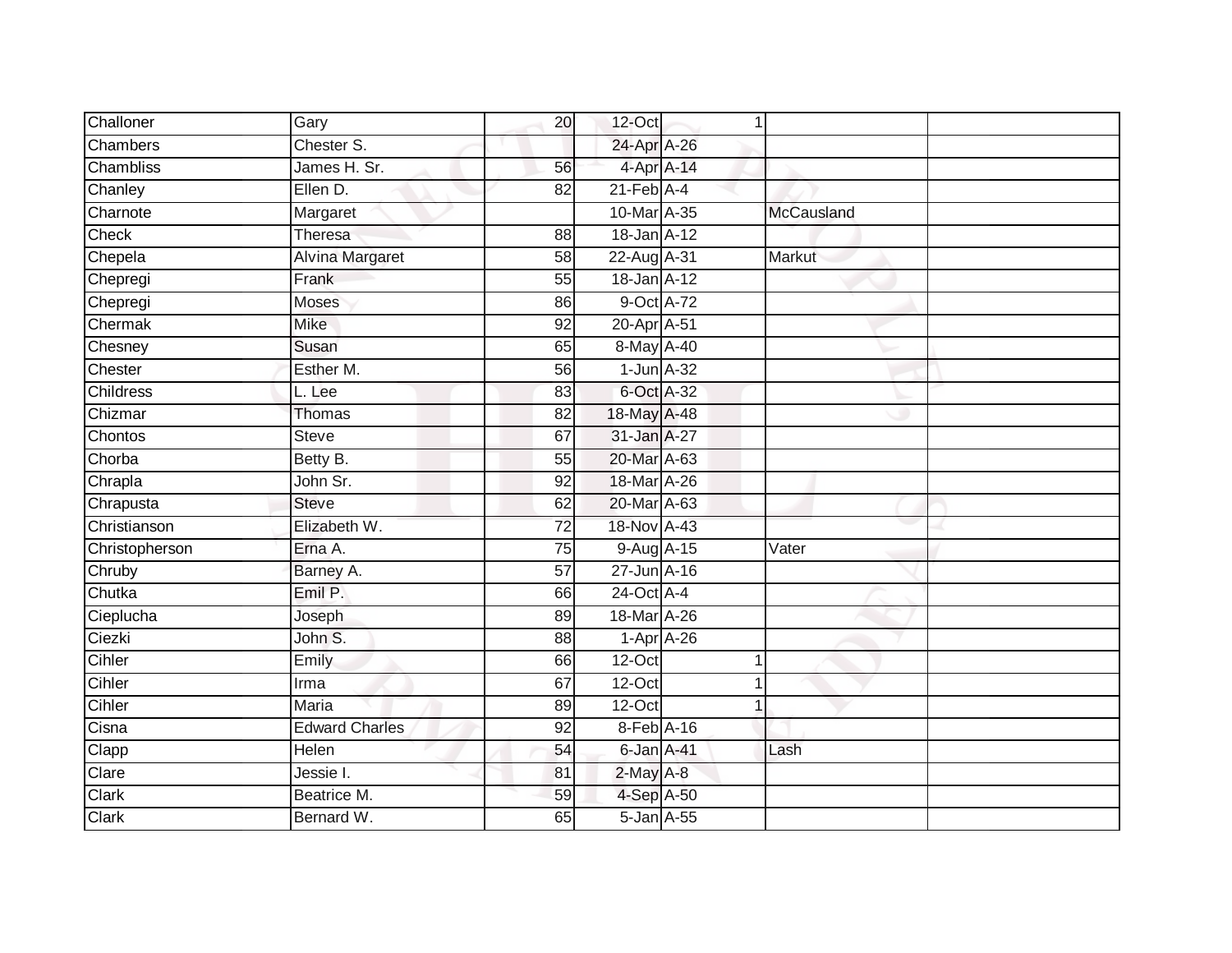| Clark           | Dorothy M.        | 69              | 21-Mar A-12      |               |       |  |
|-----------------|-------------------|-----------------|------------------|---------------|-------|--|
| Clark           | Elizabeth         |                 | 23-May A-35      |               | Weber |  |
| Clark           | George W.         | $\overline{71}$ | 1-Feb A-21       |               |       |  |
| Clark           | Josephine M.      | 81              | 22-May A-42      |               |       |  |
| Clark           | Merritt H. (Rev.) | 79              | 21-Jul A-51      |               |       |  |
| Clark           | Nancy R.          | 38              | 18-Apr A-16      |               |       |  |
| Clark           | Noble Ray         | 56              | 27-Apr A-52      |               |       |  |
| Clark           | Susan             | 16              | 30-Aug           | 1             |       |  |
| Clark           | William H.        | 55              | 15-Dec A-28      |               |       |  |
| Clausing        | James P. Sr.      | 80              | $9-$ Sep $A-8$   |               |       |  |
| Clauson         | Henry J.          | 80              | 8-Aug A-4        |               |       |  |
| Clegg           | Chirstopher James | 3               | 6-Oct A-32       |               |       |  |
| <b>Clements</b> | Chester J.        | 86              | 27-Jun A-16      |               |       |  |
| Clements        | Susan             | 18              | 7-Jun A-29       |               |       |  |
| Cletcher        | Merlin E.         | $\overline{54}$ | 9-Oct A-72       |               |       |  |
| Cleveland       | James             | 30              | 31-Aug           | 1             |       |  |
| <b>Click</b>    | William I.        | 90              | 8-Sep A-29       |               |       |  |
| Clifton         | Cecil (Cec)       | 71              | 23-Feb A-36      |               |       |  |
| Clinton         | Effie             | 79              | 21-Dec A-55      |               |       |  |
| Clippinger      | Hazel             | 62              | 13-Jan A-49      |               |       |  |
| Coan            | Robert H.         | 31              | 13-Dec           | 1             |       |  |
| Cobb            | <b>Robert Lee</b> | 48              | $7-Feb$ A-16     |               |       |  |
| Coby            | Horace E.         | 85              | 30-Jun A-20      |               |       |  |
| Cochrane        | William J.        | $\overline{22}$ | 4-Sep A-50       |               |       |  |
| Coffenberry     | Victor R.         | 76              | 27-Jun A-16      |               |       |  |
| Cohen           | Sidney            | 63              | 23-May           | 1             |       |  |
| Cole            | Maynard L.        | 49              | 10-Jan A-21      |               |       |  |
| Cole            | <b>Myrtle Ray</b> | 91              | $1$ -Jun $A$ -32 |               |       |  |
| Cole            | Wilma             | 50              | 29-Apr A-6       |               |       |  |
| Colgan          | Leonard           | 70              | 3-Nov A-41       |               |       |  |
| Collins         | <b>Carl Tade</b>  | 96              |                  | 7-Oct 1, A-28 |       |  |
| Colon           | Isabel            | $\overline{57}$ | 10-Nov A-14      |               |       |  |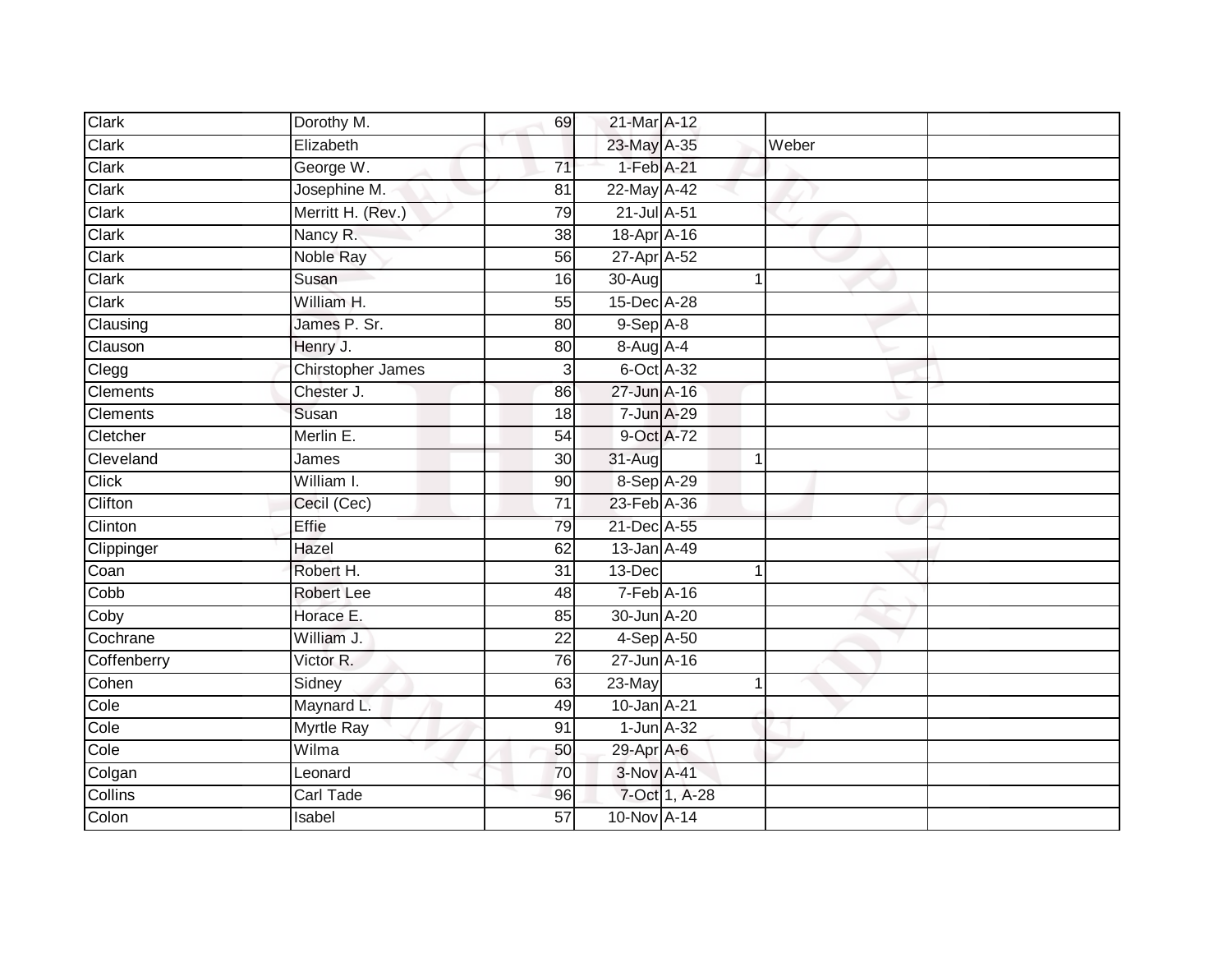| Comandella | Ray                   | 18              |                 | 14-Dec 1, A-45 |              |  |
|------------|-----------------------|-----------------|-----------------|----------------|--------------|--|
| Combs      | Hobson                | 60              | 29-Sep A-32     |                |              |  |
| Comer      | Stephen Alan Jr.      | 8 days          | 22-Dec A-20     |                |              |  |
| Compton    | Oren Earl             | 79              | 12-Apr A-22     |                |              |  |
| Congles    | <b>Nellie</b>         | 63              |                 | 3-Jul A-45     |              |  |
| Conley     | James P. Sr.          | $\overline{74}$ |                 | 8-Apr A-38     |              |  |
| Conlin     | Magdalena (Lena)      | $\overline{72}$ | $2-AugA-16$     |                |              |  |
| Conn       | Earl                  | 91              | 4-Mar A-33      |                |              |  |
| Connelly   | Joseph J.             | 81              | 13-Apr A-36     |                |              |  |
| Conner     | Beatrice M.           | 66              | 10-Nov A-14     |                |              |  |
| Conner     | <b>Harriet Myrtle</b> | 79              | 9-Oct A-72      |                |              |  |
| Conner     | Richard E.            | 62              | 23-Dec A-18     |                |              |  |
| Connor     | Alice N.              | 83              | 28-Jan A-46     |                |              |  |
| Conyers    | Maude L.              | 93              | $2$ -Feb $A-22$ |                |              |  |
| Conyers    | Rudolph V.            | $\overline{54}$ | 27-Dec A-29     |                |              |  |
| Cook       | Agnes E.              | 79              | 1-Sep A-20      |                |              |  |
| Cook       | David E.              | 36              | 17-Feb A-46     |                |              |  |
| Cook       | Donald M.             | 62              | 15-Dec A-28     |                |              |  |
| Cooper     | <b>Eric Ralph</b>     |                 | 24-Jul A-34     |                |              |  |
| Cooper     | <b>Harry Denmin</b>   | 41              | 16-Nov A-61     |                |              |  |
| Cooper     | James L.              | 59              | 21-Dec A-55     |                |              |  |
| Copelin    | James (Ernie)         | 75              | 20-Jan A-32     |                |              |  |
| Corey      | Mabel                 | 76              | 3-Mar A-47      |                |              |  |
| Corman     | Edwin W.              | 62              | 11-Dec A-91     |                |              |  |
| Cornell    | Dorothy G.            | 61              | 16-Jan A-95     |                |              |  |
| Cornwell   | Vernall               | 65              | $4$ -Oct $A$ -6 |                |              |  |
| Corpus     | Santos                | $\overline{81}$ | 18-Feb A-32     |                |              |  |
| Corpus     | Victorina             | 72              | 24-Aug A-37     |                |              |  |
| Correll    | Roy F. (Bud)          | 64              | 1-Sep A-20      |                |              |  |
| Cosgary    | Oscar J.              | 69              | 7-Sep A-28      |                |              |  |
| Cosgrove   | Mary F.               | 75              | 20-Dec A-14     |                | <b>Burke</b> |  |
| Cosmo      | <b>Steve</b>          | 63              | 4-Mar A-33      |                |              |  |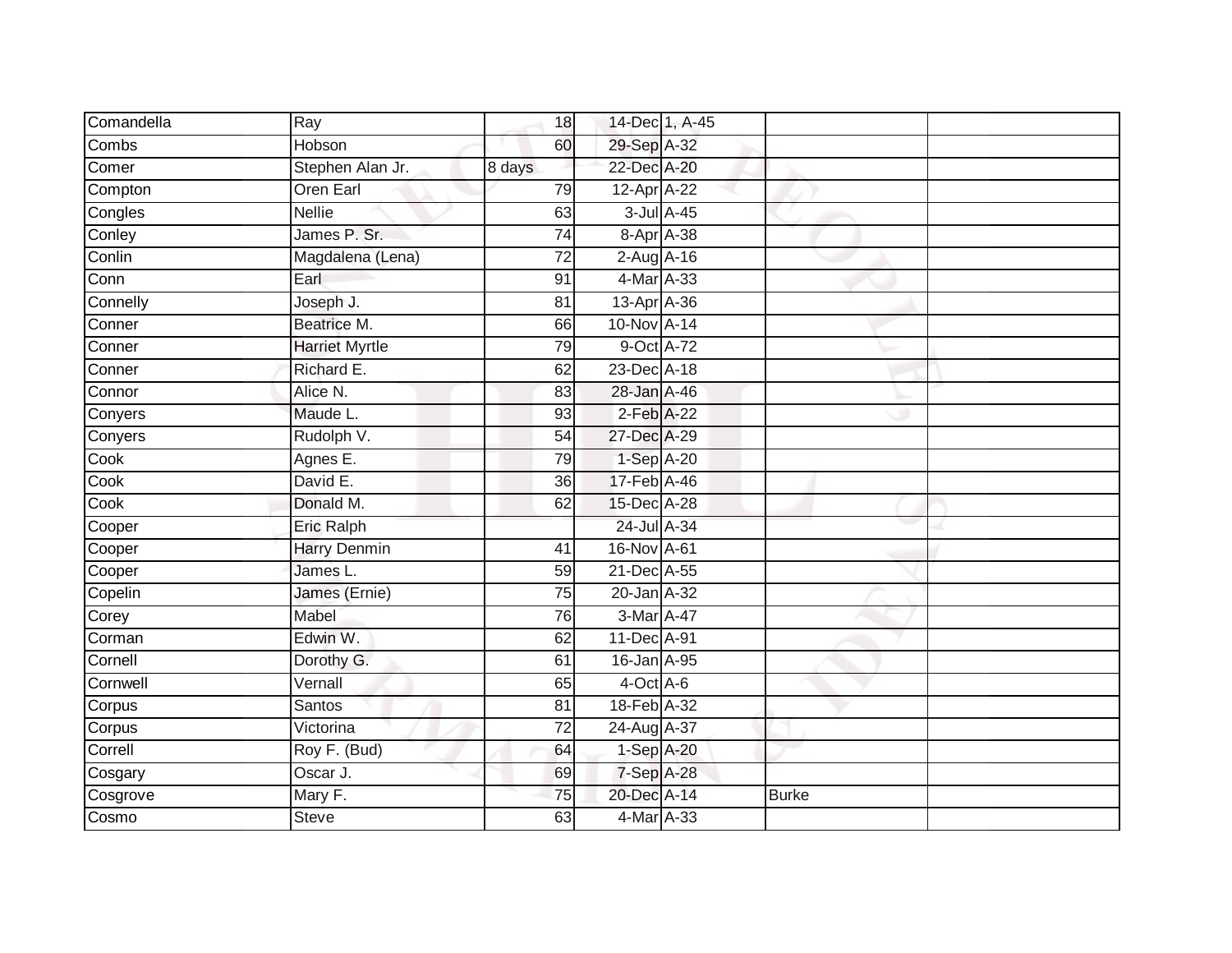| Cothran    | Hobert D. (Red)   | 47             | 13-Mar A-61 |             |  |
|------------|-------------------|----------------|-------------|-------------|--|
| Cotner     | Ivan O.           | 76             | 10-Feb A-24 |             |  |
| Counts     | LeRoy             | 54             | 12-Jun A-86 |             |  |
| Courtice   | Julia Irene       | 91             | 6-Feb A-53  |             |  |
| Cousins    | Lucius            | 64             | 30-Dec A-6  |             |  |
| Covault    | Ida O.            | 88             | 19-Jun A-65 |             |  |
| Covington  | Michelle          | $\overline{4}$ | 31-Oct      |             |  |
| Cox        | Loretta           | 68             | 24-Jul A-34 |             |  |
| Crabbe     | Ernest Sr.        | 69             | 22-Jun A-22 |             |  |
| Crafton    | Jennifer          | 19             | $27 - Nov$  |             |  |
| Craig      | Florence          | 84             | 24-Apr A-26 |             |  |
| Craig      | Johnnie L.        | 78             | 27-Oct A-34 |             |  |
| Cramer     | Ethel M.          | 75             | 19-May A-55 |             |  |
| Craswell   | Jessie            |                | 24-Feb A-30 |             |  |
| Creager    | Earl F.           | 70             | 13-Mar A-61 |             |  |
| Creekmore  | Everett L.        | 81             | 9-Nov A-55  |             |  |
| Creekmur   | O. Ray            | 82             | 29-Dec A-31 |             |  |
| Crespo     | Marcello F.       | 61             | 5-Apr A-6   |             |  |
| Cress      | Mary Ann          | 28             | 22-Dec A-20 |             |  |
| Croft      | Raymond O.        | 56             | 16-May A-39 |             |  |
| Cromwell   | Oliver J.         | 76             | 20-Mar A-63 |             |  |
| Cross      | Warren (Loys)     | 62             | 7-Jun A-29  |             |  |
| Crouch     | Glenn D.          | 79             |             | 4-Dec A-102 |  |
| Crout      | Bertha E.         | 90             | 25-Nov A-18 |             |  |
| Crowley    | Florence B.       | 72             | 30-Nov A-48 |             |  |
| Crull      | <b>Scott Neil</b> | 12             | 22-Aug A-31 |             |  |
| Cruz       | Alivo             | 82             | 22-Aug A-31 |             |  |
| Cruz       | Carlos            | 26             | 20-Jun      |             |  |
| Cruz       | Ramon L.          | 59             | 24-Jul A-34 |             |  |
| Cubit      | Josephine Mary    | 75             | 25-Sep A-94 |             |  |
| Cunningham | Willie A.         | 78             | 20-Jan A-32 |             |  |
| Cupp       | Mabelle W.        | 84             | 22-May A-42 |             |  |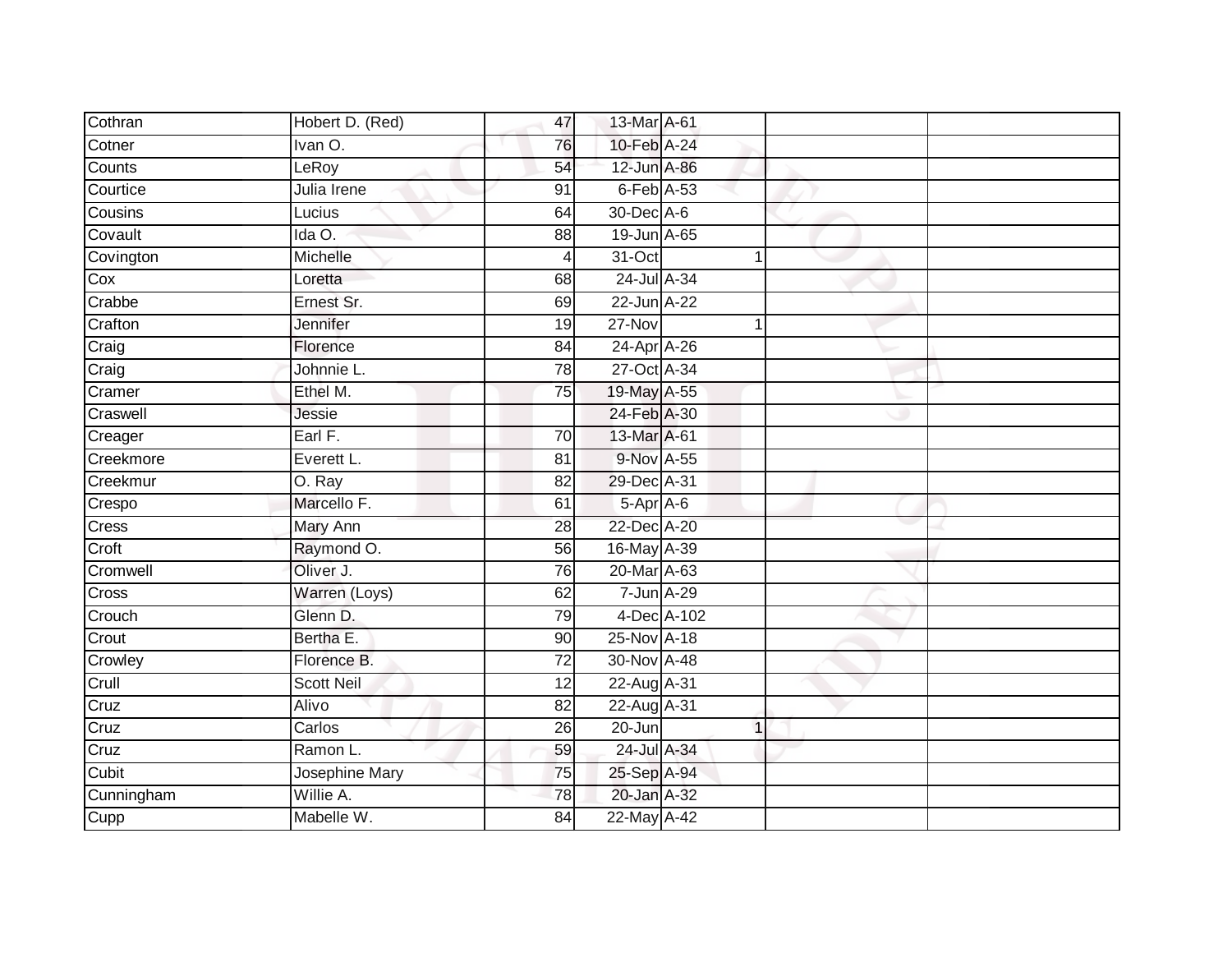| Curtis         | Geraldine O.        | 66              | 11-Jul A-16            |  |  |
|----------------|---------------------|-----------------|------------------------|--|--|
| Curtis         | <b>May Alice</b>    | 81              | 23-Jun A-28            |  |  |
| Cusick         | Bernard M. (Ben)    | 54              | 29-Jun A-26            |  |  |
| Cwiok          | Joseph F.           | 85              | $14$ -Jan $A-4$        |  |  |
| Cyborski       | Regina S.           | $\overline{58}$ | 23-Aug A-6             |  |  |
| Czaicki        | Steve F.            | 60              | 4-May A-40             |  |  |
| Czajkowski     | Alex                | 84              | 10-Apr <sup>A-34</sup> |  |  |
| Czapla         | Helen A.            | 58              | $1-Nov$ A-6            |  |  |
| Czaplicki      | Paul T.             | 89              | 18-Aug A-20            |  |  |
| Czechanski     | Frank               | $\overline{57}$ | 8-Dec A-52             |  |  |
| Czenczek       | Joseph J.           | 50              | 25-Nov A-18            |  |  |
| Czerkas        | Peter P.            | 86              | $27$ -May A-6          |  |  |
| Czerniak       | Anthony S. (Tony)   | 55              | 8-Jun A-40             |  |  |
| Dakai          | Paul                | 70              | 6-Nov A-76             |  |  |
| Daly           | Michael Joseph      | $\overline{73}$ | 12-Apr A-22            |  |  |
| Danavich       | Pearl F.            | 58              | 30-Sep A-21            |  |  |
| Danderson      | <b>Susan Tracy</b>  | 14              | 23-Nov 1, A-6          |  |  |
| Daniszewski    | George S.           | 54              | 9-Oct A-72             |  |  |
| Danko          | Helen A.            | 74              | 5-May A-56             |  |  |
| Danko          | Julia Anna          | 86              | 18-Sep A-42            |  |  |
| Dannehl        | Anna L.             | 67              | 18-May A-48            |  |  |
| Darmoc         | Paul V. (Very Rev.) |                 | 17-May A-6             |  |  |
| Darnell        | Walter              | 52              | 11-Dec A-91            |  |  |
| Dartsch        | Robert A.           | $\overline{71}$ | 10-Jul A-34            |  |  |
| Daugherty      | Virginia Lee        | 61              | 6-Nov A-76             |  |  |
| Davidson       | Annice              | $\overline{72}$ | $1$ -Jun $A-32$        |  |  |
| Davidson       | Mattie              | $\overline{57}$ | 10-May A-13            |  |  |
| Davidson       | Rachael             | 4 months        | 4-Nov A-22             |  |  |
| Davidson       | <b>Roy Warren</b>   | 51              | 5-May A-56             |  |  |
| Davila         | Lorenzo             | 76              | 16-Dec A-20            |  |  |
| <b>Daville</b> | Eric                | 26              | 4-Aug                  |  |  |
| Daville        | <b>Eric Karl</b>    | 26              | 7-Aug A-32             |  |  |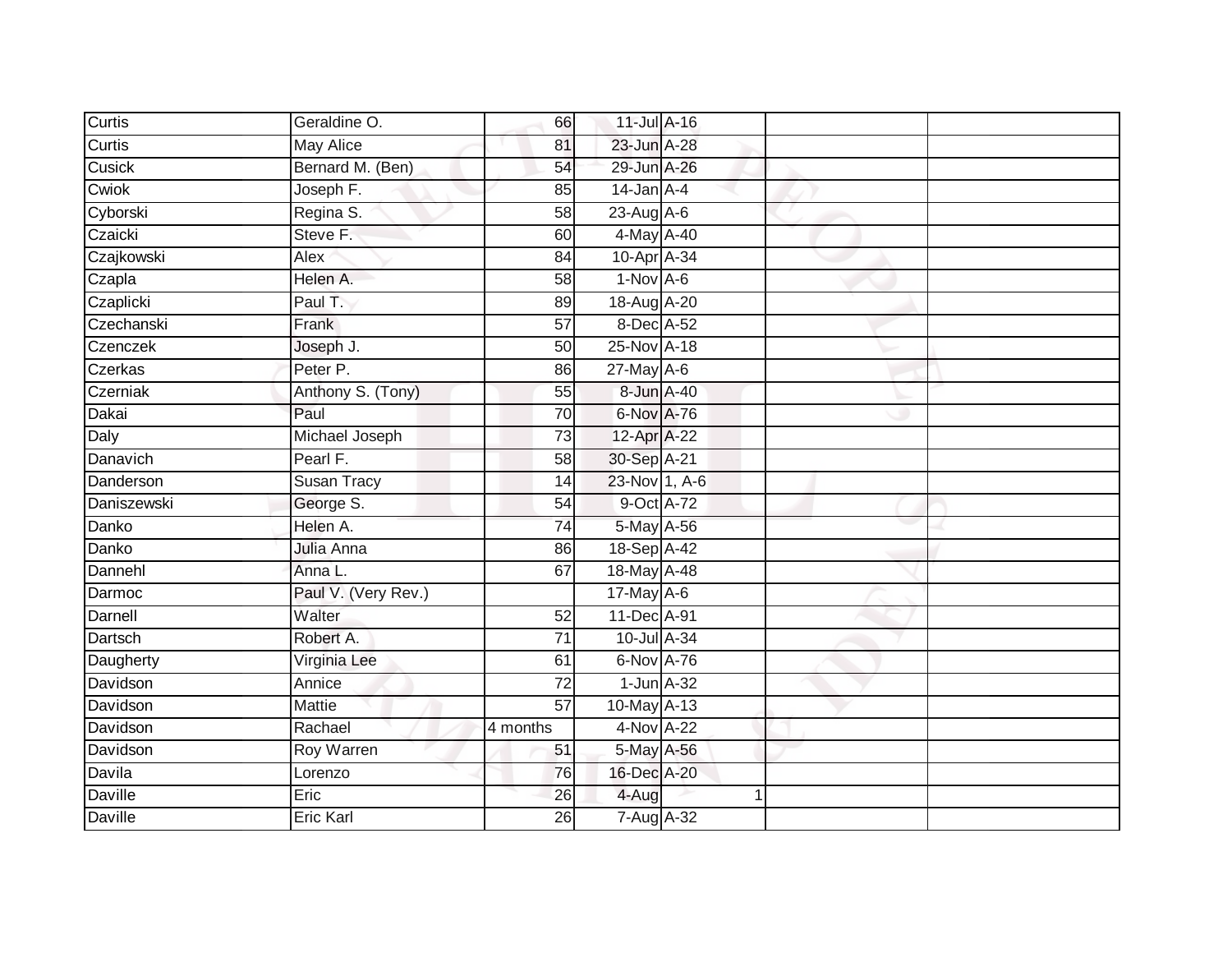| Davis           | Barney B.       | 61              |                    | 8-Jun A-40     |              |  |
|-----------------|-----------------|-----------------|--------------------|----------------|--------------|--|
| Davis           | Catherine J.    | 71              | 23-May A-35        |                |              |  |
| Davis           | Clarence R.     | $\overline{72}$ | 21-Jul A-51        |                |              |  |
| Davis           | Gwendolyn S.    | 19              | 24-Feb A-30        |                |              |  |
| Davis           | John W.         | 70              | $14$ -Jun $A-8$    |                |              |  |
| <b>Davis</b>    | Kenneth         |                 |                    | 8-Jul A-24     |              |  |
| Davis           | Kenneth G.      | 60              | 6-Mar A-58         |                |              |  |
| Davis           | Lue L. (Bertha) | 74              | $1-Aug$ $A-25$     |                |              |  |
| <b>Davis</b>    | Ora G.          | 63              | $4$ -Jan $A-12$    |                |              |  |
| <b>Davis</b>    | Paul J.         | 56              | 4-Nov A-22         |                |              |  |
| Davis           | Raymond         | 67              |                    | 3-Oct A-43     |              |  |
| Day             | <b>Delores</b>  | $\overline{37}$ | 21-Mar A-12        |                |              |  |
| Deasy           | Grace S.        | 74              | 18-May A-48        |                |              |  |
| Deberry         | Adolph          | 63              | 1-May A-42         |                |              |  |
| Dec             | Stanley F.      | 69              | 15-Apr A-31        |                |              |  |
| Deck            | Gerald          | 18              | 16-May             |                |              |  |
| Dedinsky        | Joseph A.       | 59              | 13-Feb A-34        |                |              |  |
| Deen            | Paul T.         | 56              | 6-Dec A-16         |                |              |  |
| DeGruccio       | Kay             | 56              | 21-Jun A-29        |                | <b>Hohos</b> |  |
| DeHaan          | <b>Nick</b>     | 93              | 22-Jun A-22        |                |              |  |
| <b>Dekker</b>   | Simon H.        | 75              | 8-May A-40         |                |              |  |
| DeLaCruz        | Margarita       | 89              | 26-Jul A-4         |                |              |  |
| Delaney         | Pauline         | 53              | 24-Jul A-34        |                |              |  |
| DeLapp          | Raymond L.      | 63              | 15-Sep A-46        |                |              |  |
| DeLay           | Edna E.         | $\overline{77}$ | 29-Mar A-14        |                | Smoot        |  |
| DelBosque       | Oscar           | 54              | 14-Mar A-23        |                |              |  |
| Delgado         | Benjamin (Ben)  | 29              |                    | 27-Nov 1, A-44 |              |  |
| <b>Delnicke</b> | Charles C.      |                 | $27 -$ Jul $A - 8$ |                |              |  |
| Demkowicz       | Julia (Judy)    | 60              | 11-Sep A-66        |                |              |  |
| Denard          | Willie Lee      | 47              | 15-May A-65        |                |              |  |
| Dennis          | Anna            | 70              | 29-Sep A-32        |                |              |  |
| Dennis          | Karl            | 64              | 23-Aug A-6         |                |              |  |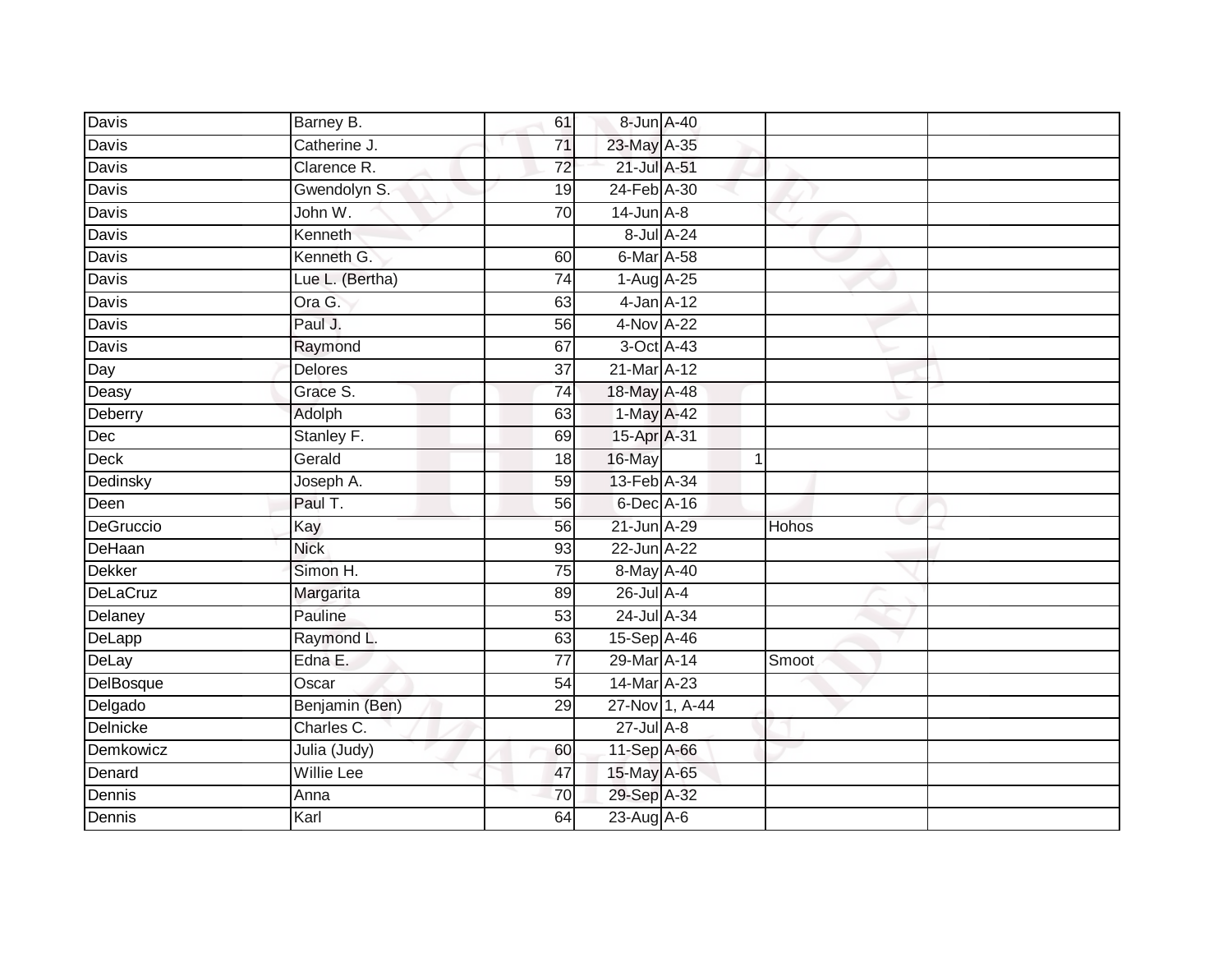| Denton         | <b>Bernice Mae</b>   | 67              | 10-Feb A-24       |       |  |
|----------------|----------------------|-----------------|-------------------|-------|--|
| Depczynski     | Petronela            | 86              | 14-Mar A-23       |       |  |
| DePirro        | Frederic L. Sr.      | 76              | 25-Jul A-4        |       |  |
| Deren          | Anton                | 76              | 7-Nov A-35        |       |  |
| Derezinski     | John                 | $\overline{81}$ | 3-Apr A-38        |       |  |
| Dergo          | John                 | 59              | 16-May A-39       |       |  |
| DeRosa         | <b>Betty</b>         | 53              | $27 - Jun$ A-16   |       |  |
| D'Errico       | James A.             | 59              | 2-Nov A-36        |       |  |
| DeSt.Jean      | Daniel J.            | 34              | 6-May A-24        |       |  |
| Detlefs        | Howard T.            | 70              | 10-May A-13       |       |  |
| Devine         | Dennis Karl          | 17              | 17-Apr A-85       |       |  |
| Devine         | John Paul            | 77              | 16-Nov A-61       |       |  |
| DeVore         | Mae                  | 84              | 13-Feb A-34       | Quinn |  |
| DeVries        | Andrew               | 83              | 12-Sep A-16       |       |  |
| <b>DeVries</b> | Cornelius (Case)     | $\overline{80}$ | 8-Feb A-16        |       |  |
| <b>DeVries</b> | James H.             | 27              | 26-Aug A-8        |       |  |
| Dewes          | <b>Edna Elton</b>    | $\overline{58}$ | 15-Sep A-46       |       |  |
| Diamond        | Elee                 | 59              | 25-Sep A-94       |       |  |
| Diatzki        | Selma                | 76              | 15-Nov A-27       |       |  |
| Dicerto        | Rosa                 | 79              | 8-Jun A-40        |       |  |
| Dickinson      | Irma L.              | 66              | $17$ -May A-6     |       |  |
| Dickson        | James                |                 | 6-Apr             |       |  |
| Dietel         | Gertrude E.          | 71              | $3 - Jun$ $A - 6$ |       |  |
| Dineen         | Mary (Dolly)         | 57              | 12-Dec A-18       |       |  |
| Dinelli        | Rolando J.           | 59              | $7$ -Jun $A-29$   |       |  |
| Dingman        | Richard              | 41              | 3-Feb             |       |  |
| Dingwall       | <b>Margaret Cook</b> | 84              | 16-Oct A-38       |       |  |
| <b>Dinkins</b> | Nathaniel            | 47              | 23-Jun A-28       |       |  |
| Diperna        | Rose M.              | 84              | 19-Oct A-24       |       |  |
| Disbrow        | Erwin S.             | 75              | 12-Dec A-18       |       |  |
| Divijak        | Alice R.             | 63              | 25-Apr A-21       |       |  |
| Dixon          | Alan                 | 26              | $24$ -Oct         |       |  |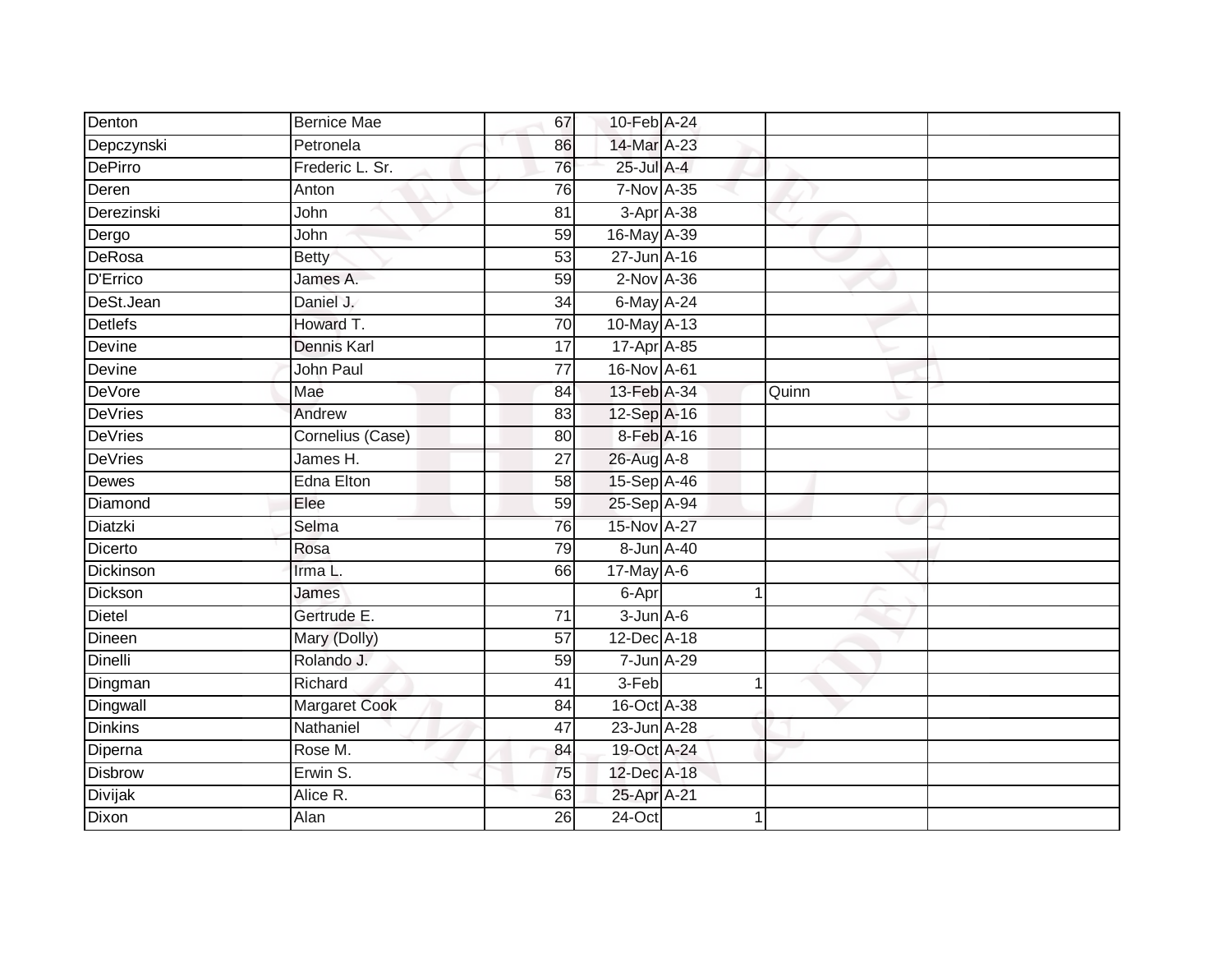| <b>Doak</b>    | Czar                   | 79              | $9-$ Sep $A-8$  |    |        |  |
|----------------|------------------------|-----------------|-----------------|----|--------|--|
| Doan           | Mae                    | 87              | 26-Apr A-21     |    |        |  |
| Doby           | <b>Dorothy Delores</b> | 26              | 19-Sep A-7      |    |        |  |
| Dodson         | John P.                | 51              | 25-Feb A-39     |    |        |  |
| Doege          | $\overline{Gus}$       | 89              | $25$ -Jul $A-4$ |    |        |  |
| Doffin         | Henry N.               | 79              | 24-Jun A-16     |    |        |  |
| Dogan          | Paul                   | 81              | 5-Aug A-32      |    |        |  |
| <b>Dokulil</b> | Hedwig                 |                 | 20-Oct A-30     |    |        |  |
| Dombrowski     | <b>Phillip Felix</b>   | $\overline{75}$ | 12-Jul A-15     |    |        |  |
| Dominick       | Michael J.             | 22              | 25-Jul          | -1 |        |  |
| Domsic         | Matt V.                | 58              | 17-Oct A-8      |    |        |  |
| Domsic         | Peter Paul             | 70              | 2-Oct A-74      |    |        |  |
| Domsic         | Susan                  | 92              | 23-Dec A-18     |    |        |  |
| Doney          | John C.                | 79              | 4-Nov A-22      |    |        |  |
| Donnelly       | Melvin E. (Ted)        | 80              | 19-Jul A-4      |    |        |  |
| Donohoe        | James S.               | 24              | 13-Apr A-36     |    |        |  |
| <b>Dorcik</b>  | George R.              | $\overline{58}$ | 17-Jun A-28     |    |        |  |
| <b>Dorcik</b>  | Theresa                | 92              | 26-Apr A-21     |    |        |  |
| <b>Dornick</b> | Thomas B.              | 36              | 22-Apr A-22     |    |        |  |
| <b>Dorsett</b> | Mae                    | 86              | 11-May A-27     |    | Moxley |  |
| Dorsey         | Dorothea L.            | 56              | 19-Jun A-65     |    |        |  |
| Dorton         | Edna V.                | 90              | 27-Dec A-29     |    |        |  |
| Dowdell        | Fred                   |                 | 30-Jan A-30     |    |        |  |
| Dowdy          | Charles A. Jr.         | 40              | 30-Aug A-6      |    |        |  |
| Downey         | Phillip J.             | 28              | 3-Feb A-47      |    |        |  |
| Doyle          | Gilbert                | 29              | 24-Mar A-20     |    |        |  |
| Drapeau        | Joseph E. Jr.          | 78              | $2$ -Aug A-16   |    |        |  |
| Dredge         | Ethyl G.               | $\overline{77}$ | 18-Dec A-101    |    |        |  |
| Dremstedt      | Harold J.              |                 | 4-Oct A-6       |    |        |  |
| Drennan        | Thomas John            | 31              | 5-Oct A-16      |    |        |  |
| Drobac         | Dorothy                | 52              | 2-Jun A-43      |    |        |  |
| Drop           | John                   | 64              | 20-Jan A-32     |    |        |  |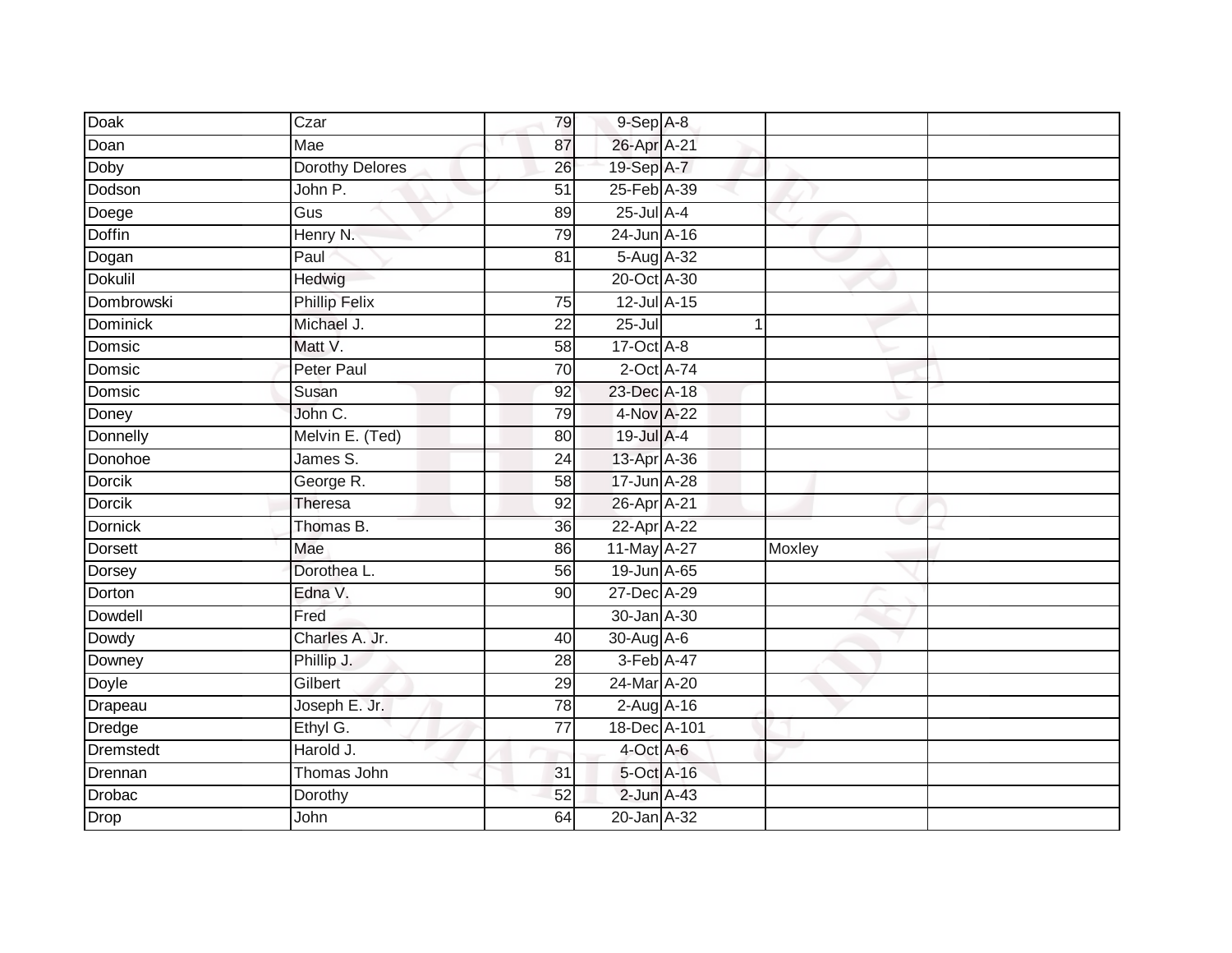| Dubinski          | $\overline{T}$ ony A. | 55              | 24-Oct A-4                   |            |            |  |
|-------------------|-----------------------|-----------------|------------------------------|------------|------------|--|
| Dubravich         | Eva M.                | 66              | 3-Jan A-21                   |            |            |  |
| Dubroka           | Louis                 | $\overline{88}$ | 7-Apr A-32                   |            |            |  |
| Duda              | Katarzyna (Katherine) | 88              | 30-Nov A-48                  |            |            |  |
| Dudas             | Rose                  | 41              | 28-Oct                       |            | 4          |  |
| Dudo              | Stephen               | 83              | 12-Jun A-86                  |            |            |  |
| <b>Duffy</b>      | John J.               | 86              | 16-Mar A-41                  |            |            |  |
| Dugan             | Michael F.            | 80              | 8-Aug A-4                    |            |            |  |
| Dugger            | Flossie               | 79              | 27-Dec A-29                  |            |            |  |
| <b>Dukes</b>      | Booker J.             | 55              | $8-Aug$                      |            |            |  |
| <b>Dukes</b>      | Thomas                | 61              | 26-Jun A-46                  |            |            |  |
| <b>Dumbsky</b>    | Edward G.             | 69              | 20-Mar A-63                  |            |            |  |
| Duncan            | Sanford               | 69              | 23-Aug A-6                   |            |            |  |
| <b>Dunfee</b>     | Guy Sr.               | $\overline{72}$ | 13-Mar A-61                  |            |            |  |
| Dunham            | Dorthy E.             | $\overline{51}$ | 24-May A-6                   |            |            |  |
| Dunlap            | Fred E.               | $\overline{55}$ | 17-Mar A-12                  |            |            |  |
| Dunlap            | Herbert E.            | 89              | 12-Oct A-56                  |            |            |  |
| Duplaga           | Anthony S.            | 59              | 18-Nov A-43                  |            |            |  |
| Duranleau         | Laura E.              | 84              | 24-Jan A-16                  |            | Sonnenberg |  |
| Durkos            | Joseph J.             | 69              | $1-Feb$ A-21                 |            |            |  |
| <b>DuVall</b>     | Emery                 | $\overline{71}$ | 15-May A-65                  |            |            |  |
| Duwer             | John (Dover)          | $\overline{71}$ | 13-Mar A-61                  |            |            |  |
| Dvorsack          | Frank J.              | 74              | 27-Sep A-20                  |            |            |  |
| Dvorscak          | Susan                 | 97              |                              | 8-Jul A-24 |            |  |
| <b>Dworniczek</b> | Frank J.              | 57              | $3 - Jan$ $A-21$             |            |            |  |
| Dykstra           | Edward                | 68              | $12$ -Apr $\overline{A}$ -22 |            |            |  |
| <b>Dziepak</b>    | Julia                 | 56              | 30-Nov A-48                  |            |            |  |
| <b>Dziuk</b>      | Genefa                | 85              | 10-Oct A-14                  |            |            |  |
| Eadon             | Merritt               | 83              | 15-Feb A-29                  |            |            |  |
| Eaton             | Thomas W. Sr.         | 71              | 6-Jun A-16                   |            |            |  |
| Eatto             | Rose C.               | 80              | 13-Dec A-22                  |            | Chella     |  |
| Echols            | Tom                   | 59              | 14-Apr A-34                  |            |            |  |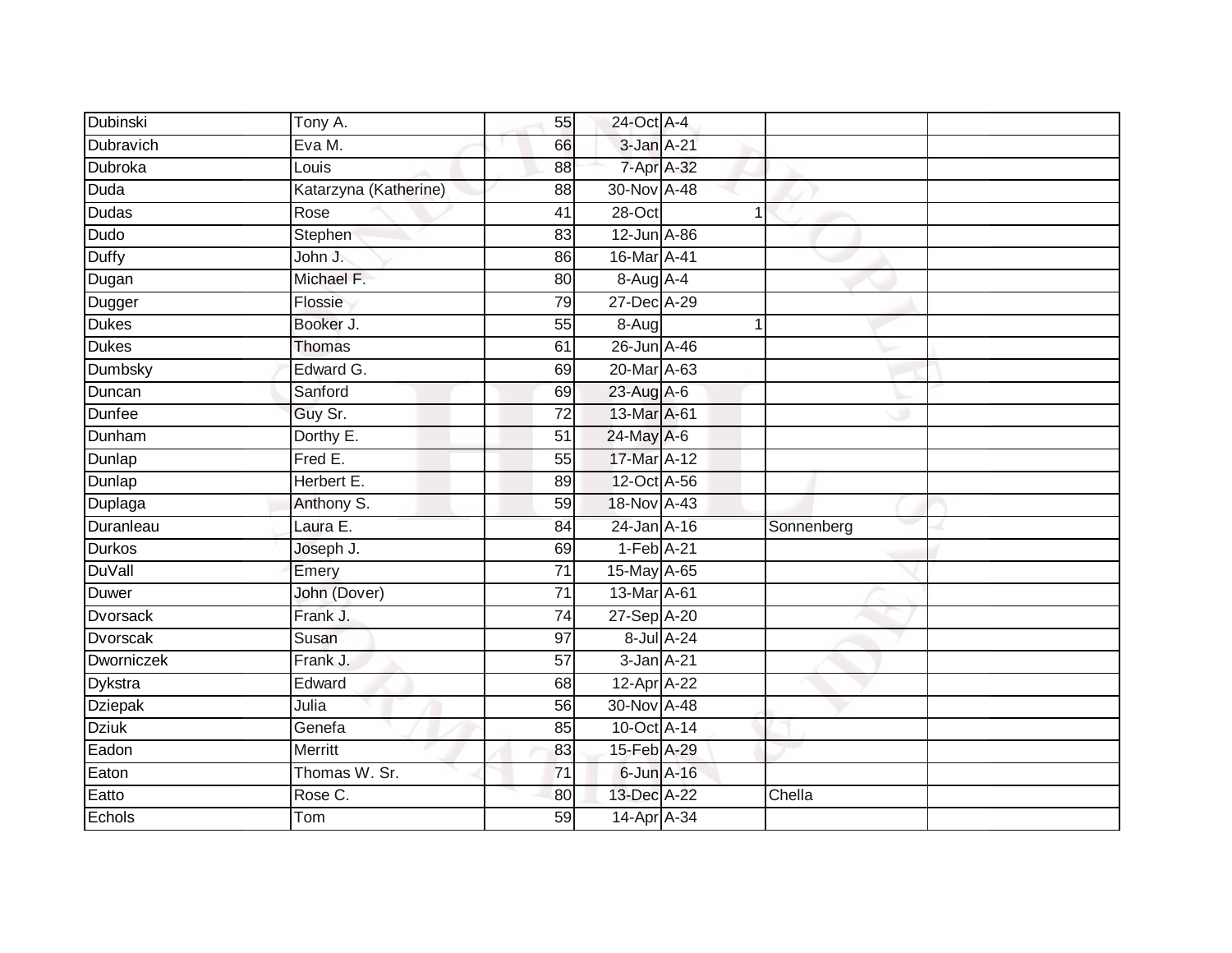| Echterling    | Julius A.            |                 | 2-Dec A-30      |            |           |  |
|---------------|----------------------|-----------------|-----------------|------------|-----------|--|
| Eckenrode     | John W.              | 25              | 7-Aug A-32      |            |           |  |
| Eckman        | Katherine A.         | 86              | 17-Jun A-28     |            |           |  |
| Eckman        | Mildred              | 62              | 17-Aug A-53     |            |           |  |
| Eckstrom      | Ethel                |                 | 30-May A-18     |            | Wilkinson |  |
| Ederer        | Lothar A.            | 80              | 24-Oct A-4      |            |           |  |
| Edinger       | Anita                | 62              | 7-Aug A-32      |            |           |  |
| Edinger       | Monette (Faye)       | $\overline{71}$ | 27-Jun A-16     |            |           |  |
| Edmiston      | Lula Opal            | $\overline{72}$ | 4-Feb A-25      |            |           |  |
| Edmondson     | Gertrude C.          | 79              |                 | 5-Jul A-31 |           |  |
| Edwards       | Anthony J.           | 64              | 20-May A-22     |            |           |  |
| Edwards       | Edward Jr.           | $\overline{52}$ | $14$ -Jun $A-8$ |            |           |  |
| Edwards       | Edward Sr.           | 88              | 9-Jan A-54      |            |           |  |
| Edwards       | Helen                | $\overline{51}$ | 21-Sep A-31     |            |           |  |
| Edwards       | Willa V.             | 63              | 27-Jul A-8      |            |           |  |
| Efstathiou    | Christ               | $\overline{81}$ | 25-Nov A-18     |            |           |  |
| Egan          | Fred                 | 73              | 6-Sep A-6       |            |           |  |
| Eggebrecht    | Arthur C.            | $\overline{53}$ | 20-Sep A-14     |            |           |  |
| Eichensehr    | Bernard J. (Bernie)  | 56              | 19-Sep A-7      |            |           |  |
| Eichman       | Carl                 | 73              | 5-Apr A-6       |            |           |  |
| Einsele       | Joseph A.            | 75              | 18-Jan A-12     |            |           |  |
| Eisele        | Bernard R.           | 65              | 15-Sep A-46     |            |           |  |
| Eldridge      | Eva                  | 79              | 5-Jan A-55      |            |           |  |
| <b>Elkins</b> | Gladys J.            | $\overline{72}$ | $23$ -Aug A-6   |            |           |  |
| Elledge       | Ruth                 | 70              | 15-Feb A-29     |            | Eaton     |  |
| Elliott       | Ernest <sub>R.</sub> | $\overline{77}$ | 22-Apr A-22     |            |           |  |
| Elliott       | Walter M.            | $\overline{71}$ | 31-Jan A-27     |            |           |  |
| Elliotte      | Daniel               | 71              | $7-Feb$ A-16    |            |           |  |
| Ellis         | Howard S.            | 64              | 27-Feb A-12     |            |           |  |
| Ellis         | Jack Jr.             | 21              | 8-Dec           |            | 1         |  |
| Ellis         | Michael Clayton      | 10              | 13-Apr A-36     |            |           |  |
| Ellison       | Clarence             | 45              | 25-Feb A-39     |            |           |  |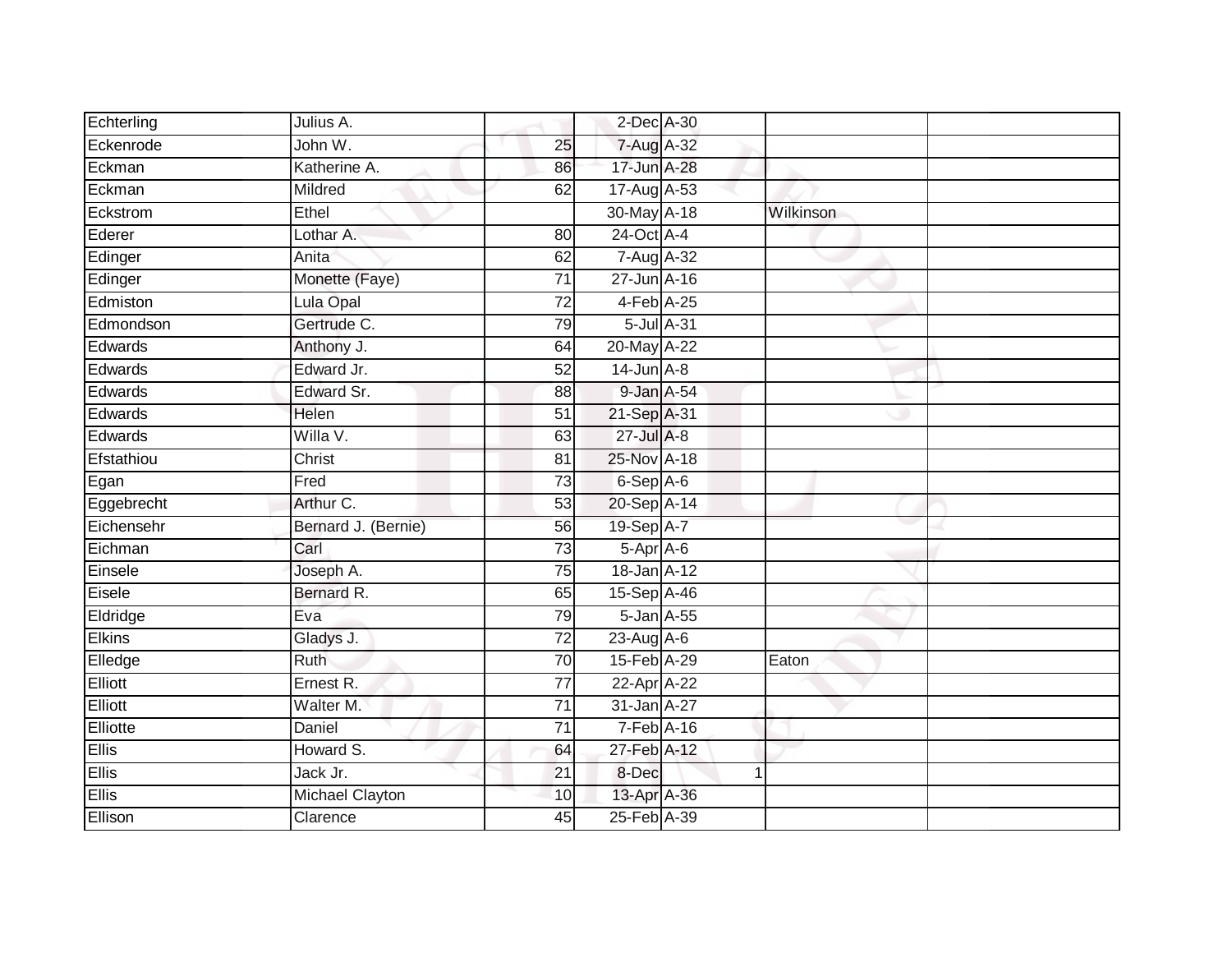| Ellyson  | J. Clinn           | 83              | 25-Apr A-21     |               |  |
|----------|--------------------|-----------------|-----------------|---------------|--|
| Elman    | <b>Betty</b>       | 52              | 1-May A-42      |               |  |
| Elman    | Mary C.            | 64              | 15-Jul A-6      |               |  |
| Elmore   | Willie E.          | 39              | 22-Jun A-22     |               |  |
| Eman     | Gerrit K.          | 66              | 13-Feb A-34     |               |  |
| Emerick  | Timothy Alan       | 18              |                 | 8-Sep 1, A-29 |  |
| Emerine  | Joseph O.          | 73              | 1-Dec A-32      |               |  |
| Emil     | Louis              | 87              | 28-Nov A-32     |               |  |
| Emmel    | Pearle             | 92              | 10-Mar A-35     |               |  |
| Emrick   | Michael Sr.        | 85              | 17-Mar A-12     |               |  |
| Engi     | Joseph             | 67              | 27-Oct A-34     |               |  |
| Engleton | Rose G.            | 84              | 17-May A-6      |               |  |
| Erber    | Jenny              | 70              | 7-Sep A-28      |               |  |
| Erickson | Anna               | 89              | 30-Dec A-6      |               |  |
| Erickson | Robert A. (Swede)  | 52              | 19-Oct A-24     |               |  |
| Ernst    | Edgar L. (Jake)    | 76              | 13-Jan A-49     |               |  |
| Ernst    | Frank              | $\overline{78}$ | 12-Jan A-44     |               |  |
| Ernst    | Gertrude R.        |                 | 3-Jan A-21      |               |  |
| Escobedo | Juan Domingo       | 52              | 8-Nov A-27      |               |  |
| Espitia  | <b>Marcelina</b>   | $\overline{87}$ | 29-Dec A-31     |               |  |
| Essary   | <b>William Roy</b> | 56              | 18-Nov A-43     |               |  |
| Estes    | Clyde W.           | 62              | 11-Sep A-66     |               |  |
| Eubik    | Mary               | 64              | $1-Apr$ A-26    |               |  |
| Eunice   | James (Sonny)      | 39              | 14-Jul A-49     |               |  |
| Evancic  | Kate               | 70              | 7-Sep A-28      |               |  |
| Evanina  | Metro              | 18              | $1$ -Jun $A-32$ |               |  |
| Evans    | Carl D.            | 33              | 6-May           |               |  |
| Evans    | Charles E.         | 65              | 27-Dec A-29     |               |  |
| Evans    | John               | 80              | 7-Feb A-16      |               |  |
| Evans    | Joseph E.          | 77              | 18-Oct A-22     |               |  |
| Evans    | William            | 17              | 29-May A-67     |               |  |
| Evers    | Thomas             | 75              | 28-Jan A-46     |               |  |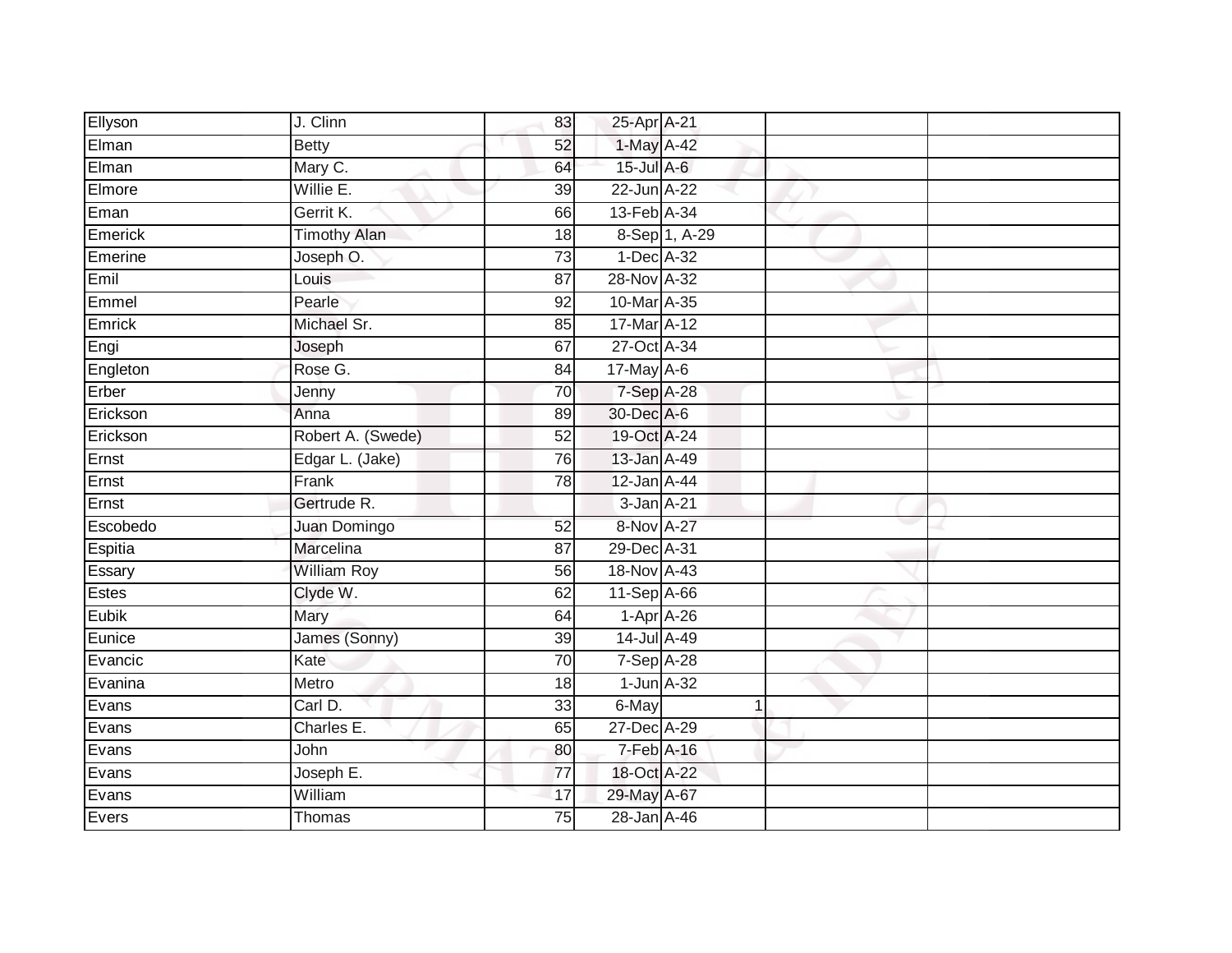| Fagen      | Nicholas W.           | 82 | 24-Jul A-34      |                |          | Picture included. |
|------------|-----------------------|----|------------------|----------------|----------|-------------------|
| Fagyas     | Frank Sr.             | 74 | 20-Dec A-14      |                |          |                   |
| Fahrig     | Michael R.            | 18 | 24-Jan A-16      |                |          |                   |
| Fairchild  | John                  | 71 | 29-Dec A-31      |                |          |                   |
| Fandrei    | Carl W. (Whitey)      | 56 | 22-Jun A-22      |                |          |                   |
| Fano       | Irene                 | 50 | 28-Apr A-32      |                |          |                   |
| Farina     | <b>Madeline Marie</b> | 61 | 30-Oct A-82      |                |          |                   |
| Farmer     | Elbert D.             | 68 | 14-Mar A-23      |                |          |                   |
| Farrington | Edna C.               | 81 | 24-Jun A-16      |                |          |                   |
| Fary       | Edward M.             | 41 | $2$ -Jan $A$ -59 |                |          |                   |
| Faure      | Mary                  | 59 | $4$ -Oct $A$ -6  |                | Houlihan |                   |
| Fedder     | Lily L.               | 86 | 10-Jul A-34      |                |          |                   |
| Fedor      | George                | 85 | 17-Jul A-56      |                |          |                   |
| Fedor      | Margaret E.           | 80 | $3 - Jun A - 6$  |                |          |                   |
| Fehrman    | Richard P.            | 66 | 18-Oct A-22      |                |          |                   |
| Fein       | Morris J.             | 77 | 22-Feb A-14      |                |          |                   |
| Feinsot    | Cypra (Cy)            |    | 29-Jul A-41      |                |          |                   |
| Feldman    | Mollie                | 86 | 18-May A-48      |                |          |                   |
| Felgenbaum | Morris                | 83 | $1$ -Jun $A$ -32 |                |          |                   |
| Felker     | Elizabeth             | 81 | 20-Nov A-32      |                |          |                   |
| Felling    | George R.             | 74 | 4-Dec A-102      |                |          |                   |
| Felton     | Floyd W.              | 68 | 7-Aug A-32       |                |          |                   |
| Ferando    | Myrtle                | 73 | 25-May A-18      |                |          |                   |
| Ferguson   | Nickie Lee            | 22 |                  | 16-Jan 1, A-95 |          |                   |
| Ferrell    | Johney G.             | 32 | 12-Jul A-15      |                |          |                   |
| Ferrini    | Louis                 | 82 |                  | 8-Apr 1, A-38  |          | Picture included. |
| Fetla      | Walter (Walt)         | 63 | 19-Sep A-7       |                |          |                   |
| Fetter     | Lois                  | 91 | 18-Sep A-42      |                |          |                   |
| Fidler     | Floyd                 |    | 1-Apr            | 1              |          |                   |
| Fidler     | Ronald D.             | 51 | 23-May A-35      |                |          |                   |
| Fife       | Alice P.              | 67 | 30-Jun A-20      |                |          |                   |
| Fignar     | <b>Jeffery Allen</b>  | 24 | 1-Dec A-32       |                |          |                   |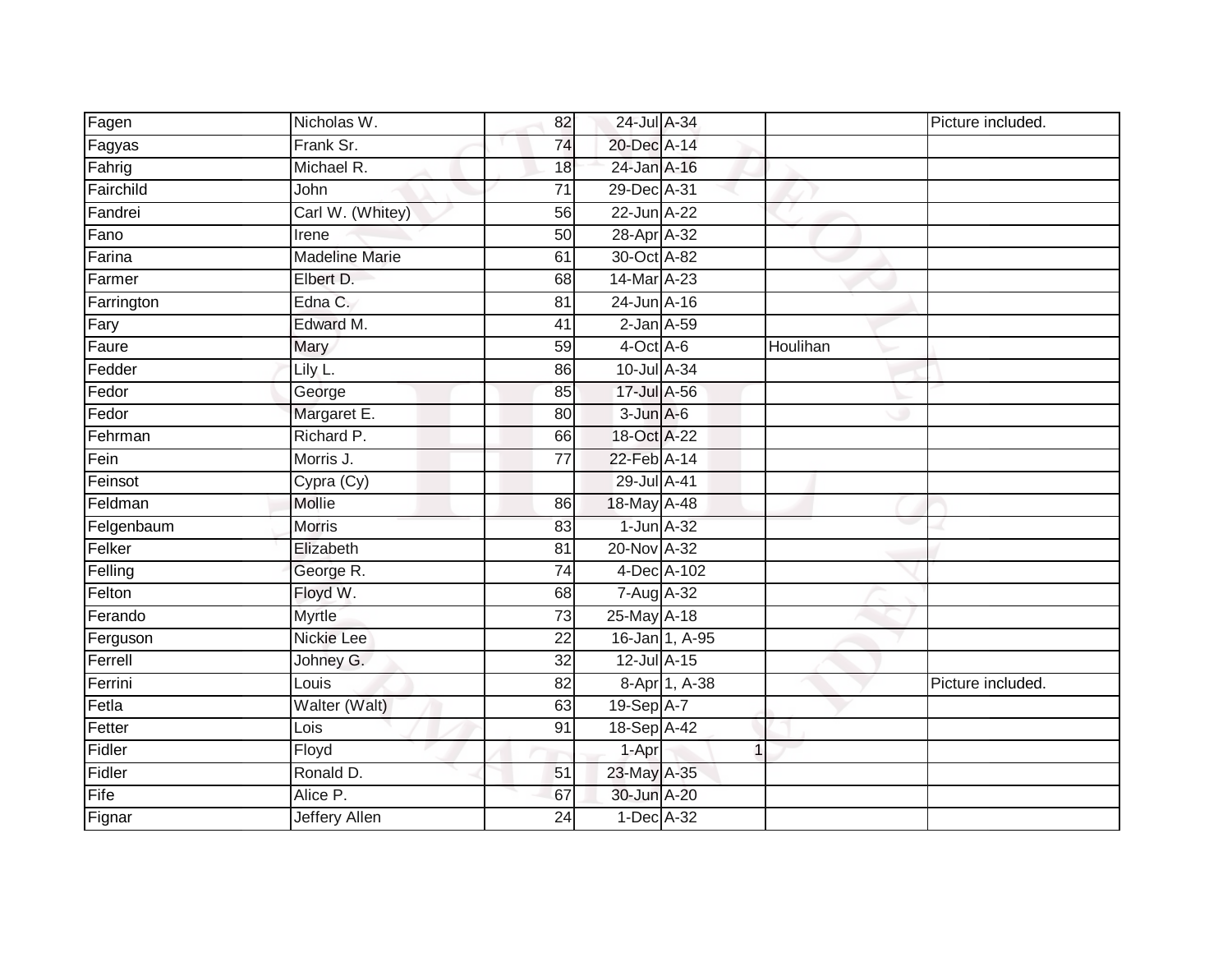| Finley        | Alfred A.             | 57              | $2$ -Jun $A$ -43 |                |           |  |
|---------------|-----------------------|-----------------|------------------|----------------|-----------|--|
| Fischer       | William B.            | 67              | 17-Nov A-53      |                |           |  |
| Fisher        | Anna                  | 86              | 27-Oct A-34      |                |           |  |
| Fisher        | Archie Joe Jr.        | $\overline{22}$ | 20-Feb A-20      |                |           |  |
| Fisher        | William C.            | $\overline{39}$ |                  | 7-Jul 1, A-51  |           |  |
| Flach         | Herman                | 84              | 7-Oct A-28       |                |           |  |
| Fladeland     | Mary Ann              | 61              | $19-AprA-4$      |                |           |  |
| Flagg         | Rhea E.               | 83              | 18-Apr A-16      |                |           |  |
| Flasko        | John                  | 66              | 24-Apr A-26      |                |           |  |
| Fleck         | Lawrence F.           | 66              | 18-Sep A-42      |                |           |  |
| Fleischer     | Jacob C. (M.D.)       | 65              | 29-Jun A-26      |                |           |  |
| Fleming       | Shelly R.             | 13              | 11-May A-27      |                |           |  |
| Flickinger    | Willa Jean            | 49              | 8-Apr A-38       |                |           |  |
| Flis          | Rose                  | 76              | 21-Mar A-12      |                |           |  |
| Florek        | Frances               | $\overline{84}$ | 3-Jan A-21       |                | Zacharias |  |
| Flores        | Leopoldo              | 69              | 7-Jan A-18       |                |           |  |
| Flores        | Lino                  | 73              | 31-Oct A-14      |                |           |  |
| Flores        | Ruben (Bencho)        | 28              | 13-Feb A-34      |                |           |  |
| <b>Flores</b> | William E.            | 25              | 25-Oct A-22      |                |           |  |
| Flournoy      | Mamye A.              | 70              | 10-Jun A-35      |                |           |  |
| Floyd         | Arleigh Letson        | 79              | 10-Oct A-14      |                |           |  |
| Floyd         | Catherine             | 48              | $2$ -Jun $A-43$  |                | Wisham    |  |
| Flusche       | Ann M.                | 55              | 24-Oct A-4       |                |           |  |
| Foor          | Rose M.               | 79              | 24-Jul A-34      |                |           |  |
| Foreman       | Gordon T.             | 70              | 6-Sep A-6        |                |           |  |
| Foreman       | Susan                 | $\overline{22}$ | 16-May A-39      |                |           |  |
| Fornal        | Leon                  | 85              | 13-Oct A-57      |                |           |  |
| Forsythe      | <b>William Harold</b> | 39              |                  | 10-Jan 1, A-21 |           |  |
| Fortner       | Robert W.             | 68              | 26-Dec A-20      |                |           |  |
| Foss          | Martha                | 86              | 20-Apr A-51      |                |           |  |
| Foster        | Curtis                | 36              | 28-Feb A-11      |                |           |  |
| Foster        | Wilma D.              | 64              |                  | 4-Dec A-102    |           |  |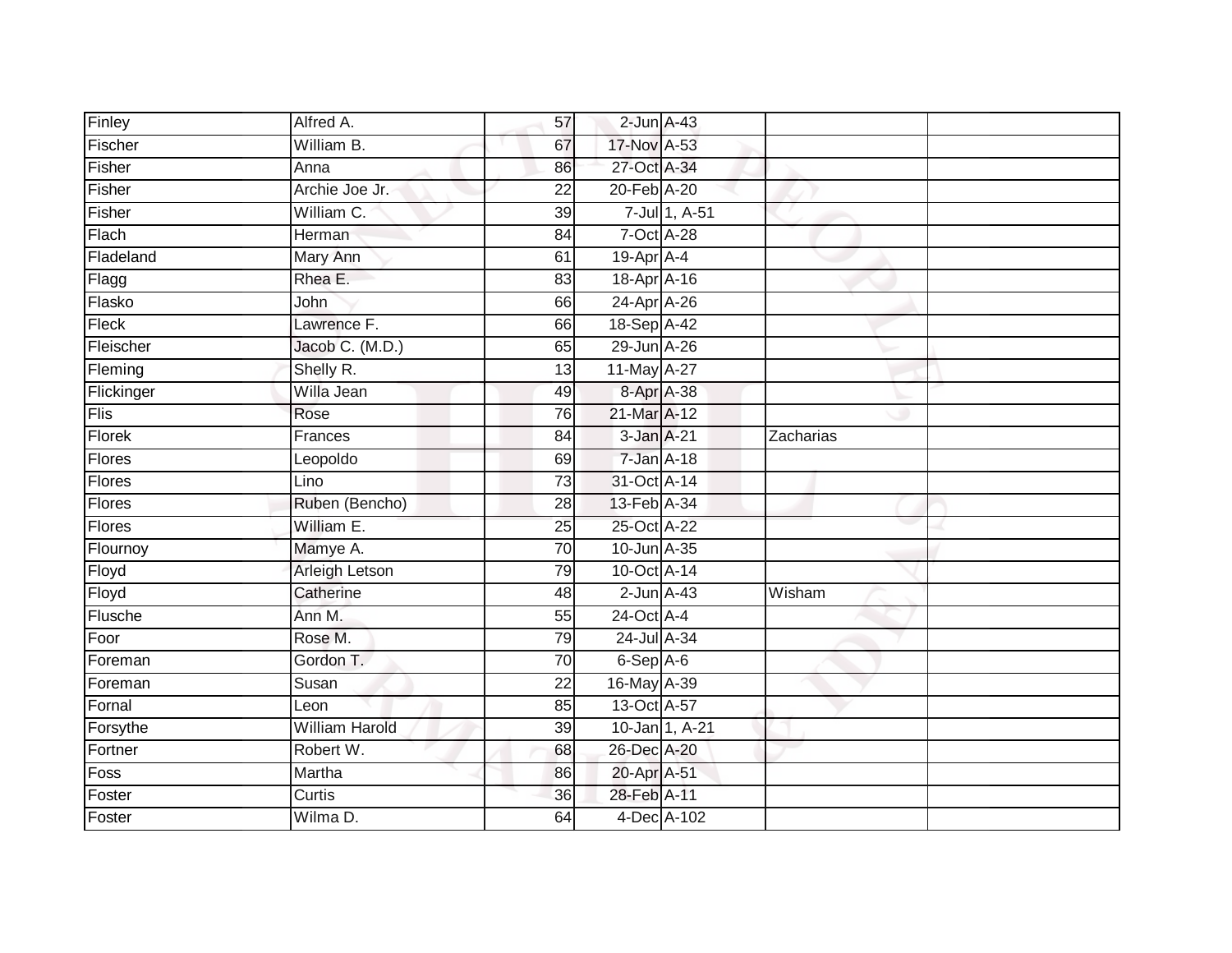| Foust      | Samuel A.            | 69              | $14$ -Jun $A-8$  |         |  |
|------------|----------------------|-----------------|------------------|---------|--|
| Fouts      | Ellen M.             | 74              | 23-May A-35      |         |  |
| $F$ ox     | Arthur R.            | 67              | 23-Aug A-6       |         |  |
| Fox        | Charles A.           | 34              | 30-Nov A-48      |         |  |
| $F$ ox     | <b>Frances Marie</b> | 79              | $2-Sep$ A-18     |         |  |
| Fraley     | Lawrence             | 80              | 6-Sep A-6        |         |  |
| Francoeur  | Hazel                | 83              | 26-Jan A-40      | Wiening |  |
| Franiak    | Virginia J.          | 54              | 29-Nov A-22      |         |  |
| Frank      | John E.              | 58              | 14-Nov A-14      |         |  |
| Frank      | Romero               | 57              | 14-Dec A-45      |         |  |
| Franke     | Alta M.              | 83              | 18-Jan A-12      |         |  |
| Frankowiak | Stanley              | 63              | 16-Jun A-22      |         |  |
| Frantz     | Roy                  | 59              | 27-Mar A-75      |         |  |
| Franyi     | Alex L.              | 57              | 18-Sep A-42      |         |  |
| Franz      | Elaine               | $\overline{27}$ | 24-Apr A-26      |         |  |
| Franz      | Henry J.             | 85              | 23-Oct A-71      |         |  |
| Frastak    | Julia                | $\overline{77}$ | 12-Jun A-86      |         |  |
| Frazier    | James                | 65              | 31-May A-4       |         |  |
| Frederick  | Mary Ann             | 23              | $2$ -Feb $A-22$  |         |  |
| Freed      | Robert K.            | $\overline{74}$ | 21-Jun A-29      |         |  |
| Freedman   | Samuel               | 74              | 22-Apr A-22      |         |  |
| Freehauf   | <b>Frank Charles</b> | 65              | 7-Dec A-43       |         |  |
| Freeman    | Andrew J.            | 69              | 12-Jul A-15      |         |  |
| Freeman    | George G. (Jiggs)    | 71              | 16-Aug A-6       |         |  |
| Freeman    | Tracy E.             | 75              | $2$ -Jun $A$ -43 |         |  |
| Frei       | Mary L.              | 73              | 5-Jan A-55       |         |  |
| Frei       | Max G.               | 74              | 26-Dec A-20      |         |  |
| Freidrich  | Hans                 | 69              | 25-Nov A-18      |         |  |
| French     | Zachary              |                 | 18-Dec A-101     |         |  |
| Frick      | Willard E.           | $\overline{72}$ | 12-Dec A-18      |         |  |
| Fricke     | Arnold F.            | 59              | 24-Jun A-16      |         |  |
| Frigo      | Angelo               | 40              | $5 -$ Apr        | 1       |  |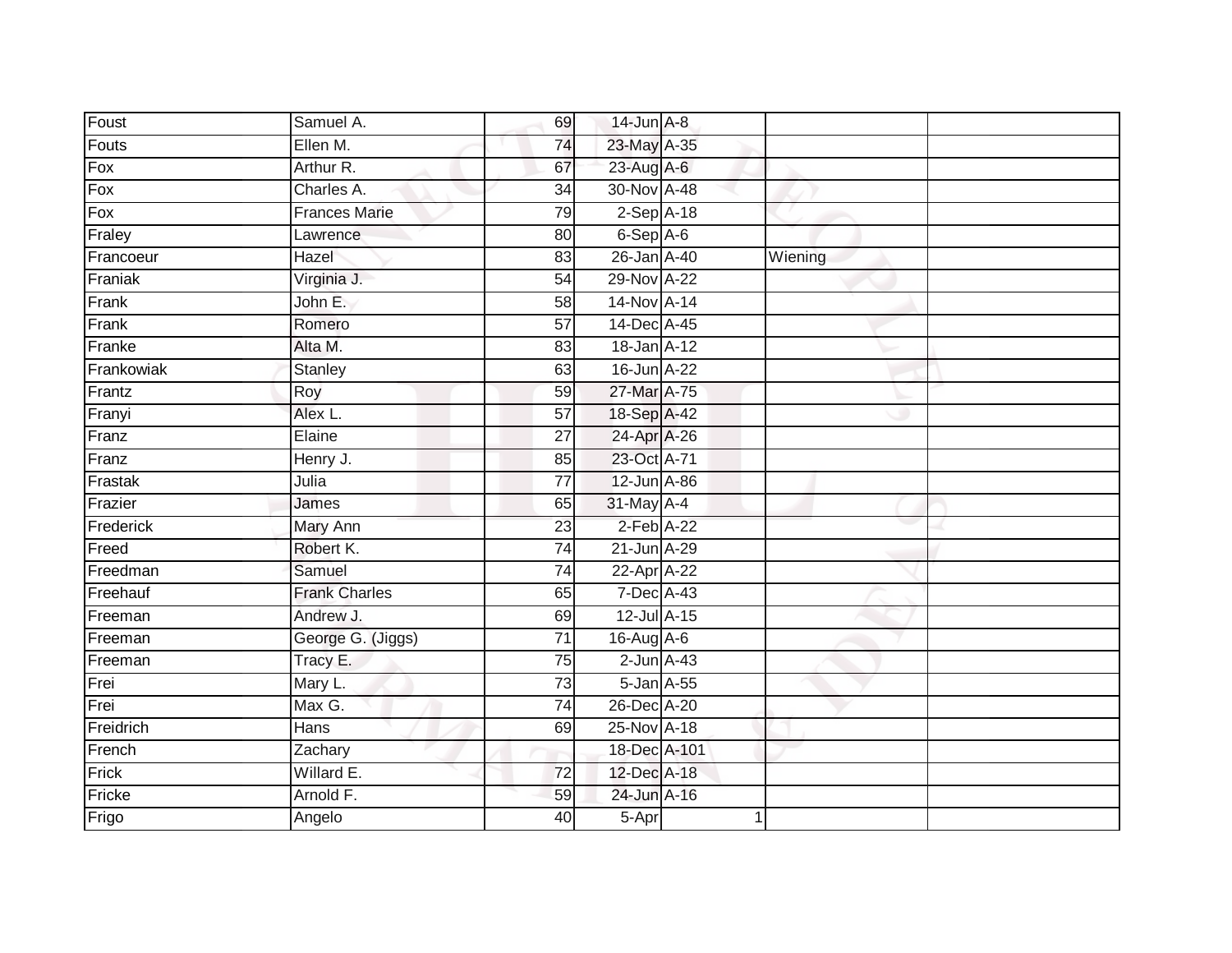| Frigyes    | Lewis A.              | 67              | 23-Dec A-18      |        |                         |
|------------|-----------------------|-----------------|------------------|--------|-------------------------|
| Frink      | James (Rev.)          | 62              | 29-May A-67      |        | Picture included.       |
| Frisk      | George Sr.            | 70              | 6-Jan A-41       |        |                         |
| Fritz      | <b>Carlo Martin</b>   | $\overline{2}$  | $2$ -Jan $A$ -59 |        |                         |
| Frizzel    | James                 | 43              | 16-Sep A-20      |        |                         |
| Fromme     | Clara M.              | 63              | 6-Dec A-16       | Kowal  |                         |
| Frommelt   | Pearl M.              | 71              | $8-Sep$ $A-29$   |        |                         |
| Fry        | Lucille               | 67              | 2-Oct A-74       |        |                         |
| Frye       | <b>John Ross</b>      | 64              | 30-Mar A-35      |        |                         |
| Fryman     | Charles               |                 | 28-Feb A-11      |        |                         |
| Frysztak   | Sophie V.             | 65              | 26-Jun A-46      |        |                         |
| Fuehrmeyer | Charles W.            | 85              | 3-Nov A-41       |        |                         |
| Fuehrmeyer | Mary E.               | 84              | 7-Aug A-32       |        |                         |
| Fuller     | John B.               | 76              | 2-Oct A-74       |        |                         |
| Fultz      | Allie (Paul)          | $\overline{51}$ | 30-Nov A-48      |        |                         |
| Fultz      | <b>Ethel Mae</b>      | 58              | 26-Sep A-17      |        |                         |
| Furman     | Peter J.              | 90              | 29-Mar A-14      |        | Also listed as Foreman. |
| Furtak     | Joseph                | 79              | 5-Dec A-25       |        |                         |
| Gabler     | Irving E.             | 79              | 25-Aug A-28      |        |                         |
| Gaddo      | Sophie A.             | 83              | 30-Oct A-82      |        |                         |
| Gaddy      | Clarcie A.            | 89              | $24$ -Jan $A-16$ |        |                         |
| Gadus      | Theresa M.            | 52              | 21-Aug A-66      |        |                         |
| Gaither    | Oliver M. (Buck)      | 81              | 31-Mar A-53      |        |                         |
| Gajdik     | Michael Sr.           | 60              | 12-Jan A-44      |        |                         |
| Gallagher  | Irene L.              | 85              | 15-Jul A-6       |        |                         |
| Gambini    | Marianna              | 88              | 17-Jul A-56      |        |                         |
| Gambino    | Ernest P.             | 39              | 17-Nov A-53      |        |                         |
| Gammon     | Oscar                 | 71              | 11-Apr A-33      |        |                         |
| Gantz      | Henrietta             | 62              | 28-Dec A-15      | Lachut |                         |
| Garapic    | John Sr.              | 85              | 27-May A-6       |        |                         |
| Garcia     | <b>Jeanette Marie</b> | $\mathbf{3}$    | 20-Feb A-20      |        |                         |
| Garcia     | Phillip               | 60              | 2-Mar A-20       |        |                         |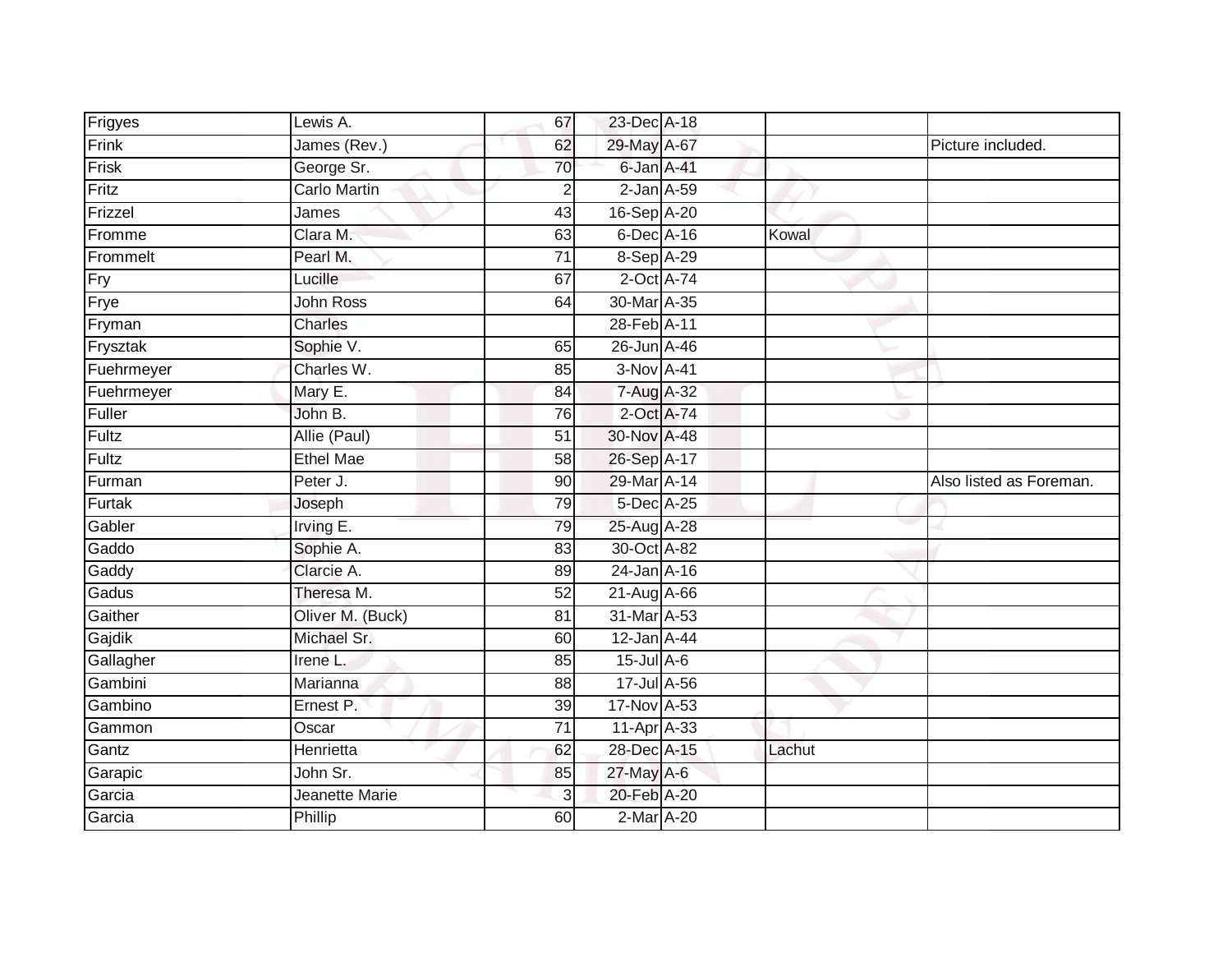| Gardner   | Rose                 | 90              | 18-Nov A-43     |             |          |  |
|-----------|----------------------|-----------------|-----------------|-------------|----------|--|
| Gargas    | Lottie               | 79              | 8-Jul A-24      |             |          |  |
| Gargas    | Lucille M.           | 45              | 1-Nov A-6       |             |          |  |
| Garland   | Roy F.               | 80              | 19-Aug A-18     |             |          |  |
| Garmany   | <b>Bobby Joe</b>     | 35              | 14-Feb A-27     |             |          |  |
| Garner    | Paul                 | $\overline{32}$ | $4-Aug$         | $\mathbf 1$ |          |  |
| Garner    | Pearl                | 75              | 10-Mar A-35     |             |          |  |
| Garrett   | Ishmell              | 59              | 26-Jun A-46     |             |          |  |
| Garton    | Herbert E. Sr.       | 52              | 11-Aug A-18     |             |          |  |
| Garzotto  | <b>Lillian Stemp</b> |                 | $4-Feb$ A-25    |             |          |  |
| Gasior    | Robert J. Sr.        | 42              | 28-Aug A-70     |             |          |  |
| Gaskell   | William J.           | 62              | $23-Nov$ A-6    |             |          |  |
| Gaskey    | John                 | $\overline{72}$ | 29-Aug A-16     |             |          |  |
| Gasparado | Caroline M.          | 67              | 14-Aug A-67     |             |          |  |
| Gates     | Macdonna Lynn        | $\overline{25}$ | 29-May          | 1           |          |  |
| Gavit     | Elwin J.             |                 | 11-Mar A-47     |             |          |  |
| Gearring  | Velma                |                 | $1$ -Jul $A-16$ |             |          |  |
| Gee       | Tishe A.             | 89              | 13-Nov A-62     |             |          |  |
| Geesa     | Orval H.             | 62              | 26-Dec A-20     |             |          |  |
| Gemer     | Ann                  | 64              | 26-Jun A-46     |             | Jamrose  |  |
| Gemer     | Mary                 | 74              | 13-Jan A-49     |             | Borovsky |  |
| Gentry    | Clarence R.          | 68              | 23-Sep A-22     |             |          |  |
| George    | Harrison I.          | 89              | 8-Aug A-4       |             |          |  |
| George    | Shirley M.           | 42              | 13-Sep A-14     |             |          |  |
| Gerba     | Paul M.              | 76              | 23-Aug $A-6$    |             |          |  |
| Gerber    | Rebecca              | 70              | 6-Dec A-16      |             |          |  |
| Gerka     | Joseph               | 89              | 27-Dec A-29     |             |          |  |
| Gerlach   | Dora                 | 77              | $1-Apr$ A-26    |             |          |  |
| Gerlach   | John J.              | 65              | 14-Jul A-49     |             |          |  |
| Gerlach   | William J.           | 73              | 6-Mar A-58      |             |          |  |
| Germick   | Anna M.              | 75              | 6-Jan A-41      |             |          |  |
| Gerner    | Herbert J.           | $\overline{70}$ | 14-Nov A-14     |             |          |  |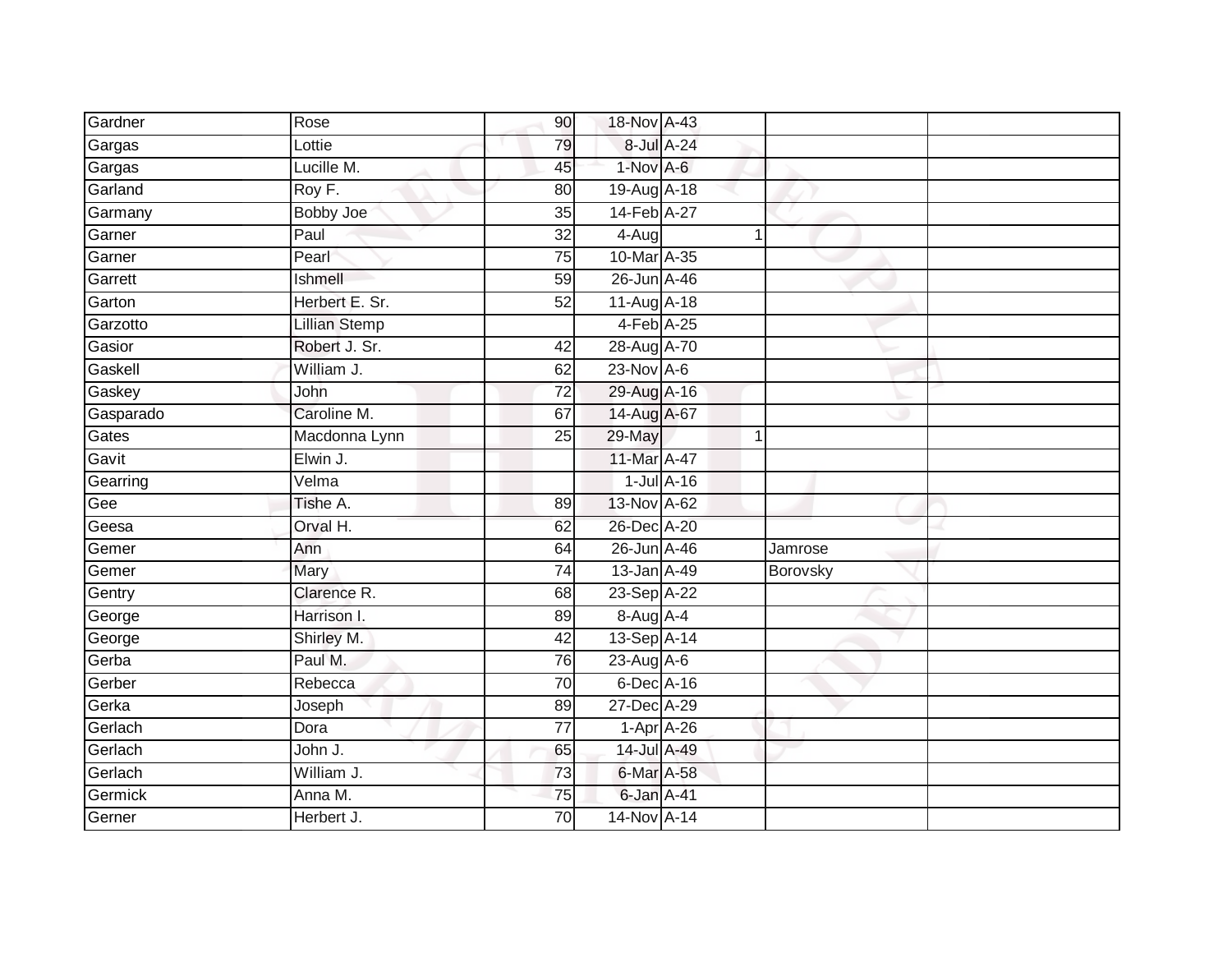| Gerrity   | James F.        | 53              | 22-May A-42      |            |
|-----------|-----------------|-----------------|------------------|------------|
| Gettler   | Paul T.         | 86              | 1-Jun A-32       |            |
| Gettler   | Ray F.          | 63              | 5-Apr A-6        |            |
| Geurts    | Clara H.        |                 | $17 - Jan$ A-12  |            |
| Geyer     | Frank J.        | 61              | 14-Apr A-34      |            |
| Giba      | Eleanor         | 59              | 25-Aug A-28      |            |
| Gibbon    | John O.         | 63              | 25-Nov A-18      |            |
| Giffin    | Fern            | 89              | 16-Sep A-20      |            |
| Gilbert   | William C.      | 20              | 28-Oct A-8       |            |
| Gill      | William B.      | 79              | 31-Jan A-27      |            |
| Gilpin    | Rhea C. A.      | 76              | $2$ -Jan $A$ -59 |            |
| Gilson    | Elsie           | 80              | 22-Jul A-12      |            |
| Gindle    | George S.       | 91              | 30-Dec A-6       |            |
| Gipson    | Sam P. Jr.      | 43              | 19-Oct A-24      |            |
| Girman    | John (Buck)     | $\overline{74}$ | 23-May A-35      |            |
| Girton    | Frank           | 57              | 6-Jun A-16       |            |
| Givel     | Lillian         |                 | 20-Nov A-32      |            |
| Glandon   | Francis L.      | 62              | 11-Sep A-66      |            |
| Glaser    | Edward P.       | 59              | 3-Jul A-45       |            |
| Glaspie   | Clarence        | 80              | 10-Oct A-14      |            |
| Glass     | Loy William     | $\overline{37}$ | 7-Mar A-16       |            |
| Glegg     | Edward S.       | 81              | 19-Dec A-12      |            |
| Glenn     | Ellis           | 74              | $31$ -May A-4    |            |
| Glidewell | Bill J.         | 51              | 6-Jul A-34       |            |
| Glover    | Flora Mae       | 94              | $2-Sep$ A-18     | Rosanswank |
| Glover    | John Albert Sr. | 57              | 1-Sep A-20       |            |
| Glow      | Leon Jan        | $\overline{24}$ | 28-Oct A-8       |            |
| Glowacki  | Leon            | 67              | 30-Oct A-82      |            |
| Glowinski | Victoria Joan   | 17              | 13-Mar A-61      |            |
| Godlewski | Lottie          | 78              | 27-Jul A-8       |            |
| Godlewski | Wanda           | $\overline{73}$ | 2-May A-8        |            |
| Goeb      | Elsie C.        | $\overline{77}$ | 24-Jun A-16      |            |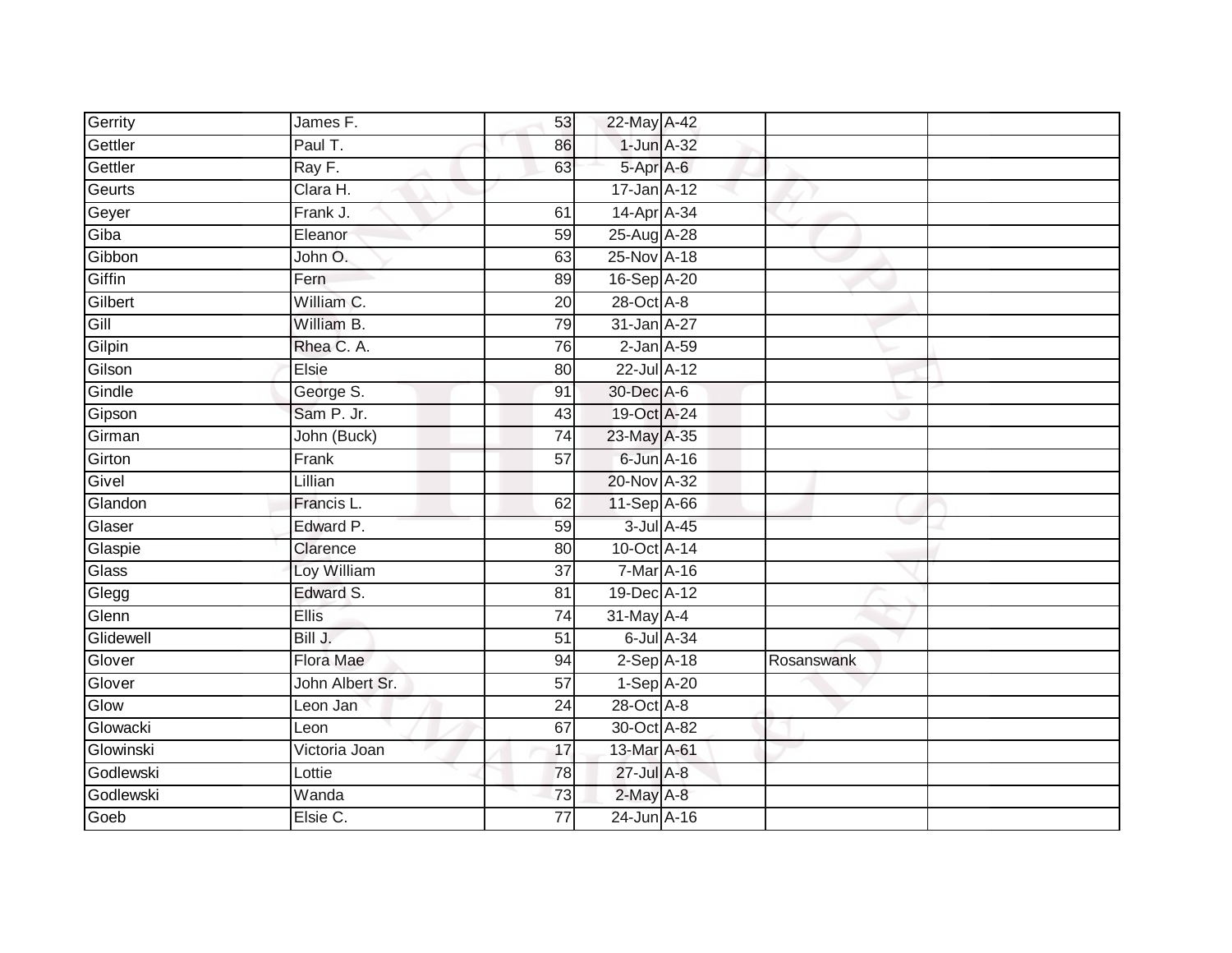| Goff           | Owen M.            | 64              | 29-Apr A-6        |                |  |
|----------------|--------------------|-----------------|-------------------|----------------|--|
| Gold           | Edward V.          | 70              | 16-Oct A-38       |                |  |
| Golden         | Gilbert A.         | 67              | 8-Sep A-29        |                |  |
| Golding        | Lillian V.         | 67              | 15-May A-65       |                |  |
| Goldrich       | Walter J.          | $\overline{71}$ | 12-Apr A-22       |                |  |
| Goldstein      | Louis              |                 | 28-Jan A-46       |                |  |
| Golovrski      | Phillip            | 94              | 10-Jun A-35       |                |  |
| Gonsiorowski   | Florian (Curly)    | 62              | $27 -$ Jul A-8    |                |  |
| Gonzalez       | <b>Arlene Gill</b> | 52              | 4-Oct A-6         |                |  |
| Gonzalez       | Marlene F.         | $\overline{22}$ | 17-Oct A-8        |                |  |
| Gooden         | Arthur             | 52              | 28-Jan A-46       |                |  |
| Goodknight     | Ruth A.            | 75              | 5-May A-56        |                |  |
| Goodpaster     | Michael            |                 | $11 -$ Jul        | $\overline{1}$ |  |
| Goodpaster     | Vance              | 73              | 15-Dec A-28       |                |  |
| Goodson        | Frances S.         | 43              | $2$ -Feb $A-22$   |                |  |
| Goray          | <b>Betty</b>       | 58              | 3-Mar A-47        | Czlonka        |  |
| Gordon         | Anna               | 93              | 10-Mar A-35       |                |  |
| Gordon         | <b>Carol Sue</b>   | $\overline{25}$ | 21-Dec A-55       |                |  |
| Gordon         | Florence           | 53              | 29-Dec A-31       |                |  |
| <b>Gormack</b> | Edward             | 66              | 7-Oct A-28        |                |  |
| Gorman         | Helen B.           | 83              | 27-Sep A-20       |                |  |
| Gorney         | Donald F.          | 40              | 27-Oct A-34       |                |  |
| Gorscak        | Josephine J.       | 72              | 1-May A-42        |                |  |
| Gosecki        | Stella A.          | 75              | 3-Jan A-21        | Paluch         |  |
| Gostylo        | Rosemary           | 47              | $13$ -May $A$ -10 |                |  |
| Gotch          | Francis L          | 58              | 18-Dec A-101      |                |  |
| Gott           | Jean I.            | 82              | 9-Oct A-72        |                |  |
| Gottfried      | Ralph O.           | 70              | 18-Aug A-20       |                |  |
| Goult          | Richard M.         | 42              | 30-Oct A-82       |                |  |
| Gouwens        | Floyd (Fritz)      | 51              | 6-Sep A-6         |                |  |
| Govert         | Sylvia E.          | $\overline{74}$ | 29-May A-67       |                |  |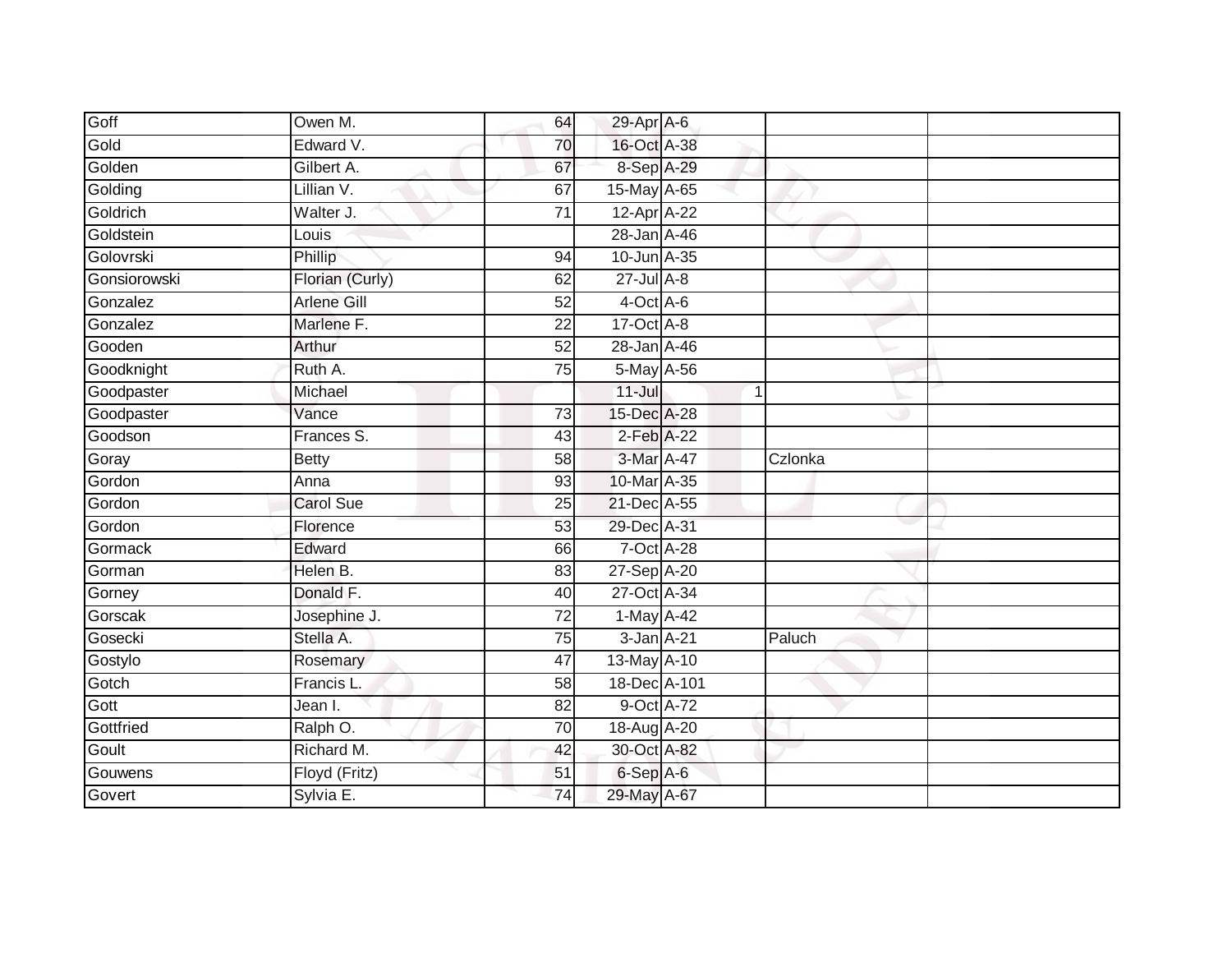| Goyette     | Robin Elaine          | 21/2<br>months  | 20-Jun A-32     |                |               |  |
|-------------|-----------------------|-----------------|-----------------|----------------|---------------|--|
| Grabara     | Helen                 | 91              | 7-Aug A-32      |                |               |  |
| Grabarek    | Paul E.               | 65              | 10-May A-13     |                |               |  |
| Grabowski   | Jane M.               | 53              | 13-Sep A-14     |                | <b>Harris</b> |  |
| Grace       | Edward                | 86              | 17-Mar A-12     |                |               |  |
| Graczkowski | Stella                | 89              |                 | 28-Mar 1, A-16 | Pawlowski     |  |
| Grady       | <b>Bruce</b>          | 25              | 13-May A-10     |                |               |  |
| Grady       | Carl Timothy (Tim)    | $\overline{28}$ | 28-Aug A-70     |                |               |  |
| Grages      | Mary                  | 78              | 21-Jun A-29     |                |               |  |
| Grahovac    | Daniel J.             | 26              | 10-Jul A-34     |                |               |  |
| Gramenz     | <b>Carrie Mary</b>    | 96              | 20-Oct A-30     |                |               |  |
| Granberg    | Oki H.                | 54              | 15-May A-65     |                |               |  |
| Grappoli    | John A.               | $\overline{37}$ | $6$ -Jun $A-16$ |                |               |  |
| Graves      | Bernard S.            | 84              | 21-Mar A-12     |                |               |  |
| Gray        | Clorine               | 66              | 12-Jun A-86     |                |               |  |
| Grays       | <b>Doremaine Erik</b> | 4               | 28-Nov A-32     |                |               |  |
| Grcich      | Joseph                | 50              | 5-Apr A-6       |                |               |  |
| Green       | Caroline M.           | 44              | 2-Aug A-16      |                | Lindesmith    |  |
| Green       | Irma A.               | 46              | 28-Apr A-32     |                |               |  |
| Green       | <b>Russell</b>        | $\overline{39}$ | $20$ -Oct       |                |               |  |
| Greenberg   | Arthur                |                 | 30-Mar A-35     |                |               |  |
| Greenburg   | Claude (Red)          | 55              | 22-Aug A-31     |                |               |  |
| Greenburger | Julius (Jay)          | 50              | 16-May A-39     |                |               |  |
| Greene      | Charles J.            | 54              | 1-May A-42      |                |               |  |
| Greene      | <b>William Paul</b>   | 52              | 24-Jul A-34     |                |               |  |
| Greenlee    | Gary                  | 13              | 8-Jun           |                | 1             |  |
| Greer       | Larence               | 69              | 10-Oct A-14     |                |               |  |
| Gregor      | Anthony J.            | 64              | $3$ -Jun $A$ -6 |                |               |  |
| Gregor      | Joseph J. M.          | 57              | 5-Oct A-16      |                |               |  |
| Gregory     | <b>Irene Mary</b>     |                 | $6$ -Jun $A-16$ |                |               |  |
| Gregory     | Orris <sub>O.</sub>   | 73              | 21-Jan A-40     |                |               |  |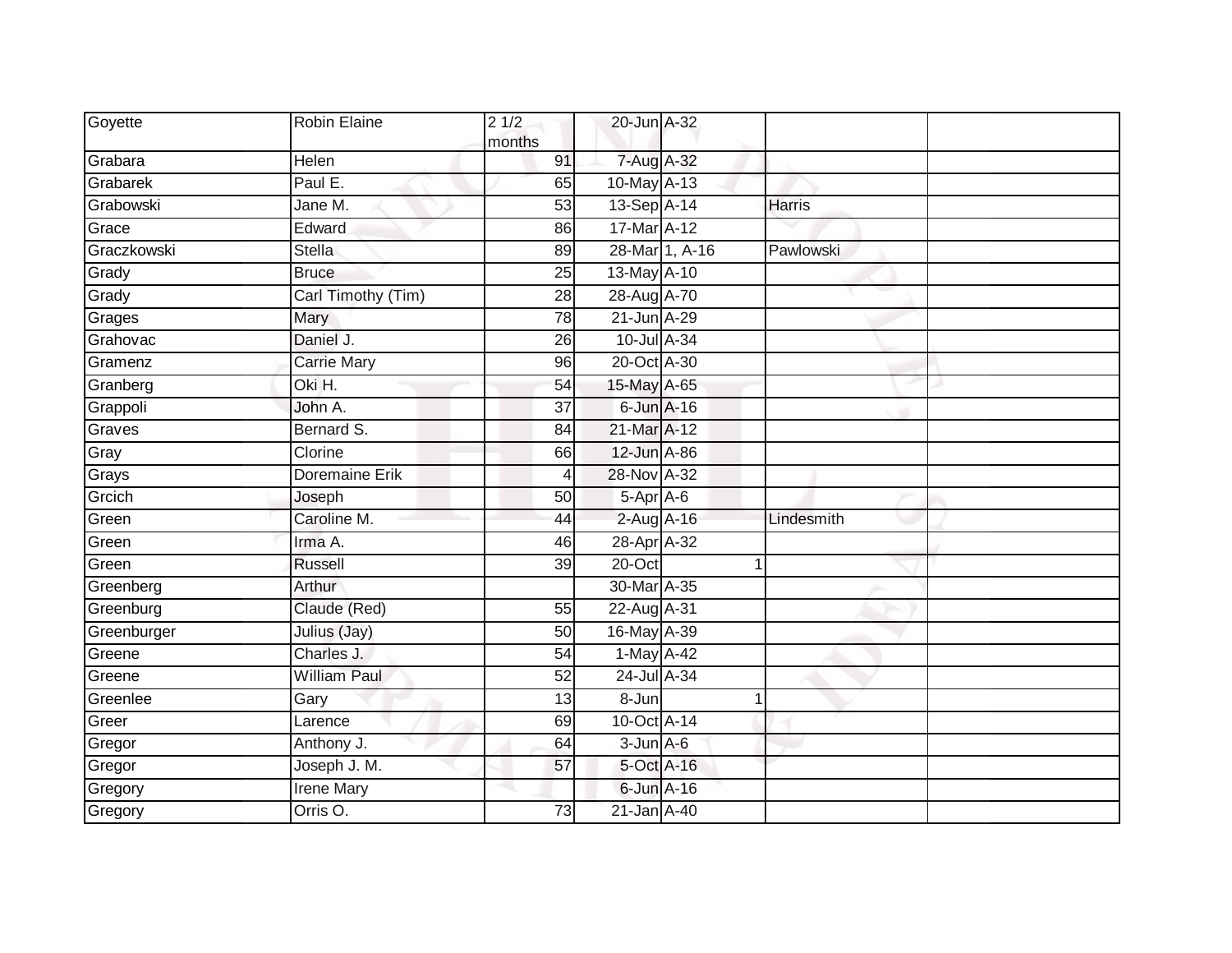| Griffin    | Leslie               | 27              | 14-Sep           | 1              |              |                           |
|------------|----------------------|-----------------|------------------|----------------|--------------|---------------------------|
| Griffith   | Raymond R.           | 67              | 13-Feb A-34      |                |              |                           |
| Griffith   | Reece E.             | 82              | 5-Dec A-25       |                |              |                           |
| Griffith   | Theresa              | 78              | 13-Feb A-34      |                |              |                           |
| Grimmett   | Elizabeth            | 67              | 11-Feb A-33      |                |              |                           |
| Griss      | Juanita              | 61              | 22-Dec A-20      |                |              |                           |
| Grissett   | Earlene              |                 | 10-Apr A-34      |                |              |                           |
| Grisso     | Eva M.               | 50              | 16-Jan A-95      |                |              |                           |
| Griswold   | Dolly                | 84              | 9-Jan A-54       |                |              |                           |
| Gritton    | Edward H. (Toots)    | 69              | 24-Aug A-37      |                |              |                           |
| Gritton    | Joseph V.            | 67              | 10-Oct A-14      |                |              |                           |
| Groat      | Edward G.            | 30              | 22-Apr A-22      |                |              |                           |
| Groesche   | <b>Bruno</b>         | 69              | 3-May A-18       |                |              |                           |
| Gronek     | Frank J.             | 69              | 22-Mar A-13      |                |              |                           |
| Grosner    | Maria Freida (Chick) |                 | 19-Jul A-4       |                |              |                           |
| Gross      | Clarence H. Sr.      | 63              | 29-Aug A-16      |                |              |                           |
| Gross      | Culver <sub>P.</sub> | $\overline{71}$ | 30-Mar A-35      |                |              |                           |
| Gross      | William              | 51              | 22-Jun A-22      |                |              |                           |
| Grozdanich | Jelena               | $\overline{71}$ | 14-Dec A-45      |                |              |                           |
| Gruszecki  | Apolonia             |                 | $13$ -Jul $A-22$ |                | Slawnikowski |                           |
| Grynecki   | Victoria             | 80              | $3-May$ A-18     |                |              | Also listed as Grynecsko. |
| Grzenia    | Genevieve            | 84              | 11-Apr A-33      |                |              |                           |
| Gudelis    | Joanna               | 48              | 23-May           | $\overline{1}$ |              |                           |
| Guering    | Christine M.         | 78              | 3-Jan A-21       |                | Spoerner     |                           |
| Guernsey   | Melvin J.            | 86              | 29-Nov A-22      |                |              |                           |
| Guiffre    | Mark A.              | 21              |                  | 23-Jun 1, A-28 |              |                           |
| Guimond    | Helen E.             | 64              | 11-Jan A-27      |                | Moran        |                           |
| Guinn      | Joseph               | 87              | 18-Jul A-39      |                |              |                           |
| Guinn      | Rose E.              | 66              | 9-Nov A-55       |                |              |                           |
| Guizzetti  | Louis A.             | 47              | 29-Jun A-26      |                |              |                           |
| Gulassa    | Margaret E.          | 70              | 3-Nov A-41       |                | Tumedalsky   |                           |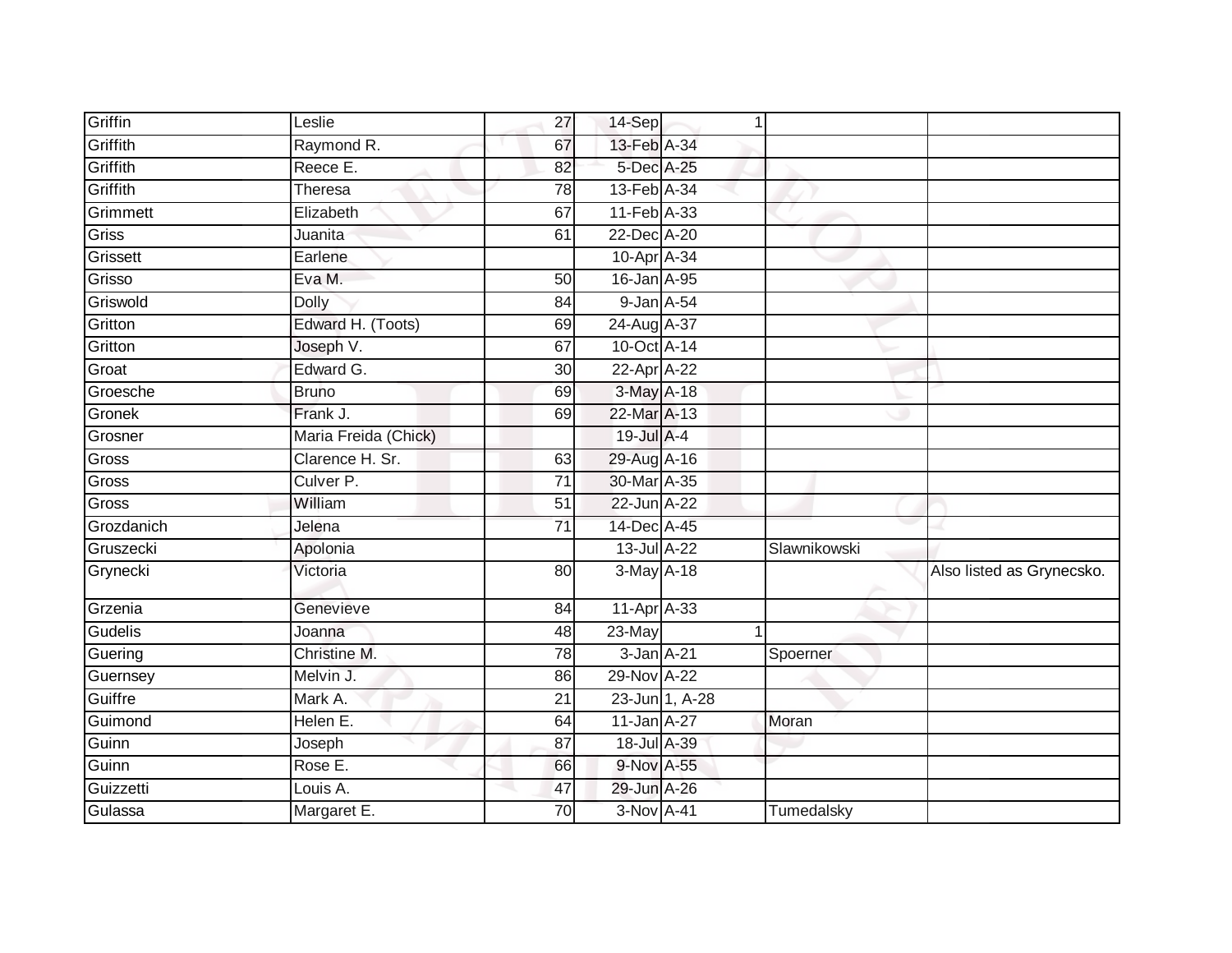| Gulledge        | Walter E.        | 61              | 2-Dec A-30      |                |           |  |
|-----------------|------------------|-----------------|-----------------|----------------|-----------|--|
| Gullette        | Betty L.         | 44              | 8-Aug           |                |           |  |
| Gundy           | Cecil V. (Mike)  | 76              | 2-Feb A-22      |                |           |  |
| Gunnell         | Charles E.       | 23              | 18-Feb          | 1              |           |  |
| Guthrie         | William Jack     | $\overline{75}$ | 15-Aug A-8      |                |           |  |
| Guttlitch       | Daniel M.        | 49              | 23-Mar A-32     |                |           |  |
| Gutyan          | Michael Sr.      | $\overline{70}$ | 1-Sep A-20      |                |           |  |
| Guzan           | Laura C.         | 51              | 12-May A-37     |                |           |  |
| Guzarek         | Lisa             | 13              | 26-Apr          | 1              |           |  |
| Guzman          | Calletano        | 74              | 13-Jan A-49     |                |           |  |
| Guzman          | Maria Eva        | 80              | 9-Jun A-51      |                |           |  |
| Gwizdalski      | Bernice V.       | 77              | 4-Feb A-25      |                | Smolinski |  |
| Gwyn            | John L.          | 59              | 16-Jan A-95     |                |           |  |
| Hadarich        | <b>Nick</b>      | 83              | 27-Mar A-75     |                |           |  |
| Haddad          | Michael          | 55              | 27-Feb A-12     |                |           |  |
| Haehnel         | Fred             | 80              | 5-Jan A-55      |                |           |  |
| Hageman         | Charles W.       | 94              | 10-Oct A-14     |                |           |  |
| Hageman         | Elizabeth I.     | 84              | 25-Aug A-28     |                |           |  |
| <b>Halas</b>    | Michael M.       | 79              | 19-Sep A-7      |                |           |  |
| Halcarz         | John J.          | 60              | 25-Dec A-67     |                |           |  |
| Halder          | Charles          | 76              | $6$ -Jun $A-16$ |                |           |  |
| Hale            | Grace J.         | 73              | 10-Jun A-35     |                |           |  |
| <b>Halik</b>    | Julia            | 89              | $4-Nov A-22$    |                |           |  |
| Hall            | Charles D.       | 29              | 6-Nov           | $\mathbf{1}$   |           |  |
| Hall            | Edward L. (Rev.) | 52              | $1-AugA-25$     |                |           |  |
| Hall            | James Ronnie     | 34              |                 | 14-Aug 1, A-67 |           |  |
| Hall            | Loretta          |                 | 7-Oct A-28      |                |           |  |
| Hall            | William E.       | 46              | 26-Jun A-46     |                |           |  |
| Hallgren        | Eleanor G.       |                 | 9-Jan A-54      |                |           |  |
| Halsen          | Sigurd J.        | 74              | 27-Jun A-16     |                |           |  |
| <b>Hamilton</b> | C. Franklin      | $\overline{74}$ | 15-Jun A-42     |                |           |  |
| Hamilton        | Virginia         |                 | 27-Dec A-29     |                |           |  |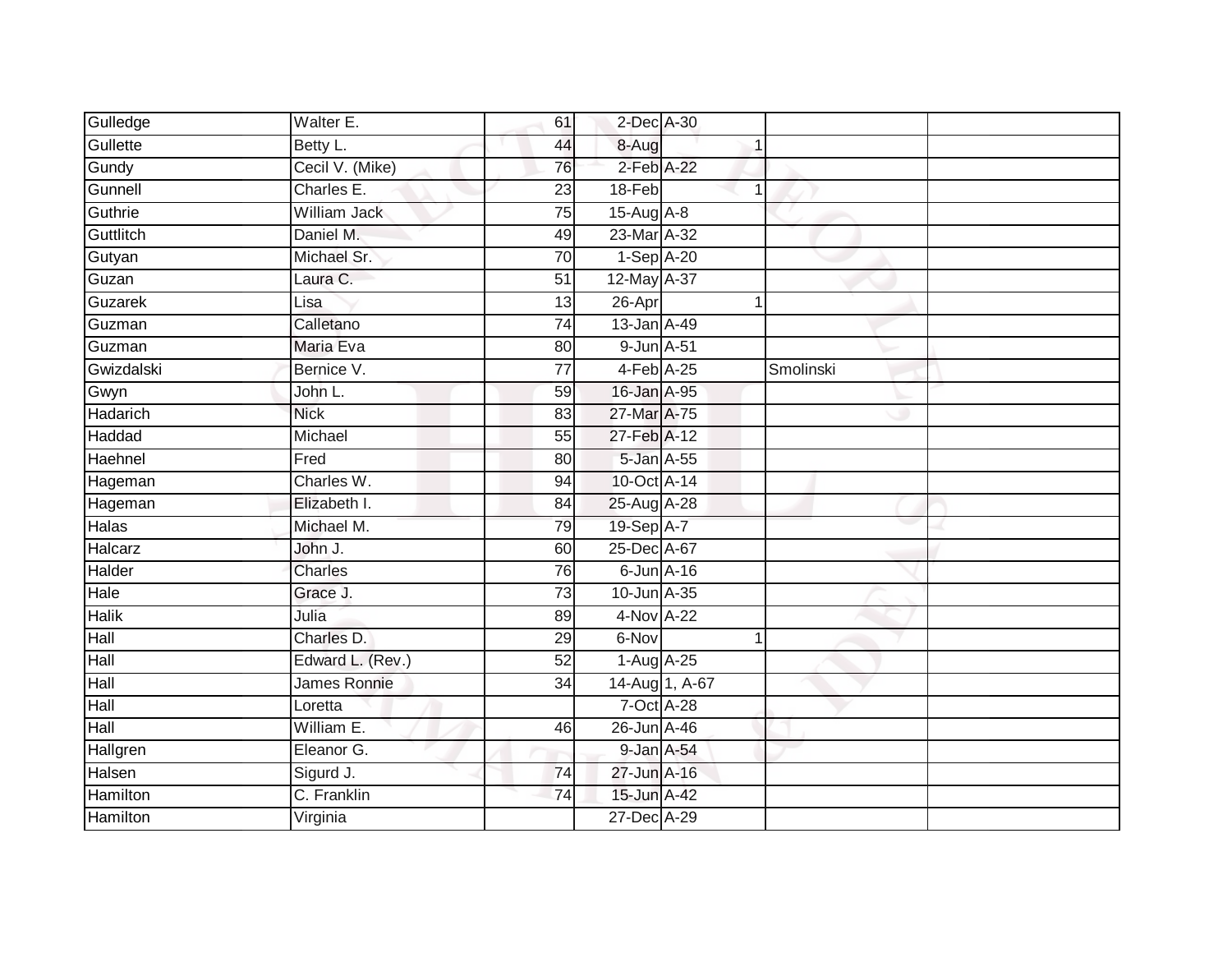| Hamman         | Bessie (Channic)  | 59              | 10-Jan A-21            |                  |          |  |
|----------------|-------------------|-----------------|------------------------|------------------|----------|--|
| Hammond        | Catherine W.      | 58              | 27-May A-6             |                  |          |  |
| Hammond        | Emma              | 58              | 25-Feb A-39            |                  |          |  |
| Hammond        | Mable Z.          | 75              | 21-Jan A-40            |                  |          |  |
| Hands          | Rita C.           | 63              | 11-Aug A-18            |                  |          |  |
| Hanes          | Eva               | 85              | 28-Dec A-15            |                  |          |  |
| <b>Hanks</b>   | Agnes Mae         | 73              |                        | $1$ -Jul $A$ -16 |          |  |
| Hann           | Della B.          | $\overline{77}$ | 24-Oct A-4             |                  |          |  |
| Hann           | Owen A.           | 83              | $2$ -May $A-8$         |                  |          |  |
| Hanneld        | Marjorie I.       | $\overline{51}$ | 3-May A-18             |                  |          |  |
| Hansen         | Erna S.           | 63              | 4-Oct A-6              |                  |          |  |
| Hansen         | Haldor A.         | $\overline{84}$ | 11-Mar A-47            |                  |          |  |
| Hansen         | James C.          | 81              | 7-Feb A-16             |                  |          |  |
| Hansen         | Lawrence E.       | 50              | 15-Dec A-28            |                  |          |  |
| Hanson         | Reuben            | $\overline{75}$ | 28-Mar A-16            |                  |          |  |
| Hanzi          | Frances           | 48              | 16-May A-39            |                  | Pavelich |  |
| Haracz         | Stanley J.        | 59              | 29-Aug A-16            |                  |          |  |
| Harbin         | Jay A.            | $\overline{51}$ | 19-May A-55            |                  |          |  |
| Hardeback      | Herman            | 76              | 5-Aug A-32             |                  |          |  |
| <b>Hardtke</b> | Pia               | 65              | 16-Feb A-32            |                  | Dovichi  |  |
| Harmeier       | Ann Louise        | 20              | 19-Oct                 |                  |          |  |
| Harper         | John T.           | 54              | 6-Sep A-6              |                  |          |  |
| Harrell        | Cecil L.          | 47              | 14-Apr A-34            |                  |          |  |
| <b>Harris</b>  | Blythe F.         | 65              | 18-Nov A-43            |                  |          |  |
| <b>Harris</b>  | Della B.          | $\overline{77}$ | 22-Aug A-31            |                  |          |  |
| <b>Harris</b>  | <b>Jarvis</b> Lee |                 | 10-Apr <sub>A-34</sub> |                  |          |  |
| <b>Harris</b>  | John E.           | 79              | 26-Dec A-20            |                  |          |  |
| Harris         | Leon              | 40              | 22-May A-42            |                  |          |  |
| Harris         | Meredith          | 20              | 17-Jan A-12            |                  |          |  |
| Harrison       | Clancy (Ben)      | 79              | 11-Jul A-16            |                  |          |  |
| Harsha         | Josephine         | 75              | 29-May A-67            |                  |          |  |
| Hart           | Daniel D.         | 76              | 13-Feb A-34            |                  |          |  |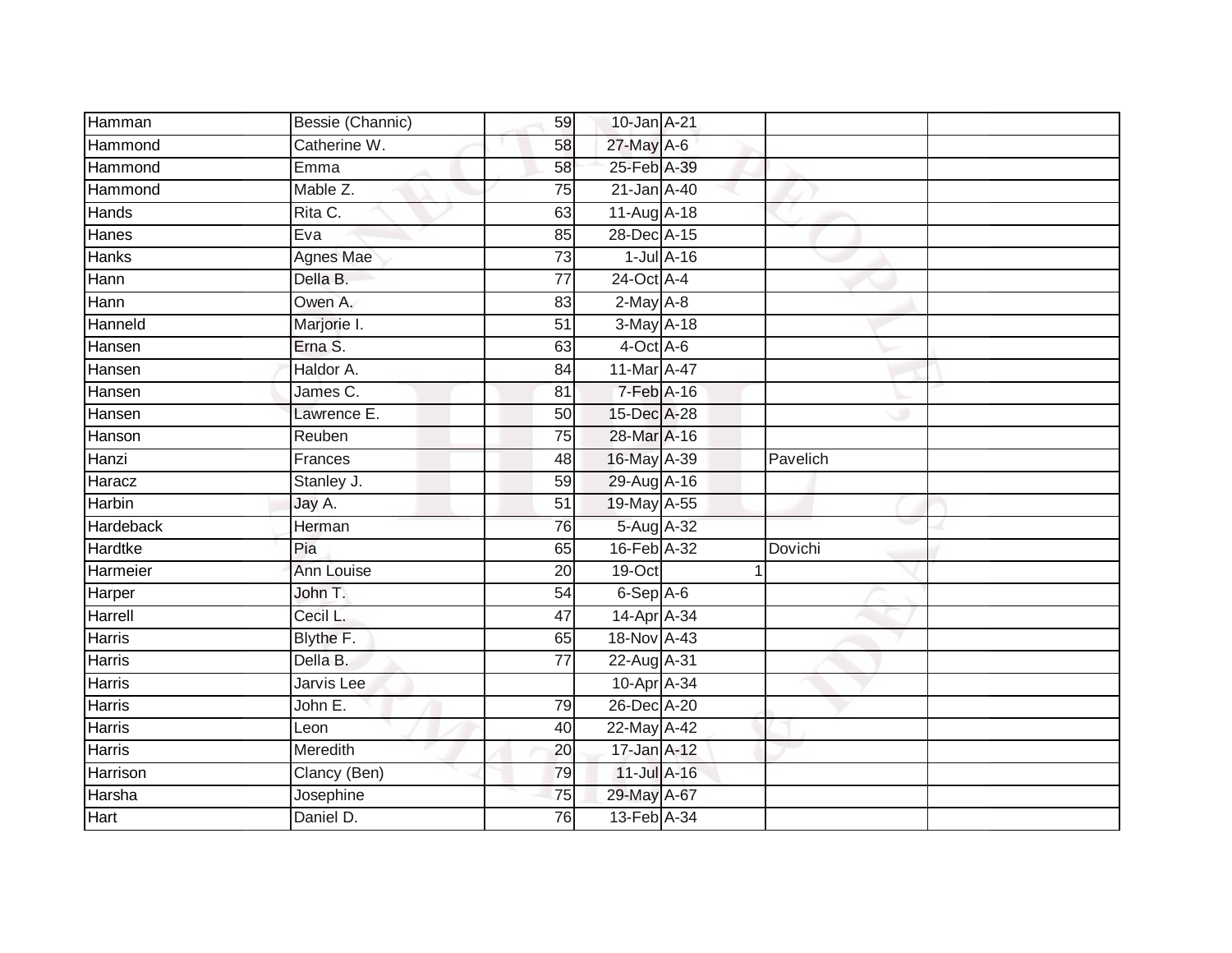| <b>Hartley</b>   | Alma S.             | 75              | 25-Dec A-67    |            |
|------------------|---------------------|-----------------|----------------|------------|
| Hartline         | <b>Mary Frances</b> | 70              | 3-Apr A-38     |            |
| Hartman          | Ernest E.           | 68              | 27-May A-6     |            |
| Hartman          | <b>Matthew Todd</b> | 6 days          | 15-Sep A-46    |            |
| Harton           | <b>Morris</b> Lee   | 59              | 15-May A-65    |            |
| Harvey           | Juanita             | 65              | 4-Mar A-33     |            |
| Harwell          | Ben M.              | 38              | 27-Dec A-29    |            |
| Haslerig         | <b>Willie May</b>   | 39              | 9-Aug A-15     |            |
| Hassan           | Louise Michelle     | 82              | 23-Dec A-18    |            |
| Hatch            | T. C.               | 54              | $1-Feb$ $A-21$ |            |
| Hatfield         | Orson               | 62              | 13-Oct A-57    |            |
| Hathaway         | Linda               | $\overline{71}$ | $9-$ Sep $A-8$ |            |
| Hathaway         | Nellie L.           | 83              | 11-Dec A-91    |            |
| Hausele          | Jacob P.            | 60              | 21-Aug A-66    |            |
| Hauser           | Mary                | $\overline{71}$ | 7-Jun A-29     |            |
| Haviar           | Frances S.          | 48              | 8-Mar A-12     |            |
| <b>Havlicek</b>  | Della P.            | $\overline{71}$ | 10-Apr A-34    |            |
| <b>Hawkins</b>   | <b>Frances</b>      | 76              | 5-May A-56     | Pepperdine |
| <b>Hawkins</b>   | Martha Ann          | Infant          | 15-Jun A-42    |            |
| Hawn             | Ebert T.            | $\overline{77}$ | 30-Dec A-6     |            |
| Hayden           | Floyd (Rev.)        |                 | 30-Oct A-82    |            |
| Hayden           | Helen M.            | 75              | 23-Jun A-28    |            |
| Hayes            | Bessie N.           | $\overline{82}$ | 28-Nov A-32    |            |
| Hayes            | Conrad L. (Bill)    | 61              | 25-Apr A-21    |            |
| Hayes            | Pauline             | 61              | 29-Jun A-26    |            |
| Hayworth         | Anna Belle          | 47              | 16-Dec A-20    |            |
| Hayworth         | Arthur E.           | 62              | 8-Mar A-12     |            |
| Hayworth         | Dorothy             | 67              | 13-Jul A-22    |            |
| <b>Hazelmire</b> | Lissie C.           | 76              | 27-Sep A-20    |            |
| Headley          | Robert A.           |                 | 16-Dec A-20    |            |
| Heath            | Merle T.            | 54              | 16-Sep A-20    |            |
| <b>Hecht</b>     | Marvin W.           | $\overline{44}$ | 15-Feb A-29    |            |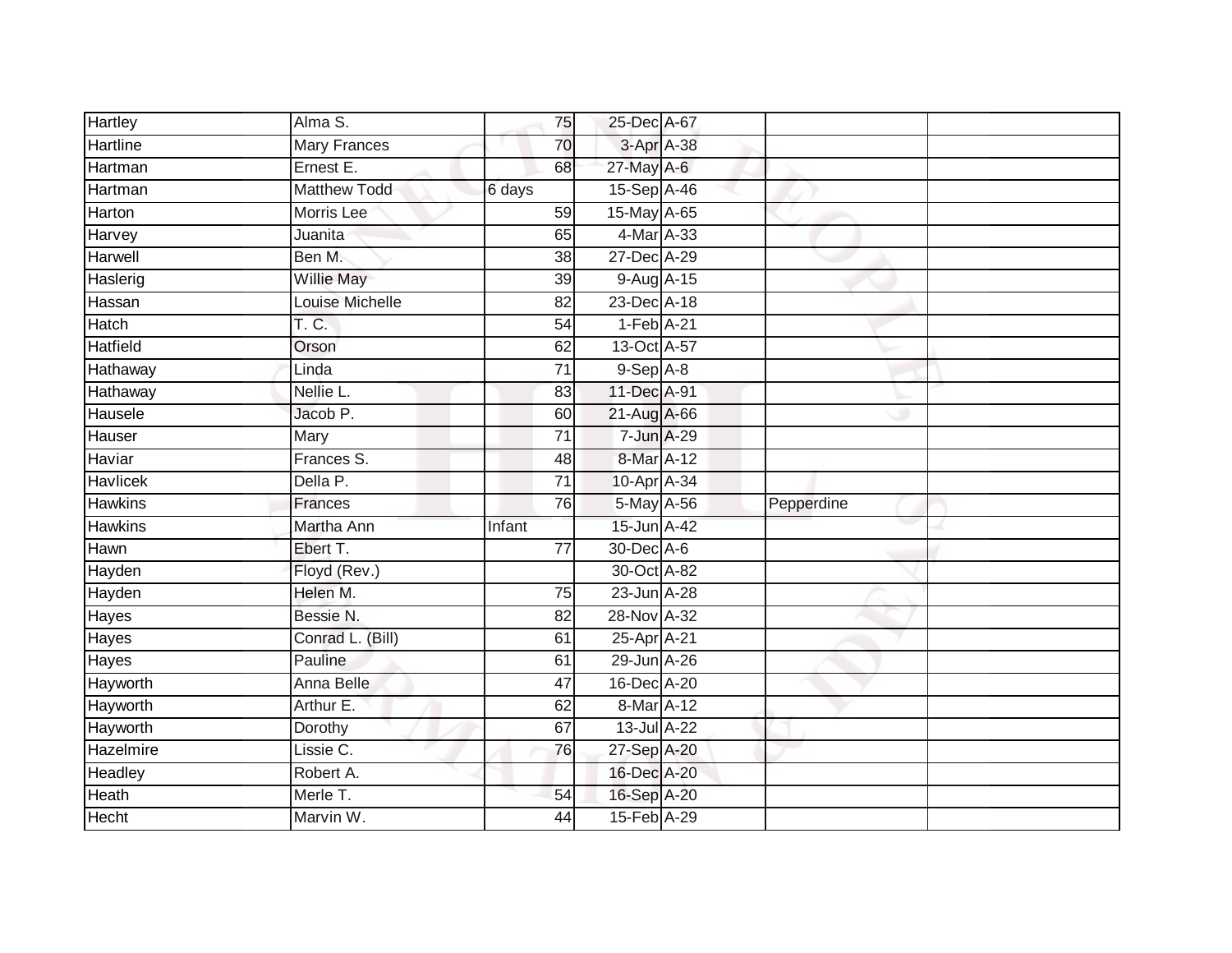| Heid             | Robert K.        | 24              | 6-May             | 1            |         |  |
|------------------|------------------|-----------------|-------------------|--------------|---------|--|
| Heim             | Gordon T.        | 68              | 28-Aug A-70       |              |         |  |
| Heim             | Jacob G.         | 64              | 17-Apr A-85       |              |         |  |
| Heineman         | Alex             | 80              | 23-Feb A-36       |              |         |  |
| Heino            | John A.          | $\overline{51}$ | 24-Aug A-37       |              |         |  |
| Hejmej           | Jacob            | 82              | 17-Aug A-53       |              |         |  |
| Helderman        | Louis E.         | $\overline{74}$ | 31-Jan A-27       |              |         |  |
| Helding          | Roy E.           | 63              | 25-Apr A-21       |              |         |  |
| Hello            | Andrew P.        | $\overline{75}$ | 9-Aug A-15        |              |         |  |
| Helmer           | Lawrence J.      | 67              | 18-Apr A-16       |              |         |  |
| Helms            | Hattie L.        | 64              | 13-Dec A-22       |              |         |  |
| Hemphill         | Charles Jr.      | 57              | $12$ -May $A-37$  |              |         |  |
| Henderlong       | Otillia E.       | 89              | 11-Jul A-16       |              |         |  |
| <b>Hendricks</b> | Herman H.        | 53              | 22-Aug A-31       |              |         |  |
| Hendrix          | Ida              | 91              | 15-Aug A-8        |              |         |  |
| Hendron          | Arthur           | 62              | 17-Oct A-8        |              |         |  |
| Henkel           | Evelyn           | $\overline{38}$ | 24-Apr            | $\mathbf{1}$ |         |  |
| Henley           | Heather J.       | 46              | 17-Apr A-85       |              |         |  |
| Henning          | Doris M.         | 54              | 5-Aug A-32        |              |         |  |
| Henson           | Mona             | 62              | 10-Feb A-24       |              |         |  |
| Herakovich       | Mary             | 83              | 23-Dec A-18       |              |         |  |
| Herakovich       | Thomas L. Sr.    | 42              | 4-May A-40        |              |         |  |
| Herdt            | Raymond A. Sr.   | 54              | 26-Jan A-40       |              |         |  |
| Herlocker        | Robert D.        | 66              | 11-Sep A-66       |              |         |  |
| Hermann          | Joseph           | 79              | 11-Feb A-33       |              |         |  |
| Hernandez        | Alexander P.     | 29              | $2$ -May $A-8$    |              |         |  |
| Hernandez        | Jesse E.         | 70              | 15-Mar A-21       |              |         |  |
| Hernandez        | Lupe             | 43              | $27$ -Nov $A$ -44 |              |         |  |
| Hero             | Clayton G.       | 66              | 21-Nov A-24       |              |         |  |
| Hess             | Lee $G$ .        | 67              | 16-May A-39       |              |         |  |
| <b>Hetrick</b>   | Anne             |                 | 15-Nov A-27       |              | Shepard |  |
| Hiblar           | Natalie (Sister) | 67              | 5-Oct A-16        |              |         |  |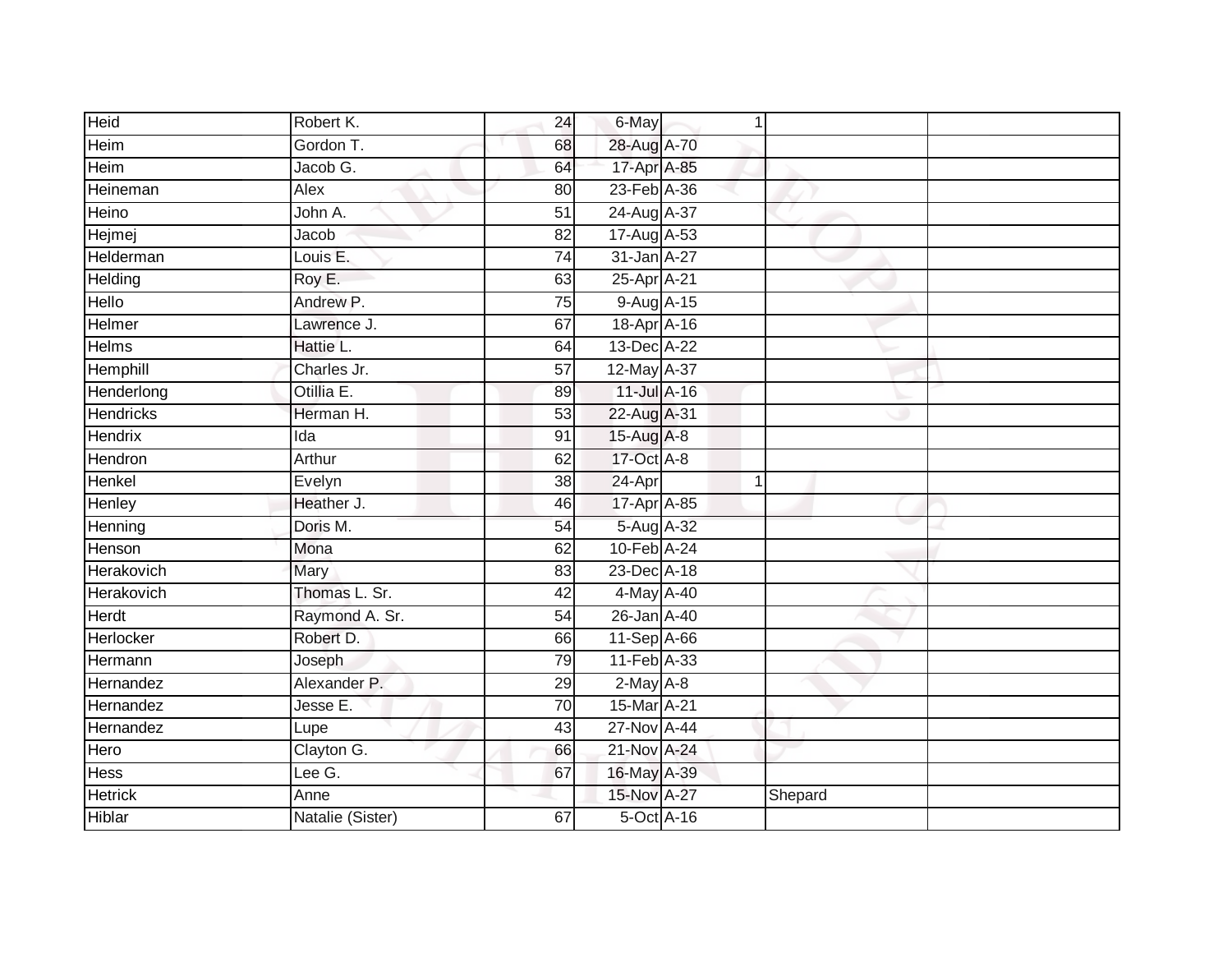| <b>Hicks</b>      | Charles           | 64              | 15-Nov A-27       |                |
|-------------------|-------------------|-----------------|-------------------|----------------|
| <b>Hicks</b>      | Duane J.          | 71              | 11-Oct A-14       |                |
| <b>Hicks</b>      | Janet M.          | 57              | 11-Dec A-91       |                |
| <b>Hicks</b>      | Martha            | $\overline{73}$ | 11-Dec A-91       | Simanson       |
| Higgins           | Ruby Ervin Sr.    | 47              | 10-Jun A-35       |                |
| Highsmith         | Loretta E.        | 65              | 13-Mar A-61       | <b>Buckley</b> |
| Hile              | Robert            | 72              | <b>7-Nov A-35</b> |                |
| Hilgers           | Alida M.          | 80              | 20-Jul A-20       |                |
| Hill              | Ernest            | 65              | 19-May A-55       |                |
| Hill              | Harvey V.         | 79              | 17-May A-6        |                |
| Hill              | Hazel M.          | 71              | 19-Aug A-18       | Kremske        |
| Hill              | Robert H.         | 56              | 5-Apr A-6         |                |
| Hill              | Strother (Sam)    | 81              | 16-Oct A-38       |                |
| Hill              | Thora             | 82              | 17-Nov A-53       |                |
| <b>Hillbrandt</b> | Carl D.           | 44              | 27-Feb A-12       |                |
| <b>Hillis</b>     | Leonard B.        | 52              | 15-May A-65       |                |
| <b>Hilzley</b>    | Harry A.          | 79              | 20-Mar A-63       |                |
| Himden            | Alex (Eunice)     | 63              | 7-Nov A-35        |                |
| Hirsch            | Charles           | 76              | 12-Oct A-56       |                |
| <b>Hittle</b>     | Robert P.         | 69              | 21-Nov A-24       |                |
| Hitzeman          | Lucy H.           | 81              | 22-Aug A-31       | Becker         |
| Hobson            | <b>Robert Lee</b> | $\overline{24}$ | 28-Nov A-32       |                |
| Hodges            | Lula May          | 60              | $2$ -Jan $A$ -59  |                |
| Hodges            | Milton (Mickey)   | 64              | 10-Oct A-14       |                |
| Hoeksema          | Philip            | 17              | $2-Sep$ A-18      |                |
| Hoelzel           | Elizabeth         | 53              | 25-Apr A-21       |                |
| <b>Hoff</b>       | Helen             | 85              | 10-Jul A-34       |                |
| Hoffman           | Dora              | 74              | 9-Jun A-51        |                |
| Hoffman           | Hazelbelle        | 83              | 11-Nov A-39       |                |
| Hoffman           | John              | 93              | 12-Apr A-22       |                |
| Hoftey            | Virginia L.       | 57              | 30-Oct A-82       |                |
| Hoge              | Melvin E.         | $\overline{50}$ | 16-Mar A-41       |                |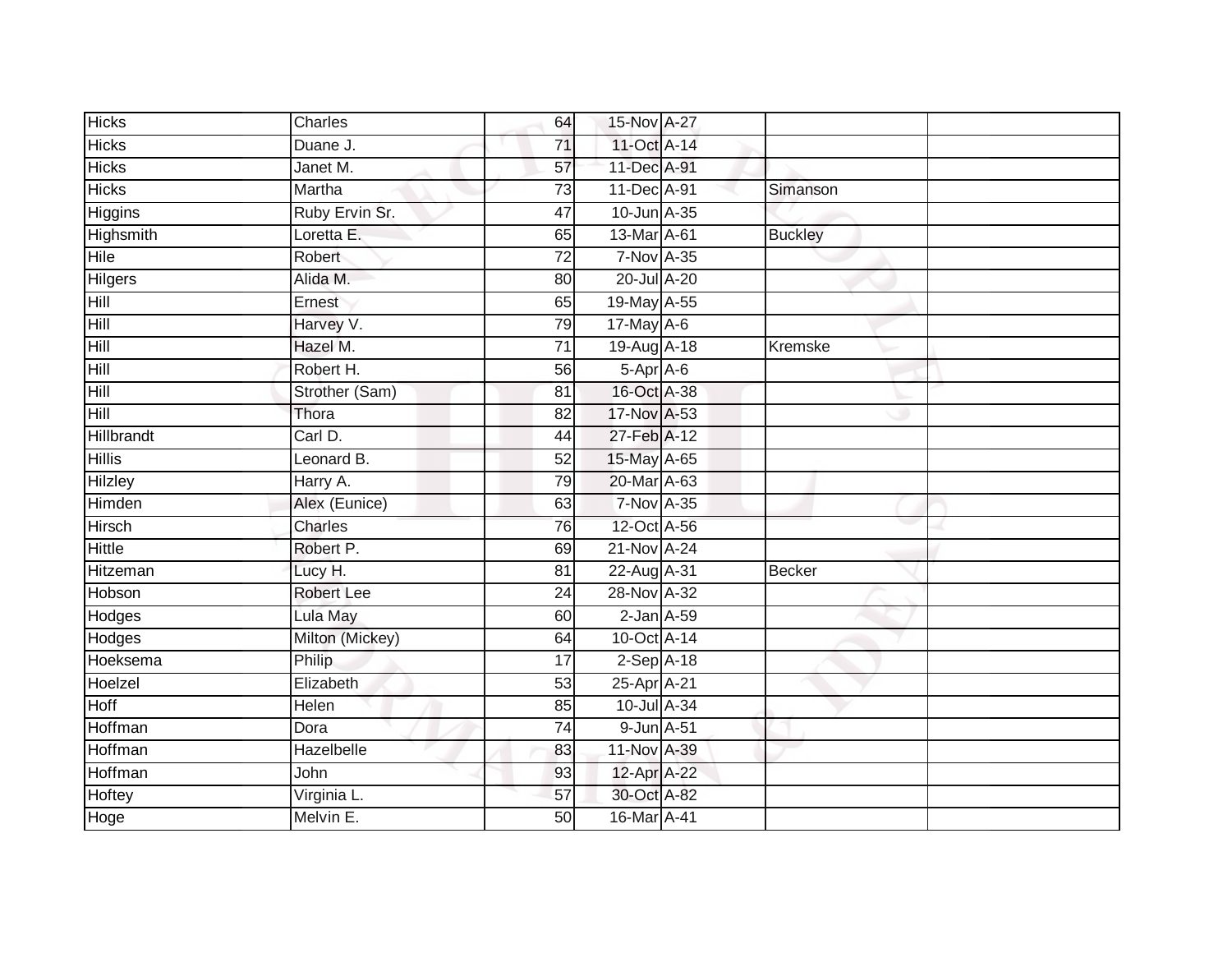| Hoggatt        | Glenn                | 73                | 21-Dec A-55      |                |  |
|----------------|----------------------|-------------------|------------------|----------------|--|
| <b>Hohalek</b> | Julia B.             | 78                | 11-Aug A-18      |                |  |
| Hoiseth        | Karen D.             | 26                | 1-Dec A-32       |                |  |
| Hojnacki       | Amy Ann              | $\frac{1}{2}$ 1/2 | 28-Aug A-70      |                |  |
| Hoke           | Nobel G.             | $\overline{74}$   | 13-Nov A-62      |                |  |
| Holevinsky     | Andrew (Nig)         | 81                | 1-Aug A-25       |                |  |
| Holinga        | Andrew G.            | 55                |                  | 5-Jul 1, A-31  |  |
| Holiusa        | <b>Balys</b>         | 70                | 12-Dec A-18      |                |  |
| Holland        | Helen J.             | 67                | $23-AugA-6$      |                |  |
| Holland        | Jacqueline M.        | 35                | $2$ -May $A-8$   |                |  |
| Holland        | Mildred M.           | 57                | $22$ -Jun $A-22$ |                |  |
| Holleman       | Earl                 | 24                | $12-Sep$         | $\mathbf{1}$   |  |
| Hollingsworth  | Freddie W. (Holly)   | 66                | 31-Oct A-14      |                |  |
| Holloway       | Frederick M.         | 19                |                  | 28-Mar 1, A-16 |  |
| Holman         | Carl G.              | $\overline{74}$   | 4-Feb A-25       |                |  |
| Holmes         | George               | 67                | 4-Aug            | 1              |  |
| Honkisz        | Michael              | 16                | $23-Mar$         | $\mathbf 1$    |  |
| Hooghuis       | Aleda                | 46                | 25-Dec A-67      |                |  |
| <b>Hopkins</b> | Lois H.              | 67                | 25-Dec A-67      |                |  |
| Hopp           | Ethel C.             | 81                | 18-Jul A-39      |                |  |
| Horan          | Mamie B.             |                   | 20-Jan A-32      |                |  |
| Hord           | Eva V.               | 74                | 30-May A-18      |                |  |
| Horn           | John W.              | 83                | $14$ -Jun $A-8$  |                |  |
| Horton         | Charles E.           | 72                | 23-Mar A-32      |                |  |
| Horton         | Frank Fay            | 63                | 22-Apr A-22      |                |  |
| Horvat         | Joseph               | 84                | 18-Nov A-43      |                |  |
| Horvath        | Frank                |                   | 18-Jan A-12      |                |  |
| Horvath        | Frank J.             | 71                | 24-May A-6       |                |  |
| Horvath        | Robert J.            | 57                | 5-Oct A-16       |                |  |
| Hotinski       | Anna                 | 93                | 3-Jan A-21       |                |  |
| Houchin        | John S.              | 59                | 26-Sep A-17      |                |  |
| Houdasheldt    | <b>Joseph Dallas</b> | $\overline{76}$   | $7-Feb$ A-16     |                |  |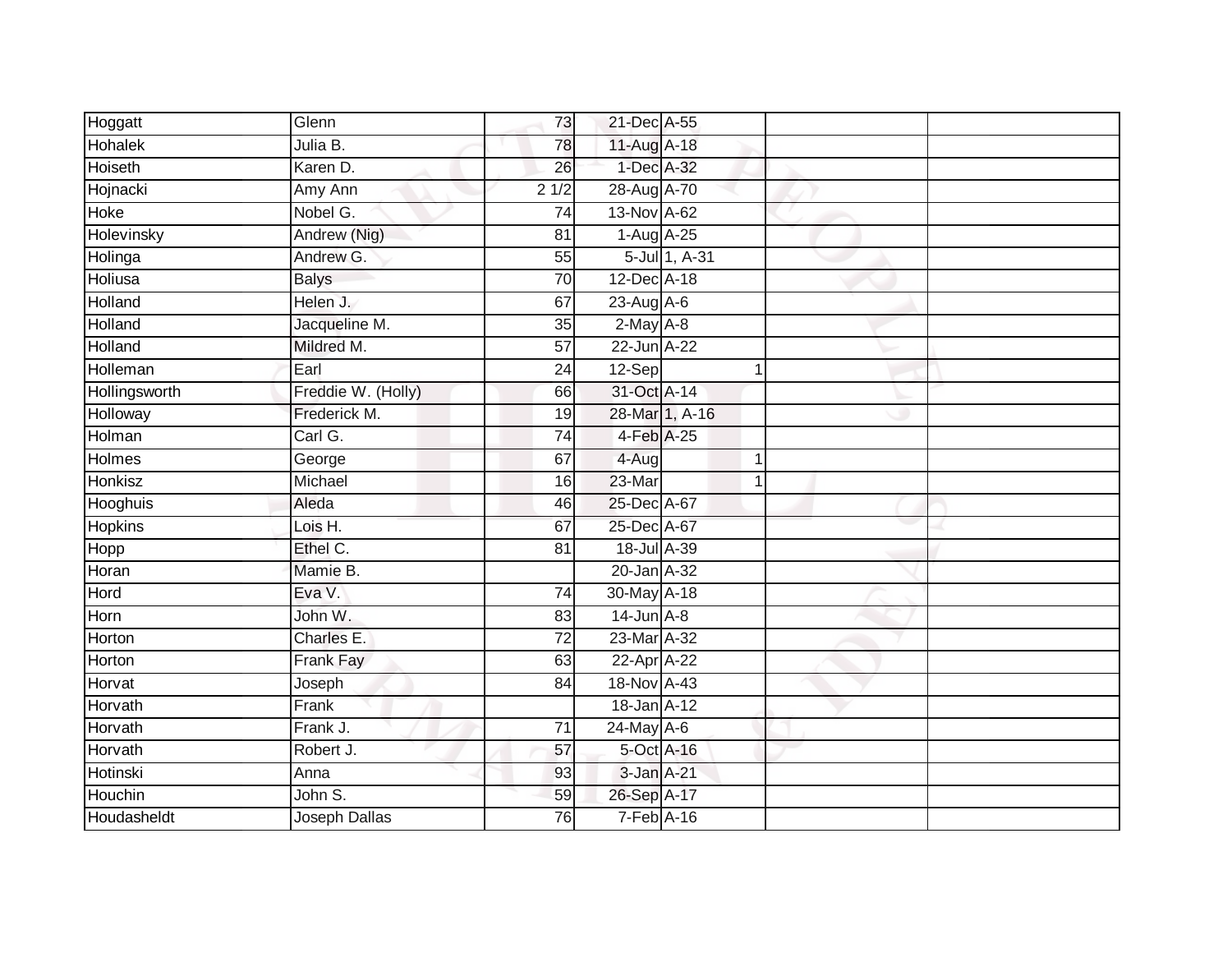| Hough           | Jesse J.      | 84              | 18-Nov A-43      |            |       |  |
|-----------------|---------------|-----------------|------------------|------------|-------|--|
| Houston         | Bertha M.     | 85              | 22-Aug A-31      |            |       |  |
| Howard          | Hazel         | 68              | 14-Sep A-52      |            |       |  |
| Howard          | John Arthur   | 69              |                  | 8-Jul A-24 |       |  |
| Howard          | Justice       | 48              | 28-Sep A-53      |            |       |  |
| Howard          | Ravena M.     | 83              | 28-Oct A-8       |            |       |  |
| Howard          | Sadie Adley   | 78              | 11-Nov A-39      |            |       |  |
| Howarth         | William       | 83              | 29-Dec A-31      |            |       |  |
| Howe            | James Oliver  | 61              | 7-Feb A-16       |            |       |  |
| Howe            | John J. Sr.   | $\overline{57}$ | 30-May A-18      |            |       |  |
| <b>Hrabin</b>   | Milica        | 60              | 8-Aug A-4        |            |       |  |
| <b>Hrabrich</b> | Antonia       |                 | 30-Nov A-48      |            |       |  |
| Hrinyo          | Emily         | 51              | 18-May A-48      |            | Purko |  |
| <b>Hrycak</b>   | Stella A.     | $\overline{72}$ | 1-Aug A-25       |            |       |  |
| <b>Hubbell</b>  | Ruth V.       | $\overline{47}$ | 28-Apr A-32      |            |       |  |
| Huber           | Charles W.    | 84              | 3-Oct A-43       |            |       |  |
| Huber           | Walter J.     | 79              | $7 - Jan A - 18$ |            |       |  |
| <b>Hubert</b>   | Ann P.        | 58              | 8-May A-40       |            |       |  |
| <b>Hubert</b>   | Charles W.    | 87              | 8-May A-40       |            |       |  |
| Hudson          | Harry         | 79              | 31-Aug A-48      |            |       |  |
| Hudson          | Rosella       | 62              | 17-Jan A-12      |            |       |  |
| <b>Huebner</b>  | Lucia B.      | 78              | $6$ -Jun $A$ -16 |            |       |  |
| Huge            | Rudolph       | 84              | 21-Sep A-31      |            |       |  |
| <b>Hugus</b>    | Kathleen E.   | 59              | 24-Oct A-4       |            |       |  |
| Huish           | Robert E.     | 50              |                  | 6-Jul A-34 |       |  |
| Huizenga        | <b>Dick</b>   | 88              | 22-Dec A-20      |            |       |  |
| Hunley          | Pete          | $\overline{92}$ | 22-Apr A-22      |            |       |  |
| <b>Hunt</b>     | Florence W.   | 81              | $22$ -Nov $A-6$  |            |       |  |
| Hunt            | Harrison      | 83              | 11-Jul A-16      |            |       |  |
| <b>Hunt</b>     | Huston H.     | 61              | 2-Oct A-74       |            |       |  |
| Hunter          | Curtis        | 38              | 9-Jun A-51       |            |       |  |
| Hunter          | Marguerite E. | 58              | $7 - Apr$ $A-32$ |            |       |  |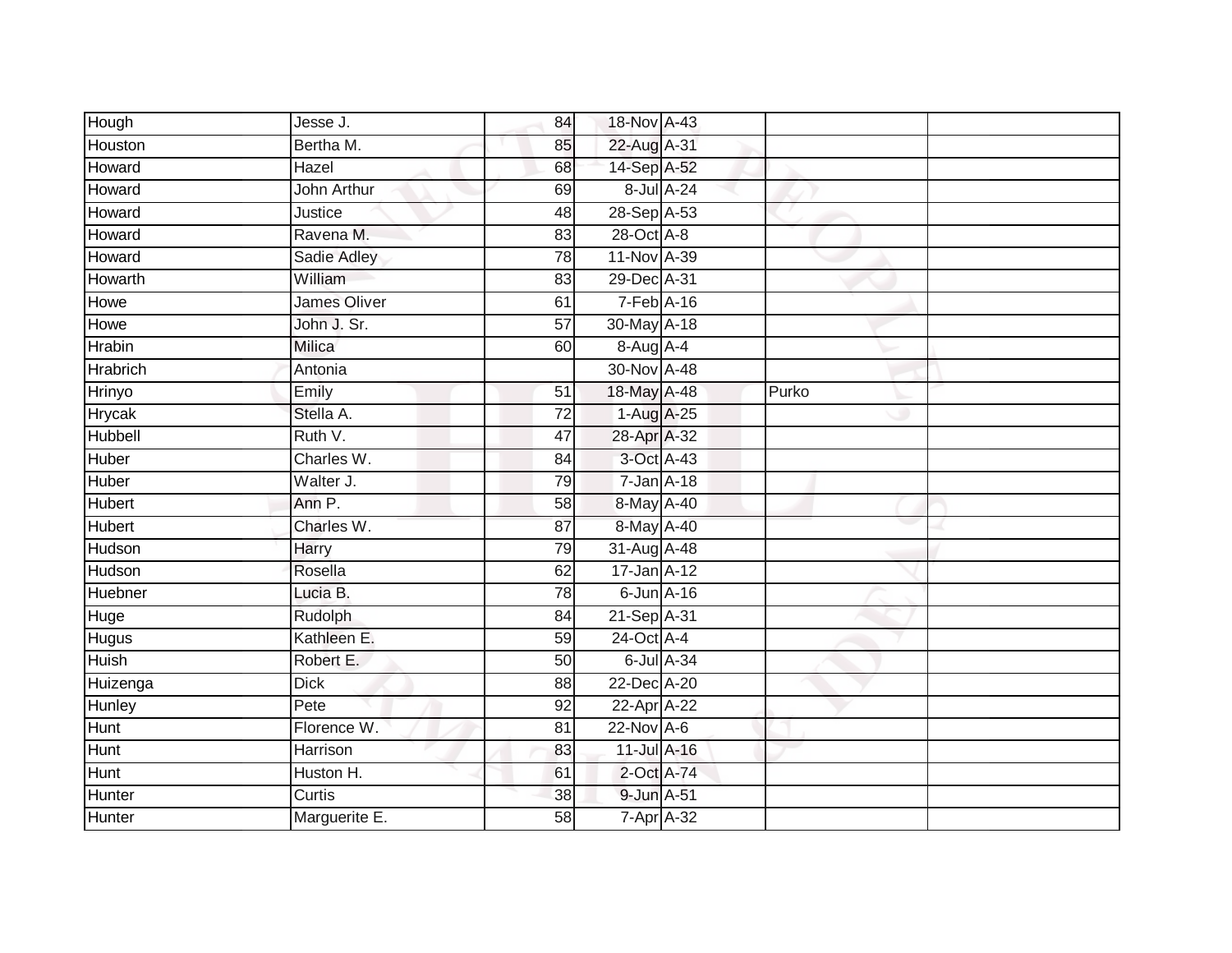| Huntley        | Lynn L.                   | 74              | 31-Aug A-48                  |  |  |
|----------------|---------------------------|-----------------|------------------------------|--|--|
| Hupke          | Helen F.                  |                 | 19-Dec A-12                  |  |  |
| <b>Hupke</b>   | John Sr.                  | 62              | 7-Jun A-29                   |  |  |
| <b>Hvizdos</b> | Bernardine (Rev., O.F.M.) | 61              | 3-Jan A-21                   |  |  |
| Hyland         | Edward J. (Champ)         | $\overline{77}$ | 8-Mar A-12                   |  |  |
| Idec           | Mary A.                   | 81              | 6-Nov A-76                   |  |  |
| Igras          | John H.                   | 55              | 21-Jul A-51                  |  |  |
| Ikovic         | James J.                  | 59              | 18-Dec A-101                 |  |  |
| <b>Iliff</b>   | Anna L.                   | 79              | 15-Mar A-21                  |  |  |
| Imbor          | Edward J.                 |                 | 4-Mar A-33                   |  |  |
| Imborski       | Harry                     | 56              | $9$ -May $A - 8$             |  |  |
| Immig          | Helen A.                  | $\overline{71}$ | 4-Nov A-22                   |  |  |
| Ingbretson     | Floyd                     | 67              | 2-Oct A-74                   |  |  |
| Iracheta       | Juan                      | 58              | 13-Oct A-57                  |  |  |
| Irish          | Grant F.                  | 66              | 17-Oct A-8                   |  |  |
| Irk            | Rose                      | 74              | 11-Apr A-33                  |  |  |
| Isaacson       | Otto                      | 67              | 7-Dec A-43                   |  |  |
| Isabell        | Eva                       |                 | $2-Sep$ A-18                 |  |  |
| Isakson        | Clarence G.               | 78              | 7-Jun                        |  |  |
| Isbell         | William E.                | 96              | 23-Feb A-36                  |  |  |
| Isberg         | <b>Charles</b>            | 52              | 14-Apr A-34                  |  |  |
| Isham          | Lucille M.                | 66              | 13-Feb A-34                  |  |  |
| Ivan           | Michael                   | $\overline{41}$ | $12$ -Dec $\overline{A}$ -18 |  |  |
| Jackowski      | Stephanie                 |                 | 16-Feb A-32                  |  |  |
| Jackson        | Anderson                  |                 | 8-May A-40                   |  |  |
| Jackson        | Charles D.                | 20              | 31-Mar A-53                  |  |  |
| Jackson        | <b>Christopher Paul</b>   | 5 days          | 28-Jul A-10                  |  |  |
| Jackson        | <b>Ivory</b>              |                 | 20-Sep A-14                  |  |  |
| Jacob          | James David               | 25              | 14-Apr A-34                  |  |  |
| Jacobs         | William                   | 60              | 30-May A-18                  |  |  |
| Jaeger         | Ruby Vera (Peg)           | $\overline{53}$ | 21-Jun A-29                  |  |  |
| Jaeger         | William                   | 85              | 19-Jul A-4                   |  |  |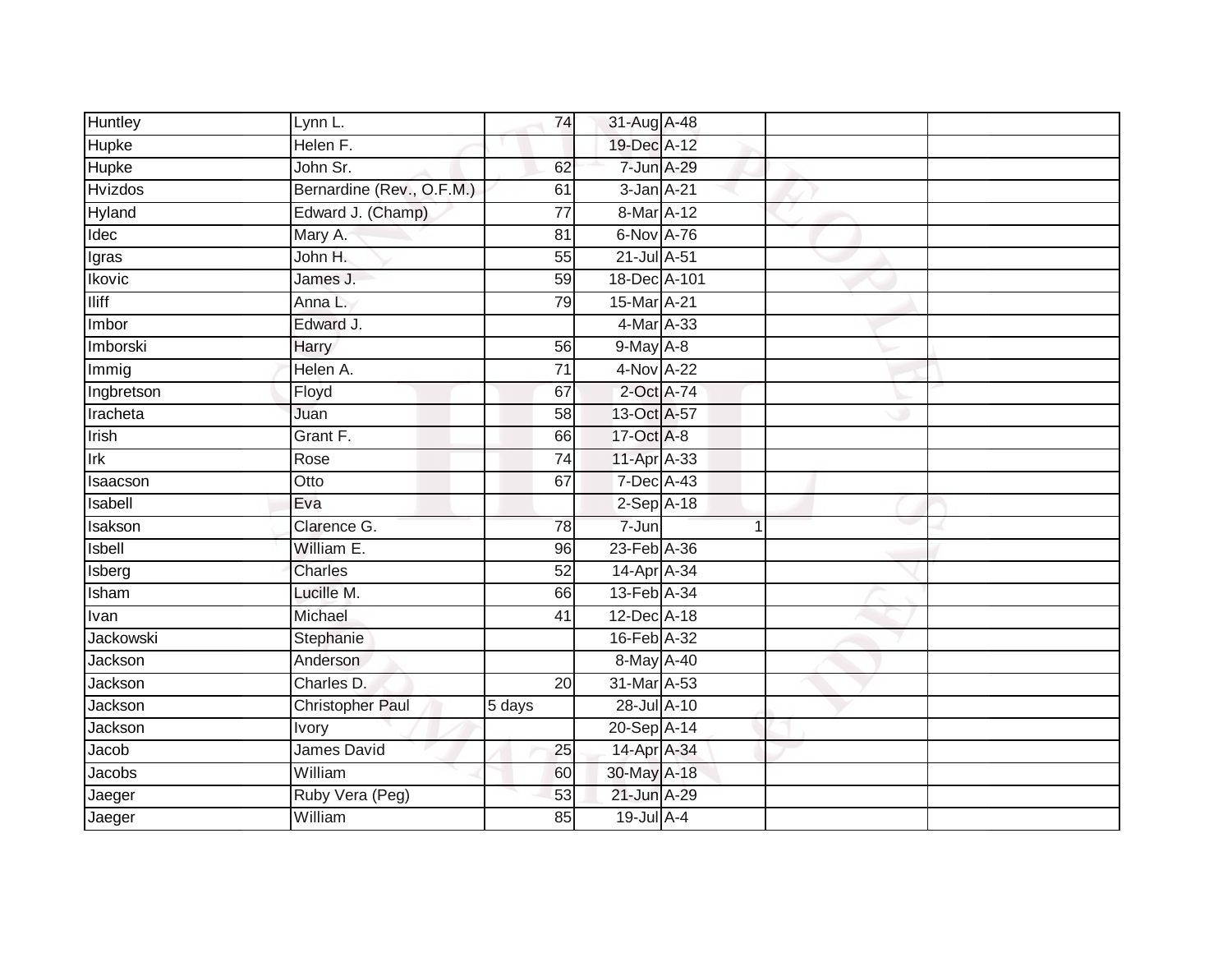| Jaenke         | Elsa J.         | 74              | 28-Sep A-53    |       |  |
|----------------|-----------------|-----------------|----------------|-------|--|
| Jakubik        | Stanley Sr.     | 52              | 19-Aug A-18    |       |  |
| James          | <b>Darlene</b>  | $\overline{31}$ | 10-Apr A-34    |       |  |
| James          | President       | 68              | 5-May A-56     |       |  |
| Jancosek       | Mary            | 64              | 14-Dec A-45    | Knish |  |
| Janicki        | Eva             | 67              | $9-$ Sep $A-8$ |       |  |
| Janiszewski    | Robert M.       | $\overline{27}$ | 10-Aug A-28    |       |  |
| Jankauskas     | Edmund          | 63              | 22-Mar A-13    |       |  |
| Janowski       | Marie           | 70              | 14-Feb A-27    |       |  |
| Jansma         | Eliott Sr.      | 80              | 13-Oct A-57    |       |  |
| <b>Jarabak</b> | John Paul (Dr.) | 67              | 24-Apr A-26    |       |  |
| Jarnecke       | William         | 80              | 26-Dec A-20    |       |  |
| Jaroszewski    | Chester L.      | 63              | 8-Jul A-24     |       |  |
| Jasek          | Walter S.       |                 | 5-Jan A-55     |       |  |
| Jasinski       | Josephine       | 64              | 6-Oct A-32     |       |  |
| Jasperson      | Charles         | 69              | 6-Dec A-16     |       |  |
| Jeis           | Emil E.         | $\overline{74}$ | 18-Jul A-39    |       |  |
| Jelks          | John E.         | 53              | 8-Apr A-38     |       |  |
| Jelonek        | Alojzy          | 67              | 25-Apr A-21    |       |  |
| Jenkins        | Myrtle A.       | 63              | 18-Mar A-26    |       |  |
| Jenkins        | Vivian A.       | 64              | 12-Jan A-44    |       |  |
| Jens           | Fred            | 79              | 19-Sep A-7     |       |  |
| Jensen         | Jenny M.        | 89              | 28-Nov A-32    |       |  |
| Jesernig       | Matilda Ann     | 74              | 24-Nov A-69    | Kohl  |  |
| Jewell         | Donald E.       | 28              | 13-Sep A-14    |       |  |
| Jimenez        | Marta Elva      | 32              | 19-Sep A-7     |       |  |
| Johns          | George Jr. (AI) | 60              | 28-Jun A-22    |       |  |
| Johnson        | Earl William    | 46              | 1-Aug A-25     |       |  |
| Johnson        | Earlene         | 65              | 22-Apr A-22    |       |  |
| Johnson        | Eleanor D.      | 60              | 21-Dec A-55    |       |  |
| Johnson        | Estelle M.      | 85              | 14-Nov A-14    |       |  |
| Johnson        | <b>Jack</b>     | $\overline{78}$ | 8-Dec A-52     |       |  |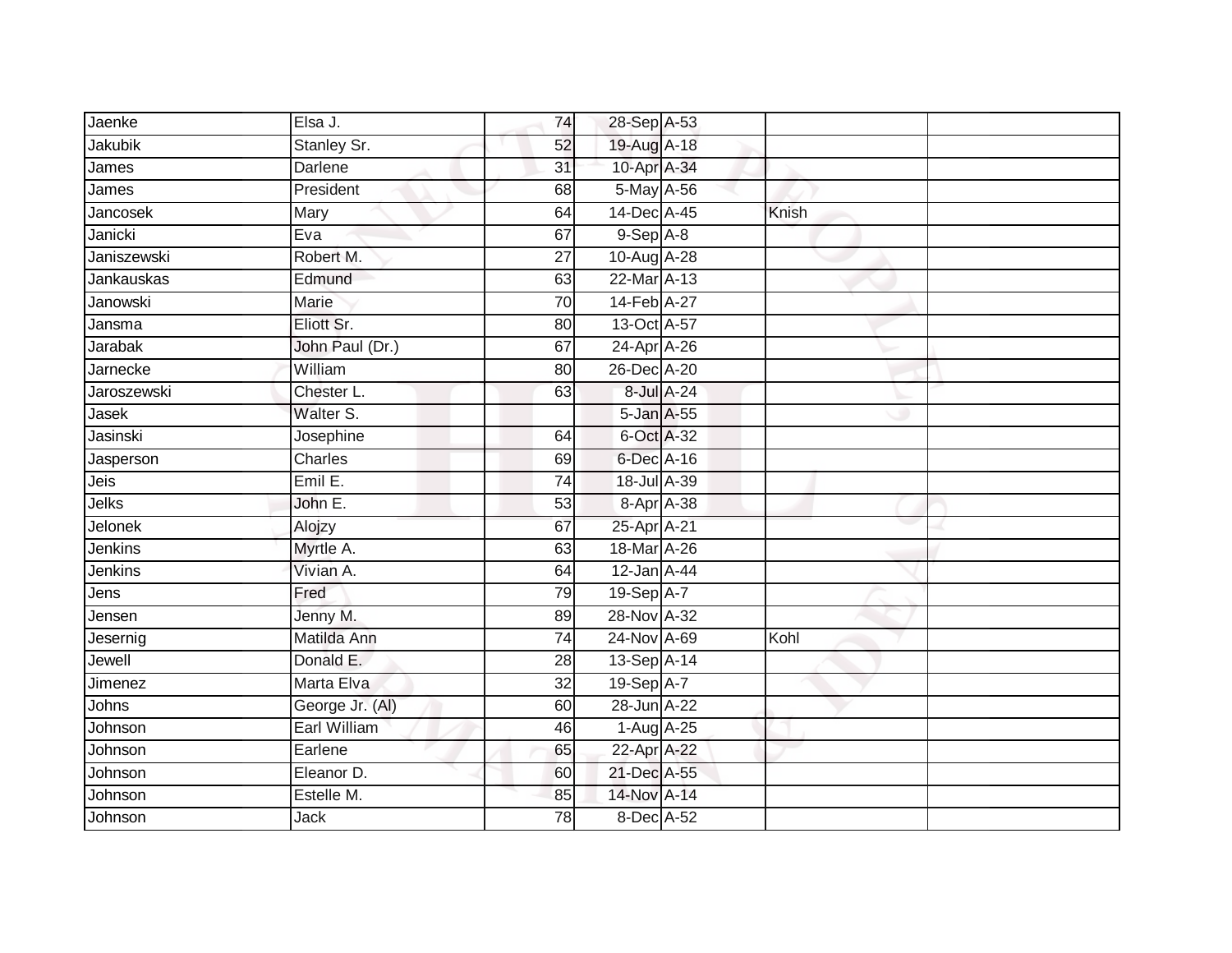| Johnson  | Larry               | 19              | 18-Apr                 |                | 1      |  |
|----------|---------------------|-----------------|------------------------|----------------|--------|--|
| Johnson  | Margaret            |                 | 12-Oct A-56            |                | Willig |  |
| Johnson  | Pamela              | $\overline{23}$ |                        | 26-Oct 1, A-71 |        |  |
| Johnson  | Philip A.           | 75              | $2$ -Oct $A-74$        |                |        |  |
| Johnson  | Raymond Leon Jr.    | 8               |                        | 26-Oct 1, A-71 |        |  |
| Johnson  | Sherman F.          | 45              | 16-Oct A-38            |                |        |  |
| Johnson  | Virginia M.         | 58              | 30-Sep A-21            |                |        |  |
| Johnson  | Walter              | $\overline{54}$ | 13-Sep                 |                |        |  |
| Johnson  | William (Millard)   | 61              | 21-Jun A-29            |                |        |  |
| Johnston | Betty J.            | 53              | 26-Aug A-8             |                |        |  |
| Johnston | <b>James Edward</b> | 26              | 20-Oct A-30            |                |        |  |
| Joiner   | Sally               | $\overline{74}$ | 4-Feb A-25             |                |        |  |
| Jonas    | Edward F.           | 77              | $21$ -Feb $A$ -4       |                |        |  |
| Jones    | Betty L.            | 70              | 11-Dec A-91            |                |        |  |
| Jones    | Charles B. Sr.      | 89              | 14-Nov A-14            |                |        |  |
| Jones    | Cora Belle          | 91              | 15-Apr A-31            |                |        |  |
| Jones    | <b>Ethel Louise</b> | $\overline{27}$ |                        | 4-Dec A-102    | James  |  |
| Jones    | <b>Herdles</b>      | $\overline{74}$ | 7-Sep A-28             |                |        |  |
| Jones    | John (Jack)         | 36              | 17-Nov A-53            |                |        |  |
| Jones    | John B.             | 70              | 5-Jul A-31             |                |        |  |
| Jones    | John J.             | 92              | 6-Sep A-6              |                |        |  |
| Jones    | Josephine           | 58              | 16-Jun A-22            |                |        |  |
| Jones    | Lawrence            | 66              | 21-Dec A-55            |                |        |  |
| Jones    | Margaret V.         |                 | 18-Jul A-39            |                |        |  |
| Jones    | Theodore R. (Ted)   | 76              | 1-Feb A-21             |                |        |  |
| Jovovich | Walter              | 48              | 15-Nov A-27            |                |        |  |
| Joyce    | Luke                | 78              | 24-Feb A-30            |                |        |  |
| Juarez   | Elisa M.            | 55              | 29-Nov A-22            |                |        |  |
| Juarez   | Jose                | 24              | 12-Apr <sup>A-22</sup> |                |        |  |
| Judis    | Margaret E.         | 74              | 28-Dec A-15            |                |        |  |
| Julkes   | George Sr.          | 72              | $30$ -Aug $A$ -6       |                |        |  |
| Junkens  | Darel E.            | 17              | 11-Nov A-39            |                |        |  |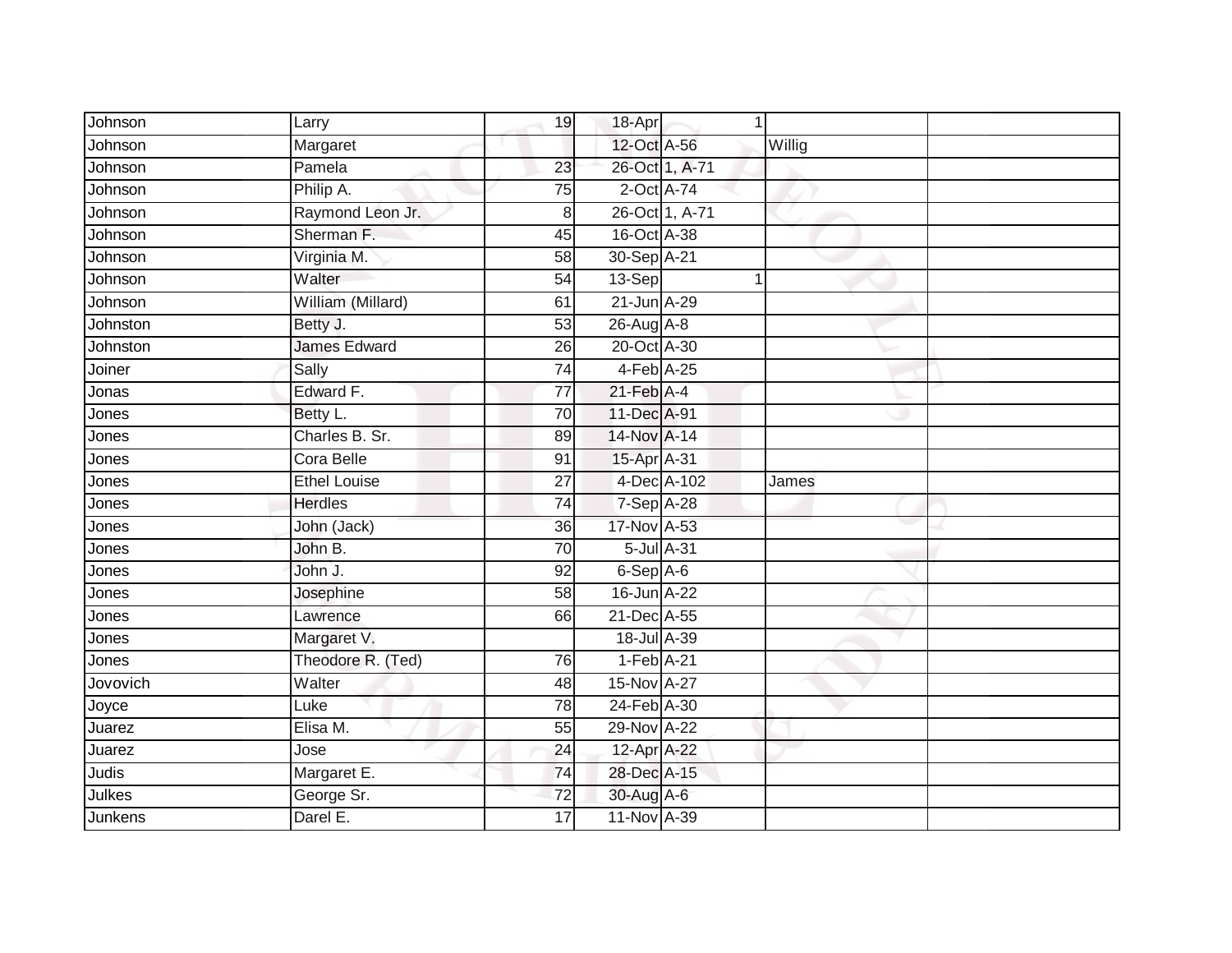| Junkens    | Ralph E.              | 80              | 16-May A-39      |               |                  |                                  |
|------------|-----------------------|-----------------|------------------|---------------|------------------|----------------------------------|
| Jurczak    | Joseph S.             | 64              | 14-Jul A-49      |               |                  |                                  |
| Juresa     | Helen                 | 91              | 4-Sep A-50       |               | <b>Burroughs</b> |                                  |
| Kacocha    | John A.               | 65              | 17-Feb A-46      |               |                  |                                  |
| Kaczka     | Sophie M.             | 69              | 18-May A-48      |               |                  |                                  |
| Kader      | Mary                  | 97              | 30-Oct A-82      |               |                  |                                  |
| Kadish     | Donna L.              | 43              | $2$ -Jun $A$ -43 |               |                  |                                  |
| Kaehler    | <b>Anne Catherine</b> | 81              | 9-Oct A-73       |               |                  |                                  |
| Kaim       | Antoni                | 84              | 29-May A-67      |               |                  |                                  |
| Kaizer     | Edward E.             | 91              | 29-Jun A-26      |               |                  |                                  |
| Kalina     | Eugene S.             | 45              | 16-Oct A-38      |               |                  |                                  |
| Kalina     | Rudolph P.            | 69              | 13-Apr A-36      |               |                  |                                  |
| Kalwa      | Wilbert C.            | 64              | 9-Jun A-51       |               |                  |                                  |
| Kaminski   | Jack                  | 76              | 26-May A-32      |               |                  |                                  |
| Kaminsky   | Victoria              | 65              | 18-Aug A-20      |               | Mucha            |                                  |
| Kamradt    | Julia                 | 70              | 20-Nov A-32      |               |                  |                                  |
| Kanady     | Vaughn                | $\overline{72}$ | 9-Jan A-54       |               |                  |                                  |
| Kandalec   | Janet                 | 17              |                  | 7-Nov 1, A-35 |                  |                                  |
| Kane       | Samuel L.             | 22              | 19-Apr           |               |                  | Picture of incident<br>included. |
| Kansfield  | Florence A.           | 90              | 27-Feb A-12      |               |                  |                                  |
| Kantroski  | Adam E.               | 69              | 17-Oct A-8       |               |                  |                                  |
| Kanuch     | Clara                 | 83              | $9$ -May $A-8$   |               |                  |                                  |
| Kanzawa    | <b>Tatsuo Charles</b> | 62              | $2$ -Dec $A$ -30 |               |                  |                                  |
| Kapalka    | Anna                  | 61              | $7 - Jan A - 18$ |               | <b>Berkowicz</b> |                                  |
| Kaplan     | <b>Milton Israel</b>  | $\overline{58}$ | 17-Oct A-8       |               |                  |                                  |
| Kaplan     | Sam A.                | 76              | 22-Feb A-14      |               |                  |                                  |
| Kapnas     | Virginia A.           | 75              | 7-Aug A-32       |               |                  |                                  |
| Karabatsos | James J.              | 81              | 8-Aug A-4        |               |                  |                                  |
| Karas      | Dennis T.             | 58              | 22-Aug           |               |                  |                                  |
| Karlen     | Amy Haglund           | 79              | 17-Oct A-8       |               |                  |                                  |
| Karnsten   | Harry F. Sr.          | 89              | 6-Jul A-34       |               |                  |                                  |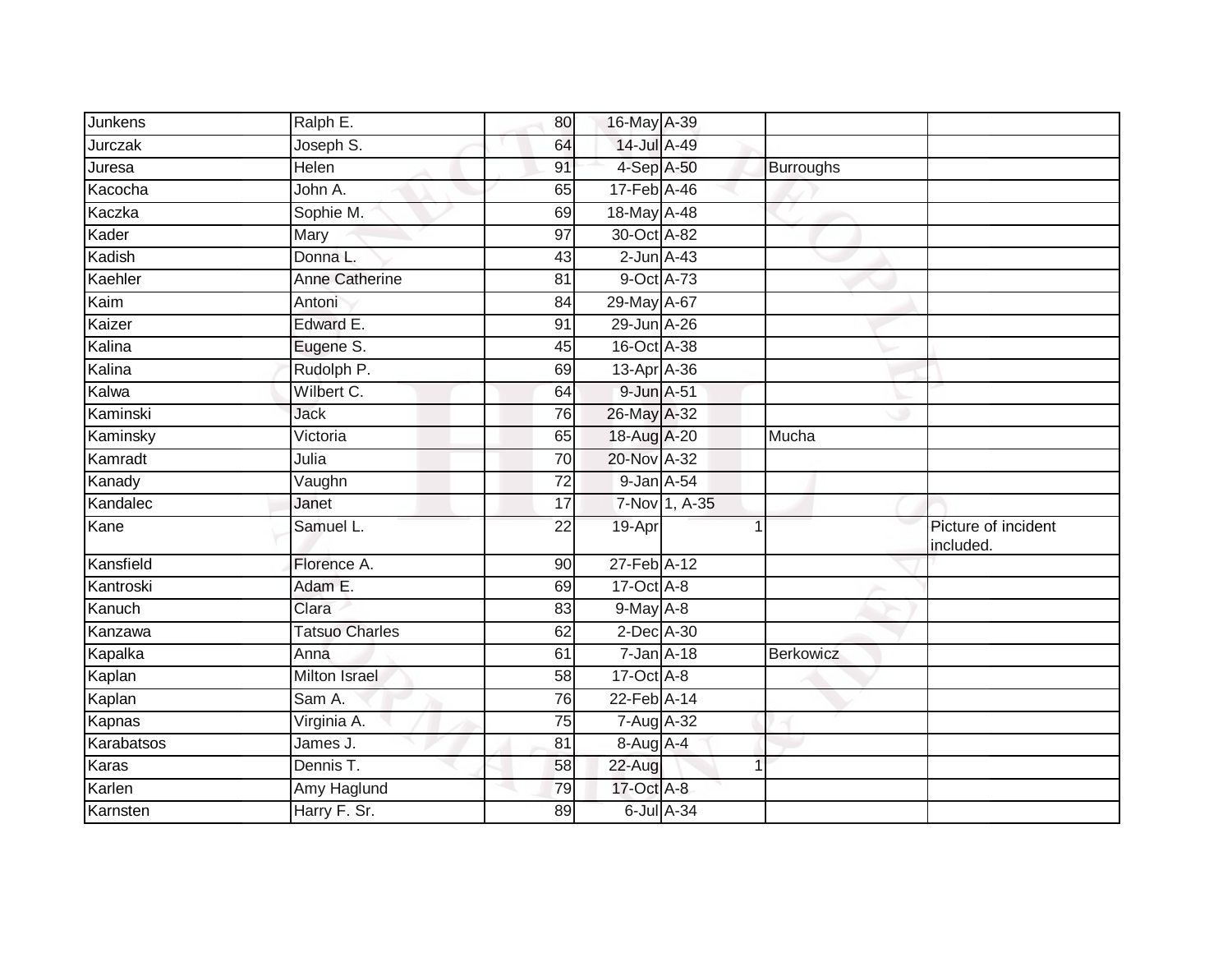| Kartje          | Douglas S.           | 19              | 17-Oct 1, A-8     |              |  |
|-----------------|----------------------|-----------------|-------------------|--------------|--|
| <b>Karvelis</b> | John                 | 87              | 15-Mar A-21       |              |  |
| Kasikovich      | <b>Dragisa</b>       | 44              | $20 - Jun$        | $\mathbf{1}$ |  |
| Kasprzycki      | Michael F.           | 84              | 18-May A-48       |              |  |
| Kasprzycki      | Valentine            | 85              | $17 - Jan A - 12$ |              |  |
| Kats            | Rose LaVerne         | 53              | 22-Sep A-34       |              |  |
| Kauchak         | Frank A.             | 79              | 19-Dec A-12       |              |  |
| Kaufman         | Charles J.           | 81              | 22-Sep A-34       |              |  |
| Kaufman         | William H.           | 65              | 18-May A-48       |              |  |
| Kayner          | Henry S.             | 59              | 20-Dec A-14       |              |  |
| Kazmer          | Kathleen A.          | 32              | $18$ -Jul $A$ -39 |              |  |
| Kazmierski      | Pearl                | 80              | 21-Jul A-51       |              |  |
| Kealoha         | John                 | 50              | 8-Mar 1, A-12     |              |  |
| Kearschner      | Linda                | 25              | 20-Nov A-32       |              |  |
| Kegebein        | <b>Marie</b>         | 78              | 23-Oct A-71       |              |  |
| Keilman         | Barbara J.           | 48              | 24-Apr A-26       |              |  |
| Keilman         | Bertha H.            | 68              | 20-Jun A-32       |              |  |
| Keilman         | Edward               | 64              | 20-May A-22       |              |  |
| Keilman         | Peter                | 90              | 6-Feb A-53        |              |  |
| <b>Kelems</b>   | Elmer                | 63              | 7-Nov A-35        |              |  |
| Kellar          | Stanley W.           | 47              | $2$ -Jan $A$ -59  |              |  |
| Kellerman       | Ernest J.            | 81              | 16-Feb A-32       |              |  |
| Kelly           | Jacqueline Mae Tracy | 32              | $2-Feb$ A-22      |              |  |
| Kelly           | Mary                 | 67              | 4-Mar A-33        |              |  |
| Kelly           | Megham               | 16              | 30-Jun A-20       |              |  |
| Kelly           | Rocky                | 24              | 18-Oct A-22       |              |  |
| Kemp            | Clarence             | 54              | 28-Feb A-11       |              |  |
| Kendall         | Thomas D.            | $\overline{77}$ | 20-Dec A-14       |              |  |
| Kender          | Elmer A. Sr.         | 67              | 3-Aug A-36        |              |  |
| Kenmuir         | Pauline M.           | 84              | 23-Dec A-18       |              |  |
| Kennedy         | Margaret M.          | 82              | 10-Aug A-28       |              |  |
| Kereskewicz     | <b>Daria</b>         | $\overline{84}$ | 30-Dec A-6        |              |  |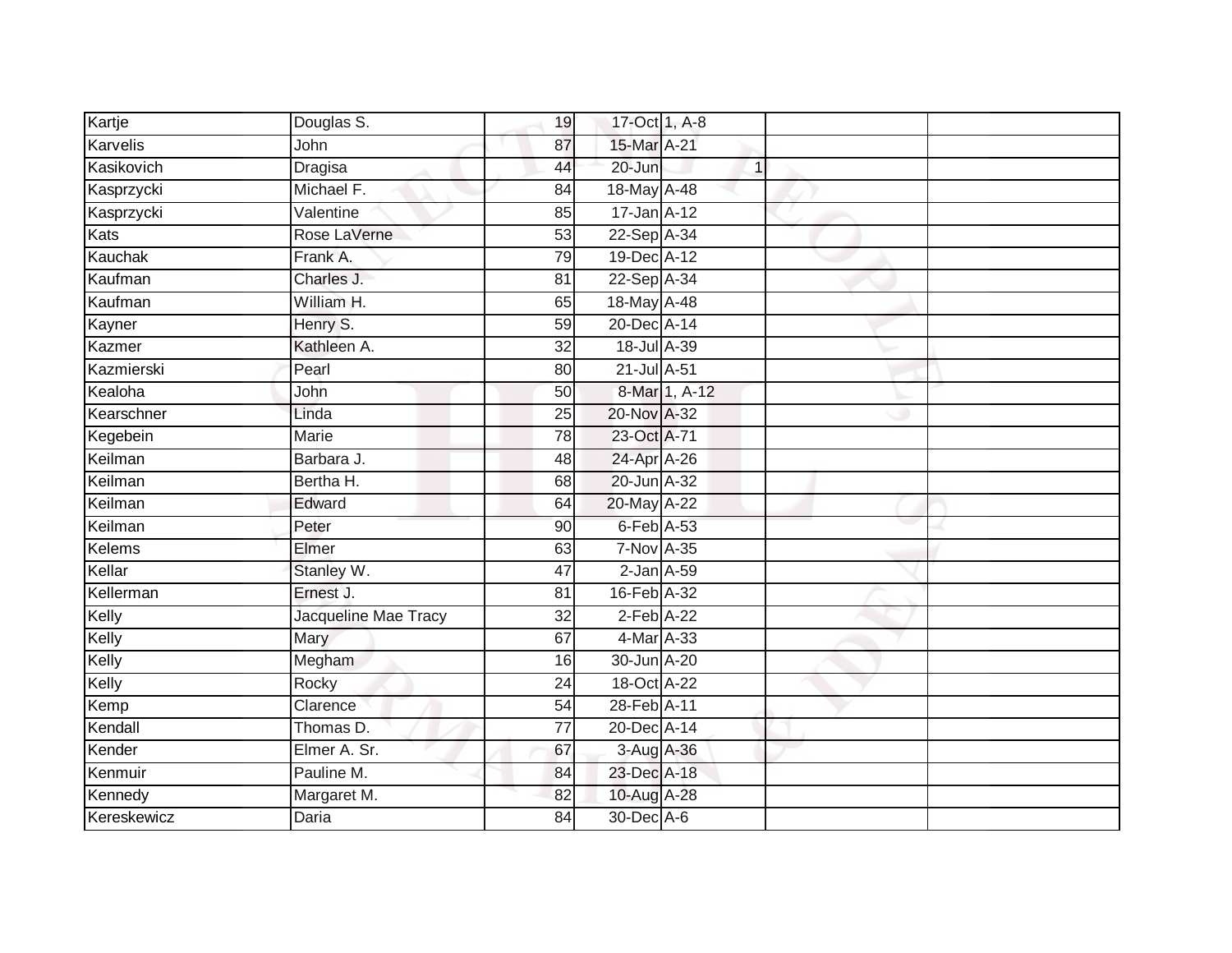| Kern          | Joseph H.            | 60              | 16-May A-39      |           |  |
|---------------|----------------------|-----------------|------------------|-----------|--|
| Kerns         | John                 | 77              | 21-Mar A-12      |           |  |
| Kerr          | Cecilia              |                 | 23-Jan A-36      |           |  |
| Kesler        | LeRoy J.             | 71              | $2$ -Jan $A$ -59 |           |  |
| Kieft         | Hilda                | $\overline{70}$ | 22-Mar A-13      |           |  |
| Kieronski     | John                 | 83              | 10-Oct A-14      |           |  |
| Kiger         | Dale M.              | 67              | 25-Dec A-67      |           |  |
| Killingsworth | Robert E. (Rob)      |                 | 18-Jul A-39      |           |  |
| King          | Iva V.               | $\overline{71}$ | 5-Dec A-25       |           |  |
| King          | Robert Jr.           | 20              | 28-Jul A-10      |           |  |
| King          | Theresa J.           | 44              | $6$ -Jan $A$ -41 | Milkowski |  |
| Kingdom       | Joshua               | 82              | 18-Dec A-101     |           |  |
| Kingeter      | Geneva B.            |                 | 28-Mar A-16      |           |  |
| Kingston      | <b>Caroline Hess</b> | 81              | 25-Nov A-18      |           |  |
| Kinney        | Frieda (Jackie)      | 68              | 21-Aug A-66      |           |  |
| Kinsey        | Earle E.             | 67              | $14$ -Jun $A-8$  |           |  |
| Kintonis      | Chrissoula           | 80              | 23-Jan A-36      |           |  |
| Kiral         | Paul P.              | 80              | 1-Mar A-4        |           |  |
| Kiraly        | Ernest               | 61              | 11-Jul A-16      |           |  |
| Kiraly        | John Sr.             | 66              | 1-Dec A-32       |           |  |
| Kiraly        | Joseph (Cup)         | 60              | 28-Mar A-16      |           |  |
| Kirk          | James H.             | 74              | 15-Aug A-8       |           |  |
| Kirker        | George M.            | 60              | 18-Apr A-16      |           |  |
| Kirn          | Raymond              |                 | $25$ -Jul $A-4$  |           |  |
| Kish          | Esther B.            | 79              | $19$ -Apr $A$ -4 |           |  |
| Kish          | Mary Schwab          | 78              | $2-Mar A-20$     |           |  |
| Kist          | Harry A. Jr.         | 50              | 22-Apr A-22      |           |  |
| Kistler       | James Otis           | 80              | 23-Jan A-36      |           |  |
| Klain         | Henry                | 57              | 20-Oct A-30      |           |  |
| Klamczynski   | Genevieve            | 81              | 31-Oct A-14      |           |  |
| Klapkowski    | Eugene M.            | 66              | 18-Jul A-39      |           |  |
| <b>Klebs</b>  | Richard L.           | $\overline{58}$ | 20-Mar A-63      |           |  |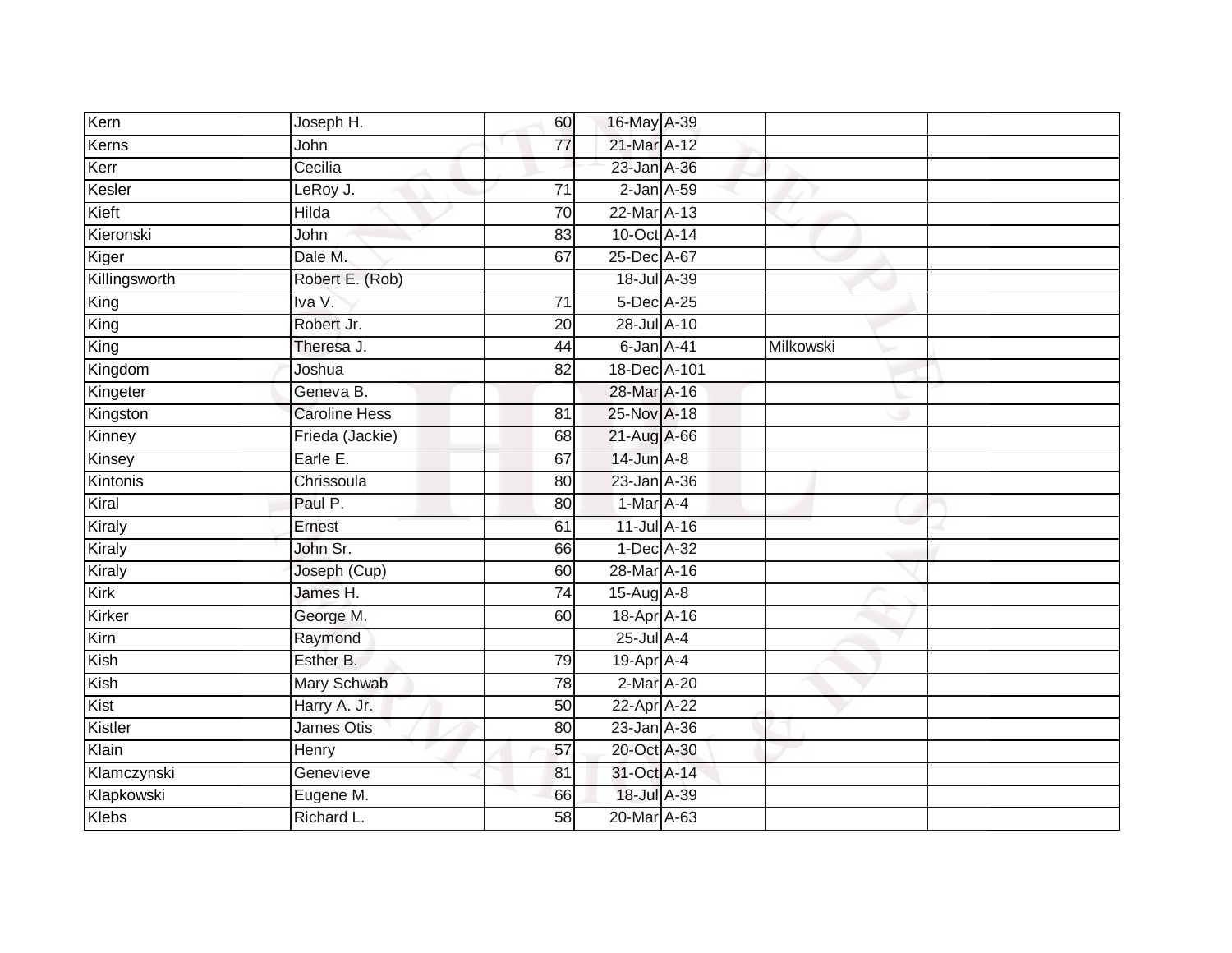| Klemme     | Rose M.                | 87              | 27-Feb A-12 |             |           |  |
|------------|------------------------|-----------------|-------------|-------------|-----------|--|
| Klemp      | Theodore (Ted)         | 71              | 27-Nov A-44 |             |           |  |
| Kleven     | Jeddie                 | 53              | 20-Mar A-63 |             |           |  |
| Klimas     | <b>Elizabeth Green</b> | 79              | 15-Mar A-21 |             |           |  |
| Klobucar   | Lucinda Diane          | $\overline{34}$ | 24-Mar A-20 |             | Peyton    |  |
| Klobuchar  | <b>Steve</b>           | 83              | 3-Jul A-45  |             |           |  |
| Klompmaker | Mildred                |                 | 28-Jan A-46 |             |           |  |
| Kloss      | Helen M.               |                 | 26-May A-32 |             |           |  |
| Kluga      | Thomas A.              | 73              | 28-Jun A-22 |             |           |  |
| Kluth      | Debra M.               | $\overline{24}$ | 14-Oct      |             | 1         |  |
| Knauer     | Johanna                | 84              | 17-May A-6  |             |           |  |
| Knazur     | Margaret (Peggy)       | 63              | 9-May A-8   |             |           |  |
| Knerr      | Henry C.               |                 | 2-Aug A-16  |             |           |  |
| Knicker    | Raymond E.             | 65              | 20-Apr A-51 |             |           |  |
| Knight     | John                   | 41              | 22-Jun A-22 |             |           |  |
| Knoche     | James F.               | 68              | 29-May A-67 |             |           |  |
| Knoerzer   | Mary                   | 88              | 27-Feb A-12 |             |           |  |
| Koblack    | <b>Barbara</b>         | 40              | 17-Aug A-53 |             | Milkowski |  |
| Kocel      | Dorothy E.             | 45              | 28-Mar A-16 |             |           |  |
| Kochalcs   | Alex J.                | 63              | 22-Jun A-22 |             |           |  |
| Kochis     | Ann                    | 63              | 25-Sep A-94 |             |           |  |
| Kochis     | Eleanor                | $\overline{75}$ | 17-Jun A-28 |             | Baran     |  |
| Kocsis     | Frank Sr.              | 88              |             | 4-Dec A-102 |           |  |
| Kocur      | Joseph A.              | 61              | 19-May A-55 |             |           |  |
| Kohler     | Erich                  | 66              | 22-Aug A-31 |             |           |  |
| Kohls      | George W.              |                 | 17-Jan A-12 |             |           |  |
| Kohut      | Wasyl                  | 82              | 14-Apr A-34 |             |           |  |
| Kolacek    | William J.             | 86              | 4-Mar A-33  |             |           |  |
| Kolada     | John L.                | 56              | 16-Feb A-32 |             |           |  |
| Kolberg    | Arthur                 | 55              | 23-Mar A-32 |             |           |  |
| Kolberg    | Clement F.             | 69              | 20-Dec A-14 |             |           |  |
| Kolodiej   | Cari                   | Infant          | 20-Nov A-32 |             |           |  |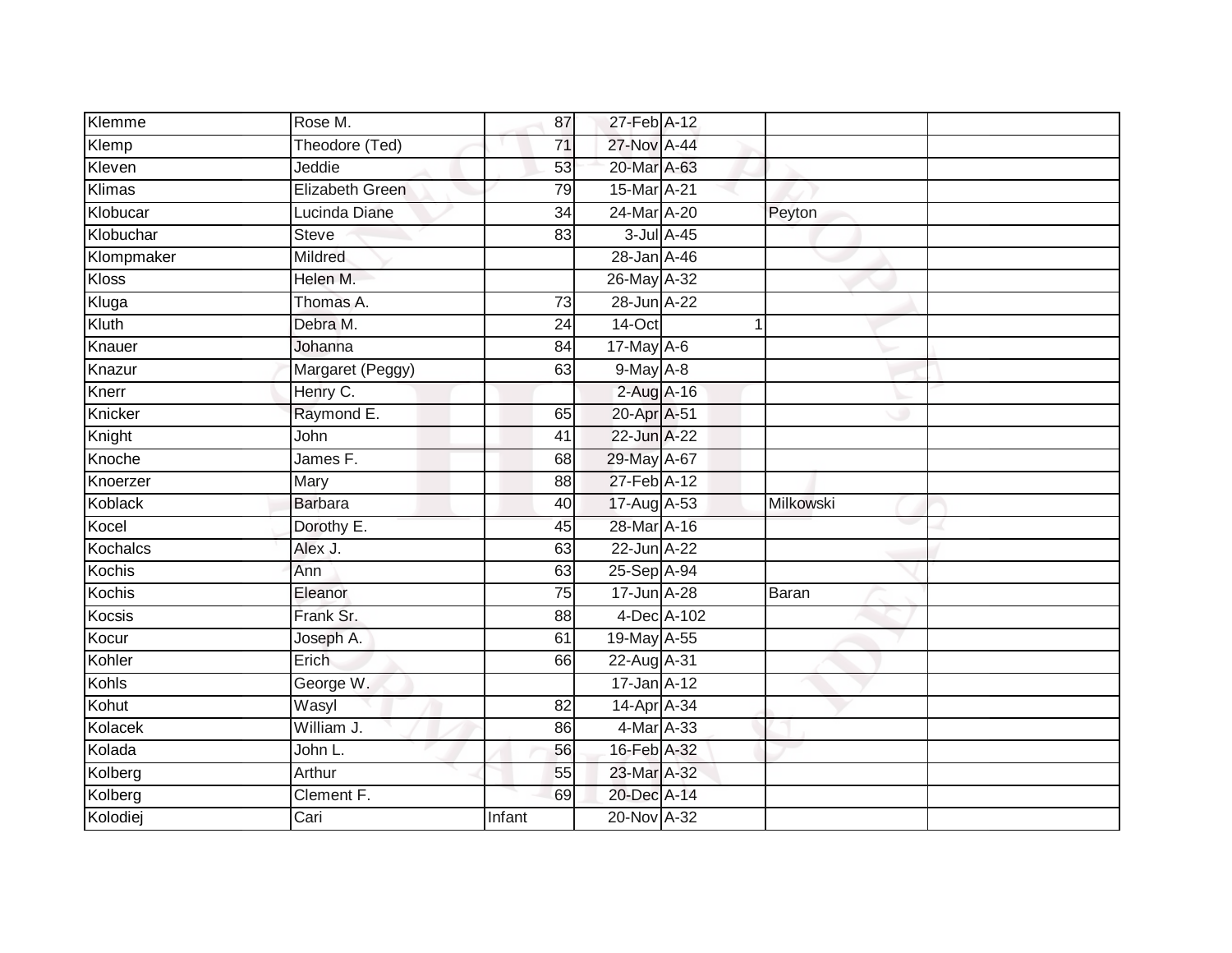| Kolsut     | Mary              | 75              | 15-Feb A-29      |           |                   |
|------------|-------------------|-----------------|------------------|-----------|-------------------|
| Koltunchik | Joseph (Joe Rush) | 59              | 20-Mar A-63      |           |                   |
| Kondziela  | Julia B.          | $\overline{75}$ | 24-Jul A-34      |           |                   |
| Konkoly    | Mary              |                 | $9$ -May $A - 8$ |           |                   |
| Konopka    | Genevieve D.      | $\overline{54}$ | 14-Aug A-67      | Garbo     |                   |
| Kontol     | George J.         | 62              | 25-Mar A-4       |           |                   |
| Kooistra   | George Irwin      | 39              | 4-May A-40       |           |                   |
| Kookich    | <b>Nick</b>       | 53              | 17-Mar A-12      |           |                   |
| Koonce     | Nellie E.         | 81              | 10-Jul A-34      |           |                   |
| Korba      | Rose              | 67              | 21-Oct A-41      | Setmajer  |                   |
| Korchidas  | Helen             | 76              | 26-Jan A-40      |           |                   |
| Kordula    | Gisela            | 90              | 11-Apr A-33      |           |                   |
| Korem      | Ignatius A.       | 89              | 19-Apr A-4       |           |                   |
| Kornas     | Julia             | 89              | 11-Jan A-27      |           |                   |
| Kornemann  | Helen E.          |                 | 31-May A-4       |           |                   |
| Kortge     | Julia C.          | 70              | 6-Dec A-16       |           |                   |
| Kosak      | Edwin M.          | 78              | 9-Dec A-23       |           |                   |
| Kosarko    | Helen R.          | $\overline{71}$ | 28-Jun A-22      | Poloncasz |                   |
| Koselke    | Martha            | 78              | 29-May A-67      | Trinowski |                   |
| Kosior     | John A.           |                 | 17-Apr A-85      |           |                   |
| Kotsiakos  | Sophie A.         | 79              | 10-Jan A-21      |           |                   |
| Kott       | Anthony J.        | 65              | 16-Jun A-22      |           |                   |
| Kottka     | Raymond H.        | 63              | 19-May A-55      |           |                   |
| Kovach     | Joseph S.         | 88              | 15-Feb A-29      |           |                   |
| Kovach     | Mary              | $\overline{70}$ | 1-Dec A-32       |           |                   |
| Kovacich   | Michael M. (Mike) | 64              | 16-Aug A-6       |           |                   |
| Kovacich   | William M.        |                 | 30-Mar A-35      |           | Picture included. |
| Kowal      | Mildred Evelyn    | 68              | 22-Apr A-22      |           |                   |
| Kowalewski | Victor            | 84              | $6$ -Jun $A$ -16 |           |                   |
| Kowalick   | Anna C.           | 85              | 8-Jun A-40       |           |                   |
| Kowalski   | Andrew W.         | 75              | 21-Sep A-31      |           |                   |
| Koziarz    | Anton Jr.         | $\overline{74}$ | $1-Nov$ A-6      |           |                   |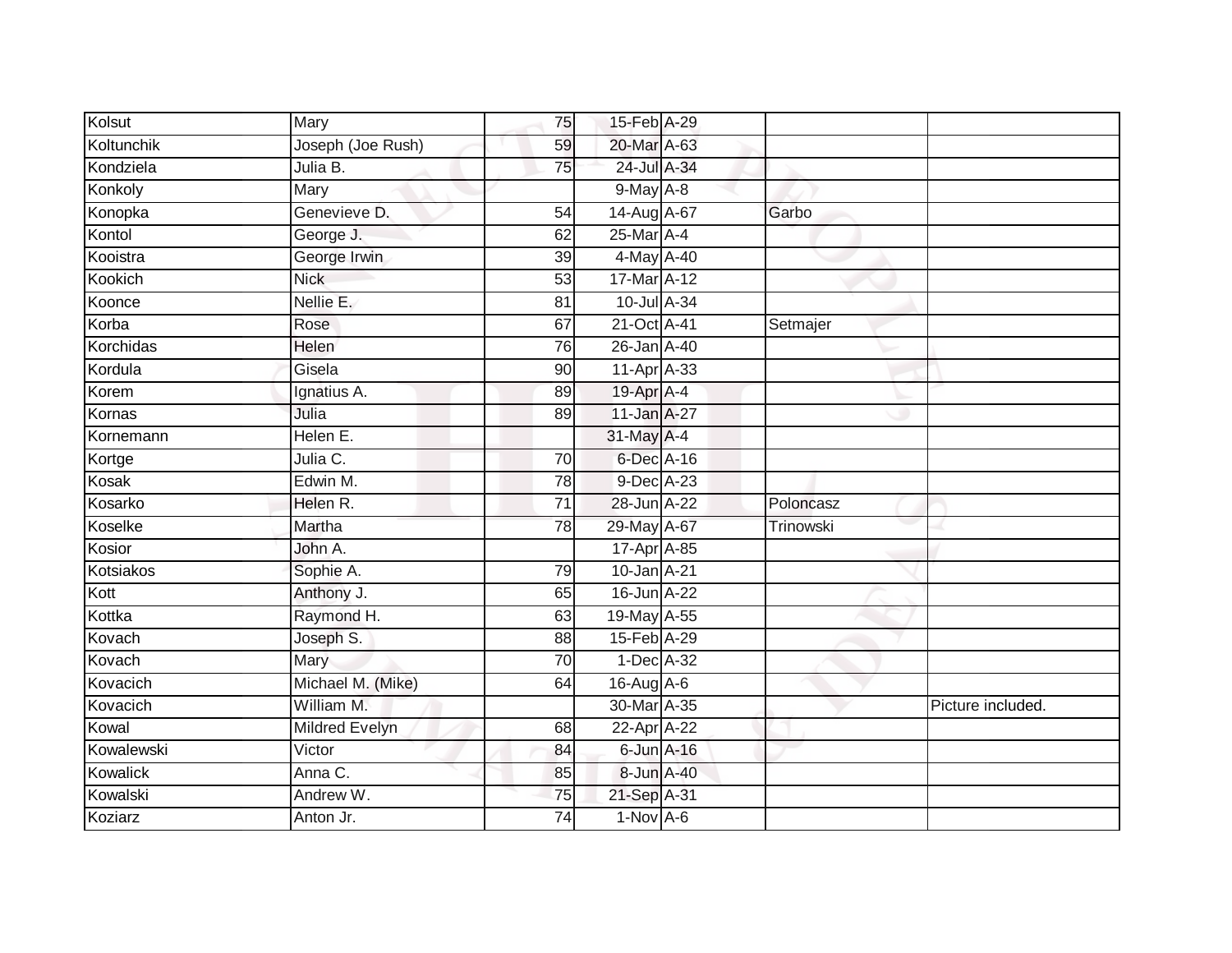| Kozlowski      | Josephine                | 82              | $6$ -Jun $A$ -16 |                  |            |                            |
|----------------|--------------------------|-----------------|------------------|------------------|------------|----------------------------|
| Kozobarich     | Helen                    | 63              | 23-Mar A-32      |                  | Vidakovich |                            |
| Kraay          | Henry M.                 | 87              | 30-Jan A-30      |                  |            |                            |
| <b>Krahies</b> | George C.                | 52              |                  | $6$ -Jul $A$ -34 |            | Also listed as Karahalios. |
| Krajefska      | Carl M. (The Barber)     | 72              | $6$ -Feb $A$ -53 |                  |            |                            |
| Kralowetz      | Wilma Irene              | 61              | 12-Dec A-18      |                  |            |                            |
| Kramaezewski   | Frances K.               | 81              | 11-Jan A-27      |                  |            |                            |
| Kramer         | Joseph W. Jr.            | 29              | 28-Jun A-22      |                  |            |                            |
| Kramer         | Tony                     | 58              | 8-Dec A-52       |                  |            | Also listed as Kramizeh.   |
| Kramer         | Willis W.                | 74              | $15$ -Aug $A$ -8 |                  |            |                            |
| Krapf          | Martin C.                | 64              | 27-Dec A-29      |                  |            |                            |
| <b>Krasek</b>  | <b>Brent Allen</b>       | 16              | $1$ -Jun $A-32$  |                  |            |                            |
| Krause         | Arthur E.                | 59              | 6-Oct A-32       |                  |            |                            |
| Krause         | Lawrence A.              | 27              | 29-Jun A-26      |                  |            |                            |
| Krause         | Martha G.                | 69              | 26-Jul A-4       |                  |            |                            |
| Kreidler       | Niel                     | 81              | 15-Jun A-42      |                  |            |                            |
| Kreiger        | Harry Jay                | 46              | 22-Apr A-22      |                  |            |                            |
| Krenkel        | William G.               | 58              | 1-Dec A-32       |                  |            |                            |
| Krieger        | Julius (Bud)             | 66              | 28-Dec A-15      |                  |            |                            |
| Krieter        | Matilda (Tillie)         | 86              | 8-Nov A-27       |                  |            |                            |
| Kritsch        | Clarence O.              | 69              | 22-Sep A-34      |                  |            |                            |
| Krizman        | <b>Mark</b>              | 58              | 19-Aug A-18      |                  |            |                            |
| Krohman        | <b>Julius</b>            | $\overline{75}$ | 14-Mar A-23      |                  |            |                            |
| Krol           | Stanley L. (Dr., D.D.S.) | 56              | $4$ -Feb $A$ -25 |                  |            |                            |
| Kroncke        | Margaret C.              | 55              | 19-May A-55      |                  |            |                            |
| Kruchowski     | Pearl                    | 63              | 3-Oct A-43       |                  |            |                            |
| Kruhaj         | Paul Sr.                 | 88              | $7$ -Jul $A$ -51 |                  |            |                            |
| <b>Kruse</b>   | Norman W.                | 59              | 11-Nov A-39      |                  |            |                            |
| Krygoski       | Stanley J.               | 53              | 31-May A-4       |                  |            |                            |
| Krzyston       | Joyce T.                 | 28              | 31-May A-4       |                  |            |                            |
| Kubacki        | Stanley J.               | 68              | 15-May A-65      |                  |            |                            |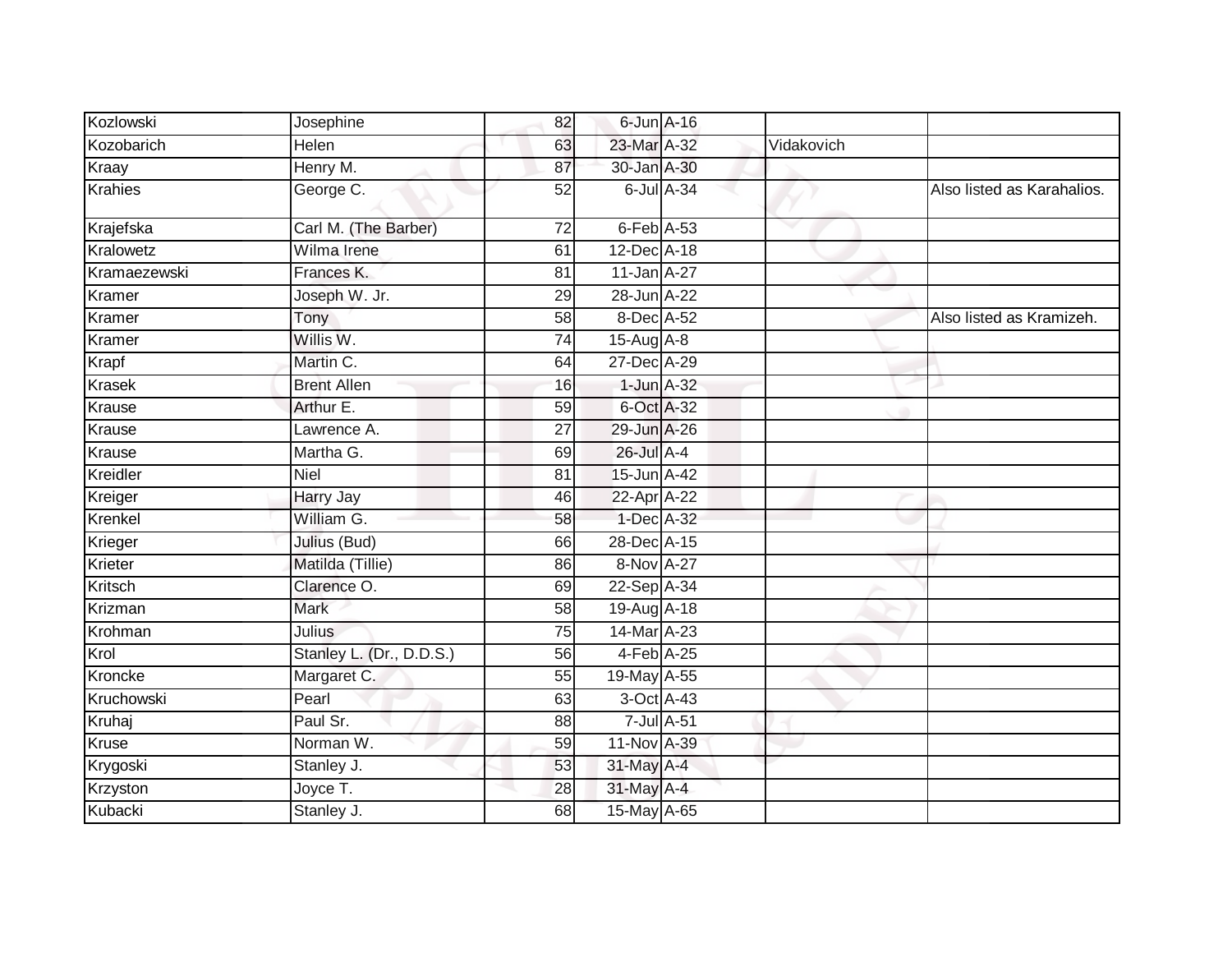| Kubal         | Mary                  | 86              | 30-May A-18                  |            |            |  |
|---------------|-----------------------|-----------------|------------------------------|------------|------------|--|
| <b>Kubisz</b> | Joseph J.             | 65              | 9-Oct A-73                   |            |            |  |
| Kuchaes       | Peter P.              | 55              | 13-Oct A-57                  |            |            |  |
| Kuchar        | Helen D.              | 67              | 1-Sep A-20                   |            | Kolodziej  |  |
| Kuchenbacker  | Ellen E.              | 68              | $1-Feb$ A-21                 |            |            |  |
| Kudla         | Howard S.             |                 | 31-Jan A-27                  |            |            |  |
| Kuehl         | Ella                  |                 |                              | 8-Apr A-38 |            |  |
| Kuiper        | <b>Case Cornelius</b> |                 | 14-Dec A-45                  |            |            |  |
| Kulczyk       | Jeanette E.           | 78              | 27-Nov A-44                  |            |            |  |
| Kunka         | Frank (Sonny)         | 60              | 10-Jan A-21                  |            |            |  |
| Kunkel        | Lottie R.             | 83              | 15-May A-65                  |            |            |  |
| Kunz          | Alvina                | 89              | $17$ -Apr $\overline{A}$ -85 |            |            |  |
| <b>Kurek</b>  | Joseph M.             | 57              | 10-Apr A-34                  |            |            |  |
| Kurzdorfer    | John                  | 53              | 19-Apr                       |            | 1          |  |
| Kuschel       | Elmer H.              | $\overline{74}$ | 9-Dec A-23                   |            |            |  |
| Kushnak       | Benedict              | 47              | 27-Oct A-34                  |            |            |  |
| Kwiatkowski   | Walter J.             | $\overline{71}$ | $6-$ Sep $A-6$               |            |            |  |
| LaBanc        | Mary Ann              | 84              | 6-Dec A-16                   |            |            |  |
| Laciak        | Michael (Mickey)      | 63              | 31-Jan A-27                  |            |            |  |
| Lacko         | Mary                  | 89              | 11-Oct A-14                  |            |            |  |
| Ladas         | Dorothy T.            | 57              | $23$ -Aug $A$ -6             |            | Slancarski |  |
| LaGrange      | Anna E.               | 90              | 12-Aug A-40                  |            |            |  |
| LaHaie        | Emil J.               | 84              | 4-Feb A-25                   |            |            |  |
| Laitar        | Paul (Rabbits)        | 56              | 16-Nov A-61                  |            |            |  |
| Laitar        | Stephen (Steve)       | 57              | 25-Nov A-18                  |            |            |  |
| Lakatos       | Elizabeth             |                 | 30-Dec A-6                   |            |            |  |
| Lambrecht     | Mildred C.            | 78              | 6-Mar A-58                   |            |            |  |
| Lampkin       | Herbert               | 43              | 5-Jan A-55                   |            |            |  |
| Lampos        | William               | 85              |                              | 1-Apr A-26 |            |  |
| Landin        | Myrtle B.             |                 | 9-Sep A-8                    |            |            |  |
| Lane          | Harry                 | 66              | 25-Nov A-18                  |            |            |  |
| Lane          | Mary Lynn             | 30 <sup>1</sup> | 4-May A-40                   |            | Waters     |  |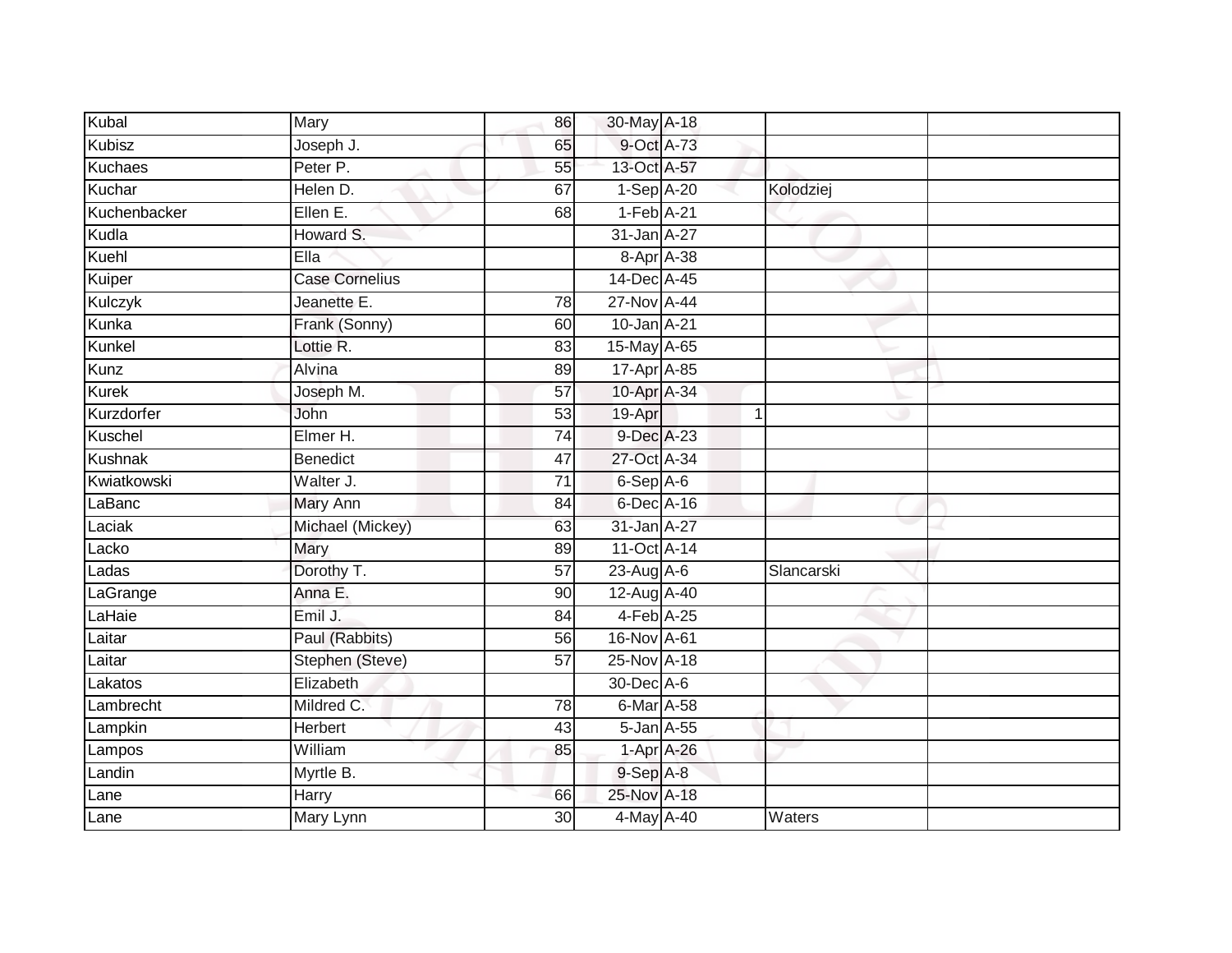| Lang      | Norman E.         | 47              | $14$ -Jan $A-4$  |        |  |
|-----------|-------------------|-----------------|------------------|--------|--|
| Lannan    | Jospeh R.         | 73              | 11-Dec A-91      |        |  |
| Lannin    | George F.         | 64              | 10-Nov A-14      |        |  |
| Lanum     | Margaret E.       |                 | 5-Dec A-25       | Wolf   |  |
| Lape      | John H.           | $\overline{70}$ | 10-Nov A-14      |        |  |
| Lappie    | Earl J.           | 64              | 31-Aug A-48      |        |  |
| Lara      | Gabino            | 68              | 11-Feb A-33      |        |  |
| Laramie   | Joseph L.         | $\overline{17}$ | 20-Dec 1, A-14   |        |  |
| Larrance  | Beulah M.         | 73              | 25-Mar A-5       |        |  |
| Larson    | Carl A.           | $\overline{74}$ | 25-May A-18      |        |  |
| LaSalle   | <b>Elsie</b>      | 71              | 3-Aug A-36       | Umlauf |  |
| Lash      | Smila             | 58              | 22-Apr A-22      |        |  |
| Lassiter  | Joe C.            | 63              | 27-Jun A-16      |        |  |
| Latawiec  | Edward R.         | 62              | 6-Jul A-34       |        |  |
| Latham    | Francis V. (Bill) | 53              | 21-Aug A-66      |        |  |
| Latta     | Stephen J.        | $\overline{71}$ | 29-Jun A-26      |        |  |
| LaTulip   | Clara             | $\overline{75}$ | 21-Oct A-41      |        |  |
| Laub      | Mary              | 79              | 1-Dec A-32       |        |  |
| Lauerman  | <b>Barbara</b>    | 85              | 12-Jul A-15      |        |  |
| Lavitt    | David             | 69              | 27-Oct A-34      |        |  |
| Lawbaugh  | Esther J.         | 87              | 17-Apr A-85      |        |  |
| Lawhorn   | Ronald W.         | 38              | 27-Apr A-52      |        |  |
| Lawson    | Alex H.           |                 | 15-Sep A-46      |        |  |
| Lawson    | Roy R.            | 58              | 1-Aug A-25       |        |  |
| Lazar     | John              | 64              | 12-Dec A-18      |        |  |
| Lazares   | Peter A.          | 86              | 16-Feb A-32      |        |  |
| Leader    | Emil A.           | 73              | $3$ -Jul $A$ -45 |        |  |
| Leader    | Leona M.          | $\overline{70}$ | 12-Jul A-15      |        |  |
| Leaf      | Nellie M.         | 72              | 11-Dec A-91      |        |  |
| Ledbetter | Irene             |                 | 15-Nov A-27      |        |  |
| Lee       | Delbert O.        | 76              | 13-Nov A-62      |        |  |
| Lee       | Orval H.          | $\overline{56}$ | 20-Dec A-14      |        |  |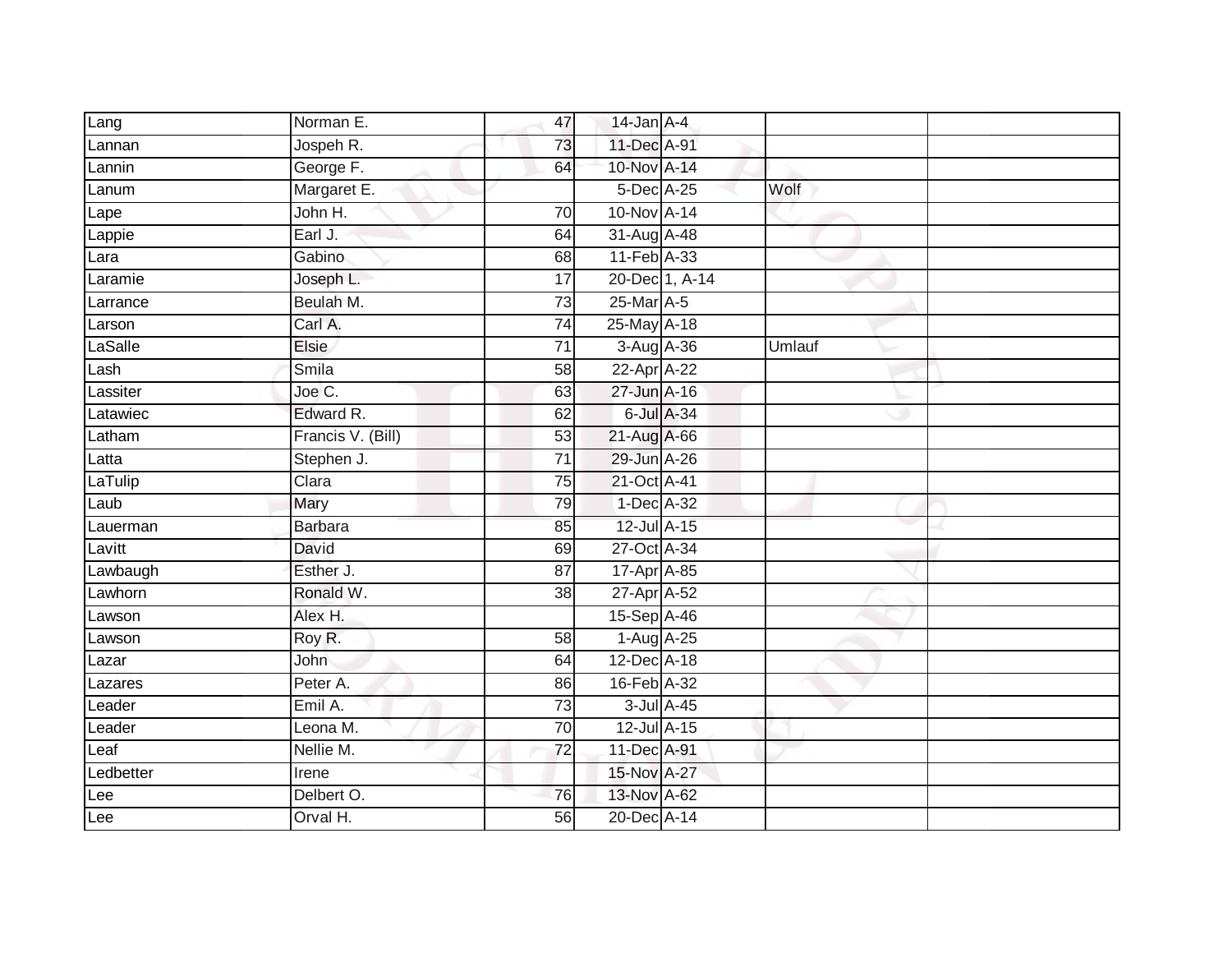| Lee          | Vera                  | 86              | 21-Jul A-51     |                |
|--------------|-----------------------|-----------------|-----------------|----------------|
| Leech        | Joseph W.             | 58              | 18-May A-48     |                |
| Leensvaart   | Katie                 | 86              | 7-Dec A-43      |                |
| Lehman       | <b>Bruce</b>          | $\overline{73}$ | 24-Apr A-26     |                |
| Leighty      | Charles               | 87              | 22-Aug A-31     |                |
| LeJeune      | Edward (Joe)          | 48              | 28-Nov A-32     |                |
| Lelek        | Joseph P.             | 62              | 11-Aug A-18     |                |
| Lemon        | Nicholas J. Sr.       | 63              | 16-Aug A-6      |                |
| Lenz         | Eugene L.             | 58              | 14-Feb A-27     |                |
| Leonard      | Janice                | 86              | 13-Feb A-34     |                |
| Leopold      | Helen S.              | 81              | 22-Jul A-12     |                |
| Lerner       | Minnie                | 86              | 24-Jan A-16     |                |
| Lescak       | Theresa P.            | 83              | 23-Dec A-18     |                |
| $L$ eslie    | Jack C.               | 60              | 7-Jun A-29      |                |
| Lesmeister   | George                | 83              | 14-Oct A-47     |                |
| _esniak      | Lillian K.            | $\overline{77}$ | 3-Jan A-21      | Libuszowki     |
| Lessner      | Anna R.               | $\overline{84}$ | $4$ -Jan $A-12$ |                |
| Lessner      | Clement A. Jr.        | 58              | 30-Jun A-20     |                |
| Levenberg    | Norman                | 68              | 10-Nov A-14     |                |
| Levine       | Loretta Ann           | 43              | 11-Feb A-33     |                |
| Lewin        | Emma M.               | 91              | 26-Jul A-4      |                |
| Lewis        | Bernadette (Tiny)     | $\overline{50}$ | 30-Dec A-6      | Lenz           |
| Lewis        | Charles               | 56              | 30-Mar A-35     |                |
| Lewis        | Charles Jr.           | $\overline{32}$ | 6-Feb A-53      |                |
| _ewis        | Orville G.            | 66              | 21-Sep A-31     |                |
| Lewitz       | Abraham               | 74              | $21-AugA-66$    |                |
| Lewkowski    | Walter K. Sr.         | 92              | 13-May A-10     |                |
| Lichtenfeld  | Sidell                | 77              | 22-Jul A-12     |                |
| Liebold      | Charles               | 62              | 19-Jul A-4      |                |
| Lien         | Edna $\overline{R}$ . | 93              | 11-Feb A-33     | <b>McMinds</b> |
| Liestenfeltz | Unice L.              | 84              | 1-Feb A-21      |                |
| Lietzan      | Helen J.              | $\overline{51}$ | $23$ -Aug A-6   |                |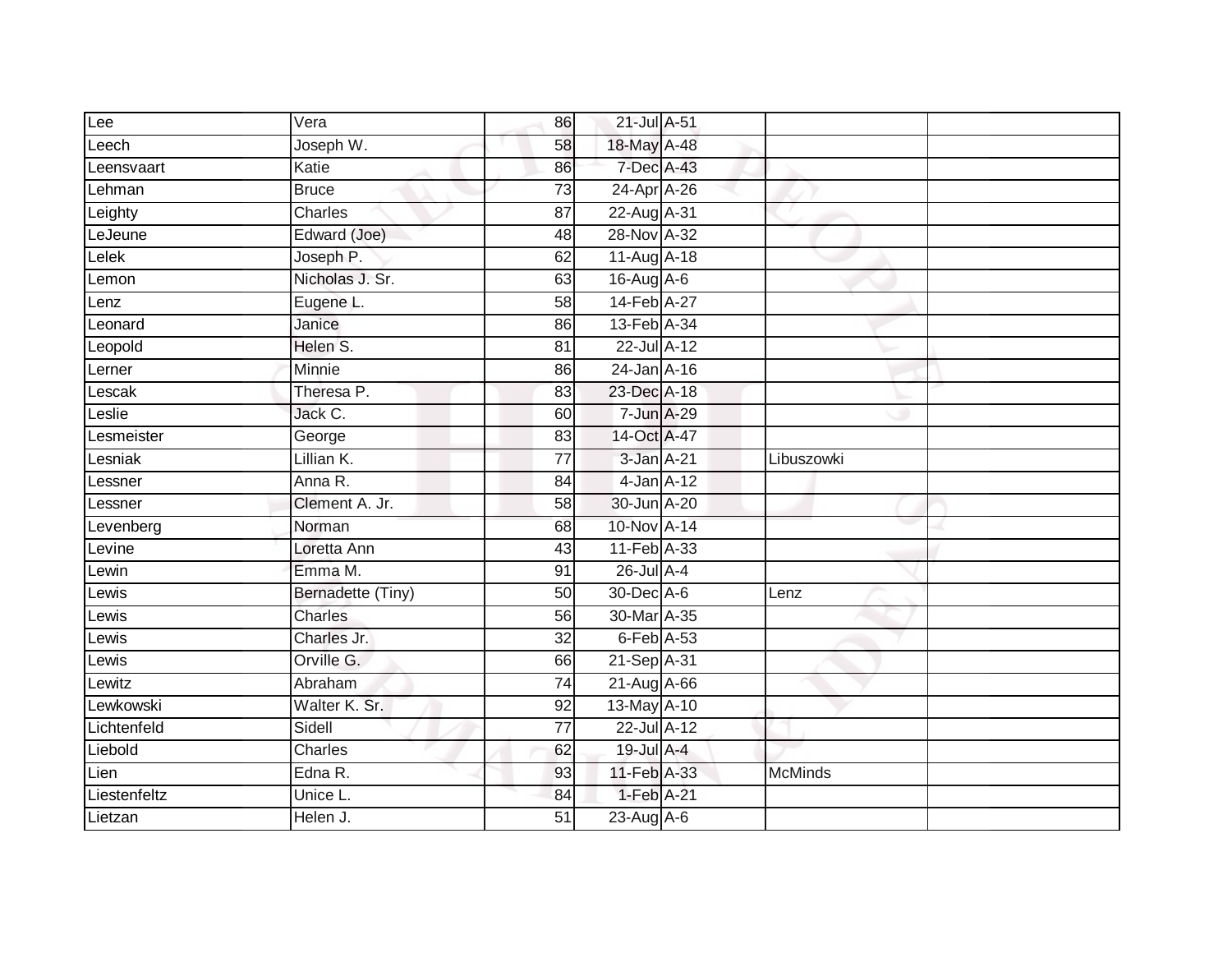| Lindeman   | Arthur F.             | 84              | 23-Feb A-36      |             |                                  |
|------------|-----------------------|-----------------|------------------|-------------|----------------------------------|
| Lindgren   | Edgar A.              | 56              | 13-Dec A-22      |             |                                  |
| Lindsay    | George W. Sr.         | 73              | 5-Apr A-6        |             |                                  |
| Lindsay    | William E.            | 61              | $30$ -Aug $A$ -6 |             |                                  |
| Lindsey    | Katherine H.          | $\overline{59}$ | 12-Sep A-16      |             |                                  |
| Linn       | Evelyn                |                 | 12-Jul A-15      |             |                                  |
| Lisle      | Sally                 | 42              | 15-Jun A-42      |             |                                  |
| Little     | <b>Roy Harrison</b>   | 87              | 4-May A-40       |             |                                  |
| Liubinas   | Adele (Idzelis)       |                 | 23-Mar A-32      |             |                                  |
| Livingston | Rex L.                | $\overline{31}$ | 13-Sep A-14      |             |                                  |
| Lloyd      | Sybil                 |                 | 3-Apr A-38       |             |                                  |
| Loane      | Amelia L.             | 62              | $22$ -Nov A-6    |             |                                  |
| Locke      | Amanda B.             | 88              | 10-Jan A-21      |             |                                  |
| Lockridge  | Charles               | 66              | 19-Aug A-18      |             |                                  |
| Loehrke    | Louise K.             | $\overline{72}$ | 27-Nov A-44      |             |                                  |
| Lofay      | Alice M.              | 49              | 22-Mar A-13      |             |                                  |
| Logal      | Myrtle M.             | 64              | 16-Aug A-6       |             |                                  |
| Logan      | Junius (Duke)         | 60              | 24-May A-6       |             |                                  |
| Loitz      | John                  | 40              | 17-Jun           |             | Picture of incident<br>included. |
| Long       | Donald R.             | 21              | 5-Jul            | $\mathbf 1$ |                                  |
| Long       | LaShawn Renee         | 9               | 3-Feb A-47       |             |                                  |
| Long       | <b>Ruby Lee</b>       | $\overline{27}$ | 3-Feb A-47       |             |                                  |
| Long       | <b>Tsakeith Vonta</b> | $\overline{7}$  | 3-Feb A-47       |             |                                  |
| Lopez      | Rosa                  | 85              | 20-Oct A-30      |             |                                  |
| Lorance    | <b>Margaret Ellen</b> | Infant          | 18-Dec A-101     |             |                                  |
| Lorenz     | Myrtle M.             | 82              | 9-Oct A-72       |             |                                  |
| Lortz      | Charlotte             | 82              | $19$ -Jul $A-4$  |             |                                  |
| Lovasko    | Esther Ann            | 50              | 27-Sep A-20      |             |                                  |
| Love       | James E.              | 65              | 7-Jan A-18       |             |                                  |
| Lovosel    | Michael T.            | 53              | 16-Jan A-95      |             |                                  |
| Lowe       | James W.              | 88              | 27-Dec A-29      |             |                                  |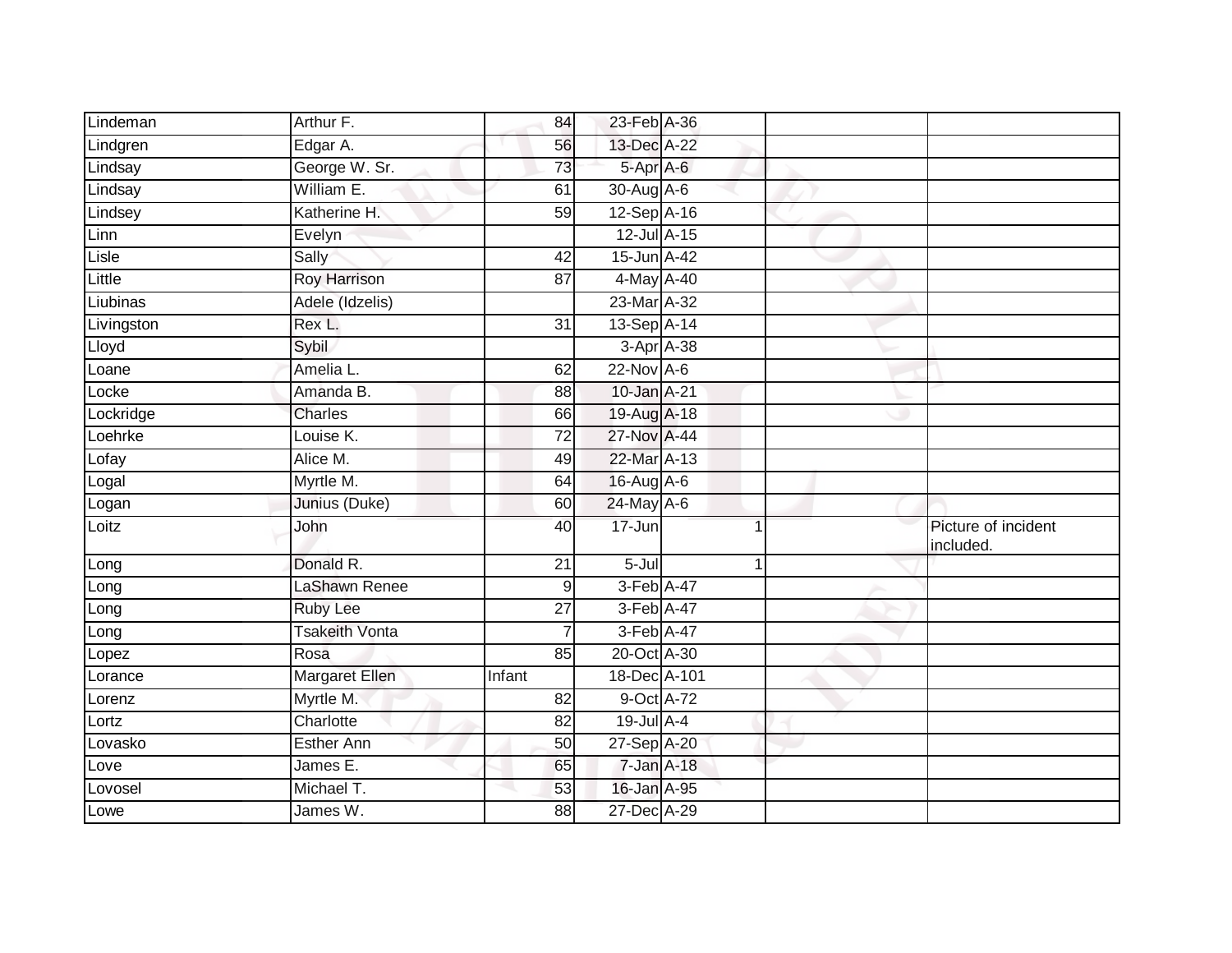| Lowe        | Vern                | 70              | 23-Aug A-6        |             |        |  |
|-------------|---------------------|-----------------|-------------------|-------------|--------|--|
| Lowrance    | William (Frank)     | 72              | 4-Apr A-14        |             |        |  |
| Loy         | Max E.              | 52              | 13-May A-10       |             |        |  |
| Lozano      | John R. (Bob)       | 30              | $7-Feb$ A-16      |             |        |  |
| Lozano      | Refugia             | 86              | 11-Jan A-27       |             |        |  |
| Lucas       | Imogene             | 59              | 20-Feb A-20       |             |        |  |
| Lucchese    | M. Alfred           | 69              | 17-Feb A-46       |             |        |  |
| Lucente     | Paula J.            | 17              | $3-Feb$           | $\mathbf 1$ |        |  |
| Lucey       | Margaret H.         | 73              | 22-May A-42       |             |        |  |
| Luckett     | Genevieve           | 47              | 3-May A-18        |             |        |  |
| Luckett     | <b>James Mathew</b> | 48              | 24-Apr A-26       |             |        |  |
| Lukacz      | Erma                | 69              | 14-Oct A-47       |             |        |  |
| Lukianowich | Leona               | 49              | 23-Jun A-28       |             |        |  |
| Luma        | Freda (Morgan)      | 60              | 22-Sep A-34       |             |        |  |
| Lundgren    | Carl H. Jr.         | 66              | 29-Nov A-22       |             |        |  |
| Lundmark    | Evelyn              | 58              | 19-Sep A-7        |             |        |  |
| Lundskog    | Lillian             | $\overline{75}$ | 30-Jan A-30       |             |        |  |
| Luptak      | Lottie              | 60              | $15$ -Jul A-6     |             |        |  |
| Lutkus      | Theodore A. (Dr.)   | 69              | 10-Oct A-14       |             |        |  |
| Luttringer  | Jean L.             | 55              | 2-Oct A-74        |             | Rodda  |  |
| Lyerla      | Nancy Ethel         | 52              | 18-Dec A-101      |             |        |  |
| Lyles       | George              | 76              | 31-Aug A-48       |             |        |  |
| Lysczosz    | Elizabeth           | 82              | $17 - Jan A - 12$ |             | Lysarz |  |
|             |                     |                 |                   |             |        |  |
|             |                     |                 |                   |             |        |  |
|             |                     |                 |                   |             |        |  |
|             |                     |                 |                   |             |        |  |
|             |                     |                 |                   |             |        |  |
|             |                     |                 |                   |             |        |  |
|             |                     |                 |                   |             |        |  |
|             |                     |                 |                   |             |        |  |
|             |                     |                 |                   |             |        |  |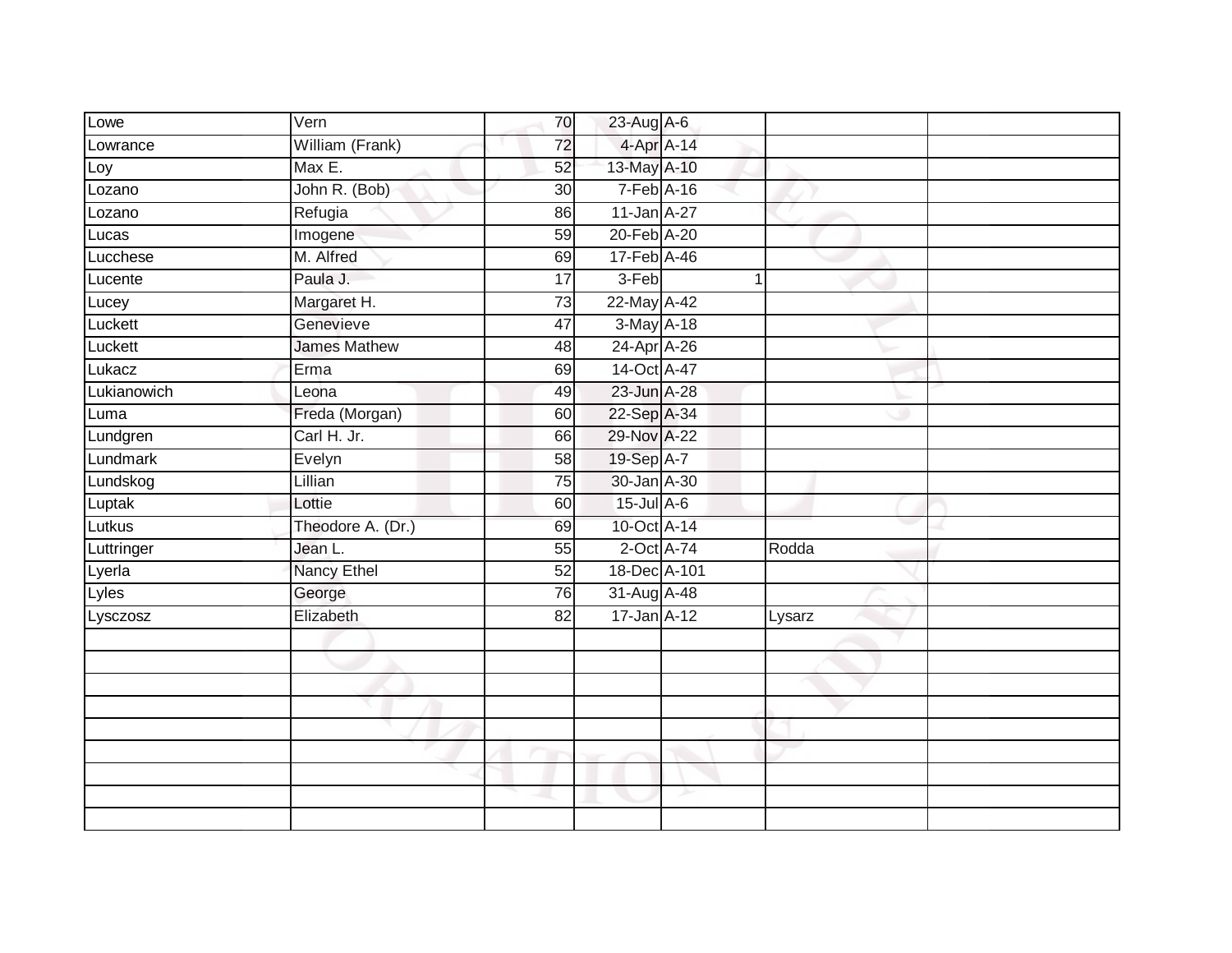| <b>Surname</b> | Given                 | Age             | <b>Date</b>       | Page | <b>Maiden</b>  | <b>Note</b> |
|----------------|-----------------------|-----------------|-------------------|------|----------------|-------------|
| Macak          | Sophie                | 71              | 14-Sep A-52       |      |                |             |
| Mach           | Pearl M.              | 66              | 6-Mar A-58        |      | Grzadzielewska |             |
| MacIntyre      | Samuel                | 74              | 8-Dec             |      |                |             |
| <b>Mack</b>    | Eliza                 | 68              | $4$ -Apr $A$ -14  |      |                |             |
| MacKenzie      | <b>Eleanor Louise</b> | 68              | 31-May A-4        |      | Evans          |             |
| Macklin        | William               | 48              | 17-Jun A-28       |      |                |             |
| <b>Macko</b>   | <b>Mike</b>           | 59              | 7-Aug A-32        |      |                |             |
| MacLeod        | Robert James          | 51              | 1-Dec A-32        |      |                |             |
| Maclin         | Waymon (Sacks)        | 48              | 19-Jun A-65       |      |                |             |
| MacNary        | Walter A.             | 75              | 16-Jan A-95       |      |                |             |
| Madgiak        | Alice R.              | 60              | 26-Apr A-21       |      |                |             |
| Madison        | Selma E.              | 86              | 13-Jan A-49       |      |                |             |
| Madison        | William T.            | 83              | 21-Oct A-41       |      |                |             |
| Madura         | Jacob                 | $\overline{78}$ | 16-Nov A-61       |      |                |             |
| Madura         | John M.               | 92              | 29-May A-67       |      |                |             |
| Mager          | William P.            | 63              | 26-Jun A-46       |      |                |             |
| Maggi          | <b>Dominick</b>       | $\overline{73}$ | 26-Jun A-46       |      |                |             |
| Maginot        | Mark                  | 17              | 15-Jul A-6        |      |                |             |
| Maguda         | Walter                |                 | 17-Jul A-56       |      |                |             |
| Maier          | Melvin H.             | 78              | 23-May A-35       |      |                |             |
| Main           | Arthur L. Sr.         | 84              | 3-Jan A-21        |      |                |             |
| Majda          | Andrew J.             | 66              | $12$ -Dec $A$ -18 |      |                |             |
| Majerski       | John A.               | 53              | 29-Jul A-41       |      |                |             |
| Majerski       | Sam                   | 68              | 24-Jan A-16       |      |                |             |
| Majka          | Joseph (Mika)         | 60              | 30-Dec A-6        |      |                |             |
| Majoch         | Mary                  |                 | 4-Apr A-14        |      |                |             |
| Makaryk        | Walter                | 56              | $6-Sep$ A-6       |      |                |             |
| <b>Makis</b>   | Zuzanna               | 85              | 20-Apr A-51       |      |                |             |
| <b>Makisz</b>  | Charles (Chuckie)     | 8               | 20-Feb A-20       |      |                |             |
| Malatestinich  | Nikola (Nick)         | 80              | 27-Jun A-16       |      |                |             |
| Malczynski     | Chester J.            | 43              | 12-Dec A-18       |      |                |             |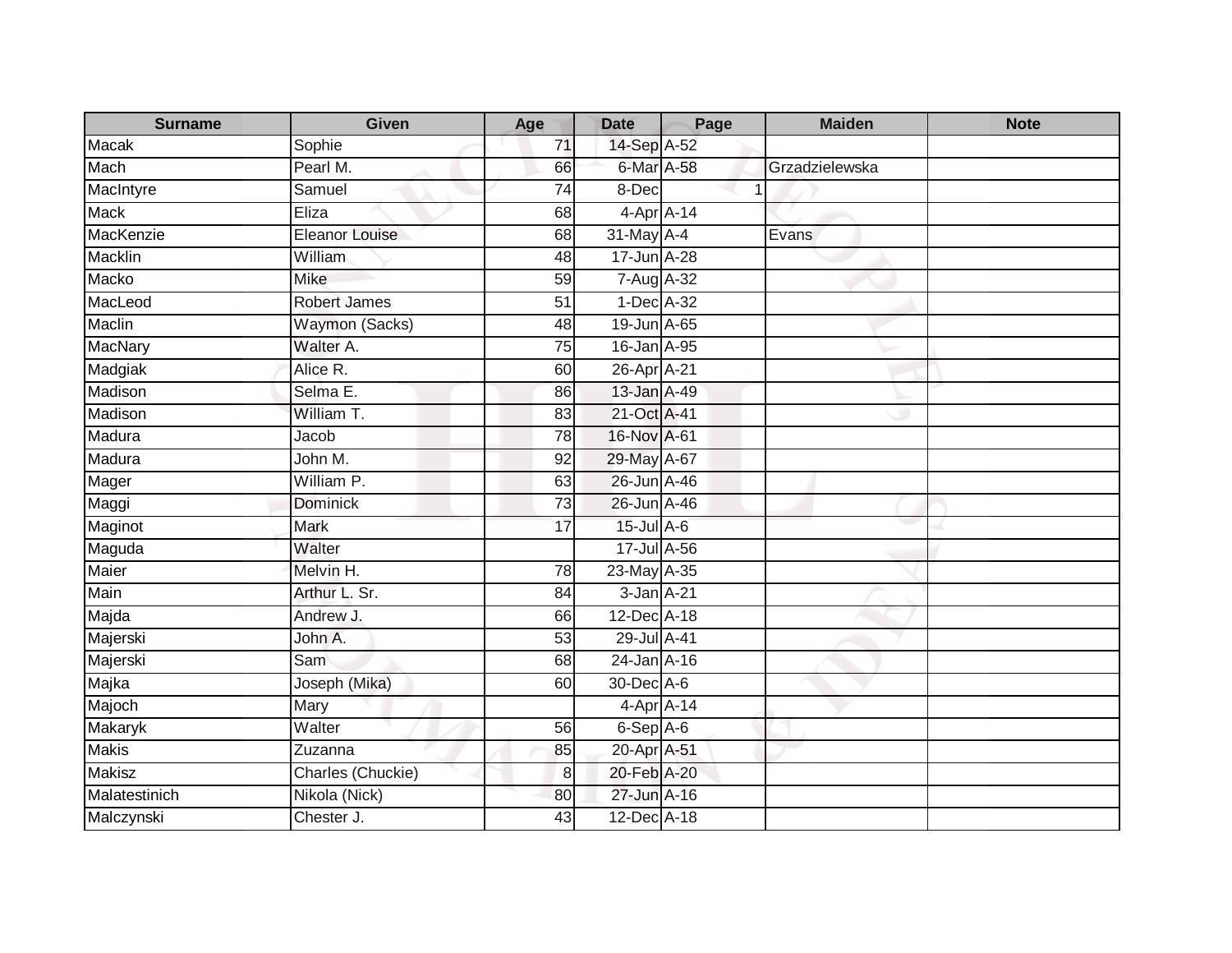| Maldonado       | Lucrecia M.       | 72              | 30-Aug A-6       |                |            |  |
|-----------------|-------------------|-----------------|------------------|----------------|------------|--|
| Malenica        | Frances           |                 | 27-Feb A-12      |                | Matonovich |  |
| Malinowski      | Martha            | 86              |                  | 3-Oct A-43     |            |  |
| Malm            | Fern              |                 | 31-Mar A-53      |                | Rodgers    |  |
| Malon           | Ethel L.          | 93              | 25-Sep A-94      |                |            |  |
| Malone          | Charles           | 11              | 9-Aug A-15       |                |            |  |
| Malone          | Margaret Leone    | 81              | 24-Nov A-69      |                |            |  |
| Mamala          | John              | 68              | 31-Aug A-48      |                |            |  |
| Mamula          | Bogdan            | 59              | 19-Aug           |                |            |  |
| <b>Manas</b>    | Peter             | 48              | 7-Mar A-16       |                |            |  |
| Manaugh         | Howard L.         | 85              | 30-Aug A-6       |                |            |  |
| Mandel          | Donald J.         | $\overline{43}$ | 7-Sep A-28       |                |            |  |
| Mangold         | Wilbert L.        | 63              | 6-Mar A-58       |                |            |  |
| Manley          | Lelon G.          | 69              | 30-May A-18      |                |            |  |
| Mann            | Myrtle E.         | $\overline{92}$ | 27-Jun A-16      |                |            |  |
| Manning         | Harvest L.        | 58              | 8-May A-40       |                |            |  |
| Manns           | <b>Katie Mae</b>  | 98              | 21-Aug A-66      |                |            |  |
| Maodush         | <b>Milos</b>      | 88              | 23-May A-35      |                |            |  |
| Maravilla       | Ignacio G.        | 82              | 19-Jun A-65      |                |            |  |
| Marcara         | <b>Buelah</b>     | 83              | 29-Jun A-26      |                |            |  |
| March           | Michael H.        | 77              | 10-Oct A-14      |                |            |  |
| Marciniak       | Mary              | $\overline{95}$ | 1-Aug A-25       |                | Wolan      |  |
| Marciniec       | Mary              | 62              | $12$ -Jan $A-44$ |                |            |  |
| Mardjetko       | <b>Steve</b>      | 78              | 13-Sep A-14      |                |            |  |
| <b>Marek</b>    | Andrew Sr. (Mark) | $\overline{87}$ | 23-Jun A-28      |                |            |  |
| <b>Markusic</b> | Michael C.        | $\overline{38}$ | 31-Jan A-27      |                |            |  |
| <b>Marlatte</b> | Laura             | 83              | 17-Oct A-8       |                |            |  |
| <b>Marlowe</b>  | Angela Marie      | 18 days         | 15-Sep A-46      |                |            |  |
| <b>Marlowe</b>  | Denise Ray        | 3               |                  | 12-Jun 1, A-86 |            |  |
| Maroney         | Edward T.         |                 | $2$ -Jan $A$ -59 |                |            |  |
| Marovich        | Alexander (Sonny) | 33              | 31-Aug A-48      |                |            |  |
| Marquand        | Alyce             | 38              | 18-Aug A-20      |                |            |  |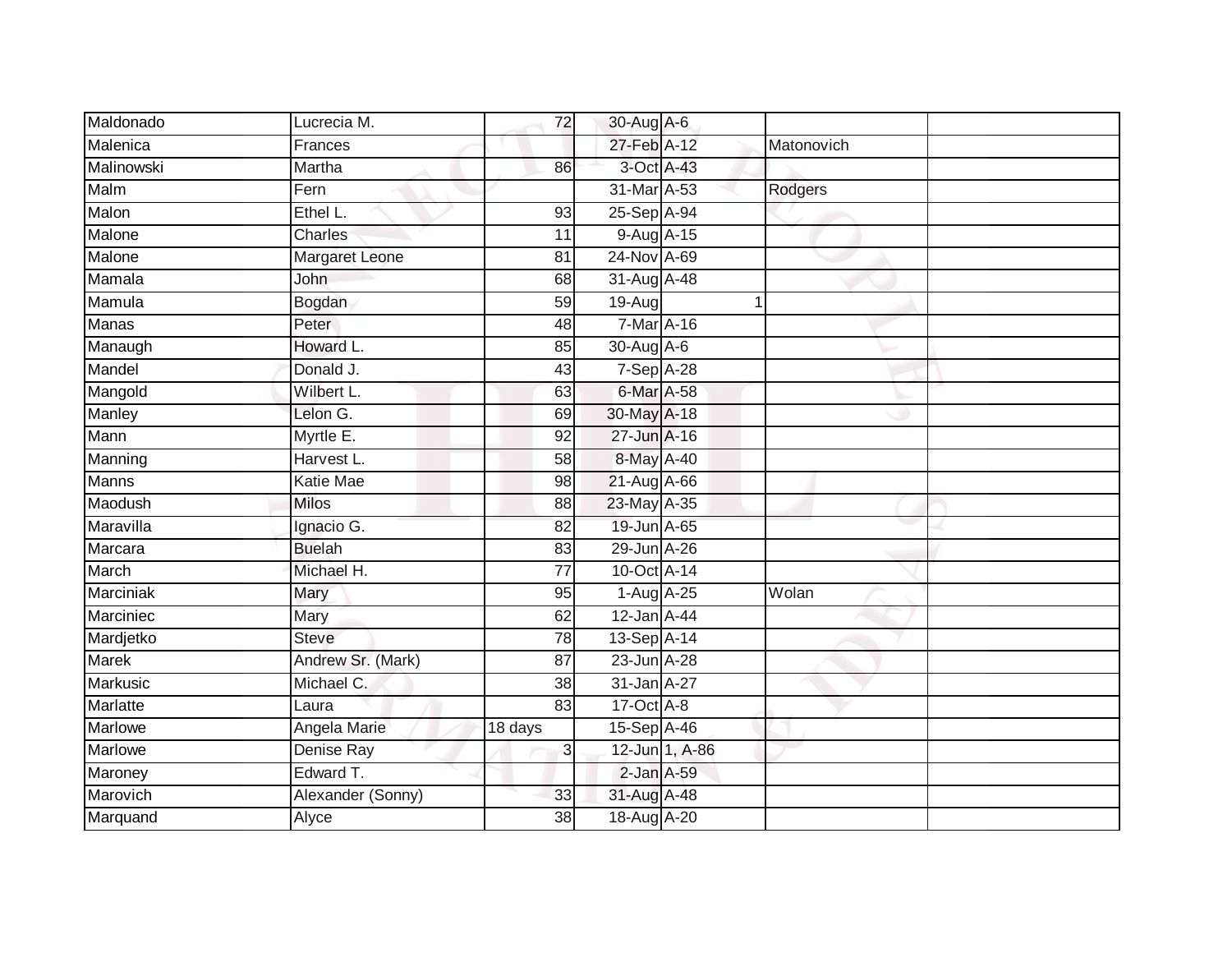| Marshall        | Ricky                  | 15              | 19-May      |                |             |  |
|-----------------|------------------------|-----------------|-------------|----------------|-------------|--|
| Marshall        | Robert                 | 15              | 19-May      |                |             |  |
| <b>Martin</b>   | Clarence G. (Durk)     | 65              | 20-Dec A-14 |                |             |  |
| Martin          | Glenn S.               | 79              | 21-Jan A-40 |                |             |  |
| <b>Martin</b>   | Harry S. Jr.           | $\overline{57}$ | 12-Aug A-40 |                |             |  |
| Martin          | Larry Wayne            | 20              |             | 21-Mar 1, A-12 |             |  |
| <b>Martin</b>   | Lawrence               | 82              | 24-Oct A-4  |                |             |  |
| Martin          | Roy G.                 | $\overline{52}$ | 21-Sep A-31 |                |             |  |
| <b>Martinez</b> | Frank Jr.              | 49              | 30-May A-18 |                |             |  |
| Martinez        | Gloria Guadalupe       | 14              | 10-Apr A-34 |                |             |  |
| Martinez        | Ysaias                 | 76              | 29-Sep A-32 |                |             |  |
| Marvel          | James A.               | 44              | 1-Aug A-25  |                |             |  |
| Marx            | Kurt Carl              | 68              | 12-Jun A-86 |                |             |  |
| Marzowski       | William P.             | 63              | 22-Aug A-31 |                |             |  |
| Mashburn        | Dorothy                | $\overline{55}$ | 11-Dec A-91 |                |             |  |
| Mason           | Edna Mae Schlinks      | 65              | 22-Mar A-13 |                |             |  |
| Mason           | George                 | 88              | 19-May A-55 |                |             |  |
| Mason           | Katie (Mamma Kate)     | 73              | 21-Jan A-40 |                |             |  |
| Masura          | Joseph S.              | 61              | 29-Sep A-32 |                |             |  |
| Mata            | Jose P. Sr.            | 61              | 5-Jan A-55  |                |             |  |
| Matasar         | Fred                   | 63              | 21-Aug A-66 |                |             |  |
| <b>Mataske</b>  | Anthony G.             | 67              | 10-Jun A-35 |                |             |  |
| <b>Mathews</b>  | Alene                  | 50              | 11-Mar A-47 |                |             |  |
| <b>Mathias</b>  | Ella                   | 84              | 9-Jun A-51  |                | <b>Buse</b> |  |
| <b>Matias</b>   | Lillie (Maude)         | 65              | 1-Dec A-32  |                |             |  |
| Matijevich      | Djuro                  | 68              | 18-Sep A-42 |                |             |  |
| Matlon          | Margaret A.            | 66              | 13-Mar A-61 |                |             |  |
| <b>Matthews</b> | Charles A.             | 26              | 9-Jun A-51  |                |             |  |
| <b>Mattila</b>  | Eino A. (Matt)         | 76              | 28-Mar A-16 |                |             |  |
| Matulewicz      | Casimer (Casey)        | 55              | 16-Dec A-20 |                |             |  |
| Matusz          | <b>Lucille Dorothy</b> | 51              | 17-Jun A-28 |                |             |  |
| Matusz          | Thomas M.              | 27              | 21-Sep A-31 |                |             |  |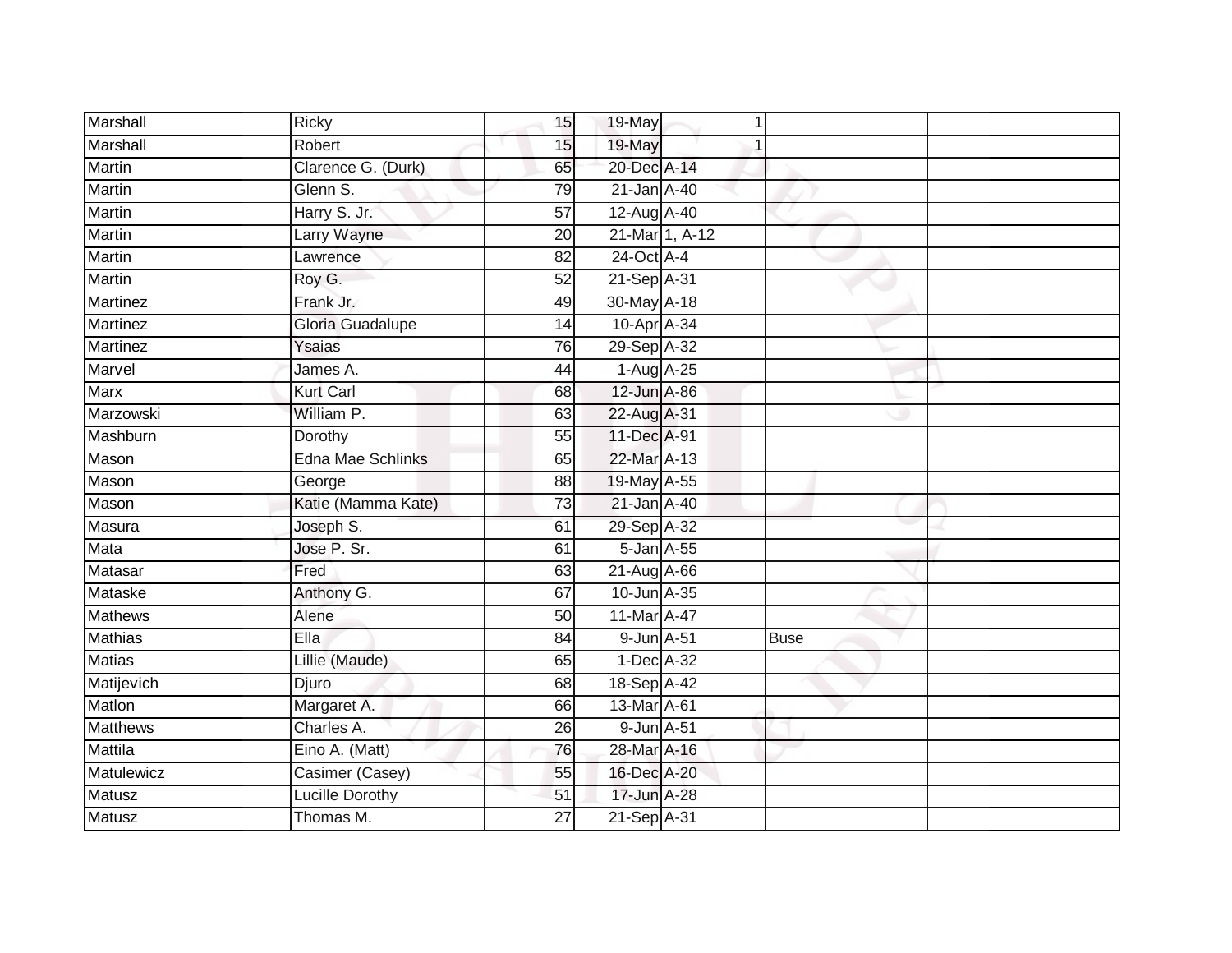| Mauger             | Robert E. Sr.       | 77    | 18-Apr A-16     |  |        |  |
|--------------------|---------------------|-------|-----------------|--|--------|--|
| May                | John H.             | 75    | 20-Jun A-32     |  |        |  |
| Mayberry           | James Foster (Foss) | 70    | 2-Jan A-59      |  |        |  |
| Mayer              | Joseph              | 69    | 8-Dec A-52      |  |        |  |
| Mayernik           | John C.             | 66    | 19-Apr A-4      |  |        |  |
| Maynard            | <b>Lillie Mae</b>   |       | 30-Jun A-20     |  |        |  |
| Maynard            | Louis               | 84    | 20-Jan A-32     |  |        |  |
| Maynard            | <b>Marvin Lee</b>   | 38    | 19-Dec A-12     |  |        |  |
| <b>Mazanek</b>     | Mary                | 75    | 20-May A-22     |  |        |  |
| Mazany             | Helen J.            |       | 7-Jun A-29      |  |        |  |
| Maziarz            | Michael A.          | 61    | $4$ -Jan $A-12$ |  |        |  |
| Mcanley            | <b>Nellie</b>       |       | 20-May A-22     |  |        |  |
| McAver             | Arthur M.           | 81    | 8-Apr A-38      |  |        |  |
| <b>McCabe</b>      | Raymond H.          | 25    | 13-Jul A-22     |  |        |  |
| McCain             | <b>Hubert</b>       | $9\,$ | 28-Feb          |  |        |  |
| <b>McCain</b>      | Johnnie             | 43    | 28-Feb          |  |        |  |
| McCall             | Kenneth O.          | 50    | 12-Jun A-86     |  |        |  |
| McCall             | Molly J.            | 18    | 10-Oct          |  |        |  |
| <b>McCallister</b> | <b>Bertha Lee</b>   |       | 9-Jun A-51      |  |        |  |
| McCarthy           | John J.             | 75    | 3-Jan A-21      |  |        |  |
| <b>McCarthy</b>    | John P.             |       | 20-Feb A-20     |  |        |  |
| <b>McCarthy</b>    | Ray P.              | 66    | 8-Aug A-4       |  |        |  |
| McCasland          | Vernoica            | 56    | 27-Sep A-20     |  |        |  |
| McCay              | Walter (Bud)        | 65    | 28-Nov A-32     |  |        |  |
| McCleary           | Alberta Jane        | 70    | 28-Feb A-11     |  |        |  |
| McClellan          | Gary                | 19    | 7-Feb           |  |        |  |
| <b>McColly</b>     | Floyd A.            | 74    | 4-May A-40      |  |        |  |
| McConnell          | Richard W.          | 24    | 22-Apr A-22     |  |        |  |
| McCrea             | Eleanor E.          | 65    | 20-Apr A-51     |  |        |  |
| McCrea             | Wm. Douglas         |       | 5-Jan A-55      |  |        |  |
| McCrutcheon        | Matilda Lee         | 77    | 13-Feb A-34     |  |        |  |
| McCullough         | Antoinette          |       | 22-Apr A-22     |  | Kostur |  |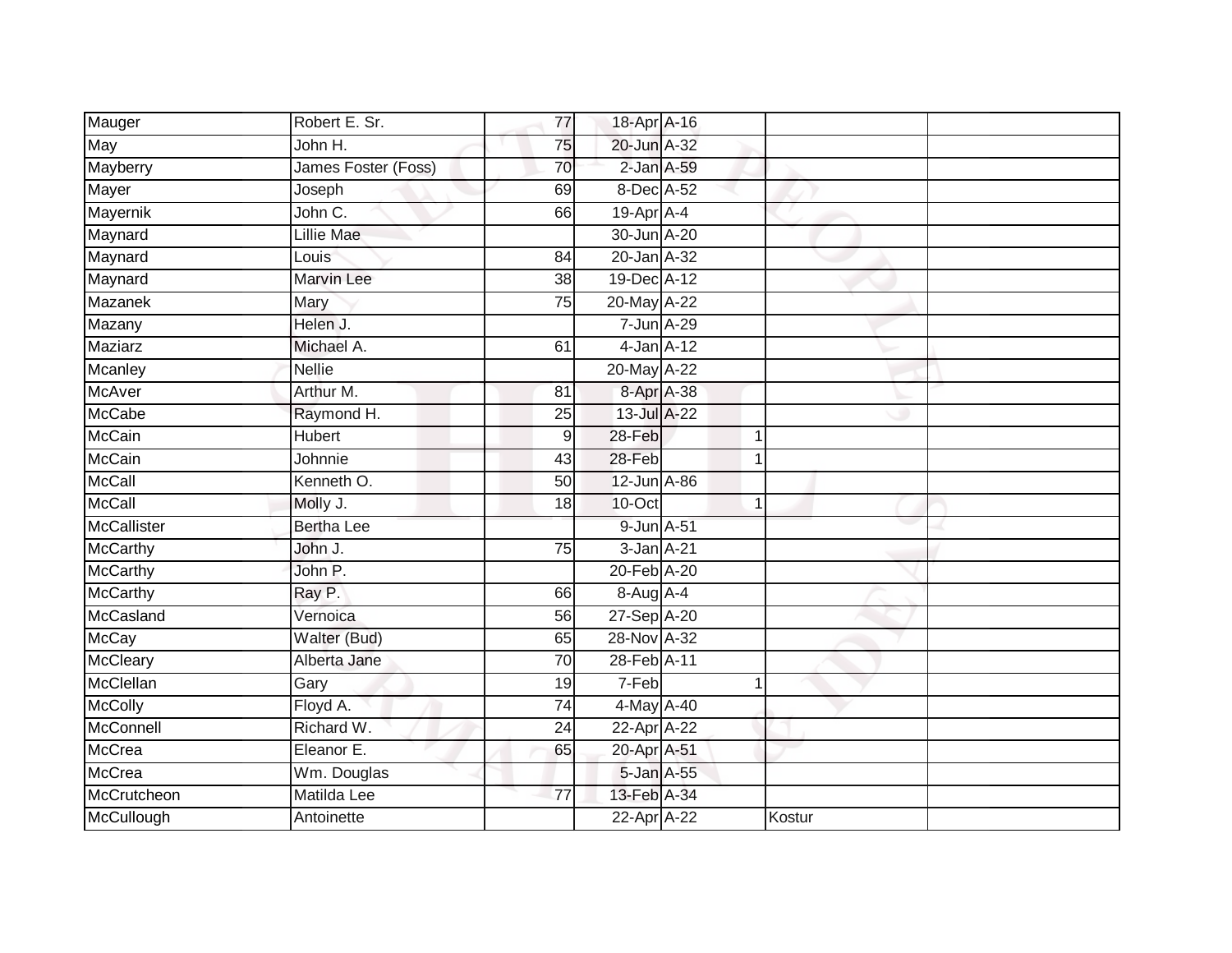| McCullough        | Harriet                | 85              | 7-Jun A-29          |             |       |  |
|-------------------|------------------------|-----------------|---------------------|-------------|-------|--|
| <b>McDowell</b>   | Anna Mae               | 44              | 1-Dec A-32          |             |       |  |
| McDowell          | Charolotte E.          | 101             | 29-Aug A-16         |             |       |  |
| McDowell          | Willie                 |                 | 8-Feb A-16          |             |       |  |
| <b>McGinnis</b>   | H. Allen               | $\overline{72}$ | 9-Feb A-43          |             |       |  |
| <b>McGrath</b>    | Catherine A.           | 76              | $2$ -Jan $A$ -59    |             |       |  |
| <b>McGroarty</b>  | Edward J.              | 65              | $26$ -Aug $A$ -8    |             |       |  |
| <b>McGuire</b>    | Edward N.              | 69              | $6$ -Jun $A$ -16    |             |       |  |
| <b>McGuire</b>    | John                   | 25              | 11-Oct A-14         |             |       |  |
| McHenry           | Ray B. Jr.             | 60              | 17-Aug A-53         |             |       |  |
| McHugh            | Ruth                   | 82              | 6-Sep A-6           |             |       |  |
| McIntyre          | Ruth                   | 86              | 1-May A-42          |             |       |  |
| <b>McKee</b>      | Wilbur G.              | 78              | 11-Nov A-39         |             |       |  |
| McKeever          | <b>William Alfred</b>  | 53              | 12-Dec A-18         |             |       |  |
| McKenna           | Florence (Flo)         | 55              | 6-Dec A-16          |             |       |  |
| <b>McKorkle</b>   | Lady Bernice           |                 | 31-Oct A-14         |             |       |  |
| McLaughlin        | Hazel                  | $\overline{78}$ | 26-Jan A-40         |             |       |  |
| McLean            | Ema C.                 |                 | 11-Jan A-27         |             | Vater |  |
| McLean            | Murdoch                | 75              | 27-Dec A-29         |             |       |  |
| <b>McMahon</b>    | Cecil N.               | 62              | 16-May A-39         |             |       |  |
| <b>McMillan</b>   | Louis H.               | 69              | 15-Dec A-28         |             |       |  |
| <b>McMillin</b>   | George W.              | 79              | 5-Aug A-32          |             |       |  |
| <b>McNinch</b>    | Mary Jane              | 50              | $17 - Jan A - 12$   |             |       |  |
| McPherson         | Madalyne               | 72              | 24-Mar A-20         |             |       |  |
| McPherson         | Teresa M.              |                 | 18-Dec A-101        |             |       |  |
| <b>McShane</b>    | Mary                   |                 | 18-Apr A-16         |             |       |  |
| <b>McShane</b>    | <b>Pauline Shearer</b> |                 | 10-Apr A-34         |             |       |  |
| <b>McWilliams</b> | Rollo                  | 75              | $\overline{5}$ -Jan | $\mathbf 1$ |       |  |
| Meacham           | Ernest W.              | 73              | 23-Nov A-6          |             |       |  |
| <b>Meadows</b>    | Thomas D.              | 73              | 28-Aug A-70         |             |       |  |
| Mecha             | Edward R. Sr.          | 65              | 3-Jun A-6           |             |       |  |
| Medcalf           | Clay J.                | $\overline{55}$ | 1-Dec A-32          |             |       |  |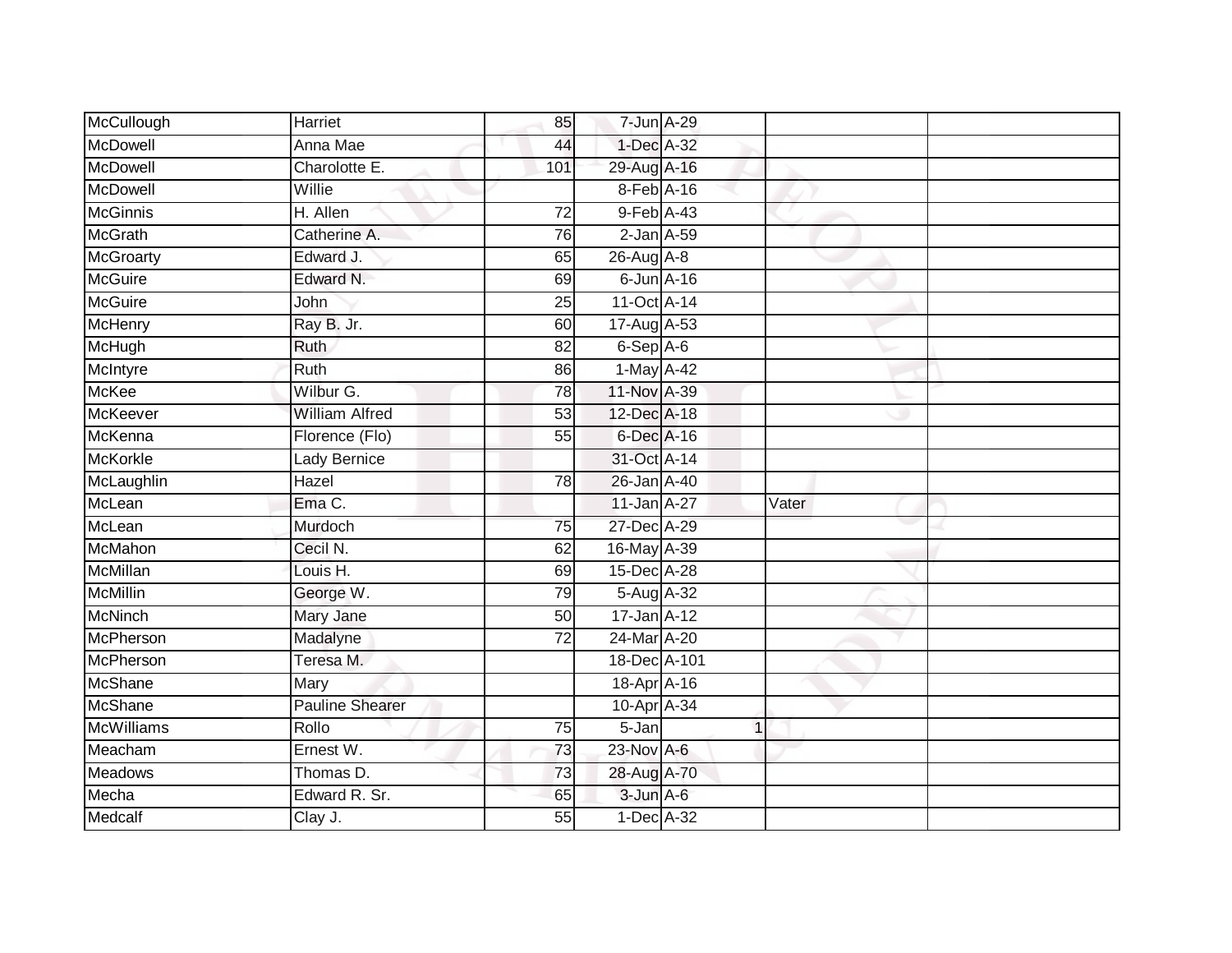| Meding        | Dennis John           | 29              | 19-Jun A-65       |        |  |
|---------------|-----------------------|-----------------|-------------------|--------|--|
| Medley        | <b>Albert Richard</b> | 70              | 9-Oct A-73        |        |  |
| Medley        | James R.              | $\overline{32}$ | 7-Nov A-35        |        |  |
| Medvid        | Susan                 | 86              | 9-Nov A-55        |        |  |
| Meeker        | George                | 76              | 3-Mar A-47        |        |  |
| <b>Meeks</b>  | Fanny E.              | 59              | 10-Jul A-34       |        |  |
| <b>Meeks</b>  | Woodrow W.            | 61              | 27-Sep A-20       |        |  |
| <b>Meeter</b> | Grace                 | 82              | 26-Jun A-46       |        |  |
| Mehler        | Leo A.                | $\overline{75}$ | 1-Dec A-32        |        |  |
| <b>Mehok</b>  | John J.               | 67              | 20-Dec A-14       |        |  |
| <b>Mehok</b>  | Julious J.            | 57              | 18-Apr A-16       |        |  |
| Mehok         | Stephen D.            | 75              | 19-Aug A-18       |        |  |
| Meier         | Otto P.               | 68              | 2-Nov A-36        |        |  |
| Melcher       | William               | 82              | 1-Sep A-20        |        |  |
| Melvan        | Katherine             | 78              | 8-Nov A-27        | Chorak |  |
| Melvan        | Paul Sr.              | 78              | 13-Jan A-49       |        |  |
| <b>Melvin</b> | Irma                  | 76              | $27 - Jan A - 12$ |        |  |
| Menzl         | Roland L.             | 53              | 3-Apr A-38        |        |  |
| Mercer        | Gomez                 | 69              | 1-Dec A-32        |        |  |
| Merchant      | Alan (AI)             | $\overline{70}$ | 20-Nov A-32       |        |  |
| Merzydlo      | Eugene S.             | 65              | 7-Oct A-28        |        |  |
| Messal        | Dorothy F.            | 64              | 26-May A-32       |        |  |
| Meteyko       | Victoria              | 83              | 21-Jan A-40       |        |  |
| Metro         | John J.               | 74              | 14-Mar A-23       |        |  |
| <b>Metros</b> | James Earle           | 64              | 4-Dec A-102       |        |  |
| <b>Metros</b> | Leona A.              | 61              | 19-Aug A-18       |        |  |
| <b>Metz</b>   | Richard A.            | 54              | 15-Aug A-8        |        |  |
| Meyer         | Alma H.               | 97              | 4-Sep A-50        |        |  |
| Meyer         | Anna C.               | 91              | 20-Mar A-63       |        |  |
| Meyer         | Deitrick M.           | 69              | 23-Jun A-28       |        |  |
| Meyer         | Edwin H.              | 53              | 12-Jun A-86       |        |  |
| Meyer         | George C.             | $\overline{80}$ | $2-May$ $A-8$     |        |  |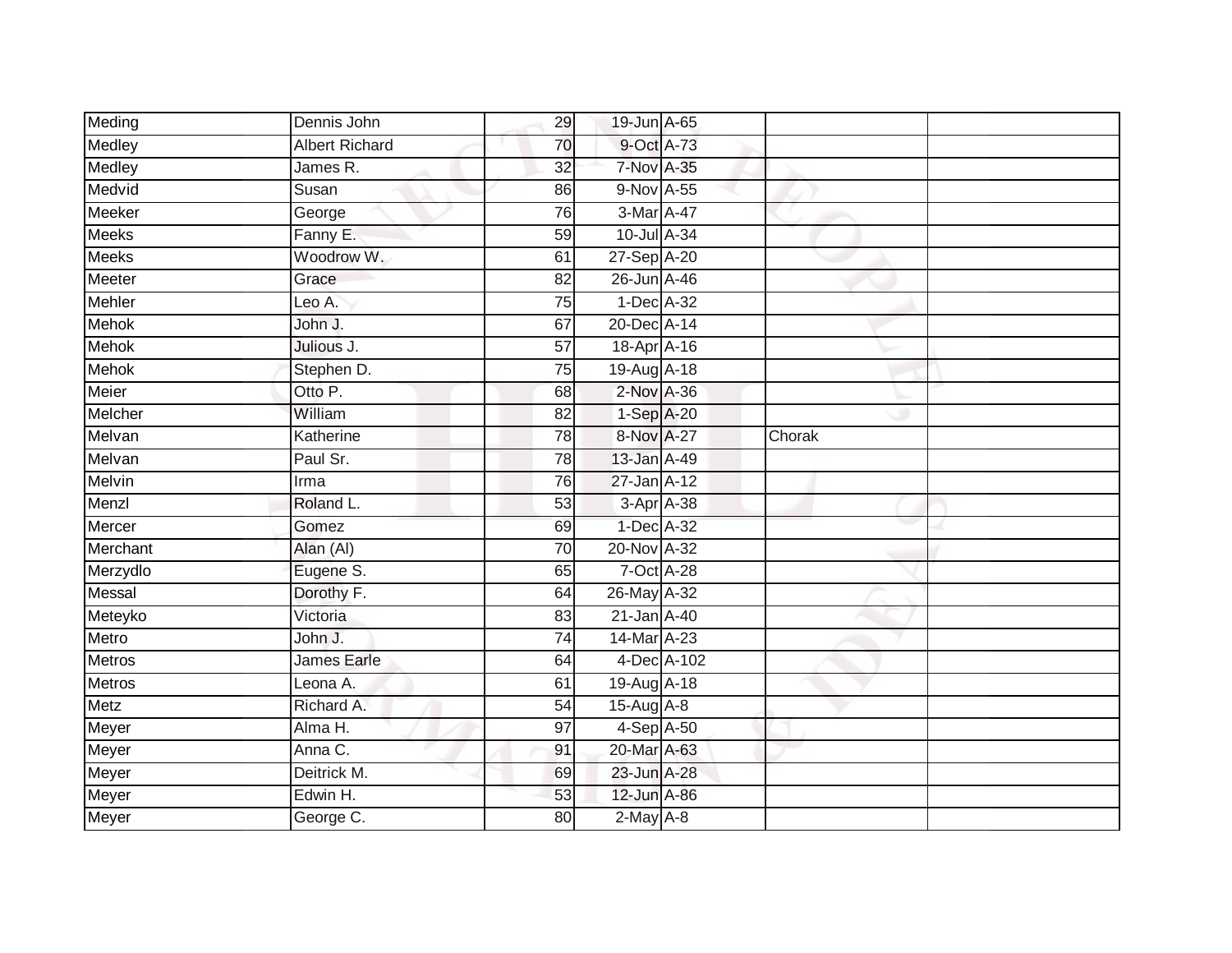| Meyer           | Pearl Emily            | 86              | $27$ -Jan $A-12$ |             | Tyler     |  |
|-----------------|------------------------|-----------------|------------------|-------------|-----------|--|
| Meyers          | Josephine              | 62              | 19-Dec A-12      |             |           |  |
| <b>Meyers</b>   | Pauline                | 59              | 14-Jul A-49      |             |           |  |
| Mezydlo         | Clementine             | 68              | 31-Jan A-27      |             |           |  |
| Miceli          | Samuel Dale (Mitchell) | $\overline{28}$ | 19-Oct A-24      |             |           |  |
| Michael         | Clara                  | 69              | 27-Oct A-34      |             | Okray     |  |
| Michalski       | Sarah C.               | 77              | 22-Dec A-20      |             | Meegan    |  |
| Michalski       | Stanley C.             | 49              | 21-Sep A-31      |             |           |  |
| Michalski       | Theodore               |                 | 10-Nov A-14      |             |           |  |
| Michna          | John A.                | 55              | 19-Jan A-45      |             |           |  |
| Michna          | Marian J.              | 50              | 15-Dec A-28      |             |           |  |
| Michnik         | Eugene                 | 34              | 27-Oct A-34      |             |           |  |
| Mickletwait     | Irene Tacoma           | 68              | 26-Jul A-4       |             |           |  |
| <b>Mickols</b>  | <b>Effie Mae</b>       |                 | 26-Jun A-46      |             |           |  |
| <b>Mickrow</b>  | John F.                | 69              | 5-Oct A-16       |             |           |  |
| Miczalek        | Mary                   | 85              | 1-May A-42       |             |           |  |
| Middleton       | Lewis A.               | $\overline{73}$ |                  | 4-Dec A-102 |           |  |
| <b>Mihalcik</b> | Anna                   | 73              | $3 - Jun A - 6$  |             |           |  |
| Mihialovich     | Mary (Bacan)           | 68              | $2$ -May $A-8$   |             |           |  |
| <b>Mikich</b>   | Ray                    | 33              | 3-Oct A-43       |             |           |  |
| Mikolczak       | Jack A.                | 52              | 9-Aug A-15       |             |           |  |
| <b>Mikos</b>    | George                 |                 | 14-Nov A-14      |             |           |  |
| Mikula          | Michelle M.            | 9               | $24$ -Jan $A-16$ |             |           |  |
| Milanetto       | Anthony J.             | 17              | 20-Nov A-32      |             |           |  |
| Miles           | Irene $T$ .            | 72              | 24-Oct A-4       |             |           |  |
| Miles           | Raymond W.             | $\overline{58}$ | $24$ -Jan $A-16$ |             |           |  |
| Millan          | John J.                | 59              | 17-Apr A-85      |             |           |  |
| Millbranth      | Edna                   | 78              | 19-Oct A-24      |             |           |  |
| Miller          | Alanson D.             | 62              | 7-Feb A-16       |             |           |  |
| Miller          | Albert R.              | 64              | 30-Oct A-82      |             |           |  |
| Miller          | Ernest                 | 68              | 25-Oct A-22      |             |           |  |
| Miller          | Irene                  | 52              | 25-Mar A-4       |             | Chojnicki |  |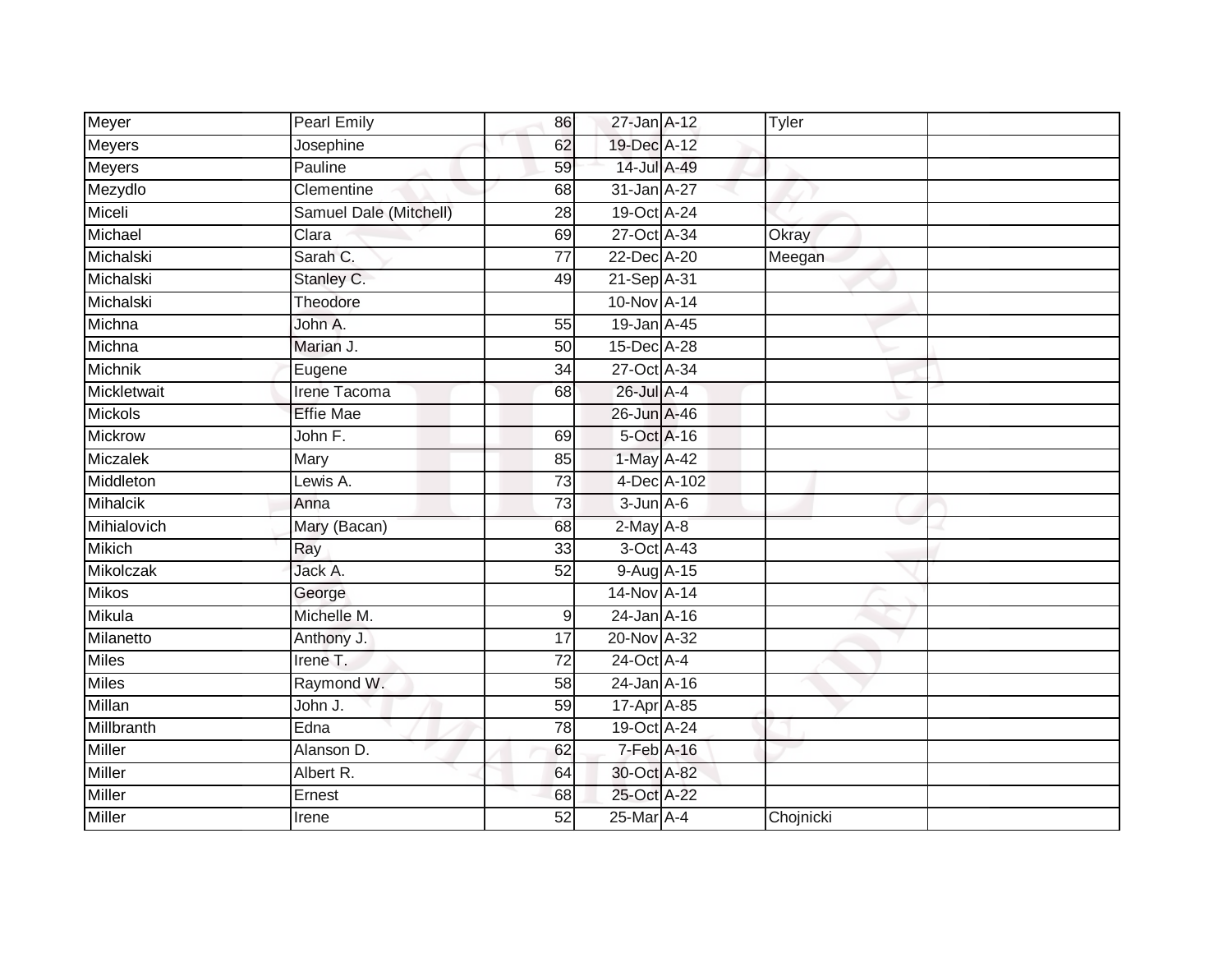| <b>Miller</b> | Mary A.            | 95              | 8-Nov A-27       |               |                                     |
|---------------|--------------------|-----------------|------------------|---------------|-------------------------------------|
| <b>Miller</b> | Mary V.            | 73              | 24-Oct A-4       |               |                                     |
| <b>Miller</b> | Matilda M.         | 85              | 26-Aug A-8       |               |                                     |
| <b>Miller</b> | May E.             | 92              | 22-Dec A-20      |               |                                     |
| Miller        | Richard            | 5               | $21-Feb$         | 1             |                                     |
| <b>Mills</b>  | Elsie              |                 | $6$ -Jun $A$ -16 |               |                                     |
| Millspaugh    | Robert A. (Bobbie) | 9               | 28-Mar A-16      |               |                                     |
| Milosevic     | Ivanka             | 9               | 20-Jun           |               |                                     |
| Milton        | Ricky Lee (Pfc.)   | 18              |                  | 3-Nov 1, A-41 | Picture included on page<br>$A-41.$ |
| <b>Minas</b>  | Bessie L.          | 93              | 7-Apr A-32       |               |                                     |
| Minkemyer     | Irvin H.           |                 | 25-Nov A-18      |               |                                     |
| Minor         | Eric               | 11              | $22 -$ Jul       |               |                                     |
| Mitchell      | Andre              | $\overline{21}$ | 21-Jul A-51      |               |                                     |
| Mitchell      | James              | 17              | 21-Dec A-55      |               |                                     |
| Mitchell      | Mary R.            | $\overline{72}$ | 4-Aug A-30       |               |                                     |
| Mitchell      | <b>Myrtle May</b>  | 82              | 3-Oct A-43       |               |                                     |
| Mitchell      | Pollyann           | 58              | 28-Mar A-16      |               |                                     |
| Mitchell      | Sarah R.           | 57              | 4-Nov A-22       |               |                                     |
| Mitchell      | Willard            |                 | 26-Apr A-21      |               |                                     |
| Mochan        | Mary               | 87              | 6-Mar A-58       |               |                                     |
| Modjeski      | Daniel J.          | 20              | 5-May A-56       |               |                                     |
| Modjeski      | Frank L.           | $\overline{77}$ | 15-Dec A-28      |               |                                     |
| Mohoi         | Rose C.            | 49              | 13-Nov A-62      |               |                                     |
| Molden        | Alice E.           | 65              | 3-May A-18       |               |                                     |
| Molden        | Everett L.         | 66              | 6-Nov A-76       |               |                                     |
| Moldroski     | Mary               | 65              | 20-Nov A-32      |               |                                     |
| Moll          | Harold (Bud)       | 53              | 13-May A-10      |               |                                     |
| <b>Moll</b>   | <b>Stella</b>      | 78              | 24-Oct A-4       |               |                                     |
| Molnar        | Lillian M.         | 48              | 29-Jun A-26      |               |                                     |
| Molnar        | Louis              | 54              | 31-May A-4       |               |                                     |
| Monfette      | Margaret           | 77              | 25-Aug A-28      |               |                                     |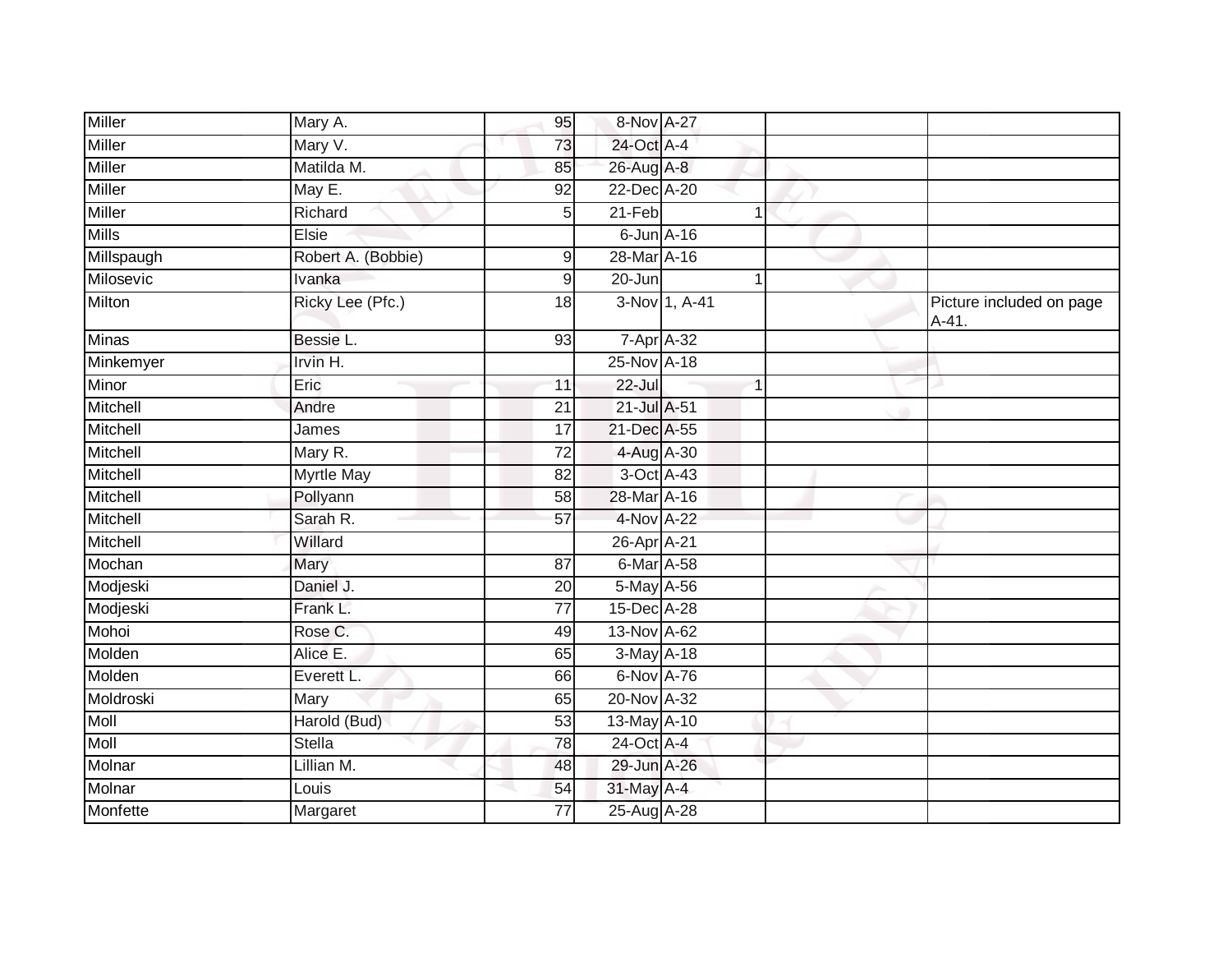| Montagno       | Josephine (Dee Dee) | 22              | 4-Sep A-50      |              |  |
|----------------|---------------------|-----------------|-----------------|--------------|--|
| Montejano      | Soledad             | 71              | 26-Aug A-8      |              |  |
| Montella       | Frank A.            | 57              | 28-Jan A-46     |              |  |
| Montemayor     | Gilberto            | 47              | 30-Dec A-6      |              |  |
| Montgomery     | Margaret            | 49              | 10-Jul A-34     |              |  |
| Moody          | Harold B.           | 66              | $22$ -Nov $A-6$ |              |  |
| Moor           | Doretta             | 79              | 16-Oct A-38     |              |  |
| Moore          | <b>Angel Noel</b>   | Infant          |                 | 4-Dec A-102  |  |
| Moore          | Isaac H.            | 89              | 24-Feb A-30     |              |  |
| <b>Morales</b> | Gilbert (Changa)    | 47              | 25-May A-18     |              |  |
| Moran          | Celia W.            | 89              | 6-Mar A-58      |              |  |
| Moran          | Eleanor M.          | 55              | $12-Sep$ A-16   |              |  |
| Morea          | Glenn               | 69              | 7-Oct A-28      |              |  |
| Morea          | Mae                 | 72              | 14-Jul A-49     |              |  |
| Morelli        | Emo                 | 83              | 29-Dec A-31     |              |  |
| Morgan         | Viola               | 78              | 5-Jul A-31      |              |  |
| <b>Morley</b>  | Patrick (Paddy)     | $\overline{78}$ | $2$ -Nov $A-36$ |              |  |
| Morningstar    | April               | 17              |                 | 6-Sep 1, A-6 |  |
| Morningstar    | Elizabeth T.        | 53              | 12-Apr A-22     |              |  |
| <b>Morris</b>  | Bob R.              | 49              |                 | 8-Jul A-24   |  |
| <b>Morris</b>  | Robert V. Sr.       | 65              | 20-Nov A-32     |              |  |
| Morrisey       | James P.            | 54              | 15-Dec          | 1            |  |
| Morrison       | William             | 80              | 17-Nov A-53     |              |  |
| Morrow         | <b>John</b>         | 61              | 10-Apr A-34     |              |  |
| Mortier        | Carl                | 73              | 12-Apr A-22     |              |  |
| Mose           | Elisabeth M. (Lia)  | 62              | 23-Oct A-71     |              |  |
| Moser          | Nicholas J.         | 90              | 25-Apr A-21     |              |  |
| Moshinski      | John E.             | 80              | 24-Aug A-37     |              |  |
| <b>Mosier</b>  | Clara E.            |                 | 4-May A-40      |              |  |
| Mosko          | <b>Steve</b>        | 68              | 22-Apr A-22     |              |  |
| <b>Moss</b>    | Mary (Josie)        | 85              | 9-Jan A-54      |              |  |
| Mossell        | Susan               | $\overline{79}$ | 18-Jan A-12     |              |  |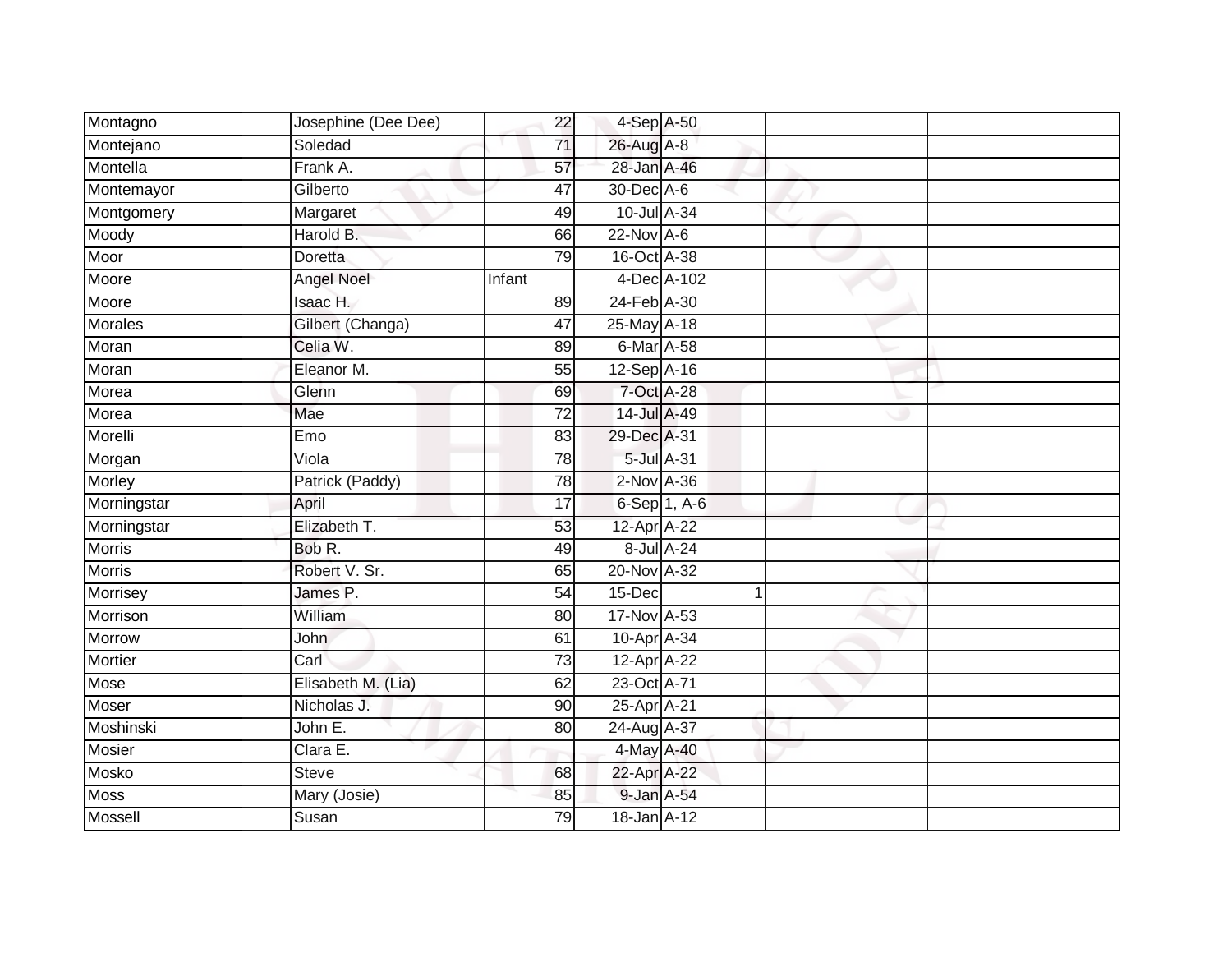| Moyer           | John D.          | 77              |                 | 8-Jul A-24 |           |                           |
|-----------------|------------------|-----------------|-----------------|------------|-----------|---------------------------|
| Moynihan        | Lloyd J.         | 78              | 29-Apr A-6      |            |           |                           |
| Mrakovich       | Joseph F.        | 82              | 15-Feb A-29     |            |           | Also listed as Markovich. |
| Mrvan           | Andy             | $\overline{71}$ | 7-Jun A-29      |            |           |                           |
| Mudd            | Elmer C.         | $\overline{56}$ | 3-Jan A-21      |            |           |                           |
| Mueller         | Roger H.         | 56              | 9-Jan A-54      |            |           |                           |
| Muha            | <b>Betty Ann</b> | $\overline{22}$ | 3-May A-18      |            |           |                           |
| <b>Mulder</b>   | Pauline V.       | 84              | 12-Sep A-16     |            |           |                           |
| <b>Mullaney</b> | Anita R.         | 68              | 1-May A-42      |            |           |                           |
| <b>Mullins</b>  | Jean             |                 | 11-Sep A-66     |            |           |                           |
| <b>Mulloy</b>   | Walter J.        | 81              |                 | 8-Apr A-38 |           |                           |
| Mundo           | Francisco        | 66              | 4-Sep A-50      |            |           |                           |
| <b>Munier</b>   | Joseph F.        | 75              | 9-Oct A-72      |            |           |                           |
| Munoz           | Esperanza        | 53              | 6-Nov A-76      |            |           |                           |
| Muraski         | Andrew J.        | $\overline{84}$ | 26-Dec A-20     |            |           |                           |
| Muraski         | lone             | 78              | 29-Apr A-6      |            | McHuth    |                           |
| Murawski        | Edward S.        | 64              | 11-Dec A-91     |            |           |                           |
| Murawski        | Joseph J.        | 68              | 21-Jan A-40     |            |           |                           |
| Murphy          | Artie S.         | 96              | $2$ -Nov $A-36$ |            |           |                           |
| Murphy          | Thomas L. Sr.    | 65              | 16-Jan A-95     |            |           |                           |
| Murray          | Eleanor          | 68              | 21-Dec A-55     |            |           |                           |
| Murray          | Robert E.        | 45              | 19-Apr A-4      |            |           |                           |
| Murrell         | Edwin            | 23              | 13-Mar A-61     |            |           |                           |
| Murzyn          | Andrew M.        | 83              | 30-Nov A-48     |            |           |                           |
| Murzyn          | John J.          | 91              | 18-Dec A-101    |            |           |                           |
| Murzyn          | Theresa M.       | 60              | 11-Jan A-27     |            | Banas     |                           |
| Mushinski       | John E.          | 80              | 23-Aug A-6      |            |           |                           |
| <b>Myers</b>    | James            | 50              | 11-Sep A-66     |            |           |                           |
| <b>Myers</b>    | Marian J.        | 42              | 23-Aug A-6      |            | Sjoerdsma |                           |
| Myers           | Ralph D.         | 77              | 1-Sep A-20      |            |           |                           |
| <b>Myers</b>    | Stanley          | 63              | 11-Dec A-91     |            |           |                           |
| <b>Mylott</b>   | Henrietta        | 80              | 16-Jan A-95     |            |           |                           |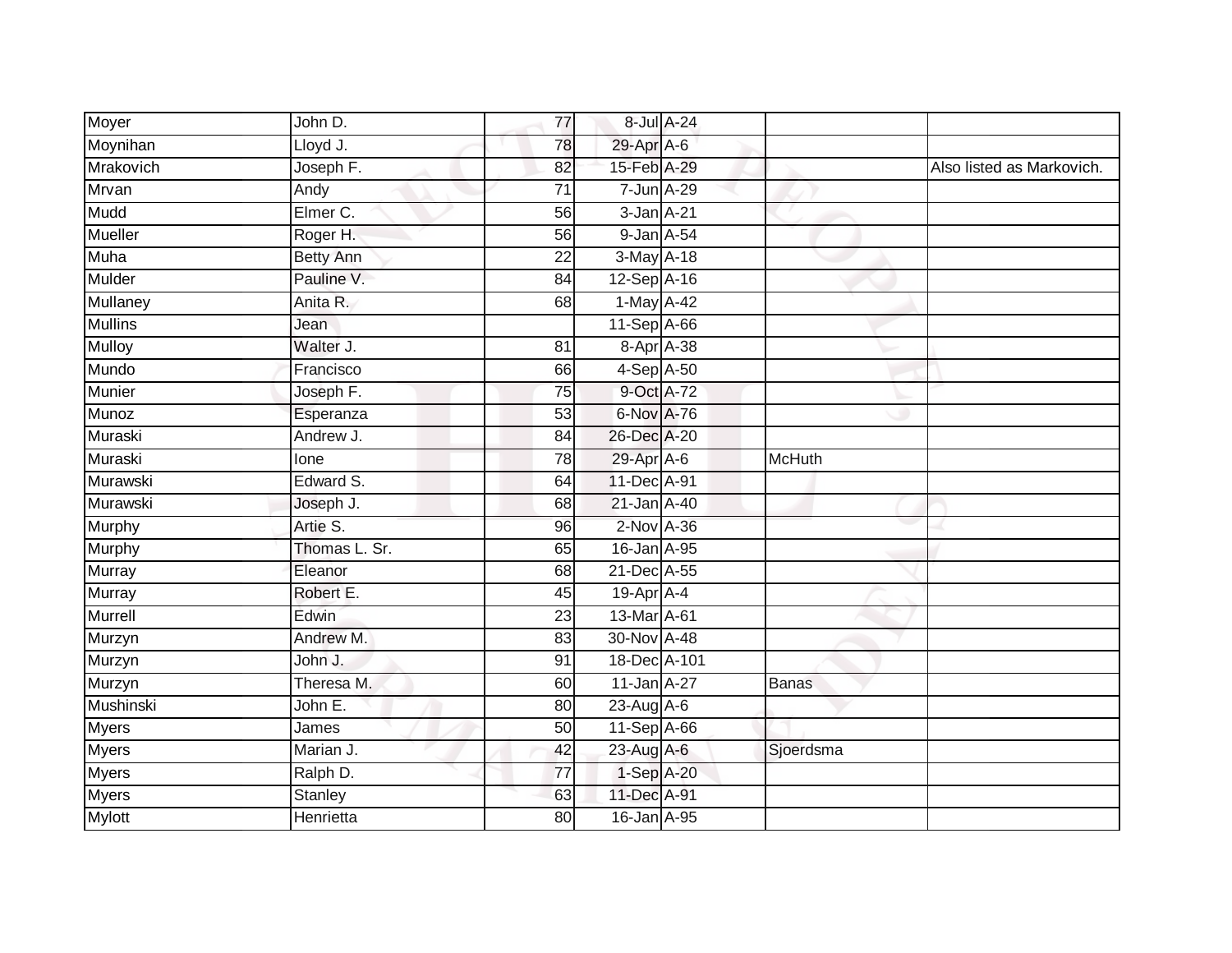| <b>Mysliwiec</b> | Anthony               | 68              | 12-Jun A-86      |                |        |  |
|------------------|-----------------------|-----------------|------------------|----------------|--------|--|
| <b>Mysliwy</b>   | Stephanie A.          | 61              | 18-Feb A-32      |                |        |  |
| <b>Nagy</b>      | Joseph J. Jr.         | 51              | 21-Oct A-41      |                |        |  |
| Najzer           | ReVelle A.            | 48              | 6-Dec A-16       |                |        |  |
| Natonski         | <b>Matt</b>           | $\overline{71}$ | 5-Jul A-31       |                |        |  |
| Navarro          | Refugio               | 65              | 16-Nov A-61      |                |        |  |
| <b>Neaves</b>    | June Pearl            | $\overline{51}$ | 27-Jan A-12      |                |        |  |
| Nee              | Michael E. Jr.        | 26              | 31-Mar A-53      |                |        |  |
| <b>Neely</b>     | Daniel Lawson         | 64              | $2-May$ A-8      |                |        |  |
| <b>Neely</b>     | Louise                | 61              | 12-Oct A-56      |                |        |  |
| <b>Neff</b>      | Ralph L.              | 17              | 28-Aug A-70      |                |        |  |
| Negovetich       | Nick Sr.              | 62              | 5-Apr A-6        |                |        |  |
| Negovetich       | Tony $\overline{F}$ . | 57              | 15-Dec A-28      |                |        |  |
| Negru            | Peter                 | 85              | 26-Jan A-40      |                |        |  |
| Nelson           | Betty J.              | 61              | 24-Oct A-4       |                |        |  |
| Nelson           | Herbert W.            | 71              | 7-Dec A-43       |                |        |  |
| Nelson           | Nellie D.             | 66              | 24-Oct A-4       |                |        |  |
| Nelson           | William Joseph        | 19              | $27 - Jun$       | $\overline{1}$ |        |  |
| Nemeth           | Louis                 | 89              | 22-Aug A-31      |                |        |  |
| Nemeth           | Martin F.             | 69              | $1-Dec$ $A-32$   |                |        |  |
| Neri             | Refugia               | 65              | 16-Aug A-6       |                |        |  |
| <b>Nesbit</b>    | Grace E.              | 66              | 3-Oct A-43       |                |        |  |
| <b>Ness</b>      | Ruby H.               | 64              | $2$ -Jan $A$ -59 |                | Parker |  |
| Neumann          | Betty L.              | 42              | 27-Feb A-12      |                |        |  |
| Nevroske         | Kenneth L.            | 20              | 15-May A-65      |                |        |  |
| Newberry         | Joseph                | 81              | 26-Jun A-46      |                |        |  |
| Newcomb          | Margaret A.           | $\overline{51}$ | $23$ -Nov $A-6$  |                |        |  |
| Newell           | Ira Timothy           | 20              | 18-Feb A-32      |                |        |  |
| Newenhouse       | Clara                 | 73              | 30-Mar A-35      |                |        |  |
| Newenhouse       | Julius                | 63              | 30-Sep A-21      |                |        |  |
| Newman           | Daniel A.             | 80              | 4-Apr A-14       |                |        |  |
| Newman           | Sandy                 | $\overline{74}$ | $2-May$ A-8      |                |        |  |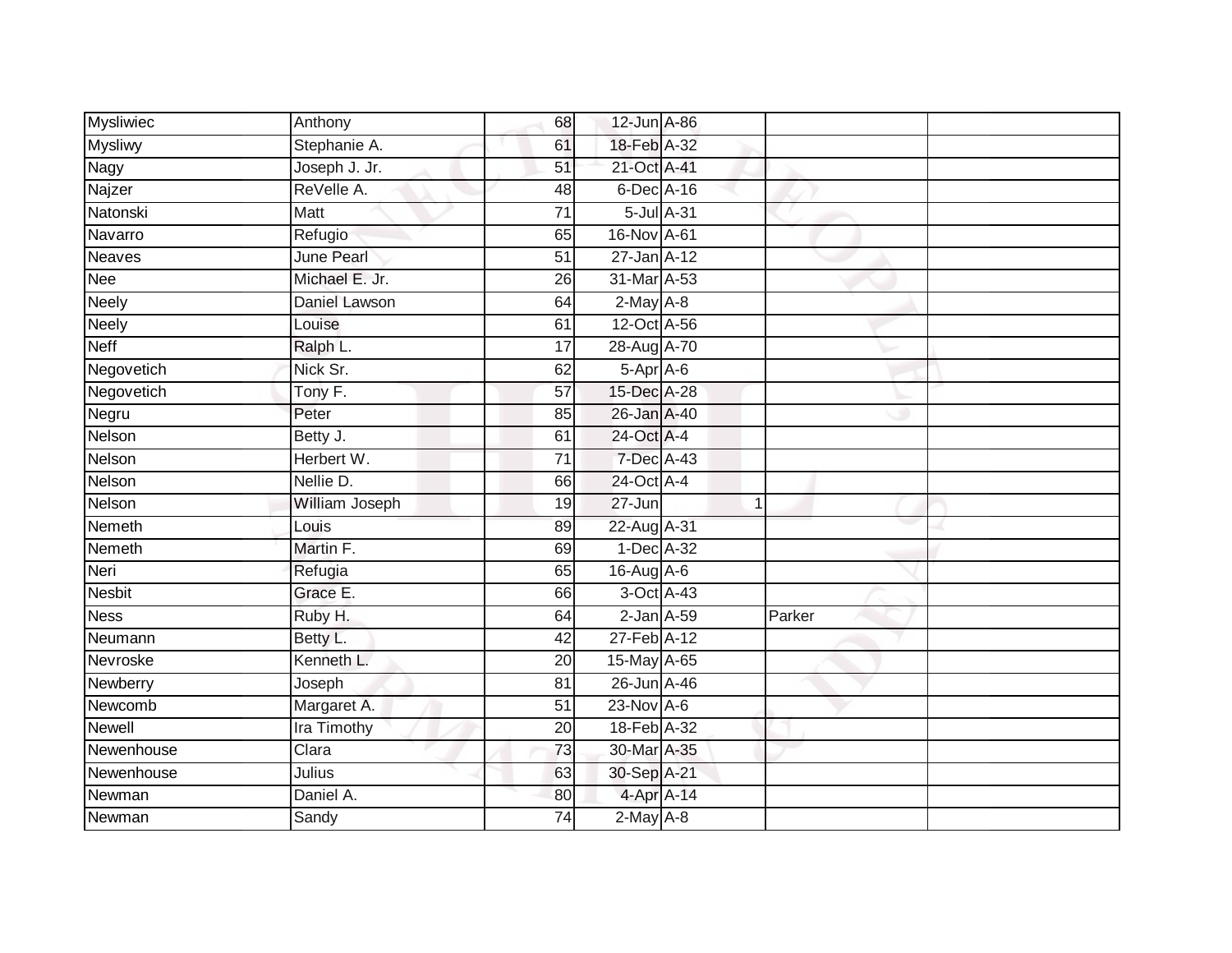| Newsome         | Stefanie N.           | 3               | 23-Jun A-28     |               |        |  |
|-----------------|-----------------------|-----------------|-----------------|---------------|--------|--|
| Newton          | Elizabeth             | 74              | 12-Oct A-56     |               |        |  |
| <b>Ney</b>      | Albert F.             | 82              | 8-Sep A-29      |               |        |  |
| Neyhart         | Pearl                 | 82              | 7-Nov A-35      |               |        |  |
| <b>Nicholas</b> | Helen L.              | 62              | 3-Jul A-45      |               |        |  |
| Nichols         | Leonard E.            | 66              | $4$ -Jan $A-12$ |               |        |  |
| <b>Nichols</b>  | Robert A.             | $\overline{59}$ | $19-Sep$ A-7    |               |        |  |
| Nicholson       | John                  | 40              | 10-Jan          |               | 1      |  |
| Nickelson       | Josephine A.          | 61              | 7-Feb A-16      |               |        |  |
| <b>Nickias</b>  | <b>Thomas</b>         | 64              | 3-Mar A-47      |               |        |  |
| Niebling        | Emil H.               | 71              | 11-Nov A-39     |               |        |  |
| Niemiec         | James J.              | 70              | 5-Oct A-16      |               |        |  |
| Nietzel         | Fred Jr.              | 57              | 26-Dec A-20     |               |        |  |
| Niezgoda        | Joseph F.             | 82              | 21-Jan A-40     |               |        |  |
| <b>Noakes</b>   | <b>Mamie Lee</b>      | 70              | 11-Apr A-33     |               |        |  |
| <b>Nocek</b>    | Mary                  | 80              | 24-Mar A-20     |               |        |  |
| <b>Noch</b>     | <b>Michael Mathew</b> | $\overline{74}$ | 23-Nov A-6      |               |        |  |
| Nokes           | John W.               | 83              | 2-Aug A-16      |               |        |  |
| Nolan           | Velma Louise          | 57              | 11-Oct A-14     |               |        |  |
| <b>Nolan</b>    | Velma Louise          | $\overline{57}$ | 12-Oct A-56     |               |        |  |
| Nomes           | <b>Nellie</b>         | 79              | 12-Oct A-56     |               |        |  |
| Nondorf         | Aloysius J.           | 74              | 9-Dec A-23      |               |        |  |
| Norden          | Harold H.             | 80              | 9-Nov A-55      |               |        |  |
| Norman          | Henry J.              | 34              | 27-Oct A-34     |               |        |  |
| Norman          | Ruby Leona            | 68              | 23-Mar A-32     |               | Parks  |  |
| Norman          | Wesley E. Sr.         | 75              | 8-Dec A-52      |               |        |  |
| Norrgran        | Bruce H. (Rev.)       | 41              | $23-AugA-6$     |               |        |  |
| Norton          | Dorothy               | 65              | $27$ -Jul $A-8$ |               | Luebke |  |
| Norton          | Hugh E.               | 62              | 6-Nov A-76      |               |        |  |
| Nosker          | Ada M.                | 91              | 18-Apr A-16     |               |        |  |
| <b>Nostwick</b> | <b>Sverre</b>         | 88              | 17-Jan A-12     |               |        |  |
| Novak           | Edward (Sgt.)         | $\overline{21}$ |                 | 6-Dec 1, A-16 |        |  |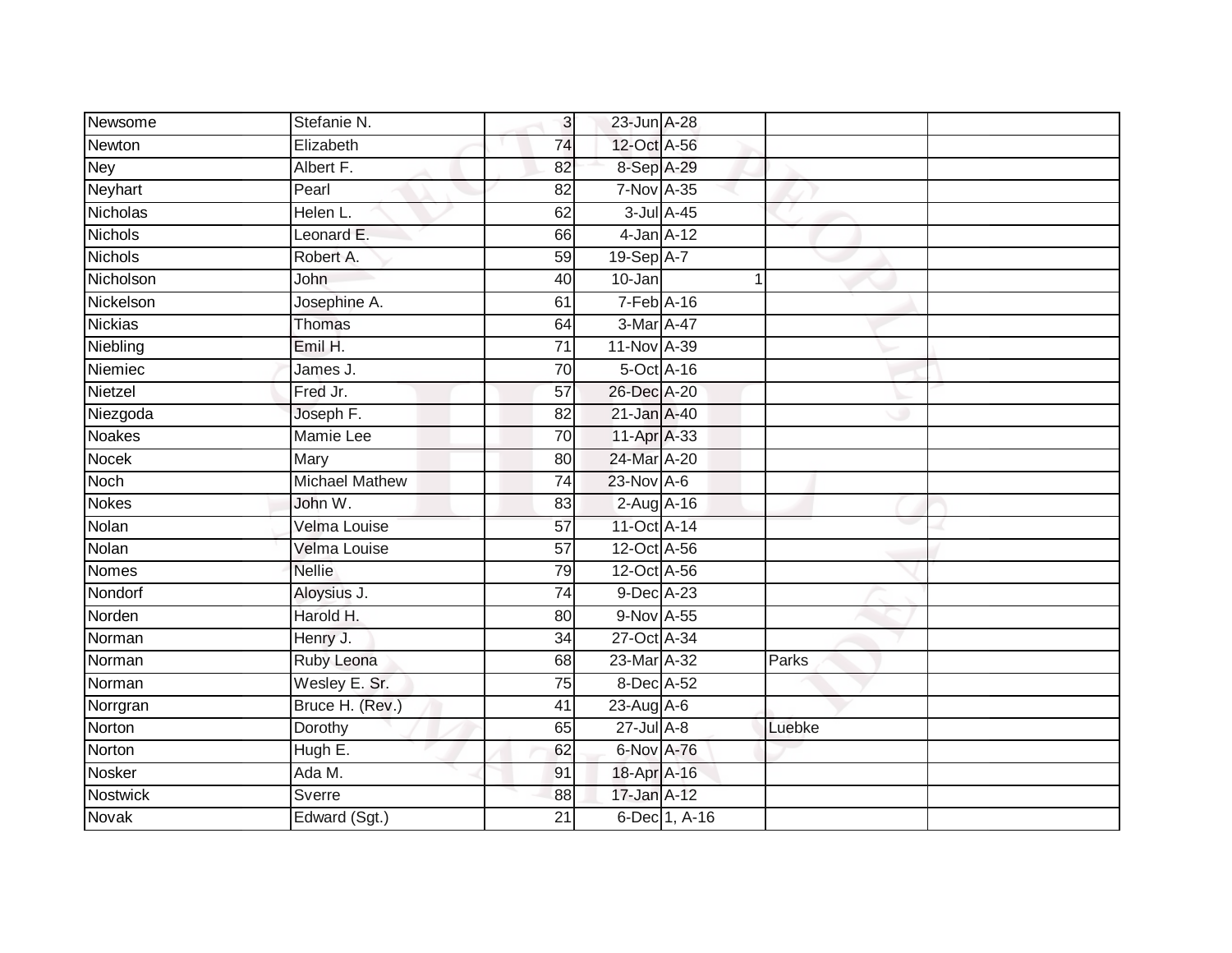| <b>Novak</b>      | Walter E.             | 53              | 6-Feb A-53       |                |            |  |
|-------------------|-----------------------|-----------------|------------------|----------------|------------|--|
| Novalich          | <b>Geraldine Rose</b> | 57              | 4-Sep A-50       |                | Scherwin   |  |
| Novosel           | George F.             | 59              | 2-Mar A-20       |                |            |  |
| Novosel           | Michael T.            | 53              | 17-Jan A-12      |                |            |  |
| Nowaczyk          | Andrew S.             | 76              | $15$ -Jul A-6    |                |            |  |
| Nowak             | Michael S.            | 61              | $15$ -Jul $A$ -6 |                |            |  |
| <b>Nowak</b>      | Stanislaus (Dr.)      | 81              | $2-Nov A-36$     |                |            |  |
| Nowicki           | Estelle M.            | 86              | $7 - Jan A - 18$ |                |            |  |
| Nowlin            | Harry O.              | 62              | 10-Feb A-24      |                |            |  |
| Noworyta          | John S.               | 70              | 30-Nov A-48      |                |            |  |
| Nugent            | Lillian               |                 | 10-Mar A-35      |                | Artibey    |  |
| Nunn              | Martha C.             | 81              | 3-Feb A-47       |                |            |  |
| <b>Nyers</b>      | Julia P.              | 86              | 6-Oct A-32       |                |            |  |
| Oaklund           | Eric                  | 73              | 15-Nov A-27      |                |            |  |
| Oberlin           | Elta M.               | $\overline{47}$ | 12-Apr A-22      |                |            |  |
| Obolewicz         | Jennie                | 60              | 8-Nov A-27       |                | Wisniewski |  |
| Ochoa             | Esteal H.             | $\overline{47}$ | 15-Jun A-42      |                |            |  |
| O'Connor          | Elizabeth M. (Marge)  | 79              | 29-Jun A-26      |                |            |  |
| O'Connor          | Mark E.               | 20              | 1-Aug A-25       |                |            |  |
| Ocskay            | Andrew                | 73              | 20-May A-22      |                |            |  |
| Odom              | Cynthia               | 19              | $6$ -Jul         |                |            |  |
| O'Donnell         | James J. Sr.          | 79              | 25-May A-18      |                |            |  |
| O'Donnell         | Otto C. (Hans)        | 64              | 13-Dec A-22      |                |            |  |
| Odzinski          | <b>Bernice</b>        | 60              | $11-AprA-33$     |                |            |  |
| Ogborn            | James T.              | 74              | $2-May$ A-8      |                |            |  |
| Ogle              | Herschel A.           | 66              | $2-May$ A-8      |                |            |  |
| O'Herrin          | Pauline G.            | 66              | 9-Nov A-55       |                | Hutman     |  |
| $\overline{O}$ le | Cathy A.              | 19              |                  | 28-Aug 1, A-70 |            |  |
| Olendra           | Juozas                | $\overline{71}$ | 18-Feb A-32      |                |            |  |
| Olexa             | John Jr.              | 73              | 4-Feb A-25       |                |            |  |
| Oliver            | Kyra A.               | 57              | 12-May A-37      |                |            |  |
| Oliver            | Lillian M.            | 73              | 4-Feb A-25       |                |            |  |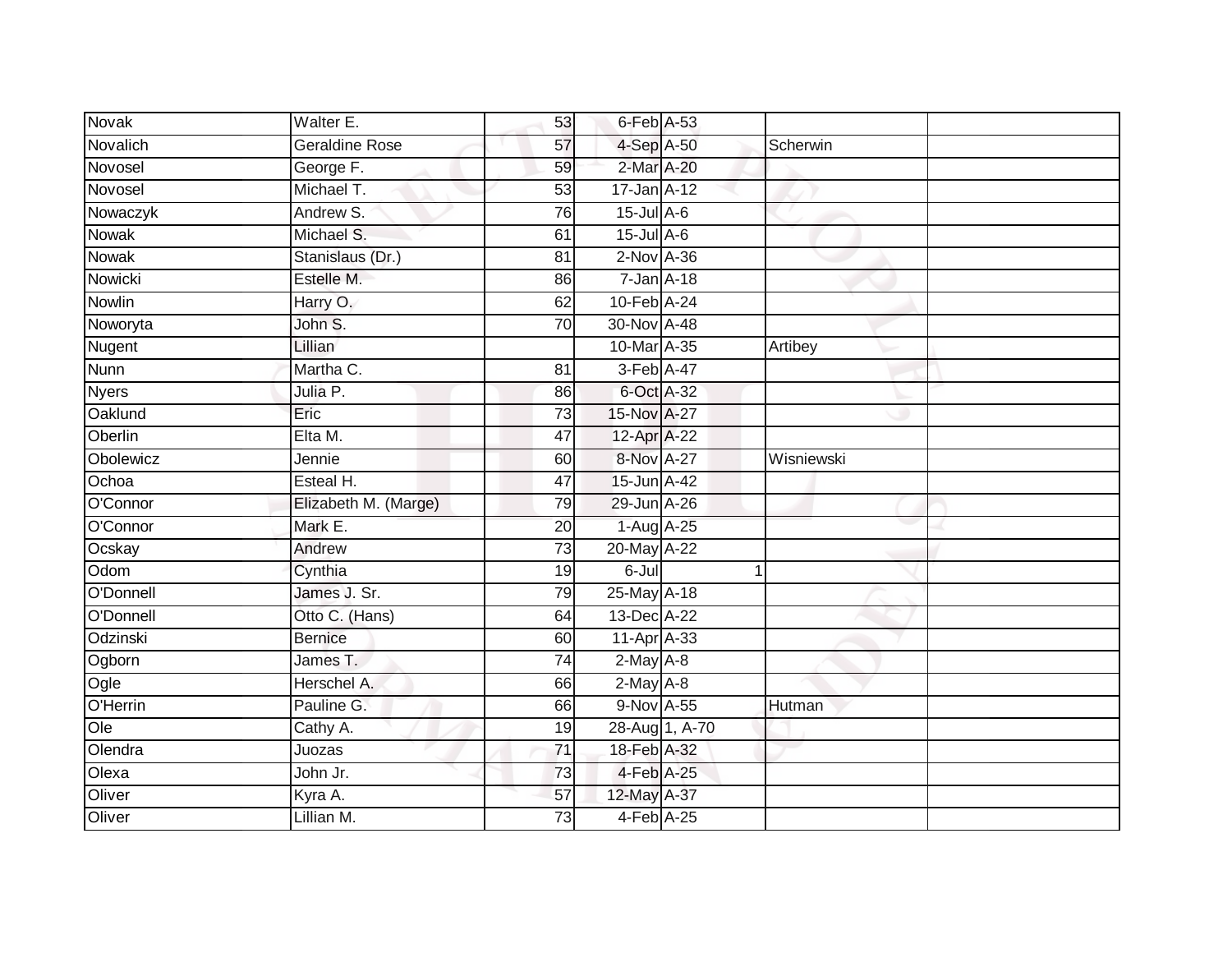| Ollo        | Mary            | 74              | 27-Jun A-16     |                |  |
|-------------|-----------------|-----------------|-----------------|----------------|--|
| Ollrich     | Amelia          | 83              | 22-Sep A-34     |                |  |
| Oltz        | Alice           | $\overline{77}$ | 20-Sep A-14     |                |  |
| O'Malley    | Patrick G. Sr.  | 56              | 12-Aug A-40     |                |  |
| Ondo        | Andrew          | 76              | 12-Dec A-18     |                |  |
| Ondo        | Frank Sr.       | 70              | 28-Jan A-46     |                |  |
| Ondo        | Zigmund         | 63              | 18-Jul A-39     |                |  |
| O'Neill     | Virginia        | 67              | 10-Nov A-14     | Doran          |  |
| Onesky      | James           | $\overline{71}$ | $4$ -Jan $A-12$ |                |  |
| Onischuk    | Andrew          | 58              | 26-Sep A-17     |                |  |
| Ooms        | Grace           | $\overline{74}$ | 22-May A-42     |                |  |
| Oostman     | Henry           | 65              | 8-Feb A-16      |                |  |
| Opatera     | Joseph          | 80              | 24-Mar A-20     |                |  |
| Oprea       | John J.         | 56              | 18-Apr A-16     |                |  |
| Oprisko     | Anna            | $\overline{77}$ | 25-Mar A-4      |                |  |
| Orha        | Steve D.        | 69              | 19-Jun A-65     |                |  |
| Oria        | Frances         | 67              | 10-Jan A-21     |                |  |
| Origel      | Lillian         | 65              | 14-Apr A-34     | <b>Buckley</b> |  |
| Orlando     | Dominic J.      | 71              | 27-May A-6      |                |  |
| O'Rourke    | Allan           | $\overline{81}$ | 18-Mar A-26     |                |  |
| Orsini      | Orest           | 67              | 13-Feb A-34     |                |  |
| Orzel       | Stanley C.      | 73              | 4-Aug A-30      |                |  |
| Osborn      | John Earl       | 76              | 23-Nov A-6      |                |  |
| Osby        | Harold E.       | $\overline{72}$ | 22-May A-42     |                |  |
| Osika       | Louis S. (Jess) | 54              | 24-Apr A-26     |                |  |
| Ospina      | Angel Javier    |                 | 19-Sep          | 1              |  |
| Ostaszewski | Anthony         | 89              | 12-Jul A-15     |                |  |
| Ostrowski   | Michael W.      | 74              | 23-Feb A-36     |                |  |
| Oszuscik    | John E.         | 93              | 9-Aug A-15      |                |  |
| Ottarson    | Harold L.       | 63              | 27-Jun A-16     |                |  |
| Otto        | Anna            | 89              | 26-Oct A-71     |                |  |
| Otto        | Henry R.        | 74              | 24-Mar A-20     |                |  |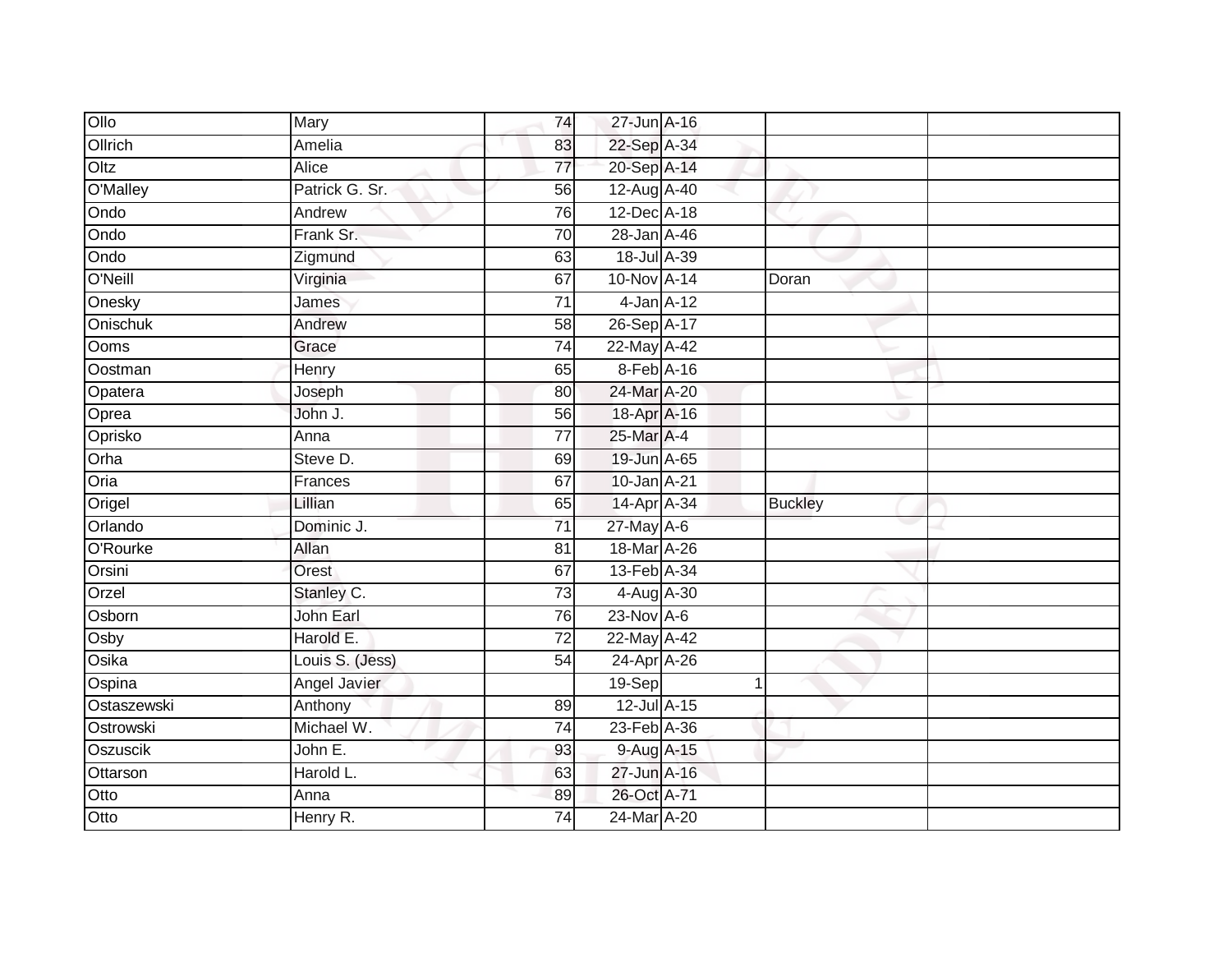| <b>Ouellette</b> | Ella M.        | 74 | 9-Jun A-51       |            |          |                           |
|------------------|----------------|----|------------------|------------|----------|---------------------------|
| <b>Ouorsler</b>  | Josephine M.   | 86 | 20-Jan A-32      |            |          |                           |
| Overack          | Violet B.      | 73 | 8-May A-40       |            |          | Also listed as Owczarzak. |
| Owczarzak        | Theodore (Ted) | 36 | 24-Jan A-16      |            |          |                           |
| Owens            | Cecil          | 55 | 19-Sep A-7       |            | ▽        |                           |
| Owings           | Sellina        | 82 | 28-Mar A-16      |            |          |                           |
| Oyster           | Mary E.        | 75 | 27-Jun A-16      |            |          |                           |
| Ozarek           | <b>Mark</b>    | 24 | 22-May A-42      |            |          |                           |
| Ozelie           | Richard        | 53 | 22-Apr A-22      |            |          |                           |
| Pacel            | Marie B.       | 68 | 10-Jan A-21      |            | Kaminski |                           |
| Pagett           | Julia          | 76 | $31$ -Jan $A-27$ |            |          |                           |
| Pakan            | Paul           | 89 | 3-May A-18       |            |          |                           |
| Paliga           | Ronald         | 43 | 19-Apr A-4       |            |          |                           |
| Palmer           | Plummer        | 78 | 11-Aug A-18      |            |          |                           |
| Palmer           | Ruth H.        |    | 7-Mar A-16       |            |          |                           |
| Paolucci         | Rosi D.        | 89 | $3-Jan$ $A-21$   |            |          |                           |
| Papa             | Carmelo (Tom)  | 82 | 12-Jun A-86      |            |          |                           |
| Paper            | Mary M.        | 63 | $21$ -Feb $A$ -4 |            |          |                           |
| Papierz          | Joseph         | 69 | $6$ -Jun $A$ -16 |            |          |                           |
| Pappos           | Lenore M.      | 78 | 30-Oct A-82      |            |          |                           |
| Paris            | Irene          |    | 10-Nov A-14      |            |          |                           |
| Parker           | Albert R.      | 79 | 26-Sep A-17      |            |          |                           |
| Parker           | George C.      | 63 | 20-Jul A-20      |            |          |                           |
| Paros            | James          | 87 | 15-Dec A-28      |            |          |                           |
| Parsanko         | Anthony J.     | 48 | 18-Nov A-43      |            |          |                           |
| Paswinski        | Charles        | 85 | 16-Nov A-61      |            |          |                           |
| Paswinski        | Julia          | 81 | 4-Mar A-33       |            | Mazur    |                           |
| Patai            | Frank R.       | 52 | 19-Dec A-12      |            |          |                           |
| Pataky           | Henry J.       | 65 | 6-May A-24       |            |          |                           |
| Patrick          | M. R. (Pat)    | 51 | $21$ -Feb $A$ -4 |            |          |                           |
| Patterson        | Helen          | 75 |                  | 3-Jul A-45 |          |                           |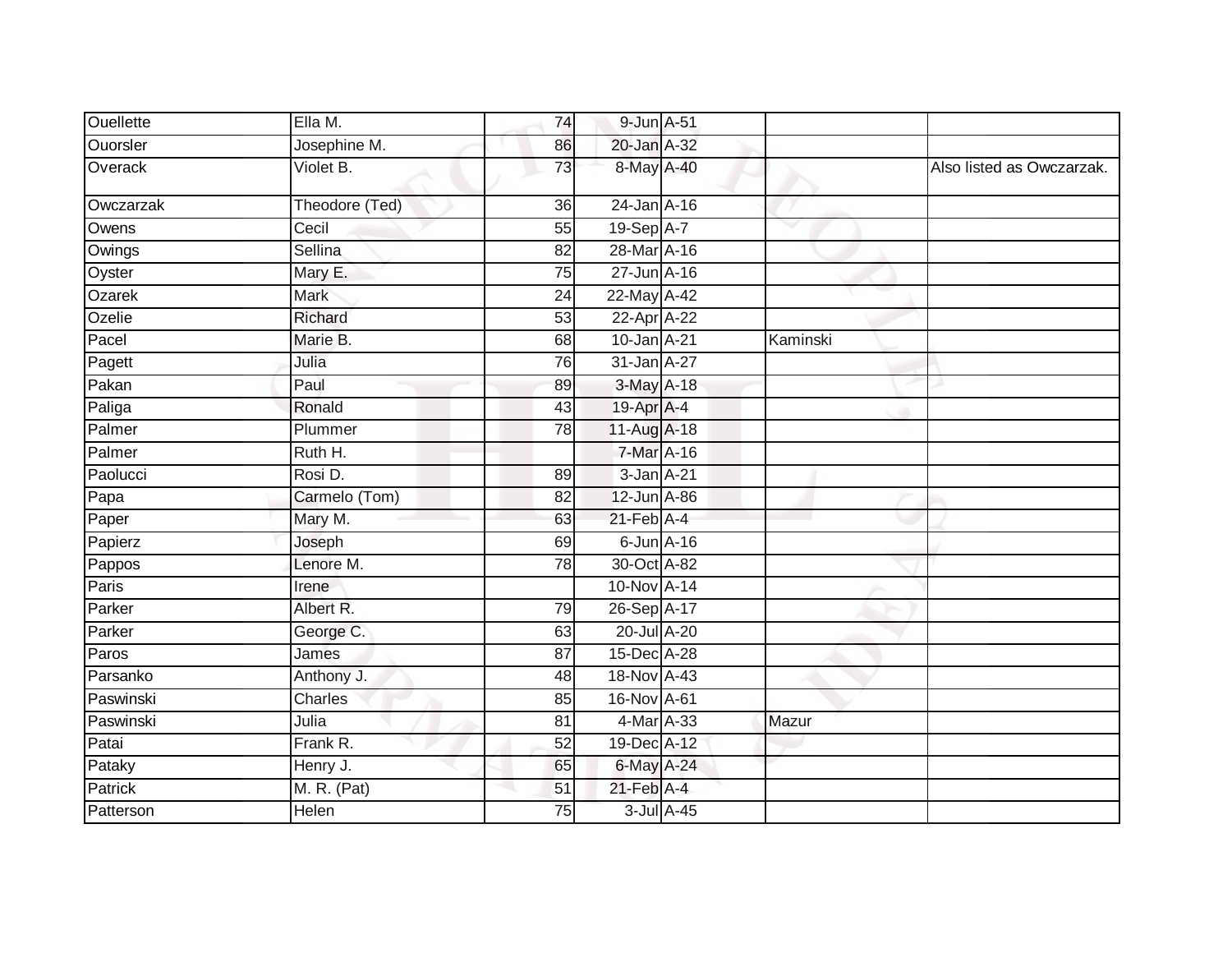| Patterson   | Margaret M.           | 81              | 23-May A-35                |                |       |  |
|-------------|-----------------------|-----------------|----------------------------|----------------|-------|--|
| Patterson   | Richard A.            | 49              | 29-Jul A-41                |                |       |  |
| Patty       | Walter E.             | 63              | 22-Apr A-22                |                |       |  |
| Patz        | Alvina                | 87              | 24-Oct A-4                 |                |       |  |
| Paul        | John Henry            | 86              |                            | 3-Jul A-45     |       |  |
| Paul        | Louis                 | 60              | $21$ -Feb $\overline{A-4}$ |                |       |  |
| Paulsen     | Wilmer                | 67              | 9-Oct A-72                 |                |       |  |
| Paulsen     | Yvonne                | 64              | 4-Aug A-30                 |                |       |  |
| Paulson     | Louis A.              | 58              | 6-Dec A-16                 |                |       |  |
| Pavelka     | Kenneth               | 23              | 23-May                     |                |       |  |
| Pavlekovich | Steven A. (C.P.D.)    | 63              | $2$ -Jan $A$ -59           |                |       |  |
| Pavlik      | Frank (Buck)          | 81              | 7-Jun A-29                 |                |       |  |
| Pawelec     | Joseph                | 57              | 13-Jan A-49                |                |       |  |
| Pawelko     | Jeffrey J.            | 14              |                            | 4-Nov 1, A-22  |       |  |
| Pawlowski   | Agnes H.              | 91              | 23-Sep A-22                |                |       |  |
| Pawlowski   | Vincent               | 81              | 21-Jun A-29                |                |       |  |
| Payer       | Julia                 | 86              | $1-Nov A-6$                |                |       |  |
| Paylo       | Kathryn J.            | 76              | 28-Oct A-8                 |                |       |  |
| Peaker      | Harry                 | 53              | 8-Mar A-12                 |                |       |  |
| Peck        | Lucille               | 74              | 10-Feb A-24                |                | Jones |  |
| Pelc        | Mary                  | 76              | $4-Feb$ A-25               |                | Benne |  |
| Pena        | Aida Reding           | 33              |                            | 20-Nov 1, A-32 |       |  |
| Pena        | <b>Martin Thadeus</b> | 10 months       |                            | 20-Nov 1, A-32 |       |  |
| Pena        | Matias Jr.            |                 |                            | 20-Nov 1, A-32 |       |  |
| Pena        | Michelle              | 22 months       |                            | 20-Nov 1, A-32 |       |  |
| Pens        | August C.             | 73              | 9-Feb A-43                 |                |       |  |
| Pensy       | Steve                 | 69              | 21-Dec A-55                |                |       |  |
| Percak      | Stephen               |                 | $6$ -Jun $A$ -16           |                |       |  |
| Perdoncin   | Violet L.             | 69              | 28-Nov A-32                |                |       |  |
| Perez       | Jesus Antonia         | 76              | 17-Aug A-53                |                |       |  |
| Perez       | Joe C.                | 23              | 14-Jul A-49                |                |       |  |
| Perez       | <b>Rita Batalla</b>   | $\overline{94}$ |                            | 8-Jul A-24     |       |  |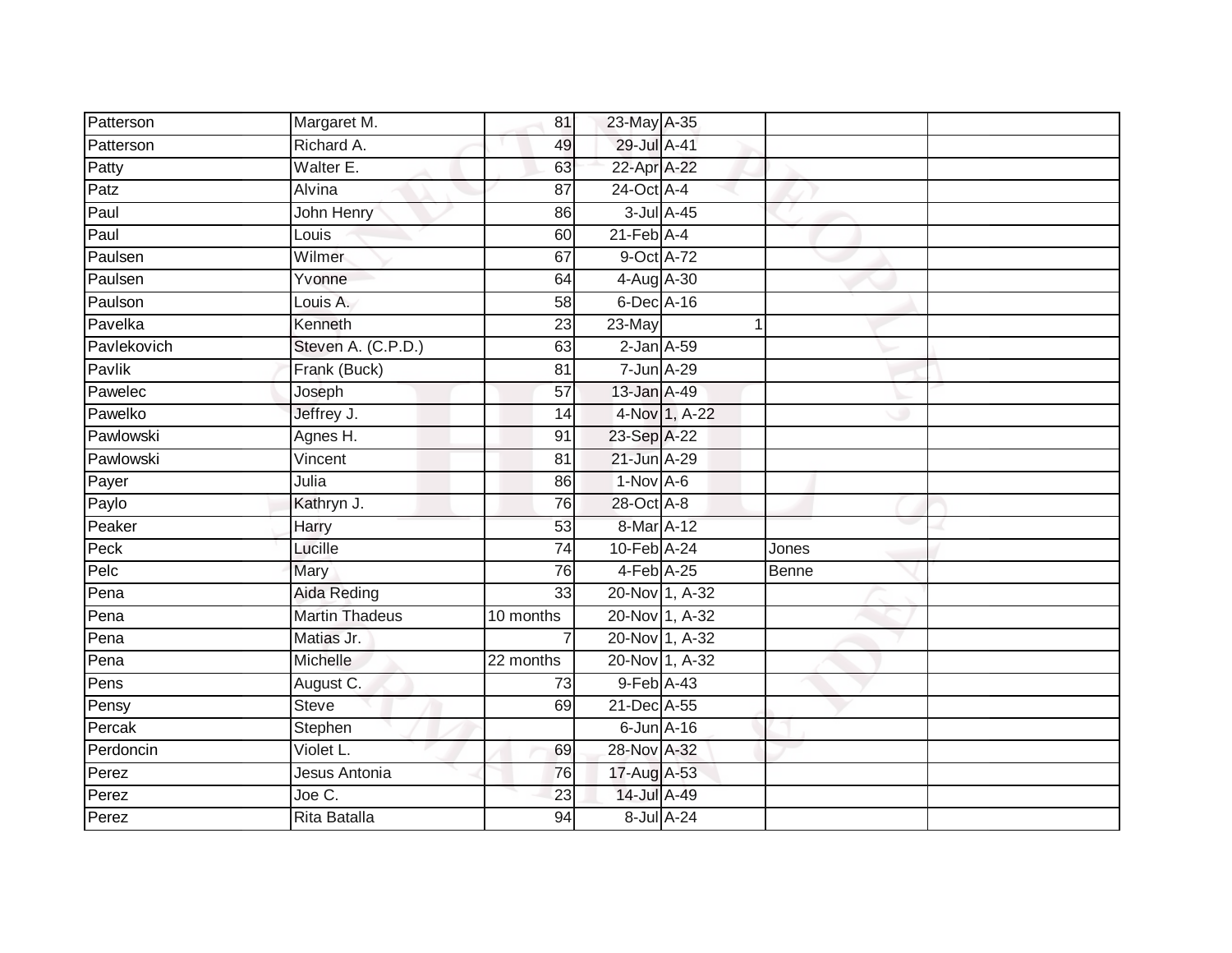| Pero      | Grace L. (Boettcher)  | 63              | 14-Dec A-45      |                  | Dempsey      |  |
|-----------|-----------------------|-----------------|------------------|------------------|--------------|--|
| Perry     | Lela J.               |                 | $24$ -Jun $A-16$ |                  |              |  |
| Perry     | Ronald P. Jr.         | 2 months        | 16-Feb A-32      |                  |              |  |
| Person    | Annie                 | 78              | 20-Jan A-32      |                  | <b>Murry</b> |  |
| Perz      | Santiago              | 27              | 3-Oct            |                  |              |  |
| Perz      | Valeria (Mollie)      | 86              | 10-Nov A-14      |                  |              |  |
| Peschke   | Minnie                | 49              | 21-Dec A-55      |                  |              |  |
| Petcoff   | Desha (Dorothy)       | 85              | 11-Dec A-91      |                  |              |  |
| Peterman  | Alvin                 | 77              | 23-Aug A-6       |                  |              |  |
| Peterman  | Hazel                 | $\overline{71}$ | 24-Feb A-30      |                  |              |  |
| Peters    | Alida                 | 60              | 28-Dec A-15      |                  |              |  |
| Peters    | Carl E.               | 51              | 18-Jan A-12      |                  |              |  |
| Peters    | Gale                  | 41              | 14-Nov A-14      |                  |              |  |
| Peters    | Herbert E.            | 85              | 22-Sep A-34      |                  |              |  |
| Peters    | Margaret              | 73              | 27-Dec A-29      |                  |              |  |
| Peters    | Margaret              | 73              | 26-Dec A-20      |                  |              |  |
| Peters    | Marvin (Mody)         | 60              | 15-Mar A-21      |                  |              |  |
| Peters    | Richard A.            | 76              | $24$ -May A-6    |                  |              |  |
| Petersen  | Hans C.               | 90              | 5-Dec A-25       |                  |              |  |
| Petersen  | Soren A.              | 92              | 2-Dec A-30       |                  |              |  |
| Peterson  | Earl H.               | 56              | 31-Jan A-27      |                  |              |  |
| Peterson  | <b>Richard Arthur</b> | 43              | 26-Dec A-20      |                  |              |  |
| Peterson  | Scott                 | 20              | 17-Jan A-12      |                  |              |  |
| Peterson  | Tuenis A.             |                 | 12-Oct A-56      |                  |              |  |
| Petkowski | <b>Sherrie Nichol</b> | Infant          | 16-May A-39      |                  |              |  |
| Petony    | Julia                 |                 | 16-May A-39      |                  | Misicko      |  |
| Petriska  | Helen                 | 59              | 28-Aug A-70      |                  | Kaczynski    |  |
| Petro     | Helen                 | 65              |                  | $3$ -Jul $A$ -45 |              |  |
| Petro     | Julius                | 61              | 10-Jun A-35      |                  |              |  |
| Petro     | Mary A.               | 70              | 8-May A-40       |                  |              |  |
| Pettes    | <b>Brown</b>          | 64              | 5-Dec A-25       |                  |              |  |
| Pewowar   | Mary                  | 83              | 19-Apr A-4       |                  |              |  |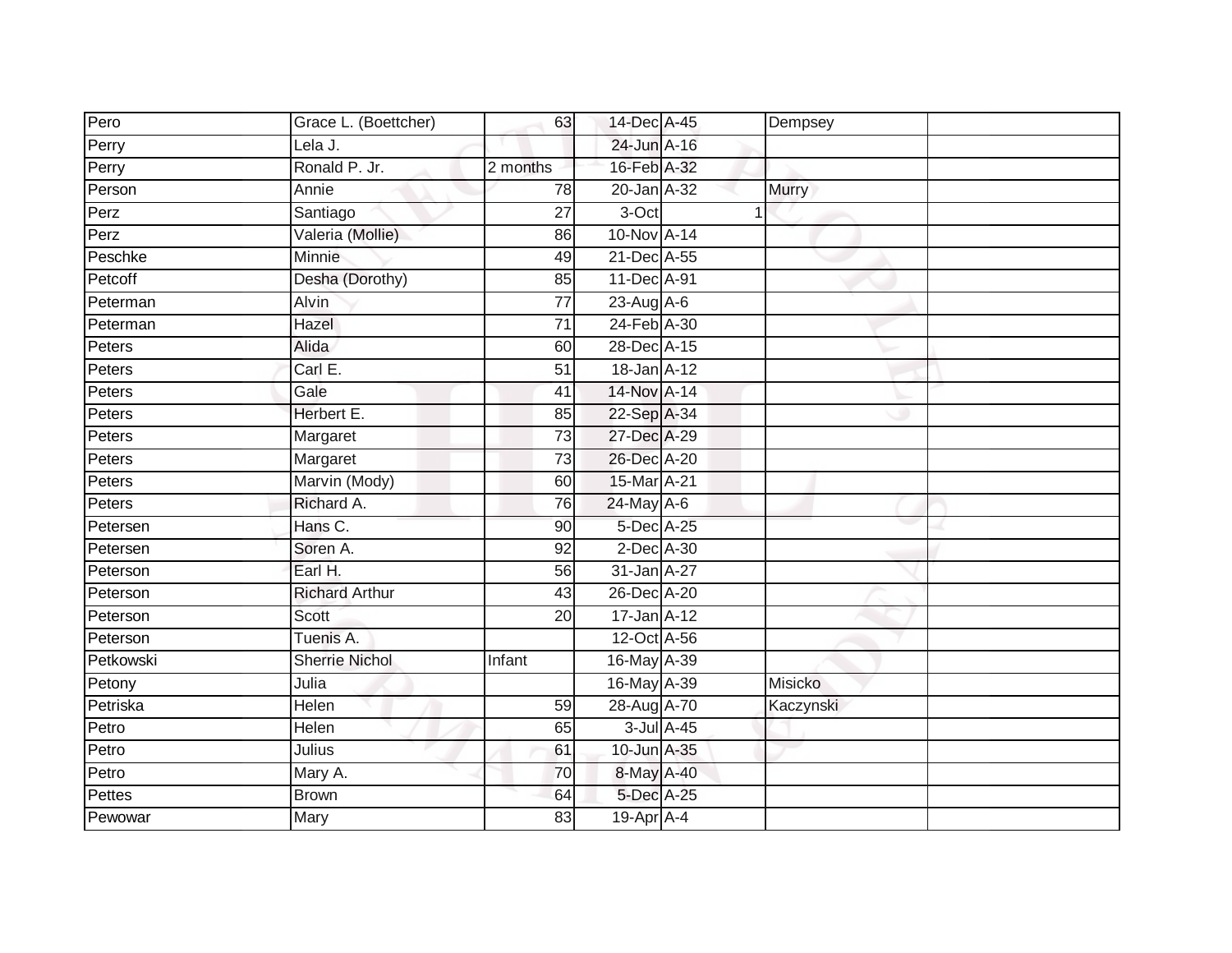| Peyton          | Tommie Lynn         | 8               | 24-Aug A-37      |            |      |  |
|-----------------|---------------------|-----------------|------------------|------------|------|--|
| Pezel           | John A. Sr.         | 63              | 1-May A-42       |            |      |  |
| Phelps          | Ada Mae             | $\overline{96}$ |                  | 3-Jul A-45 |      |  |
| Phelps          | Richard             | 21              | 29-Nov A-22      |            |      |  |
| <b>Phillips</b> | <b>Hilda Mabel</b>  | $\overline{54}$ | $6$ -Jun $A$ -16 |            |      |  |
| Phillips        | Lina                | 99              | 18-Feb A-32      |            |      |  |
| Pick            | Albert Jr.          | $\overline{82}$ | 12-Dec A-18      |            |      |  |
| Pickett         | Edna                | 73              | $15-Aug$ A-8     |            | Case |  |
| Pickett         | Leroy O.            | 54              | 4-Nov A-22       |            |      |  |
| Piech           | <b>Violet Marie</b> | 50              | 1-Aug A-25       |            |      |  |
| Piehocki        | Edward S.           | 68              | 22-Aug A-31      |            |      |  |
| Piekarczyk      | Walter              | 58              | 10-Jan A-21      |            |      |  |
| Piepho          | Elsie               | 68              | 14-Nov A-14      |            |      |  |
| Pierce          | Paul A. Sr.         | $\overline{77}$ | 2-Dec A-30       |            |      |  |
| Pieszchala      | Andrew P.           | $\overline{55}$ | 16-Sep A-20      |            |      |  |
| Pietrewicz      | Chester J.          | 68              | 31-Mar A-53      |            |      |  |
| Pilzer          | Bette J.            | 55              | $1-Mar A-4$      |            |      |  |
| Pinkins         | Thomas Joe          | 44              | 14-Nov A-14      |            |      |  |
| Pinpin          | Jovita M.           | 75              | 3-Mar A-47       |            |      |  |
| Piper           | <b>John</b>         | $\overline{87}$ | 28-Nov A-32      |            |      |  |
| Pirtle          | Roscoe W.           | 83              | 21-Mar A-12      |            |      |  |
| Pisut           | Anna                | 70              | 8-May A-40       |            |      |  |
| Pitchford       | Adam Joseph         | Infant          | 28-Nov A-32      |            |      |  |
| Pitzele         | O. Sherman          | 68              | 26-Apr A-21      |            |      |  |
| Pivarnik        | Anna                | 81              | 24-Apr A-26      |            |      |  |
| Place           | Anna                | 78              | 10-Nov A-14      |            |      |  |
| <b>Plakas</b>   | George              | $\overline{87}$ | 23-Oct A-71      |            |      |  |
| Planer          | Genevieve           | 67              | 21-Jun A-29      |            |      |  |
| Plankey         | Frank J. Sr.        | $\overline{72}$ | 22-Feb A-14      |            |      |  |
| Platt           | Laura M.            | 78              | 16-Sep A-20      |            |      |  |
| Plothow         | Louise A.           | 73              | 29-May A-67      |            |      |  |
| Plumchuck       | Minnie              | 90              | 16-Oct A-38      |            |      |  |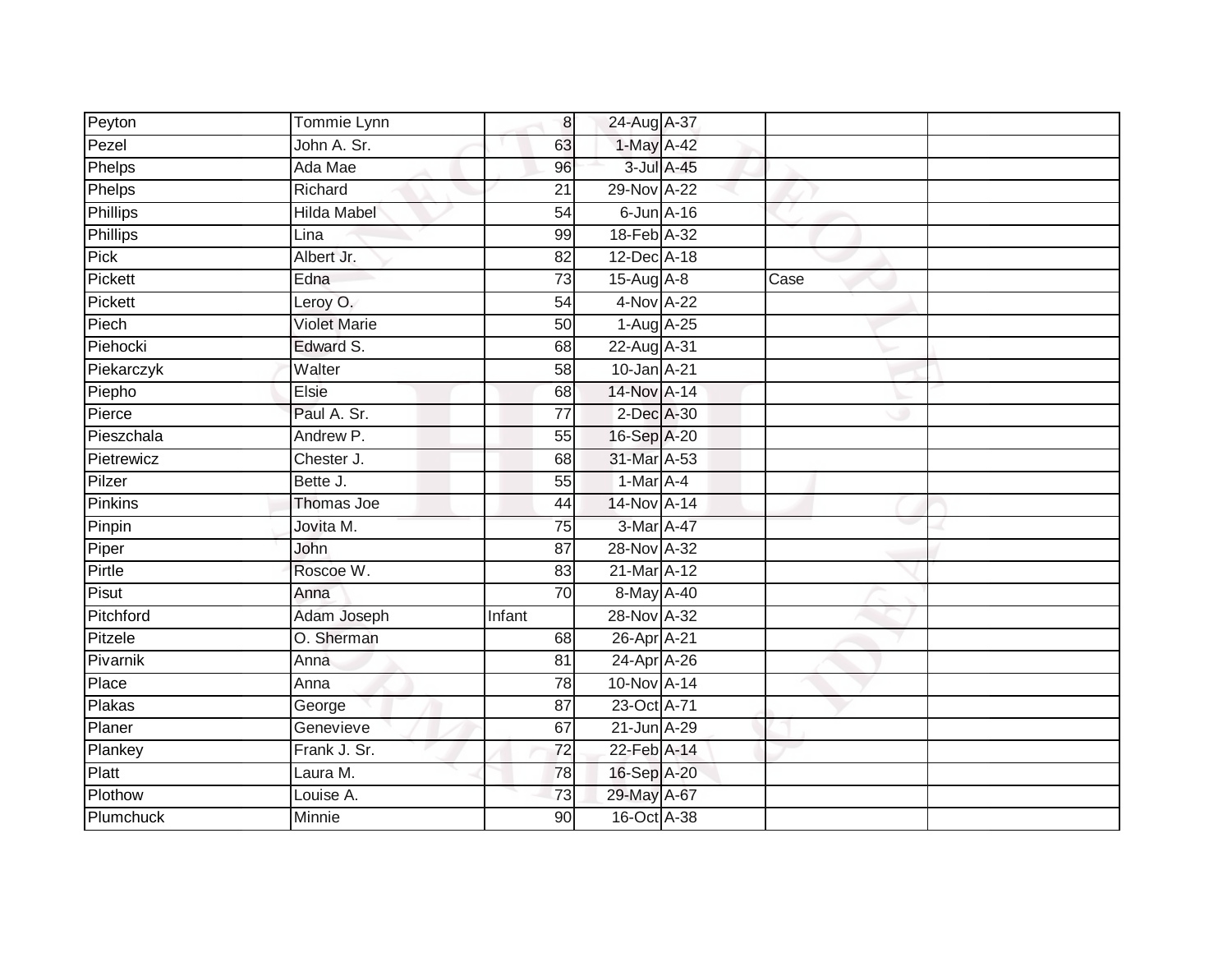| Plunkett     | Emma Krueger       | 75              | 28-Apr A-32                  |         |  |
|--------------|--------------------|-----------------|------------------------------|---------|--|
| Pluta        | Ben J.             | 66              | 17-May A-6                   |         |  |
| Pober        | Michael (Ace)      | 62              | 29-Nov A-22                  |         |  |
| Pociask      | Jennifer           | 3 months        | 9-Mar A-22                   |         |  |
| Poczatek     | Anne (Yankee)      | 59              | 19-Dec A-12                  | Horvath |  |
| Podgorny     | Chester J.         | 49              | 20-Oct A-30                  |         |  |
| Poe          | Raymond D. Sr.     | 71              | 13-Sep A-14                  |         |  |
| Pogosoff     | Hiastan            | 78              | $23$ -Nov $A-6$              |         |  |
| Pointer      | Lester             | 23              | 8-Jun A-40                   |         |  |
| Polich       | William            | 61              | $17 - \text{Feb}$ A-46       |         |  |
| <b>Polis</b> | Mary               | 86              | 29-Aug A-16                  |         |  |
| Polito       | Agnes              | 66              | 18-Mar A-26                  |         |  |
| Polito       | Joseph             | 14              | $14$ -Mar $\overline{A}$ -23 |         |  |
| Polivka      | Irene T.           | 73              | 20-Oct A-30                  |         |  |
| Polochak     | George Sr.         | $\overline{71}$ | 31-Mar A-53                  |         |  |
| Polovina     | Dorothy            | 48              | 17-Jul A-56                  |         |  |
| Poore        | <b>Timothy Lee</b> | $\overline{17}$ | 15-Sep A-46                  |         |  |
| Porras       | Alberto            | 47              | 12-Sep A-16                  |         |  |
| Porter       | Frank B.           | 64              | 1-Nov A-6                    |         |  |
| Porwit       | Antonina P.        | 87              | $6$ -Jun $A$ -16             |         |  |
| Posey        | W.B.               | 42              | 18-Feb A-32                  |         |  |
| Possehl      | Florence E.        | 70              | 14-Feb A-27                  |         |  |
| Post         | Catherine M.       | 57              | 27-Sep A-20                  |         |  |
| Postraw      | <b>Neal</b>        | $\overline{73}$ | 27-Oct A-34                  |         |  |
| Pote         | Janie Lee (Jerry)  | 61              | 3-Aug A-36                   |         |  |
| Potesak      | Ann E.             | 60              | 20-Nov A-32                  |         |  |
| Potocki      | Michaline H.       | 86              | 3-Aug A-36                   |         |  |
| Potts        | Jerry              | 23              | 20-Jun A-32                  |         |  |
| Potts        | Wanda Ellen        | 60              | 11-May A-27                  |         |  |
| Poulos       | Peter              | 75              | 16-Jan A-95                  |         |  |
| Power        | Harold J.          | 74              | 26-Dec A-20                  |         |  |
| Powers       | Maurice J.         |                 | 5-Aug A-32                   |         |  |
|              |                    |                 |                              |         |  |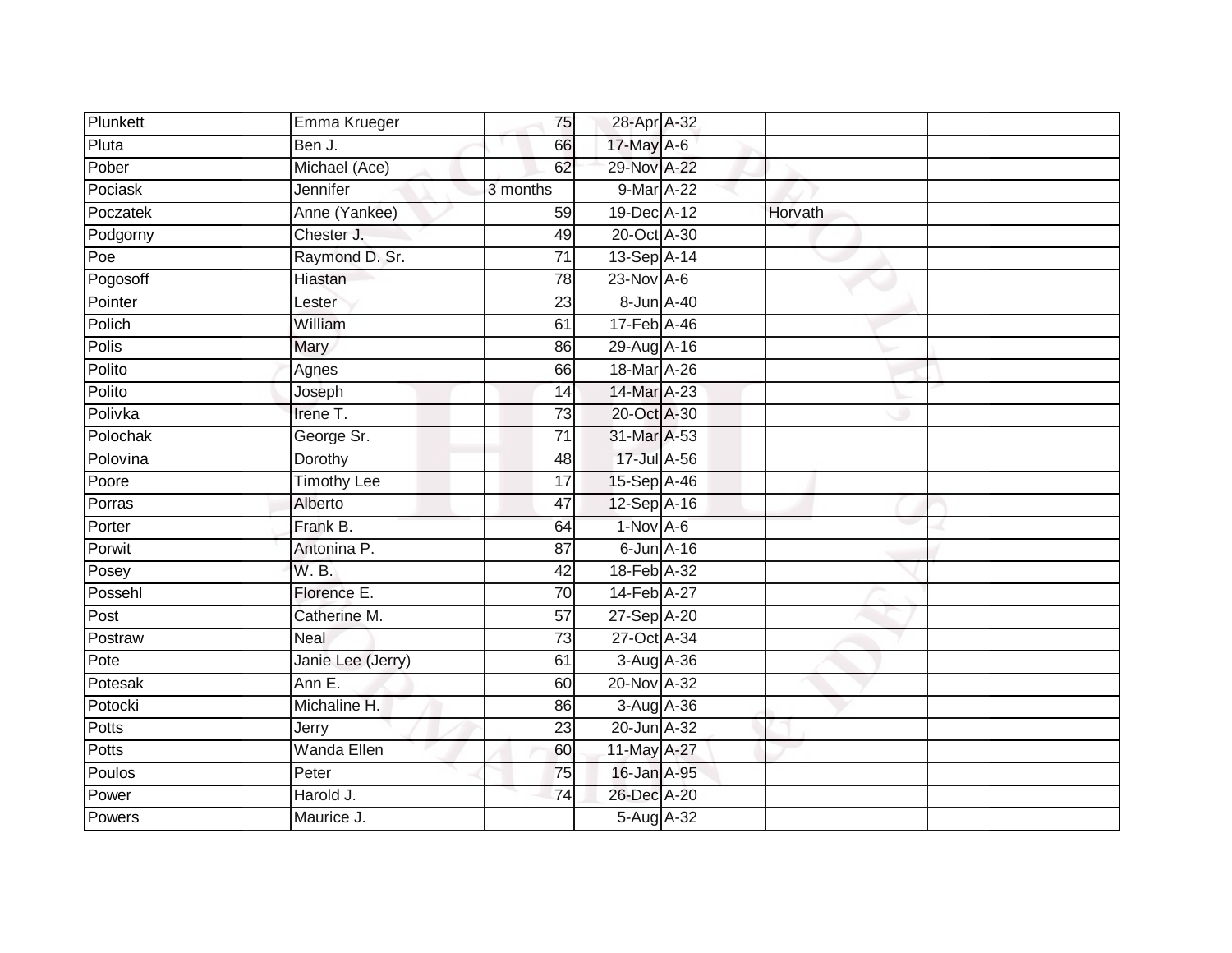| Powers         | Ottie A.                | 78 | 18-Feb A-32       |        |                                  |
|----------------|-------------------------|----|-------------------|--------|----------------------------------|
| Prange         | William G.              | 49 | 30-Jun A-20       |        |                                  |
| Prange         | William Sr.             | 66 | 27-Dec A-29       |        |                                  |
| Pratico        | Ann M.                  | 62 | $9-Sep$ A-8       |        |                                  |
| Prepski        | Sylvia                  | 65 | 22-Sep A-34       |        |                                  |
| Price          | Gwendolyn L. (Gwen)     | 48 | 1-Dec A-32        |        |                                  |
| Primich        | Martha                  | 54 | 17-Mar A-12       |        |                                  |
| Pritchard      | Teresa                  | 87 | 6-Jul A-34        |        |                                  |
| Protho         | Jeanette M.             | 51 | 20-Mar A-63       |        |                                  |
| Pruzin         | Paul (Jerry)            | 44 | $2$ -Aug $A$ -16  |        |                                  |
| Pryde          | Robert                  | 75 | $6$ -Jun $A-16$   |        |                                  |
| Prymula        | Lillian Harriet         |    | 19-Jun A-65       |        |                                  |
| Przewoznik     | Barbara R.              | 19 | 31-May A-4        |        |                                  |
| Przewoznik     | Michelle                |    | 29-May 1, A-67    | ی      | Picture of incident<br>included. |
| Przewoznik     | <b>Stacey Josephine</b> | 2  | 1-Jun A-32        |        |                                  |
| Przybyl        | Stanley J.              | 66 | 3-Oct A-43        |        |                                  |
| Psikula        | John Sr.                | 85 | 25-Jul A-4        |        |                                  |
| Puchalski      | Evelyn B.               | 59 | 24-Apr A-26       |        |                                  |
| Pufahl         | Jenny                   | 51 | 28-Apr A-32       | Kunysz |                                  |
| Pulido         | Luis                    | 24 | 15-Mar A-21       |        |                                  |
| <b>Pullins</b> | Edward A.               | 49 | 14-Mar A-23       |        |                                  |
| Pupaza         | Alex (Alisei)           | 79 | 29-May A-67       |        |                                  |
| Puplava        | Ann                     | 69 | 4-Feb A-25        |        |                                  |
| Puplava        | John G.                 | 67 | 18-Sep A-42       |        |                                  |
| Puskas         | Victor (Geza)           | 67 | $17 - Jan$ $A-12$ |        |                                  |
| Quackenbush    | Pearl                   | 80 | 19-Oct A-24       | Hoyle  |                                  |
| Quaptropani    | <b>Nick</b>             | 80 | 11-Jan A-27       |        |                                  |
| Quasney        | Andrew                  | 85 | 22-May A-42       |        |                                  |
| Quigley        | Robert L.               | 70 | 11-Mar A-47       |        |                                  |
| Race           | Hazel                   | 81 | 5-Jan A-55        |        |                                  |
| Racich         | Anthony J.              | 57 | 9-Mar A-22        |        |                                  |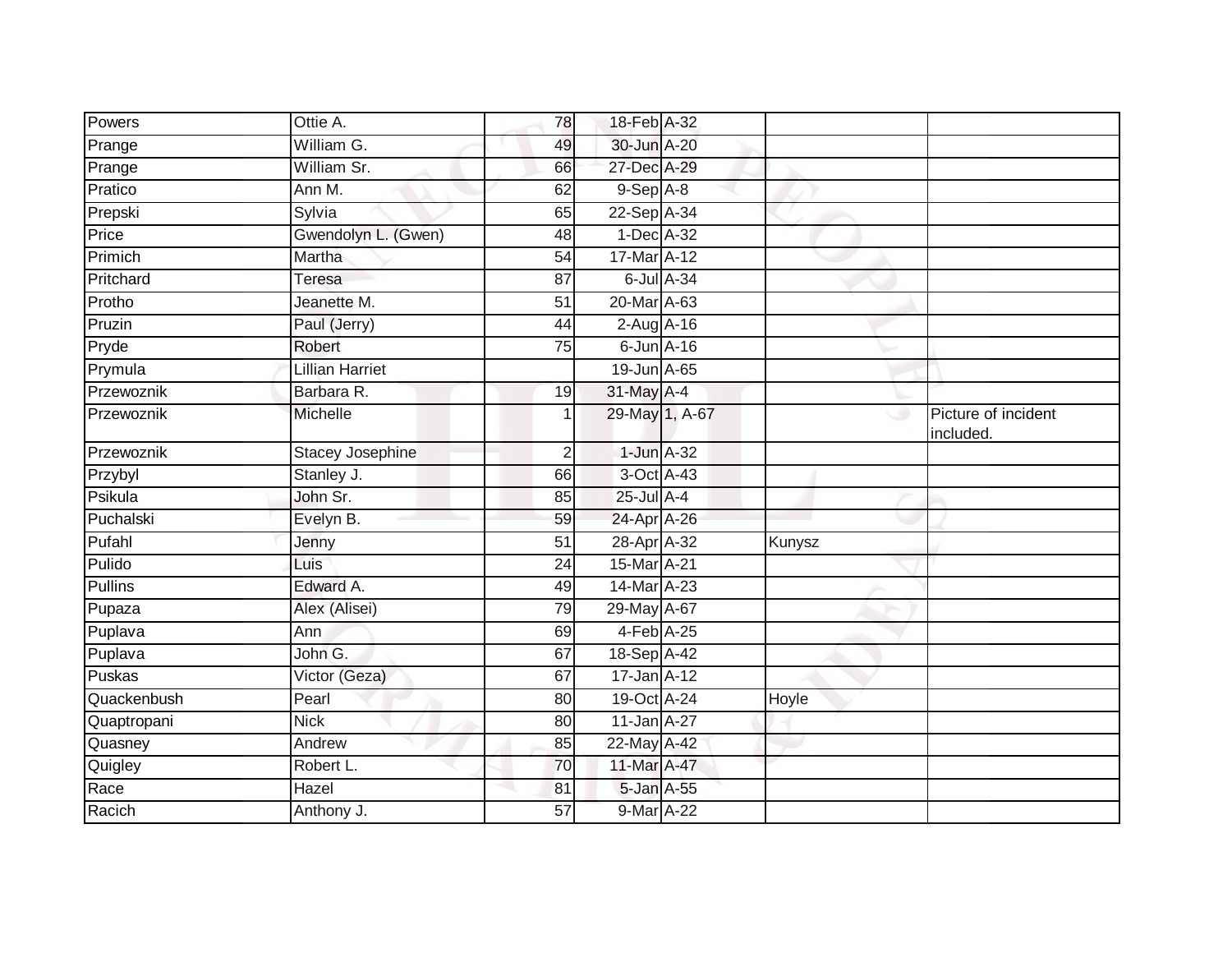| Raczkowski  | Mary                   | 88              | 14-Mar A-23    |                |          |  |
|-------------|------------------------|-----------------|----------------|----------------|----------|--|
| Radeck      | Robert H.              | 70              | 22-Aug A-31    |                |          |  |
| Radice      | Leo $N$ .              | 89              | $2-SepA-18$    |                |          |  |
| Radinsky    | Lawrence A.            | $\overline{17}$ |                | 16-May 1, A-39 |          |  |
| Radloff     | Elmer E.               | 63              | 20-Jun A-32    |                |          |  |
| Radovich    | Frank                  | 81              | 16-Aug A-6     |                |          |  |
| Radovich    | Margaret F.            | 50              | 7-Sep          | 1              |          |  |
| Rady        | Joseph J.              | 69              | 15-Mar A-21    |                |          |  |
| Rafalski    | Alexander F.           | $\overline{77}$ | 1-Aug A-25     |                |          |  |
| Rafalski    | Walter                 | 64              | 9-Jun A-51     |                |          |  |
| Rafferty    | Grace                  | 82              | 27-Dec A-29    |                |          |  |
| Rakow       | Elmer F.               | 71              | 14-Jul A-49    |                |          |  |
| Rambo       | Charles E. Sr.         | 91              | 20-Jan A-32    |                |          |  |
| Ramerez     | Candelair (Vega)       | $\overline{77}$ | 15-Mar A-21    |                |          |  |
| Ramian      | Andrew M. (Andy)       | 49              | 9-Oct A-72     |                |          |  |
| Ramirez     | Wilfredo               | 38              | 1-Dec A-32     |                |          |  |
| Ramsey      | <b>Helen Elizabeth</b> | 78              | 22-Apr A-22    |                |          |  |
| Rance       | Lydia                  | 65              | 5-Dec A-25     |                |          |  |
| Rancifer    | William H.             | 60              |                | 6-Jul A-34     |          |  |
| Raschke     | <b>Christine DeAnn</b> | Infant          | 15-May A-65    |                |          |  |
| Rattray     | Charlton O.            | 90              | $24$ -Jan A-16 |                |          |  |
| Ravenscroft | <b>Eliza Bess</b>      | 58              | 16-Oct A-38    |                |          |  |
| Raves       | Andrew                 | 73              | 26-Aug A-8     |                |          |  |
| Ray         | Michael K.             | 18              |                | 21-Oct 1, A-41 |          |  |
| Reames      | Ora Glen (Hoss)        | 60              | 3-May A-18     |                |          |  |
| Reardon     | Danny T.               | 45              | 23-Feb A-36    |                |          |  |
| Reberry     | Peter                  | $\overline{24}$ | 5-Oct          |                |          |  |
| Redar       | Mathias (Mat)          | 67              | 11-Sep A-66    |                |          |  |
| Redding     | Antionette             | $\overline{7}$  | 19-Dec A-12    |                |          |  |
| Redenbaugh  | Floyd (Korky)          | 57              | 25-Apr A-21    |                |          |  |
| Reder       | Christine M.           | 70              | 10-Nov A-14    |                |          |  |
| Redpenning  | Minnie D.              | 96              | 7-Mar A-16     |                | Williams |  |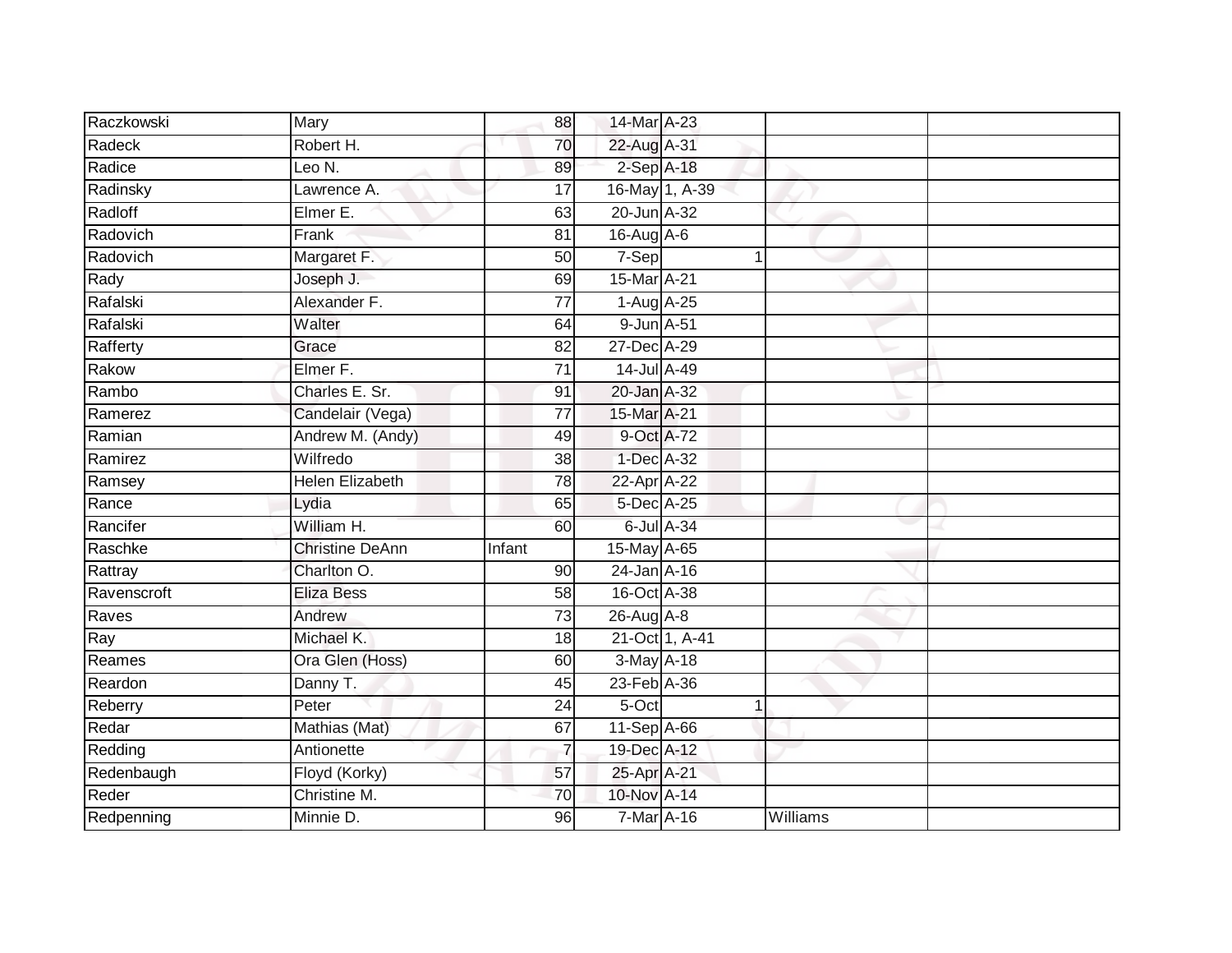| Reed          | Ekkie A.               | 84              | 31-May A-4        |              |  |
|---------------|------------------------|-----------------|-------------------|--------------|--|
| Reed          | Macie D.               | 75              | 30-Mar A-35       |              |  |
| Reed          | Rita                   | 49              | 2-Oct             | $\mathbf{1}$ |  |
| Reeder        | Shirley A.             | 41              | 14-Oct A-47       |              |  |
| Reeves        | Lessie M.              | $\overline{41}$ | $24$ -May A-6     |              |  |
| Rehm          | Erlinda R.             | 34              | 23-Oct A-71       |              |  |
| Reichart      | William B.             | 63              | 8-Jul A-24        |              |  |
| Reimer        | George R.              | 76              | 3-Aug A-36        |              |  |
| Reinhardt     | Charles F.             | 68              | $2$ -Jun $A-43$   |              |  |
| Reitz         | James N.               | 40              | 8-Mar A-12        |              |  |
| Reitz         | Rose C.                | 83              | 2-Dec A-30        |              |  |
| <b>Reives</b> | Lee A.                 | 44              | 18-Jul A-39       |              |  |
| Rejlek        | Albert F.              | 84              | 20-Feb A-20       |              |  |
| Remm          | Erlinda                | 34              | $21$ -Oct         | $\mathbf 1$  |  |
| Rench         | Donald L.              | $\overline{73}$ | 20-Feb A-20       |              |  |
| Renner        | Matthew                | 64              | 29-Nov A-22       |              |  |
| Repasi        | Curtis J.              |                 | $8 -$ Jul         | $\mathbf{1}$ |  |
| Resnick       | <b>Bessie</b>          | 86              | <b>7-Nov A-35</b> |              |  |
| Rettig        | Henry A.               | $\overline{72}$ | 11-Sep A-66       |              |  |
| Retzloff      | Helen E.               | 72              | 7-Sep A-28        |              |  |
| Retzloff      | Minna B.               | 82              | 23-Jun A-28       |              |  |
| Rex           | <b>Andrew Anthony</b>  | 79              | 22-Dec A-20       |              |  |
| Rex           | <b>Francis Lillian</b> | 81              | 3-Mar A-47        |              |  |
| Rex           | Ray R.                 | 84              | 24-Jan A-16       |              |  |
| Reynolds      | Billy F.               | 58              | 27-Jan A-12       |              |  |
| Reynolds      | Paul R.                | 72              | 14-Dec A-45       |              |  |
| Rhye          | Helen                  | 50              | 10-Jun A-35       |              |  |
| Ribicki       | Walter W.              | $\overline{71}$ | 7-Jul A-51        |              |  |
| Riccomini     | Corrine                | 87              | 21-Aug A-66       |              |  |
| Rice          | Alfred F.              | 59              | 24-Jan A-16       |              |  |
| Rich          | Paul                   | 65              | $2-Sep$ A-18      |              |  |
| Richards      | Azalia                 | $\overline{74}$ | 16-Dec A-20       |              |  |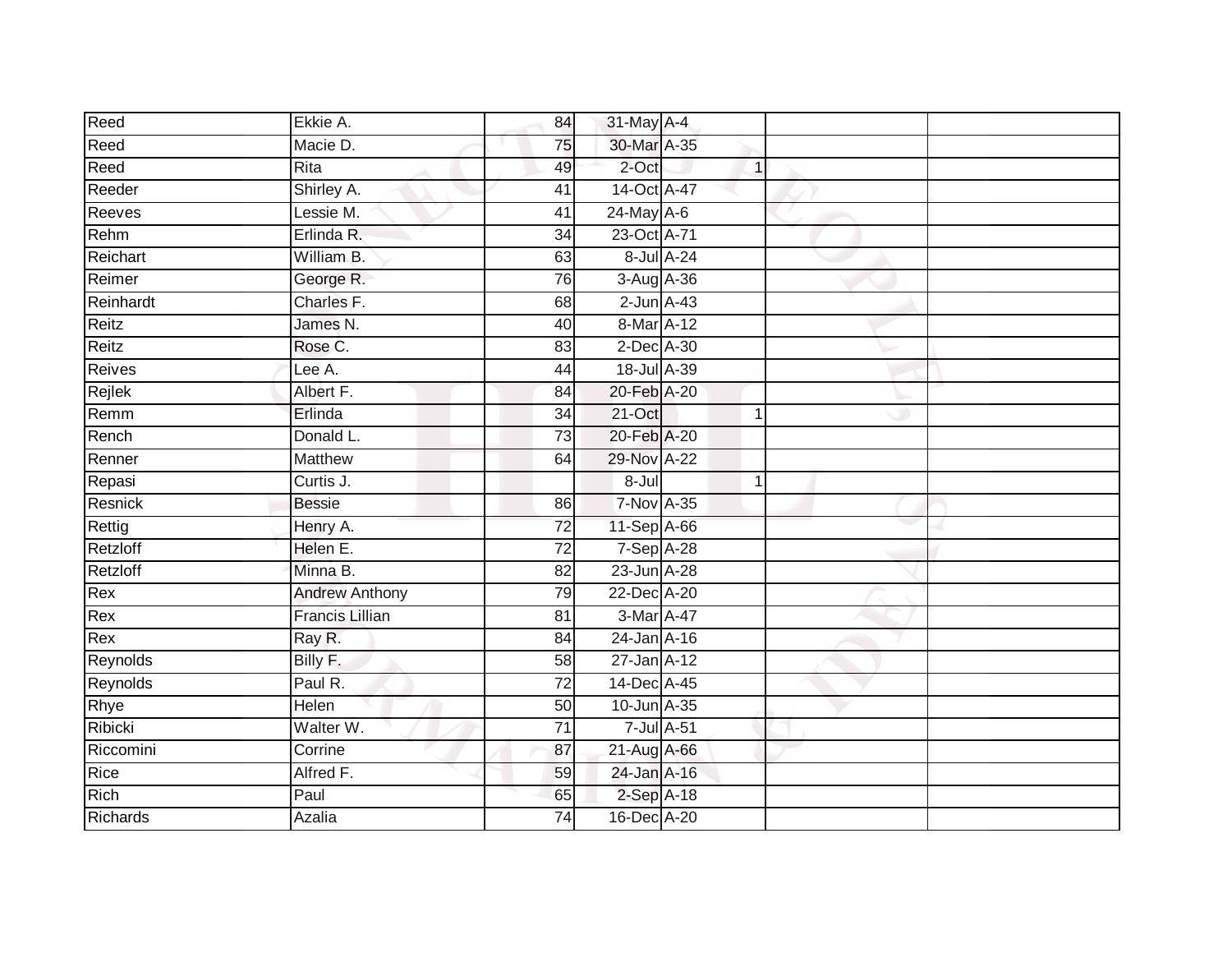| Richards   | Blanche M.           | 68              | 20-Sep A-14      |                |              |                                  |
|------------|----------------------|-----------------|------------------|----------------|--------------|----------------------------------|
| Richards   | Dennis R.            | 56              | 14-Sep A-52      |                |              |                                  |
| Richards   | Joseph Rechlicz      | 61              | 6-Feb A-53       |                |              |                                  |
| Richardson | Oscar                | 71              | 3-May A-18       |                |              |                                  |
| Richmond   | William H. Sr.       | 64              | 3-Oct A-43       |                |              |                                  |
| Richwalski | Tiffany              | Infant          | 10-Mar A-35      |                |              |                                  |
| Rickert    | Duane                | 14              | 8-Feb A-16       |                |              |                                  |
| Ricketts   | Glenn E.             | 61              | 5-May A-56       |                |              |                                  |
| Rieder     | Dorothy A.           | 66              | 31-Mar A-53      |                |              |                                  |
| Rietveld   | Sarah                | 66              | 19-Dec A-12      |                |              |                                  |
| Riffer     | Herman               | 93              | 18-Nov A-43      |                |              |                                  |
| Rigg       | George A.            | 42              | 26-Jun A-46      |                |              |                                  |
| Rinehart   | <b>Harold Martin</b> | 35              |                  | 19-May 1, A-55 |              | Picture of incident<br>included. |
| Rines      | Daniel K.            | 8               | 20-Apr A-51      |                |              |                                  |
| Ring       | <b>Billy Lee</b>     | 24              | 17-Oct           |                | 1            |                                  |
| Rios       | Linos F. M.          | 42              | 19-Sep A-7       |                |              |                                  |
| Rios       | Miguel               | 49              | 19-May A-55      |                |              |                                  |
| Ritter     | John                 | 62              | 23-Aug A-6       |                |              |                                  |
| Rivas      | Pascuala             | 81              | 30-Sep A-21      |                |              |                                  |
| Rivera     | Vidal                | 76              | 5-Oct A-16       |                |              |                                  |
| Roach      | Leo J.               | 75              | 20-Feb A-20      |                |              |                                  |
| Roach      | Magdalena F. (Lena)  | 87              | $1$ -Jun $A$ -32 |                |              |                                  |
| Roadlander | Roy Eugene           | 23              | $30$ -Aug $A$ -6 |                |              |                                  |
| Robenhorst | <b>Bruce</b>         | 56              | 13-Apr A-36      |                |              |                                  |
| Robenhorst | Fred C.              | $\overline{74}$ | $2$ -Jan $A$ -59 |                |              |                                  |
| Roberts    | Charles              | 57              | 12-Oct A-56      |                |              |                                  |
| Roberts    | <b>Esther Jane</b>   | 93              | $10-Feb$         |                | $\mathbf{1}$ |                                  |
| Roberts    | Harvey L.            | 56              | 29-Mar A-14      |                |              |                                  |
| Roberts    | Lawrence             | 35              | $24 -$ Jul       |                |              |                                  |
| Roberts    | Leah E.              | 79              | 21-Jul A-51      |                |              |                                  |
| Roberts    | Maxwell A. (Max)     | 58              | 21-Dec A-55      |                |              |                                  |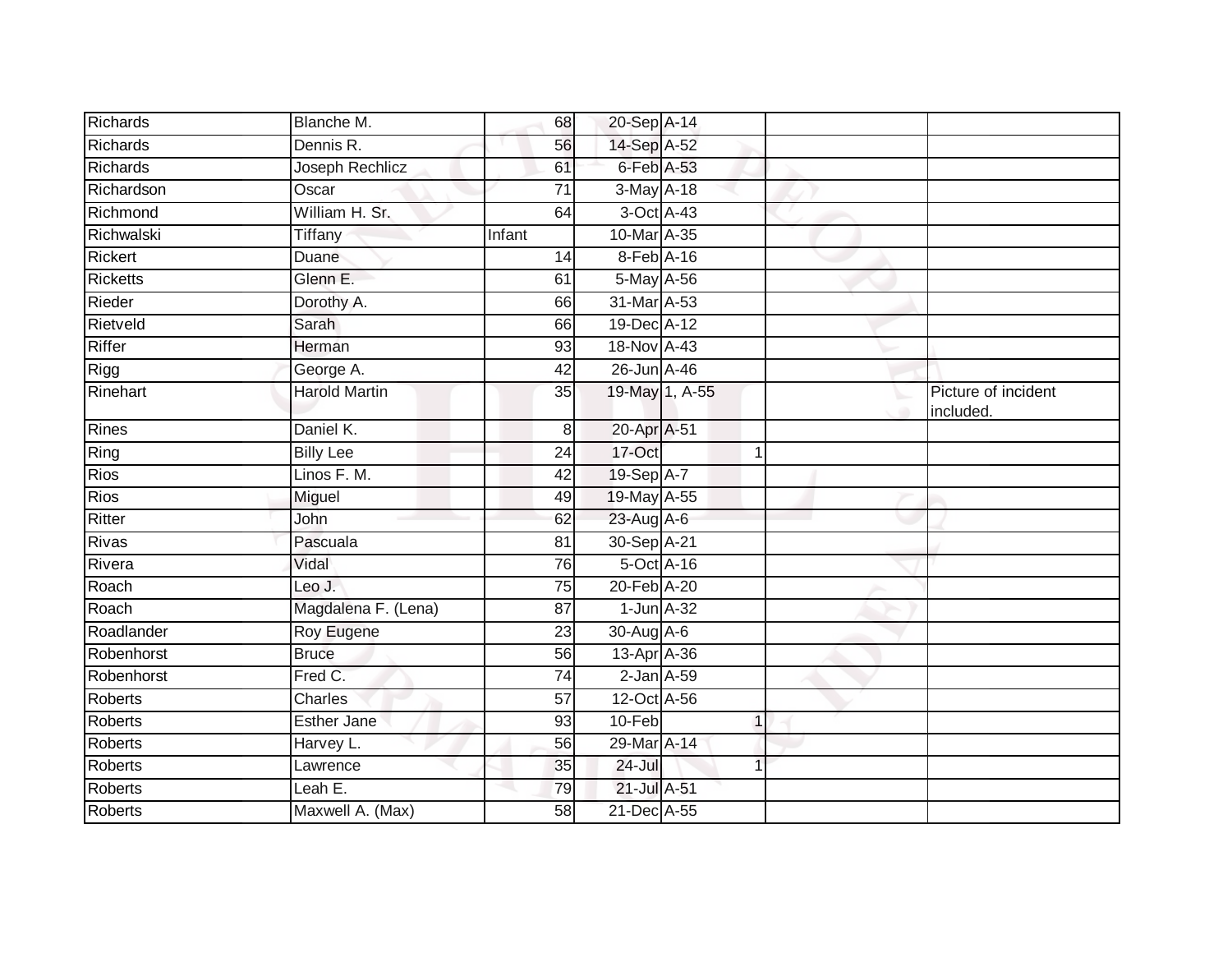| Roberts        | Pearl E.              | 79              | 24-Mar A-20      |              |              |  |
|----------------|-----------------------|-----------------|------------------|--------------|--------------|--|
| <b>Roberts</b> | William               | 84              | 29-Dec A-31      |              |              |  |
| Robertson      | Angelus M.            | 55              | 22-Jul A-12      |              |              |  |
| Robertson      | George D.             | 58              | 1-May A-42       |              |              |  |
| Robinson       | <b>Barbara Ellen</b>  | $\overline{34}$ | 20-Oct A-30      |              |              |  |
| Robinson       | Carter                | 53              | 25-Oct A-22      |              |              |  |
| Robinson       | Gilbert B.            | 66              | 13-Oct A-57      |              |              |  |
| Rock           | Irene D.              | 62              | 6-Oct A-32       |              |              |  |
| Rock           | Steven L.             | $\overline{72}$ | 30-Jun A-20      |              |              |  |
| Rockey         | George A.             | 70              | 7-Dec A-43       |              |              |  |
| Rodda          | Augusta M.            | 89              | 19-Aug A-18      |              |              |  |
| Rodgers        | Teresa                | 14              | 14-Feb           | $\mathbf{1}$ |              |  |
| Rodriguez      | Carlos (Sgt.)         | 22              | 12-Oct A-56      |              |              |  |
| Roe            | <b>Blanche</b>        | 91              | 26-Oct A-71      |              | Reed         |  |
| Rogalski       | Mary                  |                 | 3-Oct A-43       |              |              |  |
| Rogers         | Elija                 | 19              | 28-Jun A-22      |              |              |  |
| Rogers         | Landers Jr.           | $\overline{25}$ | 24-Mar A-20      |              |              |  |
| Rogers         | Mary                  | 92              | 17-Jan A-12      |              |              |  |
| Rohan          | Dorothy A.            | 70              | 13-Jan A-49      |              |              |  |
| Rohland        | Herman J.             | 86              | 15-Feb A-29      |              |              |  |
| Rohr           | <b>Margaret Helen</b> | 14              | 29-Apr A-6       |              |              |  |
| Rohrman        | <b>Betty</b>          | 50              | $1-Nov$ A-6      |              |              |  |
| Rokos          | Joseph                | 68              | 13-Oct A-57      |              |              |  |
| Roland         | William               | 55              | 25-Sep A-94      |              |              |  |
| Roman          | <b>Steve</b>          | 64              | 22-Apr A-22      |              |              |  |
| Romero         | Frank                 | 57              | 12-Dec           | 1            |              |  |
| Romich         | Helen M.              | 55              | $29$ -Apr $A$ -6 |              | <b>Harms</b> |  |
| Romig          | James C.              | 42              | 24-Apr A-26      |              |              |  |
| Rompala        | <b>Bernice</b>        | 86              | 15-Feb A-29      |              |              |  |
| Roper          | Blanche A.            | 87              | 19-Sep A-7       |              |              |  |
| Roquena        | Amparo                | 24              | 28-Dec A-15      |              |              |  |
| Rosdil         | Catherine             |                 | 7-Dec A-43       |              |              |  |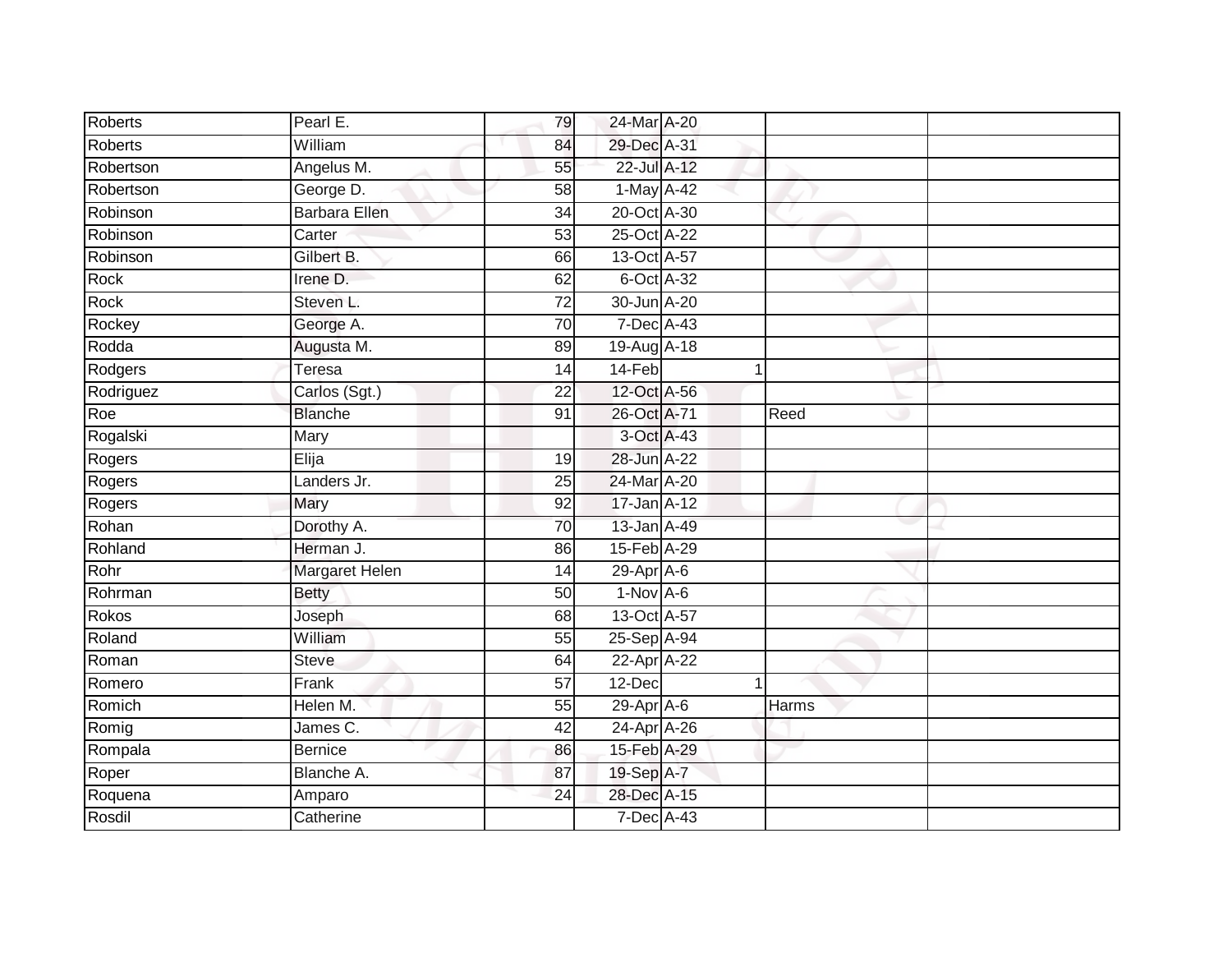| Rose             | Malinda        | 80              | 16-Jun A-22      |                | Koehn       |                                  |
|------------------|----------------|-----------------|------------------|----------------|-------------|----------------------------------|
| Rose             | Mary E.        |                 | 29-May A-67      |                |             |                                  |
| Rosenbaum        | William        | 81              | 15-Dec A-28      |                |             |                                  |
| Rosinko          | Richard        | 46              |                  | 26-Oct 1, A-71 |             |                                  |
| <b>Ross</b>      | Herbert S.     | 68              | $5$ -Oct $A$ -16 |                |             |                                  |
| Ross             | John R.        | 77              | 26-Dec A-20      |                |             |                                  |
| Ross             | Ruth E.        | $\overline{71}$ | 19-Dec A-12      |                |             |                                  |
| Rossmiller       | Clara C.       | 85              | 13-Dec A-22      |                |             |                                  |
| Roszkowski       | Stanley A.     |                 | 24-May A-6       |                |             |                                  |
| <b>Rothfuchs</b> | Gustave A.     | 87              | 28-Sep A-53      |                |             |                                  |
| Rottier          | Ralph A.       | 65              |                  | 7-Nov 1, A-35  |             |                                  |
| <b>Rousis</b>    | Athanasios     | 58              | $6$ -Feb $A$ -53 |                |             |                                  |
| Rowen            | Jimmy          |                 | 14-Mar           |                | $\triangle$ | Picture of incident<br>included. |
| Rowley           | Trueman P.     | 68              | 30-Dec A-6       |                |             |                                  |
| Royster          | George F. Jr.  | 54              | 1-Nov A-6        |                |             |                                  |
| Rozek            | Edward         | 67              | 9-Jan A-54       |                |             |                                  |
| Rozewski         | Cecilia B.     | 62              | 26-Dec A-20      |                |             |                                  |
| Rozsnyai         | Sally          | 66              | 18-May A-48      |                |             |                                  |
| Rubach           | Elsie C.       | 71              | $12$ -Jan A-44   |                |             |                                  |
| <b>Rubies</b>    | Vincent        | 49              | 21-Dec A-55      |                |             |                                  |
| Rubin            | Esther         | 84              | $21$ -Feb $A-4$  |                |             |                                  |
| Rubutsky         | Thomas E.      | 55              | 12-Jan A-44      |                |             |                                  |
| Rucinski         | Walter J.      | 56              |                  | 6-Jul A-34     |             |                                  |
| Rudd             | Kenneth C.     |                 | 25-Mar A-4       |                |             |                                  |
| Rudesill         | Aven           | 67              | 5-Dec A-25       |                |             |                                  |
| Rudeski          | Albert J.      | 72              | 21-Mar A-12      |                |             |                                  |
| Rudzinski        | <b>Bertha</b>  |                 | 9-Aug A-15       |                |             |                                  |
| Rudzinski        | Stanley (Rudy) |                 | $17-Oct$ A-8     |                |             |                                  |
| Ruebhausen       | Elizabeth M.   |                 | 7-Jun A-29       |                |             |                                  |
| Ruffner          | Thomas         | 22              | 20-Feb           |                |             | Picture included.                |
| Ruiter           | Minnie         | 81              | 16-Aug A-6       |                |             |                                  |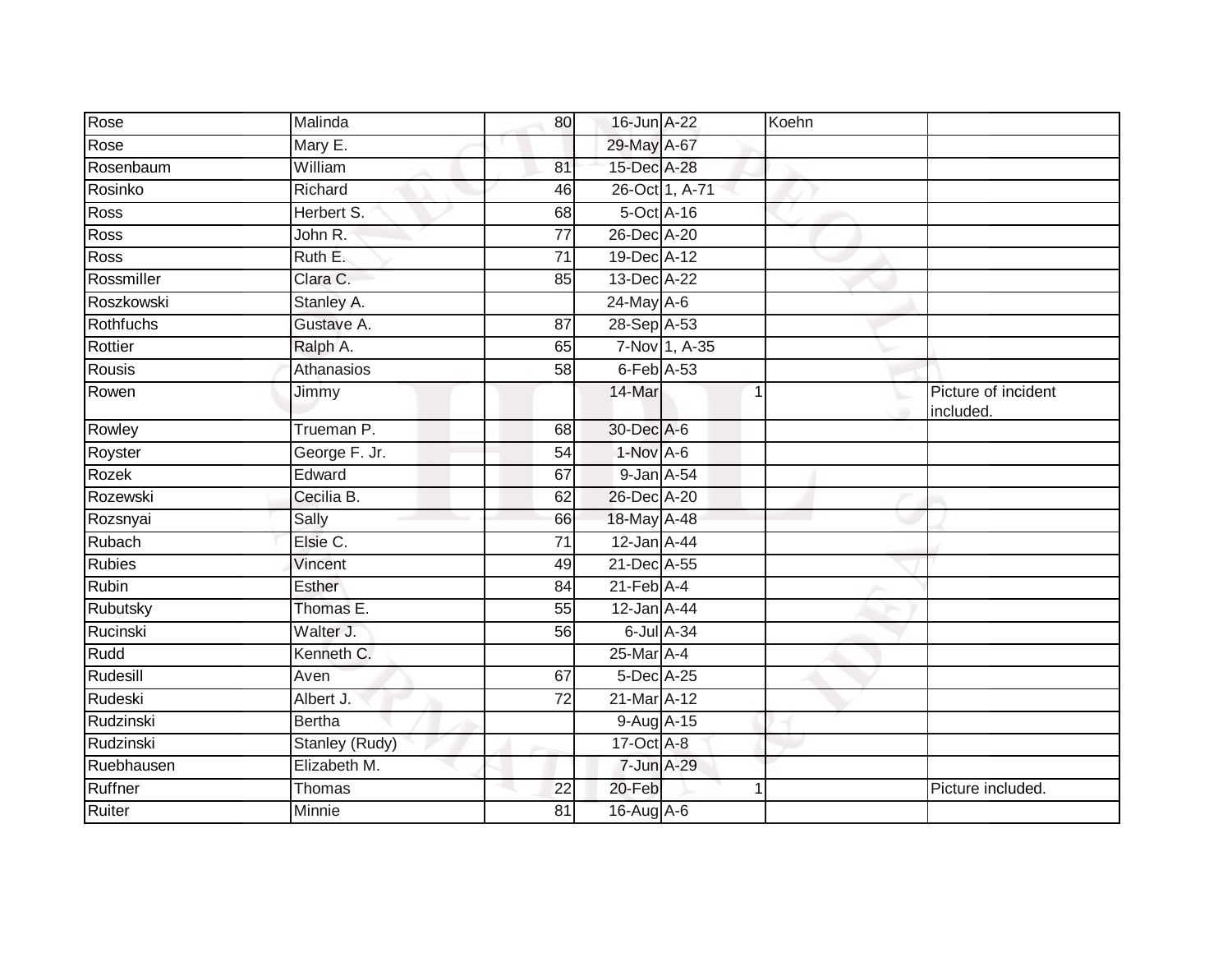| Ruiz           | Genaro               | 75              | 14-Oct A-47      |             |        |  |
|----------------|----------------------|-----------------|------------------|-------------|--------|--|
| Ruiz           | Jose                 | 55              | 19-Apr A-4       |             |        |  |
| Ruiz           | Rosemaria F.         | 2 months        | 10-Jan A-21      |             |        |  |
| Ruman          | James Arthur         | 87              | 21-Jul A-51      |             |        |  |
| Rumas          | Katherine            |                 | 18-Apr A-16      |             |        |  |
| Rush           | Helen                | 61              | 30-Sep A-21      |             |        |  |
| Russel         | <b>Edward Paul</b>   | 34              | $14$ -Jun $A$ -8 |             |        |  |
| Russell        | Pearl M.             | 83              | 3-Jan A-21       |             |        |  |
| Rutherford     | Blanche C.           | $\overline{87}$ | 28-Aug A-70      |             |        |  |
| Ryan           | Ray                  | $\overline{72}$ | $19-Cct$         |             |        |  |
| Rzasa          | Laura A.             |                 | 1-Dec A-32       |             |        |  |
| Rzonca         | Alexander J.         | 64              | 30-Jan A-30      |             |        |  |
| Rzonca         | Michael F.           | 75              | 24-Jun A-16      |             |        |  |
| Rzonca         | <b>Stella</b>        | 63              | 1-Mar A-4        |             |        |  |
| Sabo           | Ann                  | 70              | 16-Mar A-41      |             |        |  |
| Sabo           | Mary                 | 100             | 3-Feb A-47       |             |        |  |
| Saffer         | Charles R.           | $\overline{81}$ | 25-Mar A-5       |             |        |  |
| Safko          | Michael              | 63              | 18-Jan A-12      |             |        |  |
| <b>Sailors</b> | <b>Barbara</b>       | 55              | 28-Jan A-46      |             |        |  |
| Saks           | Lillian              | 64              | 19-Jan A-45      |             |        |  |
| Salas          | Carmen               | 70              | 28-Dec A-15      |             |        |  |
| Salas          | Juan M.              | $\overline{21}$ | $23$ -Aug A-6    |             |        |  |
| Salazar        | Clara V.             | 45              | 17-Apr A-85      |             | Slomka |  |
| Saley          | Dorothy Hope         | 63              | 1-Dec A-32       |             |        |  |
| Sali           | <b>Zenel Charlie</b> |                 | 17-Oct A-8       |             |        |  |
| Saliek         | George               | 82              | 25-May A-18      |             |        |  |
| Salinas        | Conrado Jr.          | 55              | 24-Nov A-69      |             |        |  |
| <b>Salinas</b> | Josse Noe Sr.        | 49              | 19-Dec A-12      |             |        |  |
| <b>Salinas</b> | Santos Sr. (Lupe)    | 51              |                  | 4-Dec A-102 |        |  |
| Sambor         | Edna                 | 61              | 23-Feb A-36      |             |        |  |
| Sampias        | Nicholas W.          | 71              | 12-Jun A-86      |             |        |  |
| Sample         | William E. Sr.       | 59              | 29-Aug A-16      |             |        |  |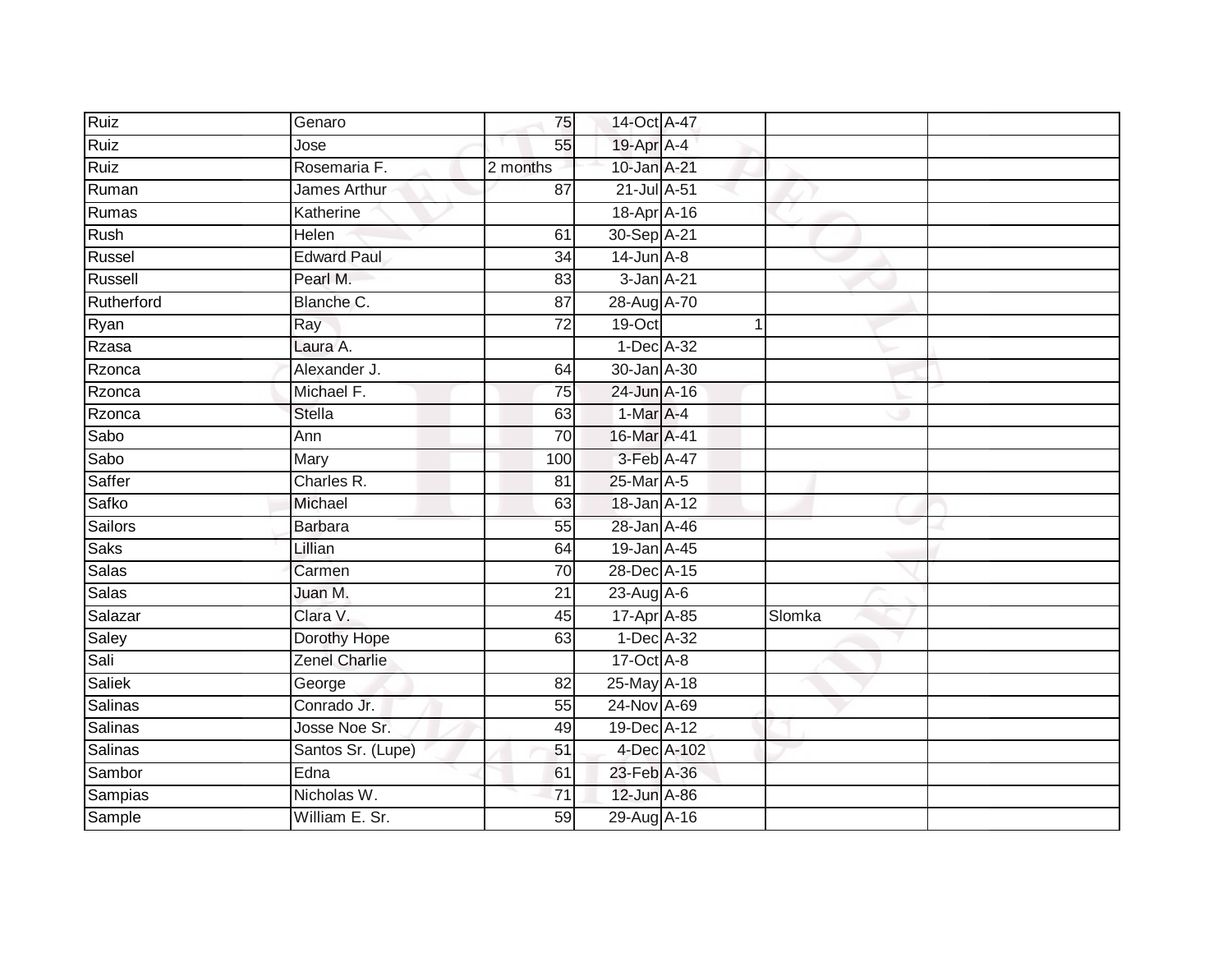| Sampson     | Michael D.             | 28              | 4-Sep A-50       |                |         |  |
|-------------|------------------------|-----------------|------------------|----------------|---------|--|
| Sampson     | Roy H.                 | 77              | 23-Feb A-36      |                |         |  |
| Samuelson   | Mary S.                | 68              | 20-Sep A-14      |                |         |  |
| San Miguel  | Sharon                 | 19              | 25-Jul A-4       |                |         |  |
| Sanchez     | Helen S.               | 48              | 3-Oct A-43       |                |         |  |
| Sanchez     | Jose O.                | 17              | 20-Apr A-51      |                |         |  |
| Sancya      | George                 | 85              | 29-Jun A-26      |                |         |  |
| Sanders     | <b>Bessie Delor</b>    | 82              | 10-Mar A-35      |                |         |  |
| Sanders     | Ottis                  | 83              | 21-Jun A-29      |                |         |  |
| Sanders     | Virginia               | 61              | 6-Sep A-6        |                |         |  |
| Sanders     | Willie Sr.             | 52              | 26-May A-32      |                |         |  |
| Sands       | Darlene G.             | 29              | 17-Feb A-46      |                | Donahue |  |
| Sands       | Florence E.            | 70              | 6-Jan A-41       |                |         |  |
| Sands       | George H.              | 73              | 18-Sep A-42      |                |         |  |
| Santay      | Michael J.             | $\overline{74}$ | 5-Jul A-31       |                |         |  |
| Santori     | Amerigo                | 78              | 7-Feb A-16       |                |         |  |
| Sarantos    | Anna                   | $\overline{80}$ | 29-Mar A-14      |                |         |  |
| Sarcoloff   | Lucene (Hoshaw)        | 78              | 30-Aug A-6       |                |         |  |
| Sasfy       | <b>Helen Parchesky</b> | 88              | 18-Jul A-39      |                |         |  |
| Sass        | Erma H.                | $\overline{78}$ | 15-Nov A-27      | <b>Baseler</b> |         |  |
| <b>Sass</b> | Sylvia M.              |                 | 5-Aug A-32       |                |         |  |
| Sasse       | Alex                   | 67              | 30-Jan A-30      |                |         |  |
| Saunders    | Dorothy E.             | 74              | $14$ -Jan $A$ -4 | Ward           |         |  |
| Savage      | Bernard J.             | 64              | $14$ -Jun $A-8$  |                |         |  |
| Sawyer      | Joseph T.              | 84              | 25-Jul A-4       |                |         |  |
| Sawyer      | Walter C.              | 83              | 17-May A-6       |                |         |  |
| Saxe        | Bessie C.              | 91              | $4$ -Oct $A$ -6  |                |         |  |
| Saxe        | Harriet O.             | $\overline{71}$ | $2$ -Dec $A$ -30 |                |         |  |
| Sayka       | David A.               | 20              | 19-Apr A-4       |                |         |  |
| Scarbrough  | Thomas                 | 62              | 26-Jun A-46      |                |         |  |
| Schaffer    | Glen T.                | 64              | 10-Feb A-24      |                |         |  |
| Scheja      | Lynn A.                | $\overline{25}$ | 19-Oct A-24      |                |         |  |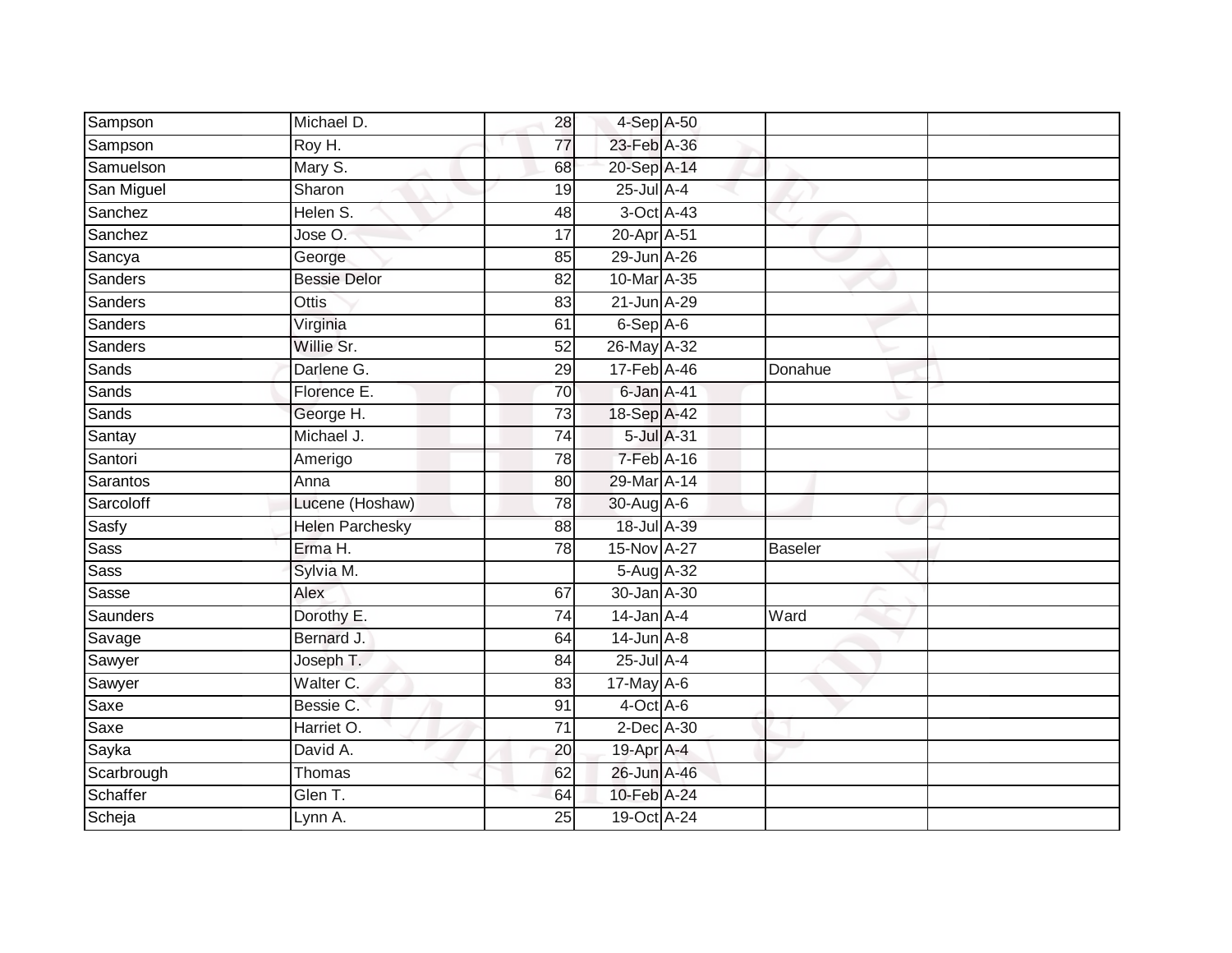| Schendera      | Mamie T.              | 79              | 18-Aug A-20       |               |       |  |
|----------------|-----------------------|-----------------|-------------------|---------------|-------|--|
| Scherer        | Edward J.             | 74              | 14-Sep A-52       |               |       |  |
| Schiller       | Peter                 | $\overline{72}$ | $3$ -Jun $A$ -6   |               |       |  |
| Schillo        | Howard W.             | 76              | $17$ -Jun $A$ -28 |               |       |  |
| Schlatter      | Orval F.              | $\overline{82}$ | 22-Jul A-12       |               |       |  |
| Schmal         | Richard John          | 44              | 7-Sep A-28        |               |       |  |
| <b>Schmeck</b> | Edward J.             | 68              | 17-Aug A-53       |               |       |  |
| Schmidt        | <b>Kurt Scott</b>     | 13              | $6$ -Feb $A$ -53  |               |       |  |
| Schmitt        | John J.               | 86              | $9-$ Sep $A-8$    |               |       |  |
| Schmitt        | Lillian M.            | 87              | 21-Nov A-24       |               |       |  |
| Schmittel      | Magdalena M.          | 89              | 9-Oct A-73        |               |       |  |
| Schmueser      | Dorothy B.            | 62              | $1-Aug$ A-25      |               |       |  |
| Schneider      | Ella                  |                 | 3-Apr A-38        |               | Mason |  |
| Schneider      | Josephine A.          | 81              | 3-Oct A-43        |               |       |  |
| Schneider      | Vieda M.              | 51              | 16-Jan A-95       |               |       |  |
| Schofield      | Cora E.               | 91              | 7-Aug A-32        |               |       |  |
| Scholte        | William               | $\overline{72}$ | $15$ -Jul $A$ -6  |               |       |  |
| Schoon         | Ada                   | 86              | 4-Dec A-102       |               |       |  |
| Schreiber      | Aloysius (Aloy)       | 73              | 8-Apr A-38        |               |       |  |
| Schreiber      | Margit E.             | 63              | $1-Nov$ A-6       |               |       |  |
| Schreiber      | Patrick Allen         | 14              | $14$ -Jan $A$ -4  |               |       |  |
| Schreiner      | John L.               | 93              | $7-Feb$ A-16      |               |       |  |
| Schroeter      | Louise Martha         |                 | 20-Dec A-14       |               |       |  |
| Schroeter      | Marie A.              |                 | 3-Jul A-45        |               |       |  |
| Schrum         | Claus C.              | 93              | 19-Oct A-24       |               |       |  |
| Schrum         | Fred H.               | 67              | 5-Oct A-16        |               |       |  |
| Schrum         | <b>Kristine Marie</b> | 6               | 27-May A-6        |               |       |  |
| Schulfer       | James                 | 24              |                   | 3-Oct 1, A-43 |       |  |
| Schultz        | Helga K.              | 36              | 11-Oct A-14       |               |       |  |
| Schultz        | Jerald A.             | 76              | 13-Dec A-22       |               |       |  |
| Schultz        | Ray L.                | 38              | 23-May            |               |       |  |
| Schultz        | Viola                 | 67              | 11-Feb A-33       |               |       |  |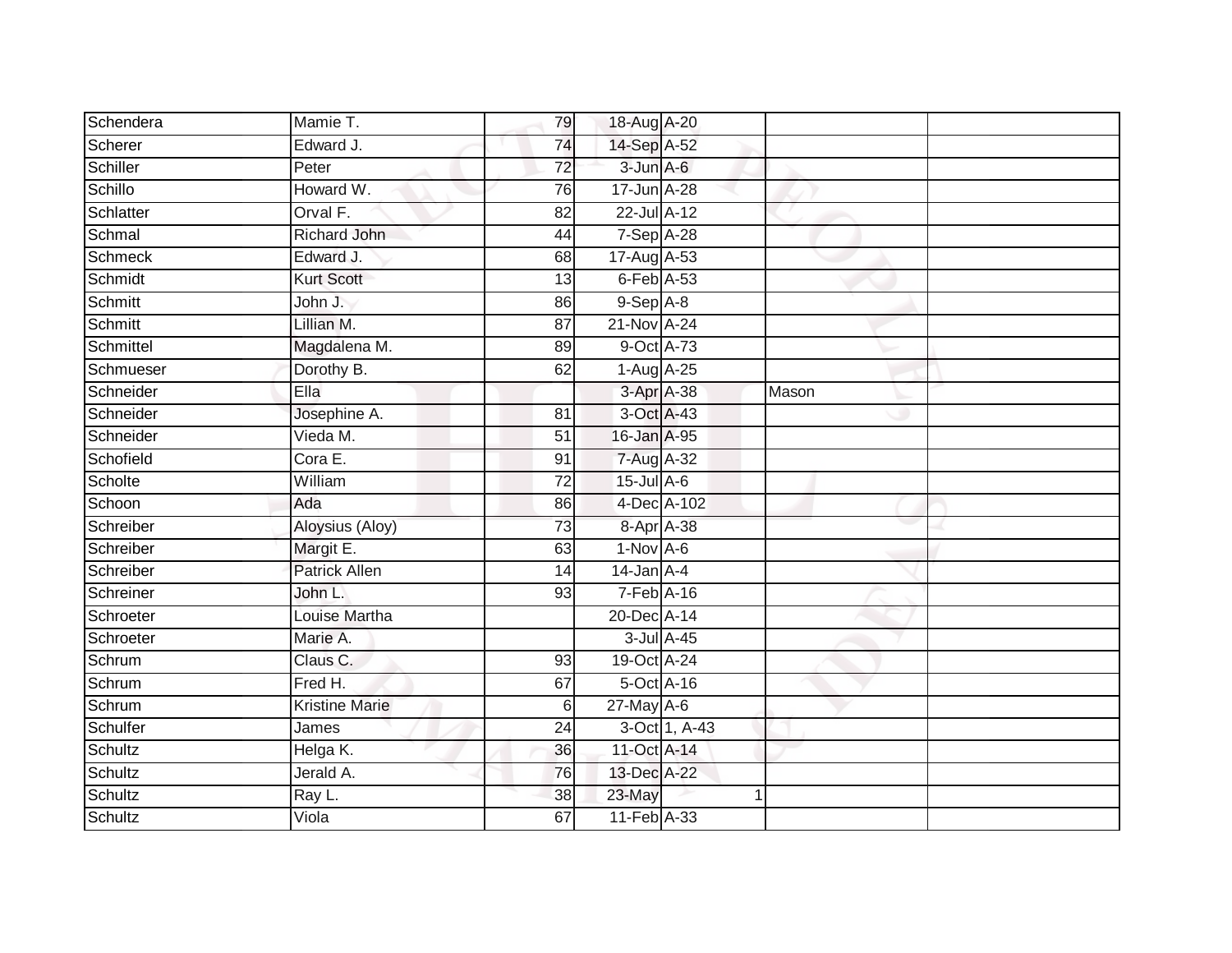| Schulze      | Rose A.                | 69              | 18-May A-48         |  |
|--------------|------------------------|-----------------|---------------------|--|
| Schutter     | George A.              | 71              | 27-Sep A-20         |  |
| Schutz       | Joseph M. (Mickey)     | 74              | 24-Feb A-30         |  |
| Schutz       | Mary B.                | 83              | $2$ -Jan $A$ -59    |  |
| Schutz       | Winifred               | $\overline{81}$ | 4-Sep A-50          |  |
| Schwant      | Thomas                 | 30              | 31-Aug A-48         |  |
| Schwoegler   | Paul J.                | $\overline{37}$ | 21-Sep A-31         |  |
| Sciranka     | Mike                   | 82              | 19-Oct A-24         |  |
| Scott        | Gainor                 | $\overline{71}$ | 19-Jan A-45         |  |
| Scott        | Gary L.                | 25              | 18-Nov A-43         |  |
| Scott        | <b>Lettie James</b>    | 95              | $13-Oct$ A-57       |  |
| Scott        | Luther                 | 71              | $7 - Apr$ $A - 32$  |  |
| Scott        | Theresa A.             | 75              | 28-Oct A-8          |  |
| Scott        | Tillie                 | 96              | 15-Apr A-31         |  |
| Scripnec     | Michael Jr.            | 61              | 21-Jul A-51         |  |
| Scrutchfield | Charles H.             | 54              | 22-Mar A-13         |  |
| Searfoss     | Julia C.               | $\overline{87}$ | $28 -$ Jul $A - 10$ |  |
| Seaton       | Grace                  | 74              | $2$ -Feb $A-22$     |  |
| Sebastian    | Sida                   | 91              | 9-Aug A-15          |  |
| Seberger     | Ray E.                 | $\overline{72}$ | $15$ -Jul $A$ -6    |  |
| Sebestyen    | Stephen E.             |                 | 19-Apr A-4          |  |
| Seegers      | August F.              | 88              | 3-May A-18          |  |
| Seitzinger   | Wayne C. Jr.           | 21              | 20-Feb A-20         |  |
| Seman        | Michael                | 81              | 25-Dec A-67         |  |
| Senchak      | Richard F.             | 60              | 5-Jul A-31          |  |
| Sendak       | <b>Annette Frankel</b> | 86              | 18-Jan A-12         |  |
| Senko        | Anna                   | 92              | 20-Nov A-32         |  |
| Seper        | Michael S. Jr.         | 66              | 27-Oct A-34         |  |
| Server       | Lucile H.              | 56              | $6$ -Jun $A$ -16    |  |
| Sesock       | Harry                  | 70              | 11-Dec A-91         |  |
| Severns      | Raymond                | $\overline{73}$ | 4-Oct A-6           |  |
| Seyda        | Mary                   |                 | 11-Oct A-14         |  |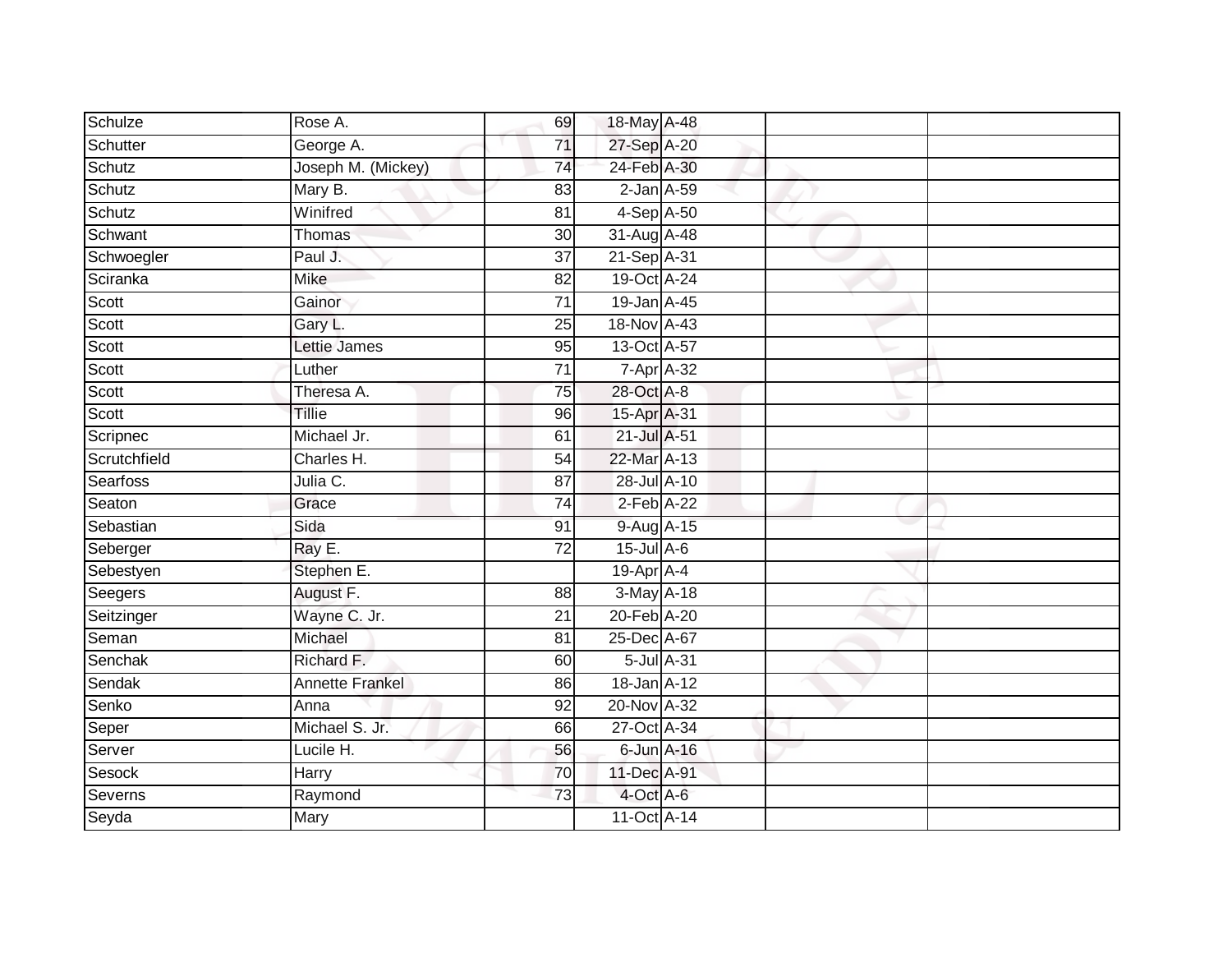| Shaner        | Carroll D.           | 83              | 30-Oct A-82            |       |  |
|---------------|----------------------|-----------------|------------------------|-------|--|
| Shapka        | <b>Mike</b>          | 82              | 8-May A-40             |       |  |
| Sharbak       | Nicholas             | 76              | 22-Apr A-22            |       |  |
| Sharber       | Girtie L.            | 67              | 1-May A-42             |       |  |
| Sharik        | <b>Helen</b>         | 58              | 27-Mar A-75            |       |  |
| Sharik        | Margaret L.          | 66              | 10-Mar A-35            |       |  |
| Sharkey       | Roger M.             | 67              | 7-Jul A-51             |       |  |
| Sharp         | Emily L.             | 68              | 20-Dec A-14            |       |  |
| Shcaller      | Julie Urban          |                 | 31-May A-4             |       |  |
| Shebesh       | Walter A.            | 91              | 30-Jan A-30            |       |  |
| Sheff         | Eleanor J.           | 66              | 16-Jun A-22            |       |  |
| Shelton       | Agnes                | 68              | 9-Jan A-54             |       |  |
| Shelton       | <b>Archie Rex</b>    | 61              | 7-Nov A-35             |       |  |
| Sherry        | Arthur C.            | 85              | 24-Aug A-37            |       |  |
| Shesler       | <b>Frank Wells</b>   | $\overline{77}$ | 21-Dec A-55            |       |  |
| Shesler       | <b>Marion Louise</b> | 50              | 6-Sep A-6              |       |  |
| Shield        | Mary E.              | 87              | 10-Mar A-35            | Walsh |  |
| Shields       | Lenora               | 18 months       | 7-Feb A-16             |       |  |
| Shields       | Ogden (Speedy)       | 73              | 28-Jun A-22            |       |  |
| Shilling      | Jeremy               |                 | 17-Feb A-46            |       |  |
| Shine         | Mali                 | 57              | $7-Feb$ A-16           |       |  |
| Shipman       | John W.              | $\overline{73}$ | 29-Aug A-16            |       |  |
| Shoemaker     | Dolores G.           | 49              | $6-Sep$ A-6            |       |  |
| Shone         | Edward               | 21              | 21-Jun A-29            |       |  |
| Short         | Goldie E.            | 77              | 26-May A-32            |       |  |
| Shourek       | John                 | 55              | 19-Sep A-7             |       |  |
| Shreve        | Paul Leslie          | $\overline{58}$ | $10$ -Jul $A-34$       |       |  |
| Shropshire    | Bertha L.            |                 | 85 Novmeber A-53<br>17 |       |  |
| Shugg         | Linnie A.            | 92              | 29-May A-67            |       |  |
| Shultz        | Andre J.             | 71              | 1-May A-42             |       |  |
| <b>Shutts</b> | Bessie M.            | 77              | 22-Aug A-31            |       |  |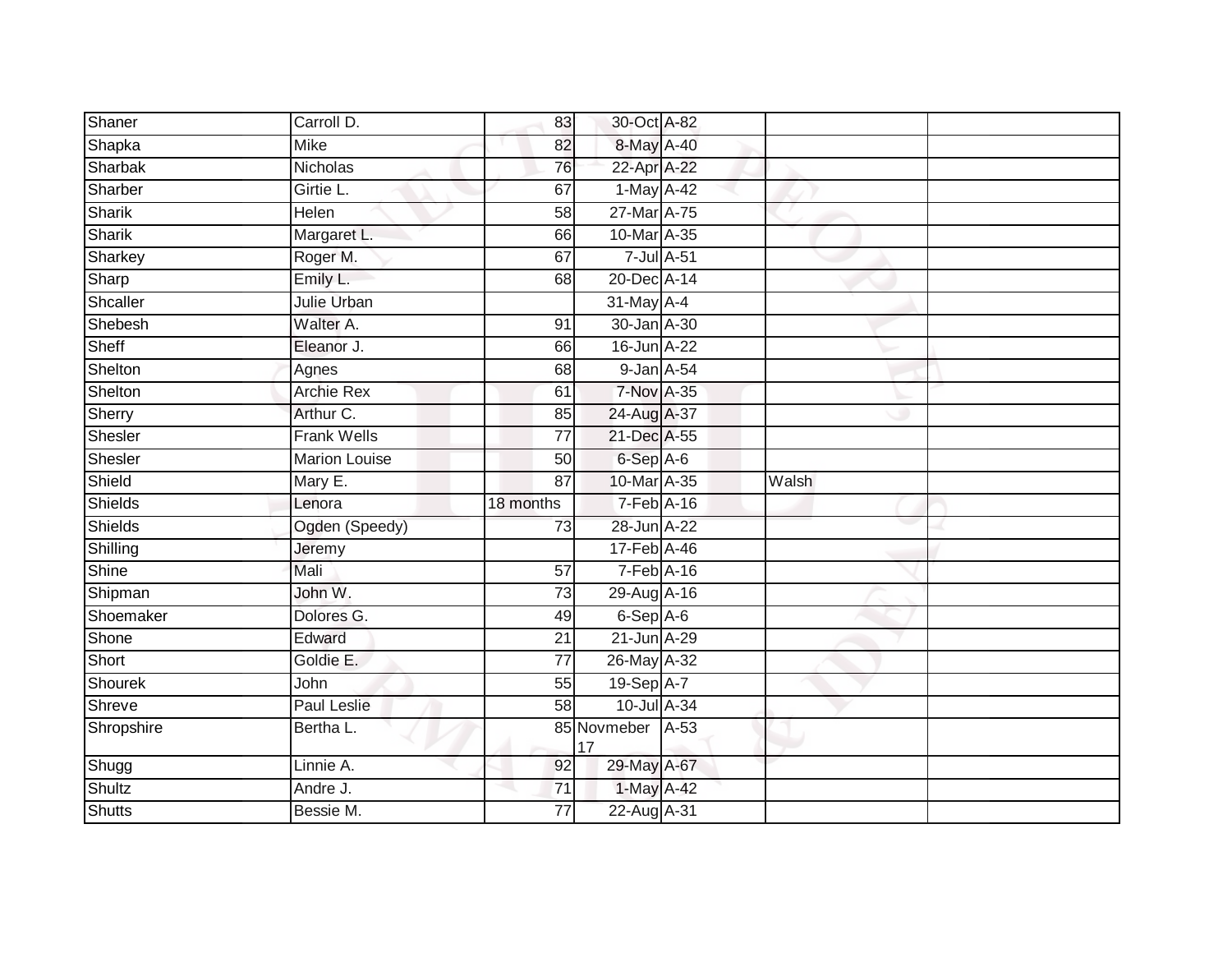| Marie A.             | 81                                      |                |   | Podeis                                                                                                                                                                                                                                                                                                                                                                                                                                                                                            |
|----------------------|-----------------------------------------|----------------|---|---------------------------------------------------------------------------------------------------------------------------------------------------------------------------------------------------------------------------------------------------------------------------------------------------------------------------------------------------------------------------------------------------------------------------------------------------------------------------------------------------|
| Frank                | $\overline{90}$                         |                |   |                                                                                                                                                                                                                                                                                                                                                                                                                                                                                                   |
| Veronica             | 70                                      |                |   |                                                                                                                                                                                                                                                                                                                                                                                                                                                                                                   |
| James L.             |                                         |                |   |                                                                                                                                                                                                                                                                                                                                                                                                                                                                                                   |
| Anna                 | 84                                      |                |   |                                                                                                                                                                                                                                                                                                                                                                                                                                                                                                   |
| Apolonia             | 79                                      |                |   |                                                                                                                                                                                                                                                                                                                                                                                                                                                                                                   |
| Katherine            | $\overline{85}$                         |                |   |                                                                                                                                                                                                                                                                                                                                                                                                                                                                                                   |
| Ruth                 | 52                                      |                |   |                                                                                                                                                                                                                                                                                                                                                                                                                                                                                                   |
| David E.             | 21                                      |                |   |                                                                                                                                                                                                                                                                                                                                                                                                                                                                                                   |
| Irene A.             | 69                                      |                |   | <b>Bolda</b>                                                                                                                                                                                                                                                                                                                                                                                                                                                                                      |
| Roy Guy              | 74                                      |                |   |                                                                                                                                                                                                                                                                                                                                                                                                                                                                                                   |
| Walter E.            | 59                                      |                |   |                                                                                                                                                                                                                                                                                                                                                                                                                                                                                                   |
| Mayme                | 75                                      |                |   |                                                                                                                                                                                                                                                                                                                                                                                                                                                                                                   |
| John Sr.             | $\overline{82}$                         |                |   |                                                                                                                                                                                                                                                                                                                                                                                                                                                                                                   |
| Mary                 | 78                                      |                |   | Peters                                                                                                                                                                                                                                                                                                                                                                                                                                                                                            |
| Juan                 | 33                                      |                |   |                                                                                                                                                                                                                                                                                                                                                                                                                                                                                                   |
| Charles F. (Skinnie) | 72                                      |                |   |                                                                                                                                                                                                                                                                                                                                                                                                                                                                                                   |
| Peter                | 75                                      |                |   |                                                                                                                                                                                                                                                                                                                                                                                                                                                                                                   |
| Carl R.              | $\overline{72}$                         |                |   |                                                                                                                                                                                                                                                                                                                                                                                                                                                                                                   |
| John                 | 80                                      |                |   |                                                                                                                                                                                                                                                                                                                                                                                                                                                                                                   |
| Claude M.            | 70                                      |                |   |                                                                                                                                                                                                                                                                                                                                                                                                                                                                                                   |
| Martin J.            | 86                                      |                |   |                                                                                                                                                                                                                                                                                                                                                                                                                                                                                                   |
| John C. (Cal)        | 83                                      |                |   |                                                                                                                                                                                                                                                                                                                                                                                                                                                                                                   |
| Steven               | 29                                      |                | 1 |                                                                                                                                                                                                                                                                                                                                                                                                                                                                                                   |
| Veronica             |                                         |                |   | Mazurkiewicz                                                                                                                                                                                                                                                                                                                                                                                                                                                                                      |
| Sophie M.            | 88                                      |                |   |                                                                                                                                                                                                                                                                                                                                                                                                                                                                                                   |
| Michael              | 66                                      |                |   |                                                                                                                                                                                                                                                                                                                                                                                                                                                                                                   |
| Aniela               | 76                                      |                |   |                                                                                                                                                                                                                                                                                                                                                                                                                                                                                                   |
| Filip                | 86                                      |                |   |                                                                                                                                                                                                                                                                                                                                                                                                                                                                                                   |
|                      | Matt V.<br>Thomas J.<br>Dorothy (Dusty) | 55<br>60<br>44 |   | 12-Jun A-86<br>3-May A-18<br>$2$ -Jan $A$ -59<br>9-Jun A-51<br>15-Dec A-28<br>26-Dec A-20<br>18-Feb A-32<br>29-Mar A-14<br>8-Mar A-12<br>18-May A-48<br>19-Jan A-45<br>$19$ -Jul $A-4$<br>23-Aug A-6<br>4-Nov A-22<br>27-Mar A-75<br>30-Nov A-48<br>27-Apr A-52<br>23-Nov A-6<br>21-Oct<br>27-Feb A-12<br>$3$ -Jan $A-21$<br>17-Nov A-53<br>26-Jul A-4<br>27-Feb A-12<br>10-Mar A-35<br>$1-Mar \overline{A} -4$<br>5-Dec<br>27-Jun A-16<br>29-Jun A-26<br>7-Jun A-29<br>4-Jan A-12<br>11-Dec A-91 |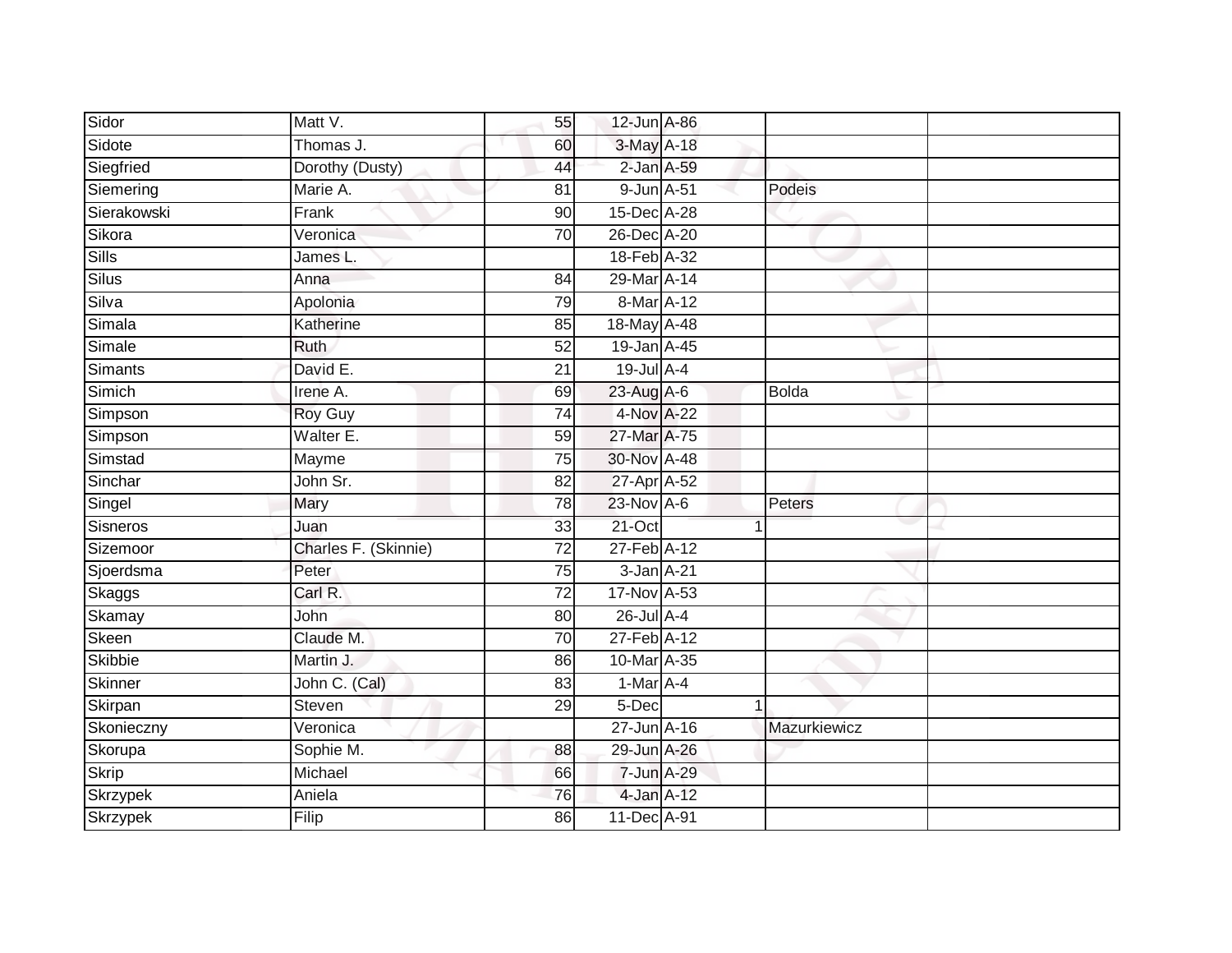| Skubisz    | <b>Bruno</b>             | 62              | 24-May A-6         |  |  |
|------------|--------------------------|-----------------|--------------------|--|--|
| Skubisz    | Joseph J.                | 69              | $1$ -Jun $A-32$    |  |  |
| Slamkowski | Mary                     | 83              | 1-Jun A-32         |  |  |
| Slamkowski | Walter                   | 70              | $11-Sep$ A-66      |  |  |
| Slanac     | Joseph                   | 64              | $6 - Apr$ $A - 53$ |  |  |
| Slaughter  | Stella V.                | 86              | 3-May A-18         |  |  |
| Slay       | Edward R.                | 76              | 28-Jun A-22        |  |  |
| Slivka     | Joseph                   | 64              | 3-Nov A-41         |  |  |
| Slocum     | Joseph                   | $\overline{72}$ | 11-Oct A-14        |  |  |
| Slomkowski | Joseph                   | 79              | 17-Jan A-12        |  |  |
| Smit       | Tienie                   | 69              | 15-May A-65        |  |  |
| Smith      | Charles N.               | 82              | 24-Jan A-16        |  |  |
| Smith      | <b>Christine Shirley</b> | 42              | 11-Sep A-66        |  |  |
| Smith      | Clarence P.              | 71              | 4-Feb A-25         |  |  |
| Smith      | Eileen B.                | 56              | 22-Nov A-6         |  |  |
| Smith      | Foster W.                | 81              | 3-Jul A-45         |  |  |
| Smith      | G. Paul                  | $\overline{84}$ | 28-Aug A-70        |  |  |
| Smith      | John J.                  | 79              | $1-Feb$ A-21       |  |  |
| Smith      | Julia M.                 | 73              | $29$ -Apr $A$ -6   |  |  |
| Smith      | Lizzie                   | 76              | 17-Feb A-46        |  |  |
| Smith      | Lois                     | $\overline{51}$ | 16-Jan A-95        |  |  |
| Smith      | <b>Magnolia Harris</b>   | 37              | 18-Aug A-20        |  |  |
| Smith      | Margaret                 | 80              | 23-Sep A-22        |  |  |
| Smith      | Mary J.                  | 77              | 19-Jan A-45        |  |  |
| Smith      | Maybelle                 | 53              | 29-Aug A-16        |  |  |
| Smith      | Myrtle C.                | 73              | 17-Jan A-12        |  |  |
| Smith      | Nellie K.                | 93              | 20-Mar A-63        |  |  |
| Smith      | Nelva A.                 | 62              | $6$ -Apr $A$ -53   |  |  |
| Smith      | Oscar H.                 | 76              | 29-Sep A-32        |  |  |
| Smith      | Robert                   | 30              | 17-Feb A-46        |  |  |
| Smith      | Ronald T.                | $\overline{27}$ | 13-Sep A-14        |  |  |
| Smith      | Sam                      | $\overline{74}$ | 6-Jul A-34         |  |  |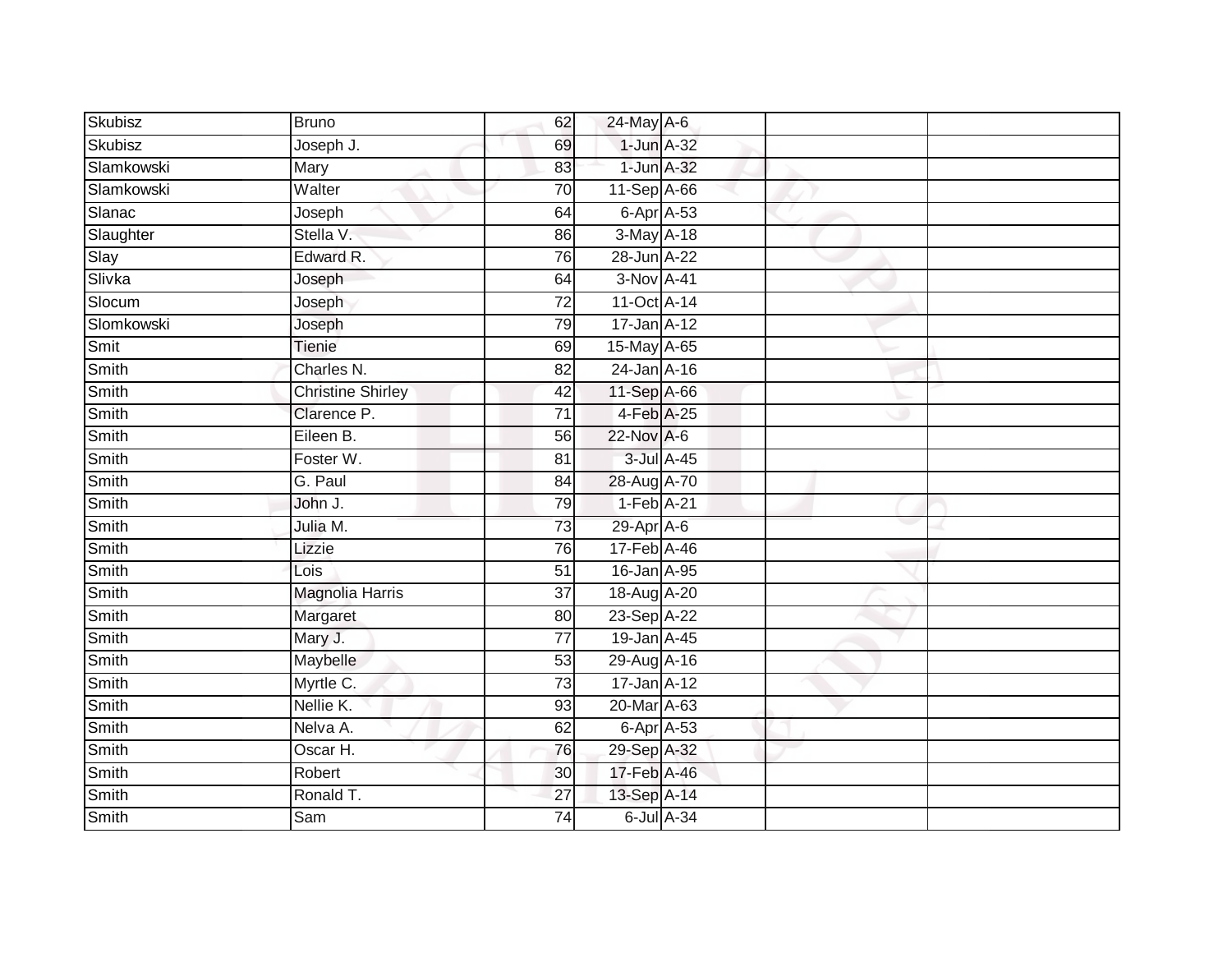| Smith        | Thomas (Jimmy)         | 83              | 22-Apr A-22       |                  |         |  |
|--------------|------------------------|-----------------|-------------------|------------------|---------|--|
| Smith        | Victor                 |                 | 16-Jun A-22       |                  |         |  |
| <b>Smith</b> | Violet                 | 67              | 10-Nov A-14       |                  |         |  |
| Smith        | Vivian                 | 93              | 30-Oct A-82       |                  |         |  |
| Smith        | Wanda                  | 60              | 15-Aug A-8        |                  |         |  |
| Smith        | William C. Sr.         | 64              | 20-Oct A-30       |                  |         |  |
| Smith        | Winston V. (Rev.)      | 91              | 9-Jun A-51        |                  |         |  |
| Smithpeters  | Raymond R.             | 63              | 29-Sep A-32       |                  |         |  |
| Smolar       | George John            | 44              | $27 - Jun$ A-16   |                  |         |  |
| Smolen       | Josephine              | 89              | 29-Dec A-31       |                  |         |  |
| Smolinski    | Stella H.              | 87              | 23-Sep A-22       |                  |         |  |
| Smyth        | Cathi                  | $\overline{31}$ |                   | $18-Nov$ 1, A-43 |         |  |
| Snavely      | Jeff D.                | 23              |                   | 23-Dec 1, A-18   |         |  |
| Snedden      | Rose Ann               | 87              |                   | 4-Dec A-102      |         |  |
| Snitchler    | Marjorie L.            | $\overline{52}$ | $17 - Jan$ $A-12$ |                  |         |  |
| Snyder       | Floyd X.               | 66              | 1-Mar A-4         |                  |         |  |
| Snyder       | Leota (Lee)            | 86              | 13-Dec A-22       |                  |         |  |
| Snyder       | Mary K.                | 76              | 10-Mar A-35       |                  |         |  |
| Sobkowicz    | Catherine              | 87              | 8-Dec A-52        |                  |         |  |
| Sobolewski   | Frank                  | $\overline{81}$ | 30-Jan A-30       |                  |         |  |
| Soczyk       | Peter P.               | 79              | 25-Feb A-39       |                  |         |  |
| Sokolowski   | <b>Stanley (Curly)</b> |                 | 22-Apr A-22       |                  |         |  |
| Solner       | Eleanor M.             | 76              | 12-Jun A-86       |                  |         |  |
| Solner       | Willard R.             | 52              | 17-Oct A-8        |                  |         |  |
| Solomon      | Goldie E.              | 69              | 26-Jan A-40       |                  | Dorrell |  |
| Sons         | <b>Thomas Michael</b>  | 19 days         | $2$ -Jan $A$ -59  |                  |         |  |
| Sopko        | Helen                  | 61              | 24-Nov A-69       |                  |         |  |
| Sopkowski    | Dorothy                | 54              | $14$ -Jan $A-4$   |                  |         |  |
| Sopo         | Alex Sr.               | 85              |                   | $1-Apr$ $A-26$   |         |  |
| Sopp         | Samuel W. Sr.          | 70              | 22-Jun A-22       |                  |         |  |
| Sorenson     | Harold J.              | 72              | $9$ -May $A-8$    |                  |         |  |
| Soria        | Lupe                   | 53              | 6-May A-24        |                  |         |  |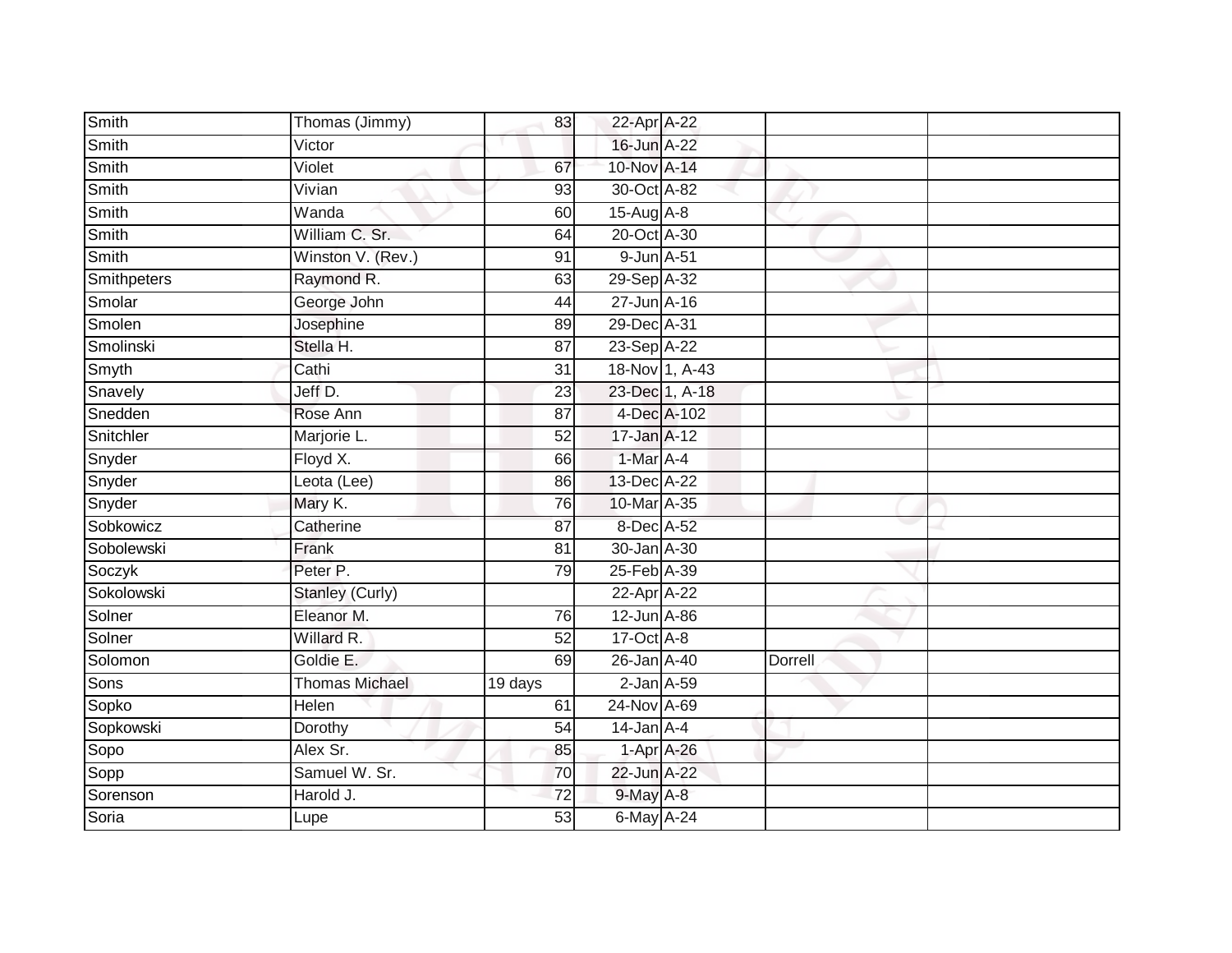| Sosnowski     | Martha             | 89              | 26-Apr A-21      |               |                |                            |
|---------------|--------------------|-----------------|------------------|---------------|----------------|----------------------------|
| Soto          | Aurora Bocanegra   | 65              | 13-Nov A-62      |               |                |                            |
| Soustek       | Janet L.           | 27              | 18-Feb A-32      |               | Ahlborn        |                            |
| South         | Margaret L.        | 85              | 9-Dec A-23       |               |                |                            |
| Southard      | Gary L.            | 21              | 24-Mar A-20      |               |                |                            |
| Southerland   | Warner C.          | 83              | 9-Oct A-72       |               |                |                            |
| Southworth    | Edna B.            | 58              | 9-Nov A-55       |               |                |                            |
| Sowa          | Francis (Frank)    | 51              | $14$ -Jun $A-8$  |               |                |                            |
| Spannan       | Joseph A.          | $\overline{76}$ | 3-May A-18       |               |                |                            |
| Sparkovich    | Walter             | 63              | $6$ -Jul $A$ -34 |               |                |                            |
| Spelce        | Lola (Kight)       | 81              | 27-Feb A-12      |               |                |                            |
| Spence        | Howard M. Sr.      | 74              | $2$ -Jan $A$ -59 |               |                |                            |
| Spence        | James E. Jr.       | 23              |                  | 7-Feb 1, A-16 |                |                            |
| Spence        | Vicki Danae        | 16              | 14-Dec A-45      |               |                |                            |
| Spencer       | Elsie              | 97              | 2-Feb A-22       |               |                |                            |
| Spencer       | Florence           |                 | 6-Apr A-53       |               |                |                            |
| Spencer       | Ralph              | $\overline{14}$ | 14-Feb           |               | $\mathbf 1$    |                            |
| Spencer       | Raymond M.         | 17              | 14-Feb           |               |                |                            |
| Spencer       | Reeve B.           | 16              | 14-Feb           |               |                |                            |
| Speranza      | Bernard V.         | 82              | 22-Apr A-22      |               |                |                            |
| Sperka        | Adeline            | 61              | $21$ -Feb $A$ -4 |               |                |                            |
| Spiker        | Agnes M.           | $\overline{22}$ | $14 - Aug$       |               | $\overline{1}$ |                            |
| <b>Spikes</b> | Isaac              | 22              | 14-Dec A-45      |               |                |                            |
| Spillman      | Katherine          | 76              | 16-Sep A-20      |               |                |                            |
| Spogis        | Ignatz             | 91              | 8-May A-40       |               |                |                            |
| Spoljoric     | Jennifer Christine | 1 months        | 28-Oct A-8       |               |                |                            |
| Spoolstra     | Clarence           | 59              | 18-Dec A-101     |               |                |                            |
| Spranger      | Genevieve          | 81              | 30-Mar A-35      |               | Tuyls          |                            |
| Spreitzer     | Theresa            | 85              | 7-Sep A-28       |               |                |                            |
| Spudic        | John J. (Spud)     | 58              | 4-Sep A-50       |               |                |                            |
| Sredin        | Alex V.            | $\overline{71}$ | 15-Nov A-27      |               |                | Also listed as Sredzinski. |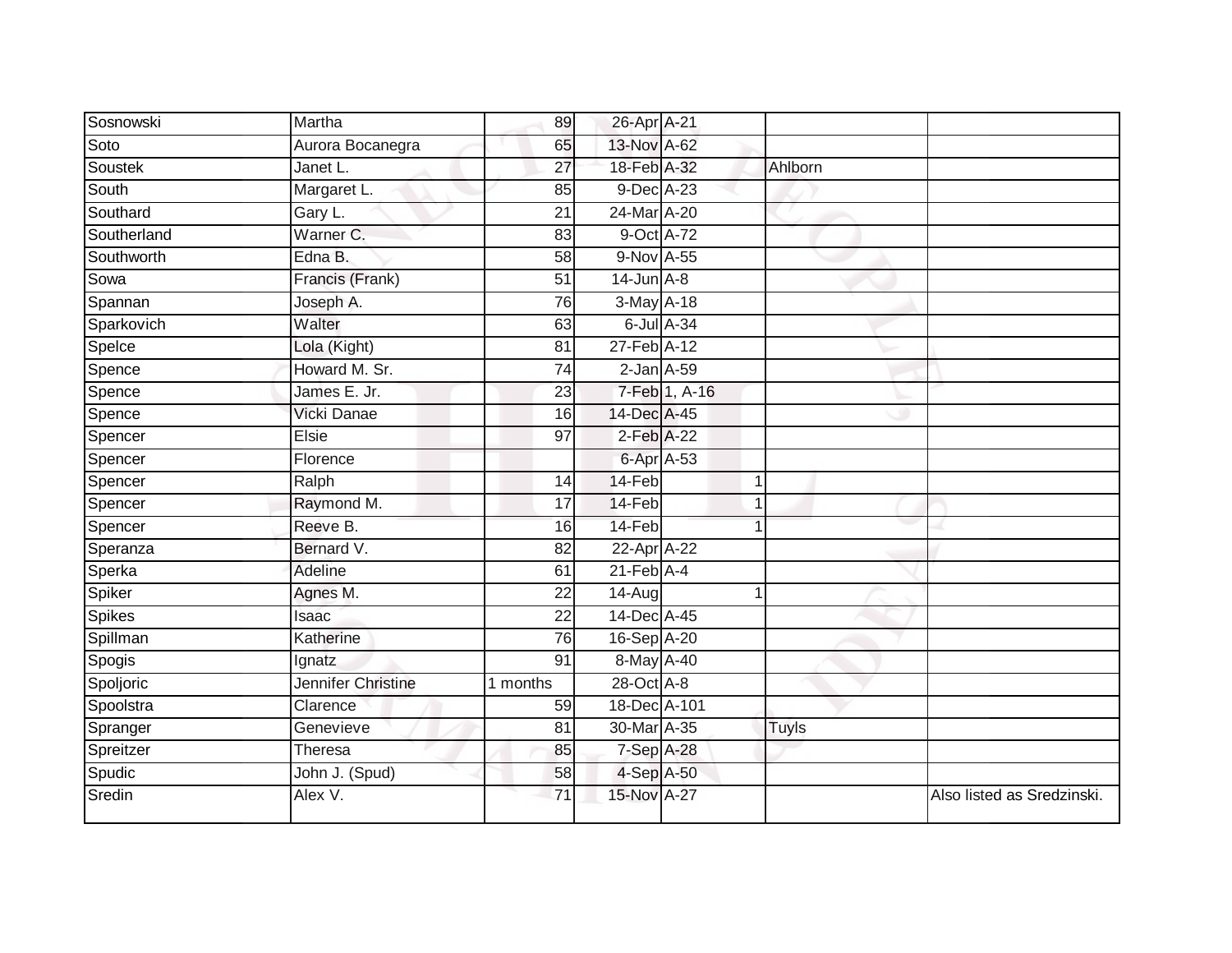| St. Clair      | Clarence L.           | 66              | $4$ -Jul $A$ -7  |                |           |  |
|----------------|-----------------------|-----------------|------------------|----------------|-----------|--|
| Stadnik        | Michael Sr.           | 86              | 30-Jun A-20      |                |           |  |
| <b>Stadurs</b> | Leon O.               | $\overline{71}$ | 3-Oct A-43       |                |           |  |
| <b>Stadurs</b> | Lola                  | 69              | 27-Nov A-44      |                |           |  |
| Stahura        | Judith L.             | $\overline{21}$ |                  | 3-Jul A-45     |           |  |
| Stan           | Ronald J.             | 34              | 18-Dec A-101     |                |           |  |
| Stancil        | Frances               |                 | $1-Feb$ A-21     |                |           |  |
| <b>Stanek</b>  | Agnes B.              | 63              | 14-Feb A-27      |                |           |  |
| <b>Stanek</b>  | Carl J.               | 53              | 12-Sep A-16      |                |           |  |
| Staniec        | Bertha B.             | 79              | 3-Mar A-47       |                | Kaczmarek |  |
| Stanish        | Joseph                | $\overline{77}$ | 7-Mar A-16       |                |           |  |
| Stanton        | Raymond Jack          | 64              | 9-Mar A-22       |                |           |  |
| <b>Stark</b>   | Edward J.             | 84              | 28-Jan A-46      |                |           |  |
| Starling       | Minnie L.             | 47              | 11-Mar A-47      |                |           |  |
| <b>Stasko</b>  | Ethel E.              | 79              | 19-Jun A-65      |                |           |  |
| Stasko         | George                | 66              | 22-Mar A-13      |                |           |  |
| Stassen        | Robert C.             | 24              |                  | 23-Sep 1, A-22 |           |  |
| <b>Steele</b>  | Dale M.               | 63              | $2$ -Aug A-16    |                |           |  |
| Steffen        | D. Theodore (Dr.)     | 82              | 8-May A-40       |                |           |  |
| Stein          | Herman                | 78              | 17-Aug A-53      |                |           |  |
| <b>Steiner</b> | Jacob L.              | 65              | 22-Mar A-13      |                |           |  |
| Stelling       | Ernest H.             | 80              | 29-Apr A-6       |                |           |  |
| Stelling       | Margaret H.           | 71              | $24$ -Jan $A-16$ |                | Eartly    |  |
| Stender        | Charles H.            | 66              | 18-Feb A-32      |                |           |  |
| Stetina        | Delphine              | 53              | 11-Dec A-91      |                |           |  |
| <b>Stevens</b> | Alyce M.              | $\overline{78}$ | $6$ -May $A-24$  |                |           |  |
| <b>Stevens</b> | Janet                 | 61              | 20-Mar A-63      |                |           |  |
| <b>Stevens</b> | Roy A.                | 84              | $6$ -May $A$ -24 |                |           |  |
| Stevenson      | Fern                  | 80              | $14$ -Jan $A-4$  |                |           |  |
| Stevenson      | <b>Mary Elsie</b>     |                 | 17-Nov A-53      |                |           |  |
| <b>Stewart</b> | <b>Barbara Ripley</b> | 88              | 7-Jan A-18       |                |           |  |
| <b>Stewart</b> | Carl P.               | $\overline{72}$ | $8-Feb$ A-16     |                |           |  |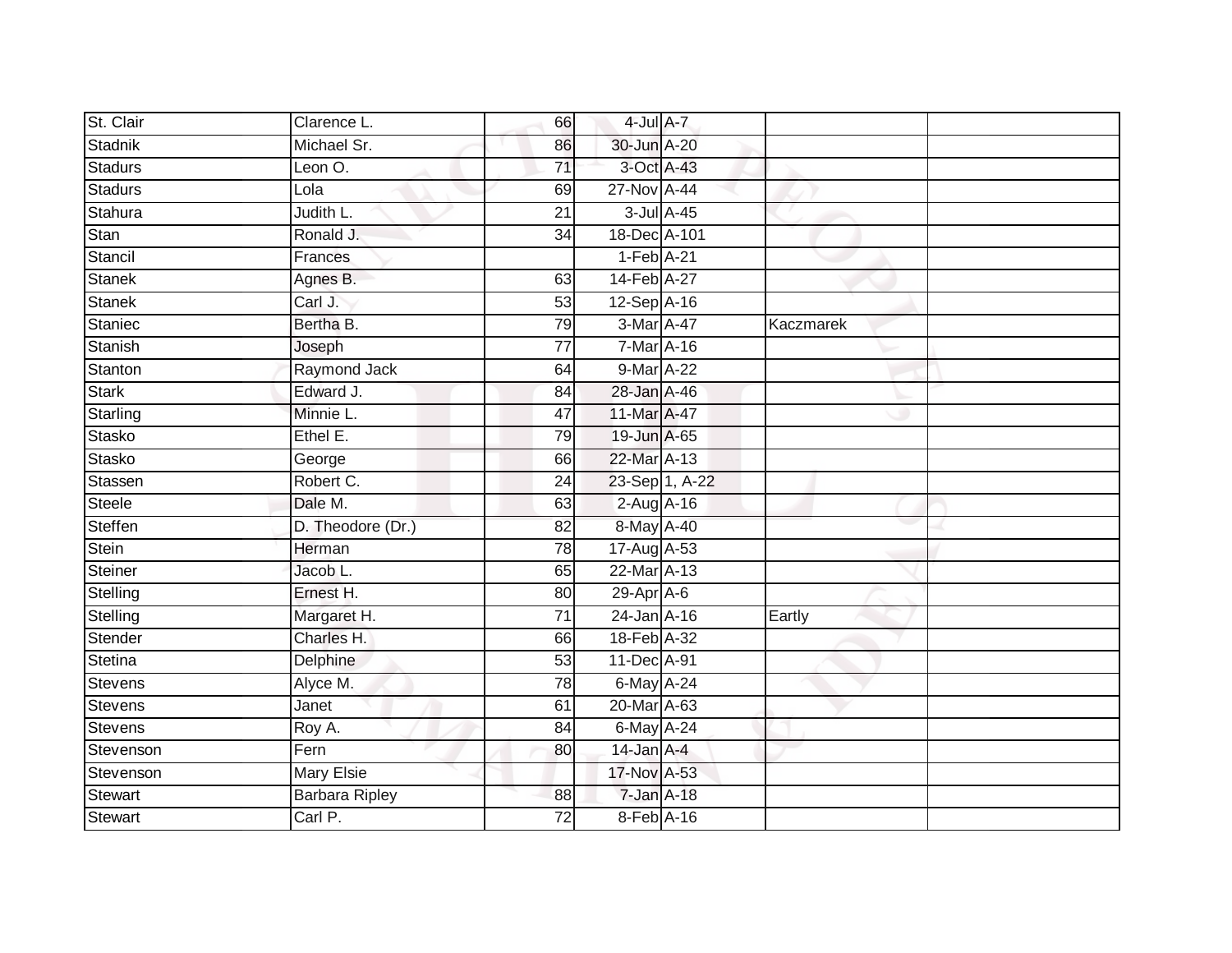| <b>Stewart</b> | John (Jack)            | 59              | 29-May A-67     |               |           |  |
|----------------|------------------------|-----------------|-----------------|---------------|-----------|--|
| Stewart        | Marie (Rose)           | 58              | 20-Mar A-63     |               |           |  |
| Stewart        | Susan                  | 56              | 23-Feb A-36     |               |           |  |
| Stiefenhoefer  | Yolanda Gertrude       | 79              | 13-Dec A-22     |               |           |  |
| Stillwell      | Carl                   | $\overline{82}$ | 10-Jan A-21     |               |           |  |
| Stipulin       | Douglas M.             | 64              | 30-Dec A-6      |               |           |  |
| <b>Stofcik</b> | John P.                | 40              | 26-Jun A-46     |               |           |  |
| <b>Stokes</b>  | John R.                | 65              | 9-Aug A-15      |               |           |  |
| Stoklosa       | Anthony J.             |                 | 16-Mar A-41     |               |           |  |
| <b>Stone</b>   | Ann                    | 59              | 25-Apr A-21     |               |           |  |
| Stone          | <b>Betty</b>           | $\overline{77}$ | 13-Nov A-62     |               |           |  |
| Stone          | Inez                   | 45              | 22-Sep A-34     |               |           |  |
| Stone          | Joe                    | 52              | 28-Feb A-11     |               |           |  |
| Stonebrook     | Ada                    | 86              | 9-Nov A-55      |               |           |  |
| Stonebrook     | Valjean                | 59              | 14-Jul A-49     |               |           |  |
| Storey         | Joseph B.              | 83              | 14-Aug A-67     |               |           |  |
| Stoser         | Bruno S.               | 69              | 28-Feb A-11     |               |           |  |
| Stough         | <b>Clara Gansch</b>    | 83              | 7-Nov A-35      |               |           |  |
| Stout          | Irene                  |                 | 4-May A-40      |               | Dickinson |  |
| Stoynoff       | James M.               | 21              |                 | 3-Jul 1, A-45 |           |  |
| Strantz        | John M. Sr.            | 49              | 13-Jan A-49     |               |           |  |
| Straszewski    | Tekla A.               | 88              | 30-Dec A-6      |               |           |  |
| Strauch        | Dorothy Lenore         | 52              | $1-Dec$ A-32    |               |           |  |
| Strauch        | Herbert A.             | 62              | 11-Jul A-16     |               |           |  |
| Street         | Butler W.              | 76              | 12-Dec A-18     |               |           |  |
| Stretch        | <b>Elizabeth Marie</b> | 89              | 17-Jul A-56     |               |           |  |
| Strickland     | Cora                   | 78              | $2$ -Jun $A-43$ |               |           |  |
| Stricklin      | Jean L.                | 38              | 22-Aug A-31     |               |           |  |
| Strode         | Ralph                  | 63              | 24-May A-6      |               |           |  |
| Strong         | Dennis                 | $\overline{22}$ | 11-May          |               | 1         |  |
| Stronski       | Sigmund P. (Strons)    | 63              | 13-Apr A-36     |               |           |  |
| Stuhlmacher    | George E.              | $\overline{77}$ | $4-Sep$ $A-50$  |               |           |  |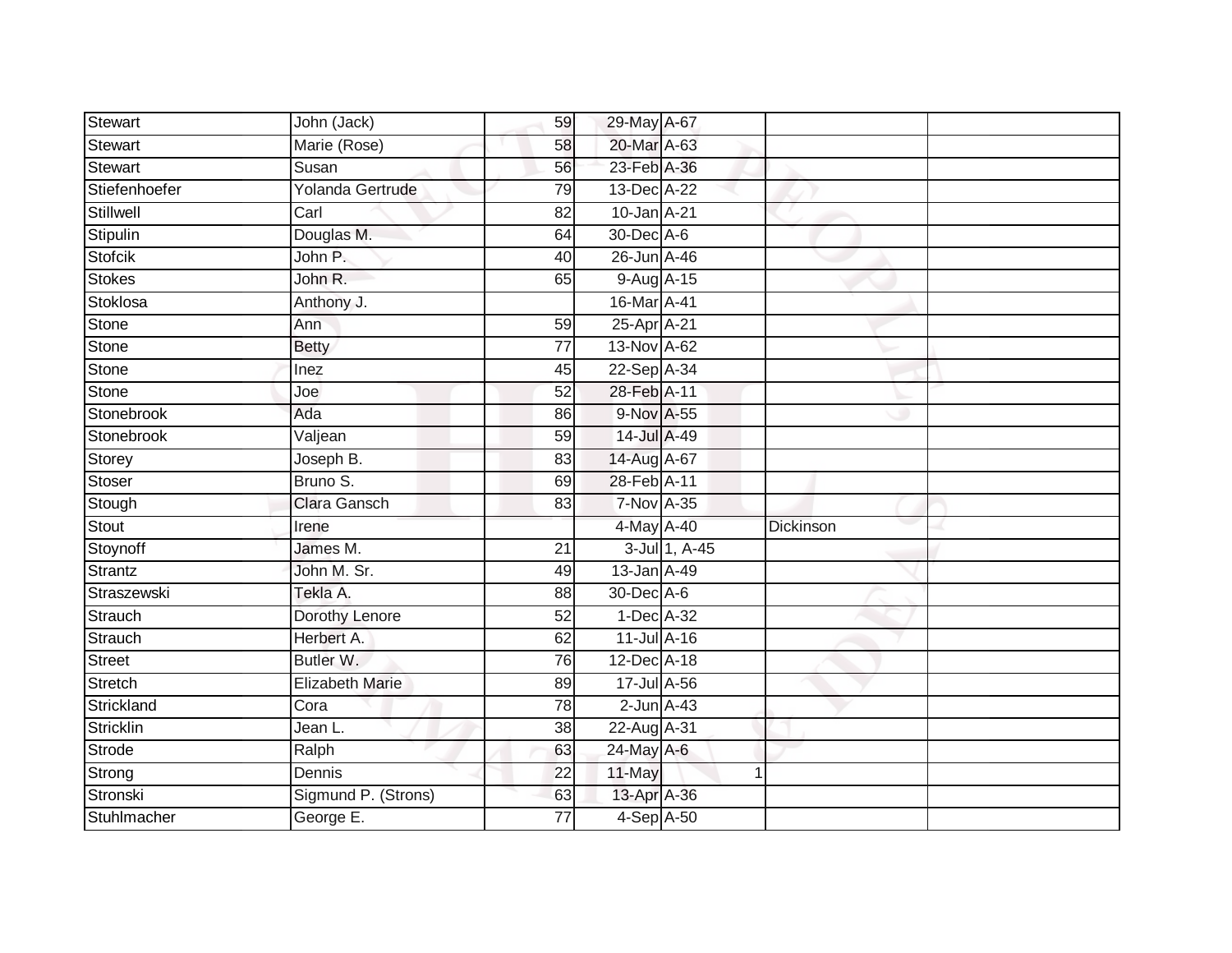| Stumpf                  | Eugene C.            | 70                    | 28-Feb A-11                |            |  |
|-------------------------|----------------------|-----------------------|----------------------------|------------|--|
| Stunkard                | George Wellington    | 71                    | 7-Sep A-28                 |            |  |
| Stuparitz               | Julius               | 66                    | 10-Mar A-35                |            |  |
| Stur                    | Ben A.               |                       | 25-Mar A-5                 |            |  |
| Suba                    | Anna                 | $\overline{88}$       | $24$ -Jan $A-16$           |            |  |
| Suda                    | Andrew Jr.           | $\overline{21}$       | $1-Nov$ A-6                |            |  |
| <b>Suess</b>            | Joseph H.            | 79                    | 16-Jun A-22                |            |  |
| Sufak                   | Joseph A.            | 57                    | 10-Apr A-34                |            |  |
| Sufana                  | Miriam               | 54                    | 29-Jul A-41                |            |  |
| Sukupchak               | Paul                 | $\overline{58}$       | 31-Jan A-27                |            |  |
| Sulicz                  | Eugene               | 61                    | 4-Mar A-33                 |            |  |
| Sulkowski               | Rose D.              | 69                    | 27-Jan A-12                |            |  |
| Sullivan                | Charles J.           | 59                    | 3-May A-18                 |            |  |
| Surdyk                  | <b>Betty Fay</b>     | 50                    | 10-Oct A-14                |            |  |
| Surowiecki              | Medard               | $\overline{74}$       | 2-Mar A-20                 |            |  |
| Surufka                 | Dolores M.           | 51                    | 14-Jul A-49                | Muha       |  |
|                         | Kay                  | 56                    | 29-Nov A-22                |            |  |
| Sut                     |                      |                       |                            |            |  |
| <b>Svitek</b>           | <b>Cynthia Marie</b> | 4 months              | 5-May A-56                 |            |  |
| Svorencik               | <b>Barbara</b>       | 88                    | 1-Dec A-32                 |            |  |
| Swallow                 | Mildred W.           | $\overline{74}$       | 26-Aug A-8                 |            |  |
| Swanson                 | Anna L.              | 92                    | 13-Oct A-57                |            |  |
| Swanson                 | <b>Tyler</b>         | 63                    | 29-Jul A-41                |            |  |
| Swardson                | Arlene J.            | 46                    | 15-Nov A-27                | Carlson    |  |
| Swarthout               | Emma P.              | $\overline{78}$       | 28-Mar A-16                |            |  |
| Swedran                 | Julia                | 88                    | $1-Sep$ A-20               |            |  |
| Sweet                   | Ivah K.              | 82                    | 11-Jul A-16                |            |  |
| Swetnam                 | Robert               | 53                    | 27-Dec A-29                |            |  |
| Swetnam                 | Robert               | 53                    | 26-Dec A-20                |            |  |
| Swets                   | Alice                |                       | 11-May A-27                |            |  |
| <b>Swets</b>            | Kate                 | 76                    | 12-Dec A-18                |            |  |
| Swiboda<br><b>Swick</b> | Helen R.<br>Metha C. | 68<br>$\overline{81}$ | 17-Apr A-85<br>15-Sep A-46 | Stachurski |  |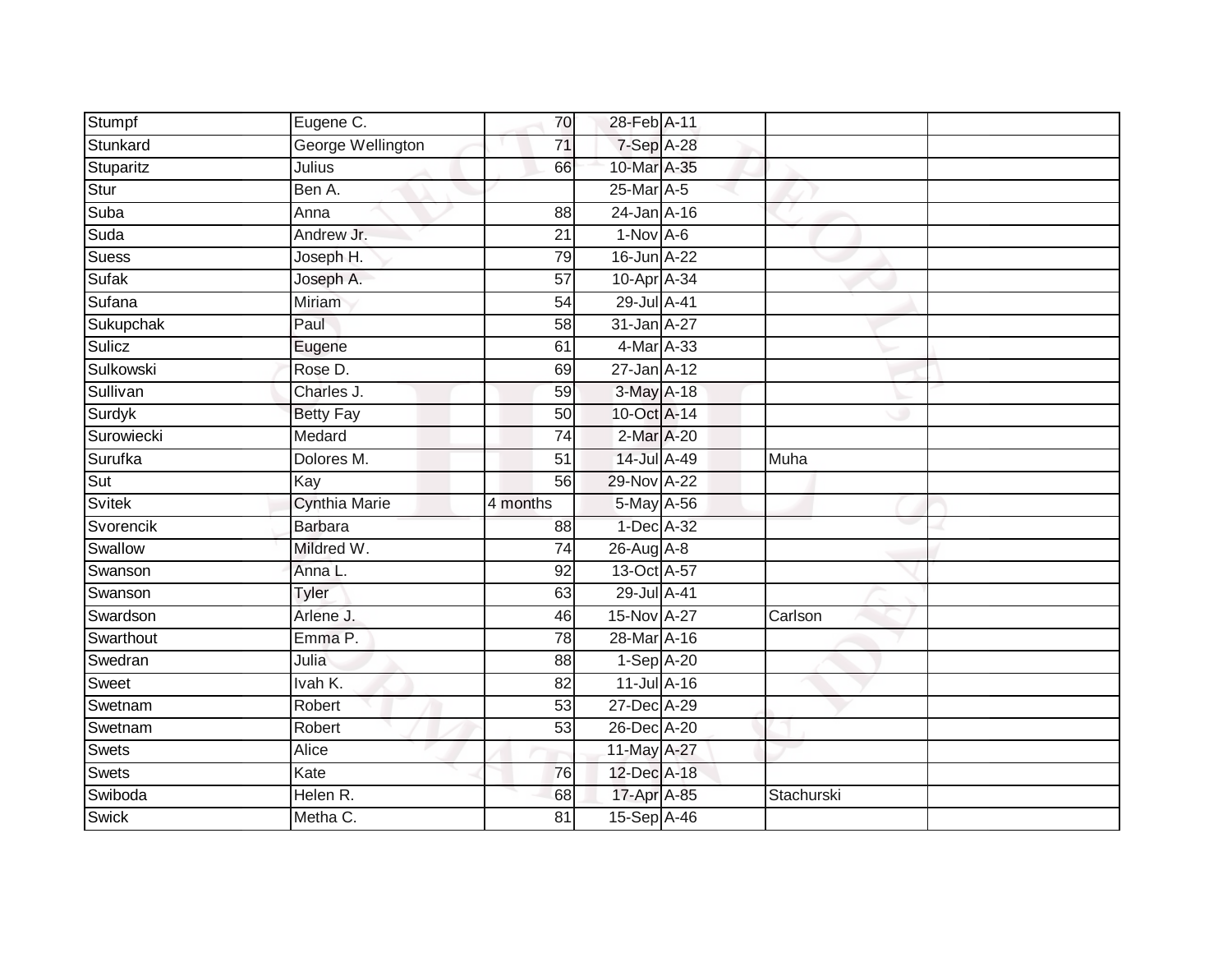| Swiderski     | John B.                  | 85 | 27-Dec A-29             |   |           |
|---------------|--------------------------|----|-------------------------|---|-----------|
| Swiercz       | Helen M.                 | 75 | 7-Oct A-28              |   |           |
| <b>Swierk</b> | Helen                    |    | 18-Apr A-16             |   |           |
| Swinford      | William E.               |    | 16-Oct A-38             |   |           |
| Swisher       | Albert J. (Jake)         | 62 | 23-Oct A-71             |   |           |
| Swisher       | Joyce                    | 55 | 10-Oct A-14             |   |           |
| Sykora        | Stephanie                | 86 | 27-Jun A-16             |   |           |
| Szafasz       | Joseph                   | 86 | $25$ -Jul $A-4$         |   |           |
| Szarmach      | Chester                  | 61 | 13-Mar A-61             |   |           |
| Szczerbowski  | Helen M.                 | 53 | 21-Jun A-29             |   | Gargas    |
| Szendzial     | <b>Derrick</b>           | 10 | 23-Mar                  | 1 |           |
| Szendzial     | Lillian                  | 57 | 23-Mar                  |   |           |
| Szmanski      | Wieslawa F.              | 47 | $2$ -Jan $A$ -59        |   |           |
| Szumski       | Genevieve D.             | 66 | 22-Apr A-22             |   | Wronski   |
| Szymaniak     | Leona                    |    | 14-Oct A-47             |   | Kolodziej |
| Szymoniak     | Walter G.                | 58 | 25-Nov A-18             |   |           |
| Szynalik      | Walter S.                |    | 66 Septemher A-17<br>26 |   |           |
| Tadich        | John (Jovo)              | 86 | 16-May A-39             |   |           |
| <b>Takacs</b> | James E.                 | 27 | 26-May A-32             |   |           |
| Tamburo       | <b>Cavaliere Carmine</b> |    | 25-Feb A-39             |   |           |
| Tamminga      | Wiliam                   | 77 | 14-Aug A-67             |   |           |
| Tanchak       | Peter                    | 68 | 3-Jan A-21              |   |           |
| Tangerman     | Josephine K.             | 93 | $4$ -Jul $A-7$          |   |           |
| Tanis         | Glenn                    | 52 | 16-Jan A-95             |   |           |
| <b>Tanis</b>  | Peter (Tim)              | 38 | 26-Dec A-20             |   |           |
| Tapajna       | John F.                  | 71 | 10-Jul A-34             |   |           |
| Tate          | Percy A.                 | 73 | 22-Jun A-22             |   |           |
| Tauber        | Gwendolyn                | 49 | 3-Apr A-38              |   |           |
| Taylor        | Donald A.                | 46 | 16-Feb A-32             |   |           |
| Taylor        | Hugh C.                  | 86 | 25-May A-18             |   |           |
| <b>Taylor</b> | John                     | 59 | 3-Oct A-43              |   |           |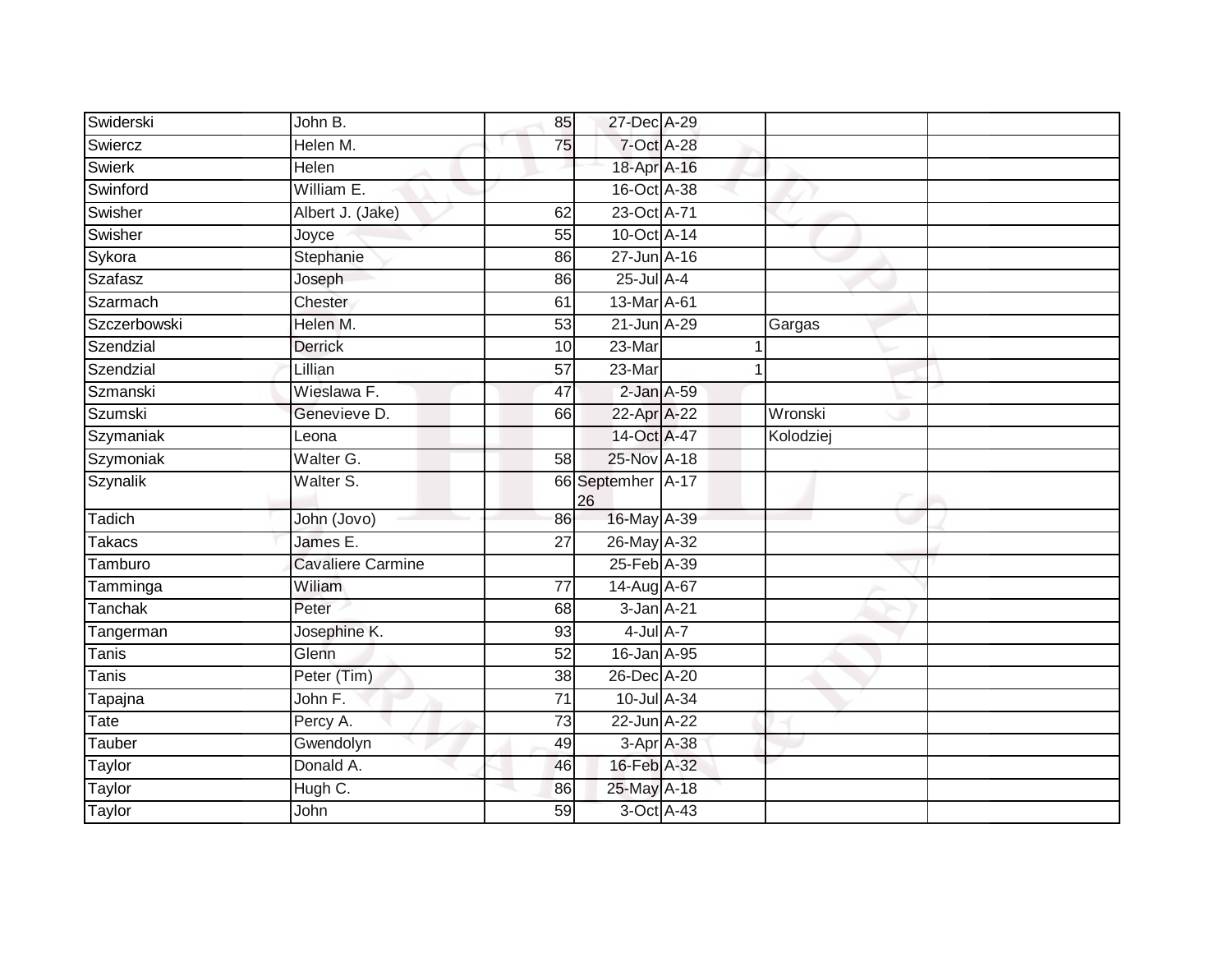| Taylor       | Roosevelt         | 46              | 21-Mar A-12      |                |       |  |
|--------------|-------------------|-----------------|------------------|----------------|-------|--|
| Taylor       | William G. Sr.    | 62              | 10-Nov A-14      |                |       |  |
| Teegarden    | William R.        | 76              | 26-Apr A-21      |                |       |  |
| <b>Teles</b> | Anthony V.        | 64              | $15$ -Aug $A$ -8 |                |       |  |
| Teller       | Robert L.         | 63              | 10-Apr A-34      |                |       |  |
| Templeton    | Dorothy L.        | 60              | 17-Nov A-53      |                |       |  |
| Templeton    | James             | $\overline{17}$ |                  | 21-Nov 1, A-24 |       |  |
| Tengosik     | John              | 68              | 18-Dec A-101     |                |       |  |
| Terpin       | Mary              | 66              | 19-Jan A-45      |                | Sieja |  |
| <b>Terry</b> | Clarence G.       | 88              | $6$ -Mar $A$ -58 |                |       |  |
| Terry        | Cora R.           | 84              | 22-Nov A-6       |                |       |  |
| Terry        | Mary H.           | 85              | $6$ -Feb $A$ -53 |                |       |  |
| Tharp        | Charles M.        | 54              | 15-Apr A-31      |                |       |  |
| Tharp        | Mary S.           | 86              | $1-Nov$ A-6      |                |       |  |
| Thiel        | Ethel M.          | 58              | 29-Jul A-41      |                |       |  |
| Thoma        | Mae               | 77              | 21-Sep A-31      |                |       |  |
| Thomas       | <b>Arthur Lee</b> | 65              | 20-Jul A-20      |                |       |  |
| Thomas       | Elmer J.          | 46              | 13-Sep A-14      |                |       |  |
| Thomas       | Hugh              | 54              | 29-Dec A-31      |                |       |  |
| Thomas       | Orrin             | 77              | 26-May A-32      |                |       |  |
| Thomas       | Theresa           | 18              | 19-Dec A-12      |                |       |  |
| Thompson     | Anna Mae (Ann)    | 63              | $2-Sep$ A-18     |                |       |  |
| Thompson     | Brenda J.         | 36              | 11-Apr A-33      |                |       |  |
| Thompson     | Chauncey Jr.      | 32              | 25-Apr           | $\mathbf{1}$   |       |  |
| Thompson     | John H.           | 62              | 24-Jan A-16      |                |       |  |
| Thompson     | Mildred           | 72              | 13-Mar A-61      |                |       |  |
| Thompson     | Pearlene Victoria | 76              | 6-May A-24       |                |       |  |
| Thompson     | Percy Sr.         | 76              | 19-May A-55      |                |       |  |
| Thomson      | James             | 75              | 6-Dec A-16       |                |       |  |
| Thon         | John F.           | 82              | 3-May A-18       |                |       |  |
| Thon         | Minnie D.         | 88              | 12-Apr A-22      |                |       |  |
| Thorley      | Signa             | $\overline{84}$ | 10-Apr A-34      |                |       |  |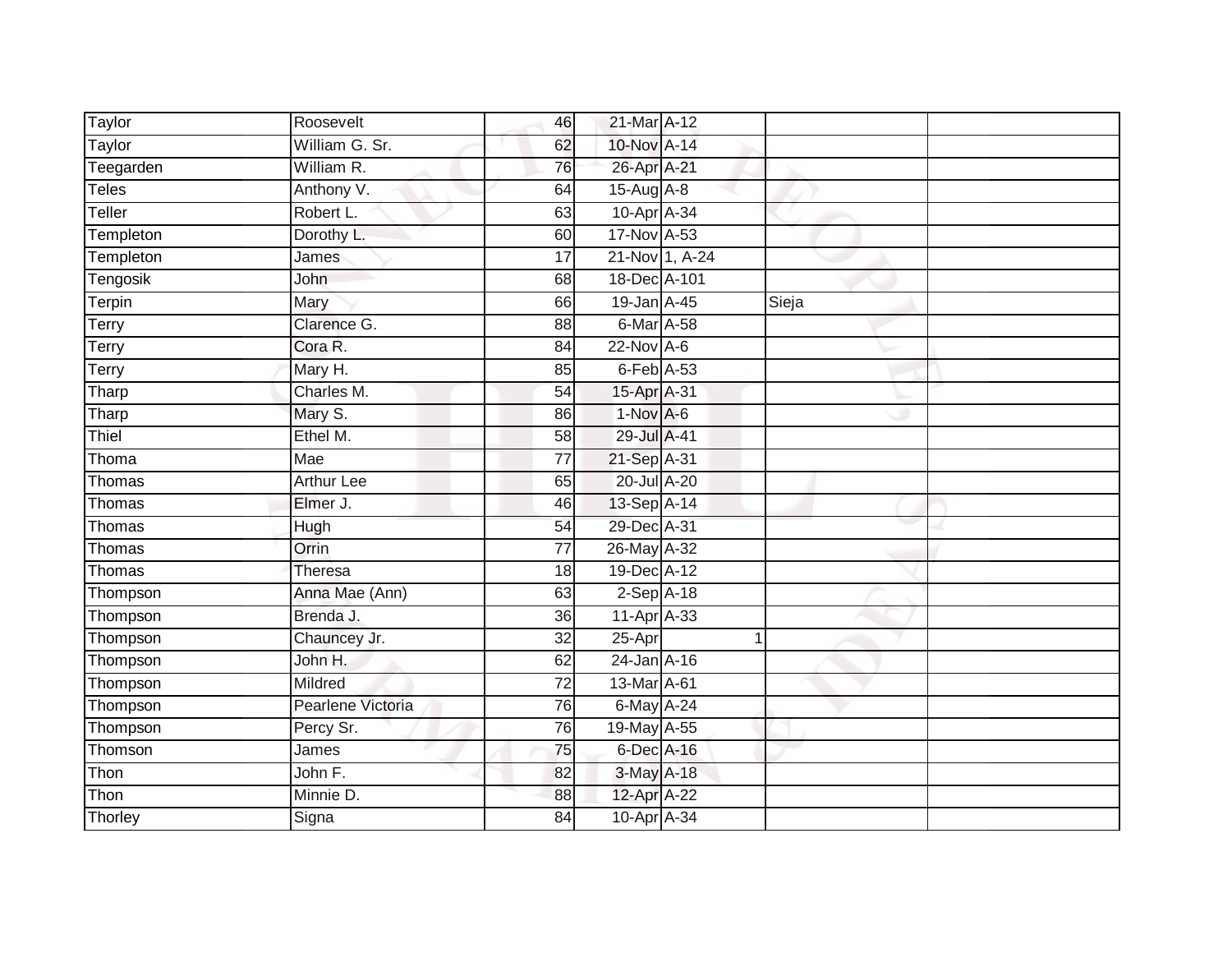| Thurman        | Frances (Fran)          | 57              | 15-May A-65      |          |  |
|----------------|-------------------------|-----------------|------------------|----------|--|
| Tica           | George                  | 48              | 30-May A-18      |          |  |
| Tigchelaar     | Kathleen (Kathy)        | $\overline{21}$ | 5-Dec A-25       | Klooster |  |
| <b>Tiggs</b>   | Mamie Graves Lofton     | 64              | $1-Feb$ A-21     |          |  |
| Tignor         | Robert H.               | 53              | 26-May A-32      |          |  |
| Tiller         | <b>Jody Anne</b>        | 23              | 4-Dec A-102      |          |  |
| Tilles         | <b>Belle</b>            | 64              | $2$ -Aug $A$ -16 |          |  |
| <b>Tiltges</b> | Don S.                  | 22              | 7-Jul A-51       |          |  |
| Timkovich      | <b>Steve</b>            | 62              | $3$ -Jan $A-21$  |          |  |
| Timm           | Herman C.               | 84              | 12-Sep A-16      |          |  |
| Timmons        | Edith A.                | 77              | 18-Jan A-12      |          |  |
| Tipp           | Thomas Jefferson (Rev.) | 84              | 9-Feb A-43       |          |  |
| Tobias         | George W. (GeGe)        | 48              | 30-Oct A-82      |          |  |
| Todd           | Charles A. (Shorty)     | 68              | 13-May A-10      |          |  |
| Todd           | Everett M.              | 83              | 24-Oct A-4       |          |  |
| Tomczak        | Helen                   | 77              | 3-Jul A-45       |          |  |
| <b>Tomko</b>   | Michael                 | 76              | 22-Jul A-12      |          |  |
| Tompkins       | Charles W.              |                 | 18-Dec A-101     |          |  |
| Tomsic         | Joseph                  | 64              | 30-Jan A-30      |          |  |
| Toomire        | James L.                | 33              | 10-Jan A-21      |          |  |
| Topa           | Katherine V.            | 70              | 27-Mar A-75      |          |  |
| Torhan         | Julia                   |                 | 9-Oct A-72       |          |  |
| Tornabene      | Ross A.                 | 55              | 20-Oct A-30      |          |  |
| Torrez         | Charles                 | 79              | 9-Jan A-54       |          |  |
| Tothfalusi     | Priscilla               | 93              | 19-Jun A-65      |          |  |
| Towarnicki     | Anna                    | 87              | 15-Sep A-46      |          |  |
| Trader         | Alberta                 | 78              | 29-May A-67      |          |  |
| Trader         | William R.              | 33              | 12-Jul A-15      |          |  |
| Trainor        | Edith                   | 88              | 31-Oct A-14      |          |  |
| Trautman       | Bernard J.              | 82              | 4-Sep A-50       |          |  |
| Treen          | William R.              |                 | 11-Dec A-91      |          |  |
| Trembczynski   | Pearl                   | 83              | 16-Aug A-6       |          |  |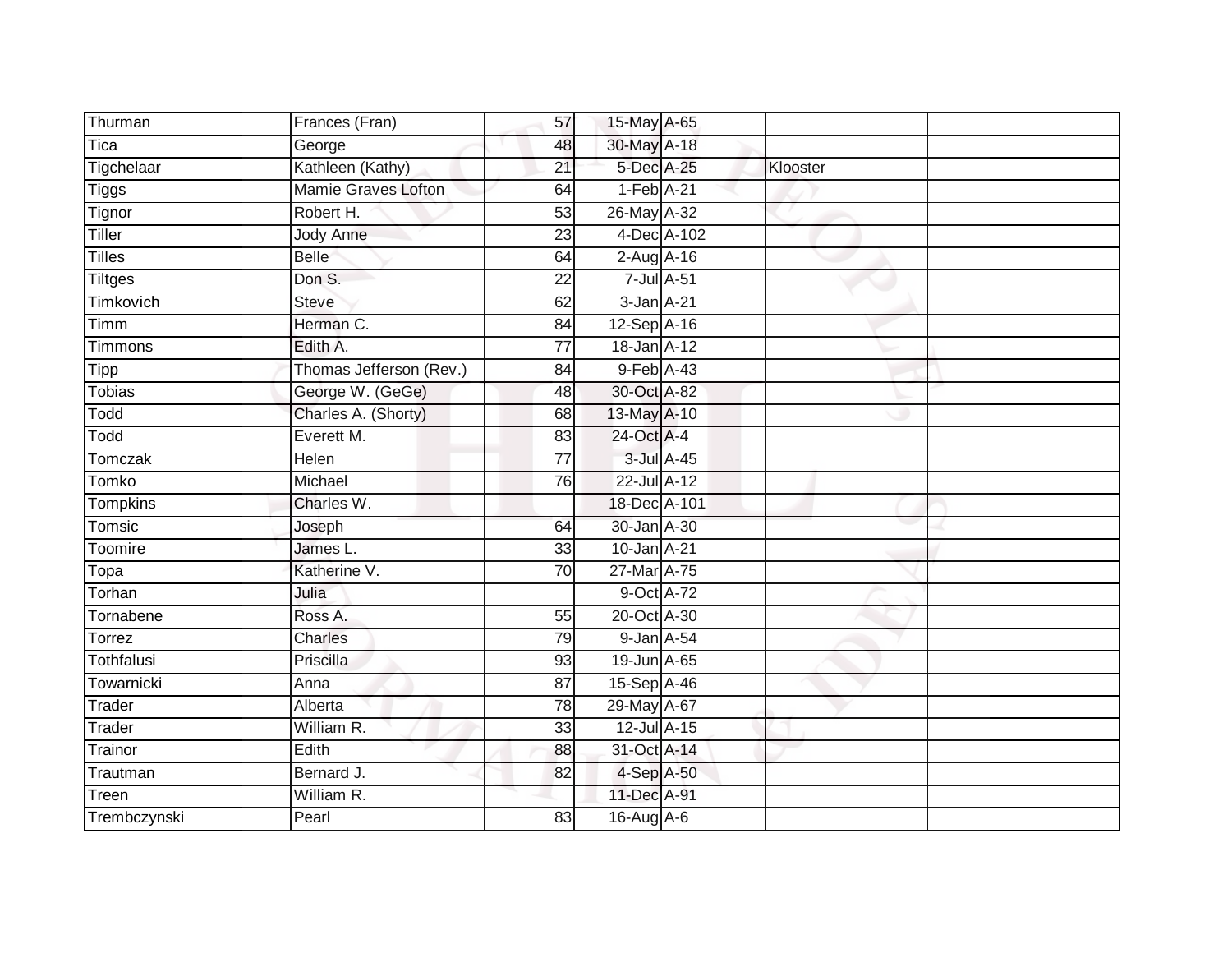| Trigg          | Marion B.            | 78              | 3-Mar A-47      |                |  |
|----------------|----------------------|-----------------|-----------------|----------------|--|
| Trimble        | Chester E.           | 74              | 30-Oct A-82     |                |  |
| Tripp          | <b>Michael Allen</b> | 20              | 16-Jan A-95     |                |  |
| Troehler       | Philip E.            | 42              | 11-Jan A-27     |                |  |
| Trojan         | Pearl                | 89              | $2$ -Mar $A-20$ |                |  |
| Trojanowski    | Catherine            | 76              | 27-Jan A-12     |                |  |
| Trost          | Edith E.             | $\overline{71}$ | 10-Nov A-14     |                |  |
| Trtanj         | Bertha P.            | 85              | 13-Apr A-36     |                |  |
| Truby          | Pauline              | 78              | 7-Mar A-16      |                |  |
| Trumpick       | Gertrude             | 86              | 7-Jun A-29      |                |  |
| <b>Trzupek</b> | Frank J. Sr.         | 55              | 11-May A-27     |                |  |
| Tubich         | <b>Mike</b>          | 62              | 22-Apr A-22     |                |  |
| Tuel           | Gertrude E.          | 71              | 4-Mar A-33      |                |  |
| <b>Tukos</b>   | John                 | 67              | 5-Dec A-25      |                |  |
| Tumbray        | Nicholas             | $\overline{77}$ | 22-Apr A-22     |                |  |
| Tumbula        | Irene                | 61              | 1-Aug A-25      |                |  |
| Tumidalsy      | John B.              | $\overline{77}$ | 27-Mar A-75     |                |  |
| Turk           | Bennie L.            | 65              | 31-Jan A-27     |                |  |
| <b>Turks</b>   | Idorthus             | 21              | 19-Jul A-4      |                |  |
| Turner         | Edson E.             | $\overline{50}$ | 17-May A-6      |                |  |
| Turner         | Lester J.            | 75              | 27-Jun A-16     |                |  |
| Turoczi        | Mary                 | 86              | 30-May A-18     |                |  |
| Turpin         | <b>Archie</b>        | 79              | 26-Dec A-20     |                |  |
| Turpin         | Lucille V.           | 53              | 3-Jan A-21      |                |  |
| Tweedle        | Ivan Lester          | 69              | 30-Mar A-35     |                |  |
| Tweedy         | <b>Otis</b>          | 72              | 29-Mar A-14     |                |  |
| Tyler          | William Sr.          | 76              | 26-Jan A-40     |                |  |
| <b>Tynek</b>   | Mary                 | $\overline{74}$ | $24$ -Oct A-4   |                |  |
| Tyner          | Mac                  | 47              | 29-May          | $\overline{1}$ |  |
| <b>Tysse</b>   | Clarence Sr.         | 66              | 13-Feb A-34     |                |  |
| <b>Ubik</b>    | Mary E.              | 64              | 31-Mar A-53     |                |  |
| Uhter          | Henry T.             | $\overline{80}$ | 21-Jan A-40     |                |  |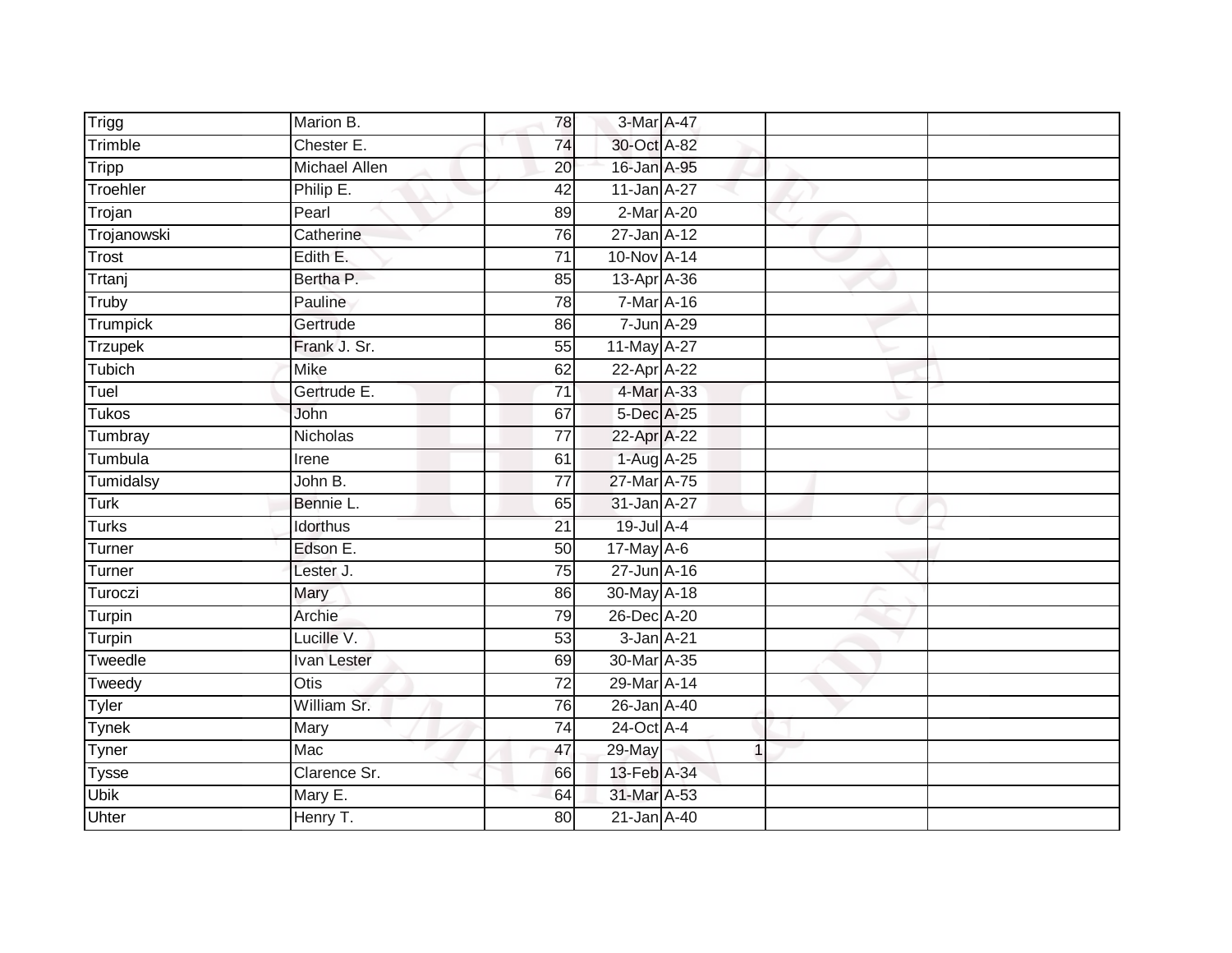| Uhter             | Viola M.      | 75              | 16-Mar A-41      |         |  |
|-------------------|---------------|-----------------|------------------|---------|--|
| <b>Ulbrich</b>    | Arline I.     | 53              | 6-Jan A-41       |         |  |
| <b>Ullrich</b>    | Zella C.      |                 | 15-Mar A-21      |         |  |
| Ulrich            | Ronald E.     |                 | 7-Dec A-43       |         |  |
| Ulrich            | Tofiel (Tom)  | 62              | 20-Oct A-30      |         |  |
| Underwood         | Alissa Ann    | Infant          | 3-Oct A-43       |         |  |
| Uram              | Rebecca Ann   | 28              | 19-Sep A-7       |         |  |
| Urban             | John E.       |                 | 30-Oct A-82      |         |  |
| Urban             | Ted           | 65              | 28-Oct A-8       |         |  |
| <b>Urbanowski</b> | Stephen       | 80              | 15-Aug A-8       |         |  |
| <b>Ustanik</b>    | Jennie        | $\overline{77}$ | 28-Sep A-53      |         |  |
| Vadas             | John Sr.      | $\overline{71}$ | 1-Aug A-25       |         |  |
| Vagnonis          | Ignatius J.   | 62              | 6-May A-24       |         |  |
| Vallenari         | Victor A.     | 59              | 11-Nov A-39      |         |  |
| Vallo             | Anna          | 66              | 24-May A-6       |         |  |
| Vallo             | Chris A. Sr.  | 78              | 22-Apr A-22      |         |  |
| Valuch            | Sam           | 67              | 8-Apr A-38       |         |  |
| Van Amstel        | Anna E.       | 83              | 10-May A-13      |         |  |
| Van Dyke          | Dorothy M.    | 91              | 5-Jan A-55       |         |  |
| Van Gilder        | Ruth E.       | 76              | 27-Dec A-29      | Young   |  |
| Van Gorp          | Henry         | 94              | 23-Jan A-36      |         |  |
| Van Horn          | Evie L.       | 69              | 19-Dec A-12      |         |  |
| Van Milligan      | Theodore      | 53              | 14-Feb A-27      |         |  |
| Van Nada          | Fred J.       | 84              | $17$ -May $A-6$  |         |  |
| Van Noort         | Peter Sr.     | 88              | $1$ -Jun $A-32$  |         |  |
| Van Sant          | Martha        | $\overline{47}$ | 22-Mar A-13      | O'Neill |  |
| Van Schouwen      | Joseph        | 69              | $2$ -Jan $A$ -59 |         |  |
| Van Slyke         | Robert Sr.    | 61              | 19-Apr A-4       |         |  |
| Van Wienen        | Jennie        | 82              | 29-Dec A-31      |         |  |
| Van Winkle        | Rudolph (Rip) |                 | $1-Nov$ A-6      |         |  |
| VanBuskirk        | Richard E.    | 68              | 1-Mar A-4        |         |  |
| Vance             | Thomas H.     | 70              | 2-Oct A-74       |         |  |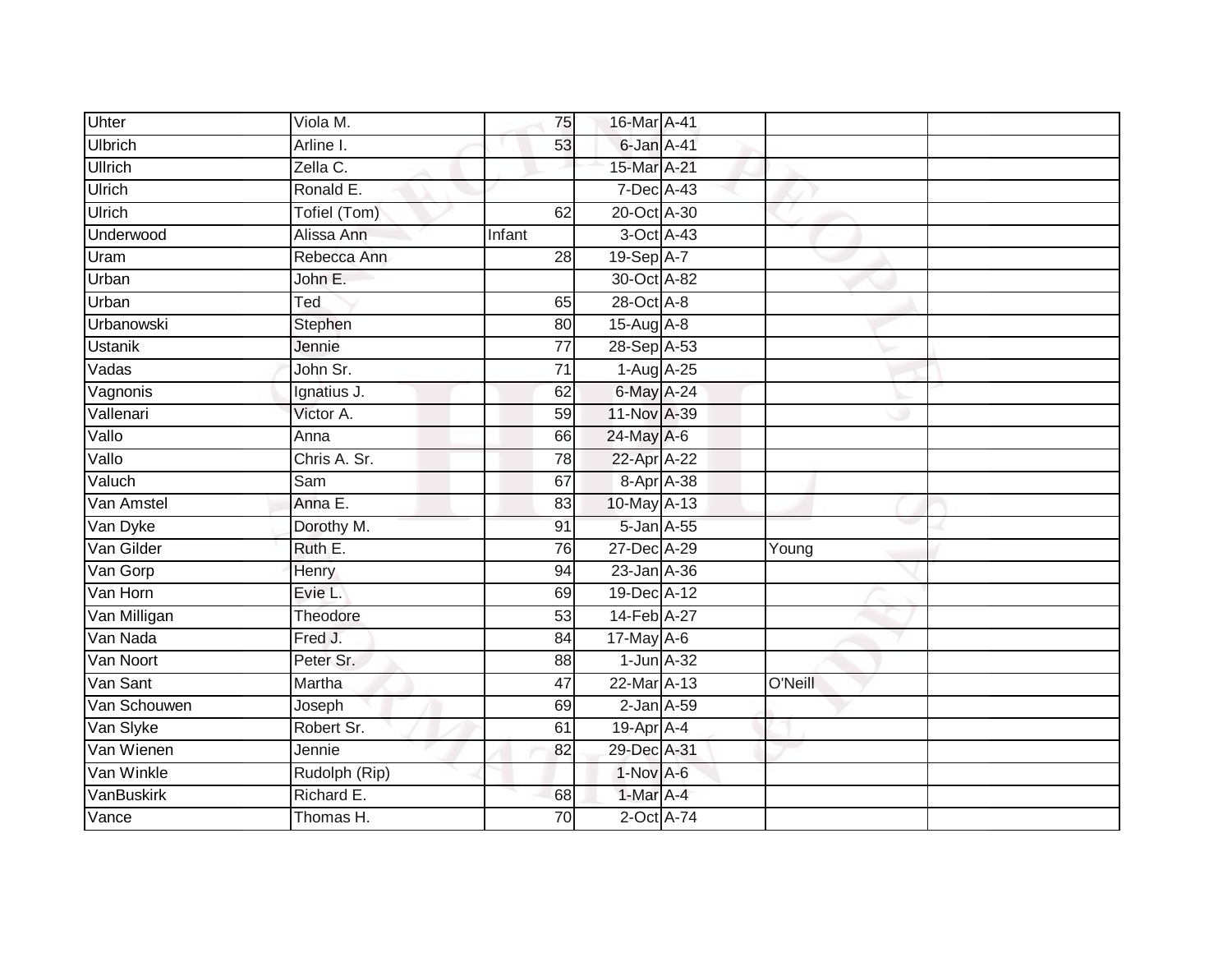| Vanco              | Barbara J.        | 39              | 27-Apr A-52      |            |  |
|--------------------|-------------------|-----------------|------------------|------------|--|
| <b>Vander Beek</b> | Goverd            | 78              | 24-Jun A-16      |            |  |
| Vander Vliet       | Arthur            | 65              | 14-Jan A-4       |            |  |
| VanderHerberg      | Martin            | 61              | 11-Jan A-27      |            |  |
| Vandersteen        | Alfred R. Sr.     | 79              | 1-May A-42       |            |  |
| VanderVaart        | Peter             | $\overline{72}$ | 7-Nov A-35       |            |  |
| VanDerWeit         | Frederick         | 58              | 13-Apr A-36      |            |  |
| Vankuiken          | Antina            | 83              | 16-Jan A-95      |            |  |
| Vanover            | Ethel             | 49              | 22-Mar A-13      |            |  |
| Vanselow           | Louis A.          | 73              | 23-Jan A-36      |            |  |
| VanTil             | Lucy              | 86              | 8-Nov A-27       |            |  |
| Vargo              | Eli               | 83              | 14-Apr A-34      |            |  |
| Vargo              | Helen O.          | $\overline{71}$ | 22-Nov A-6       |            |  |
| Vargo              | Mary A.           | $\overline{74}$ | 9-Dec A-23       |            |  |
| Varnes             | Kenneth J.        | $\overline{51}$ | 3-Jan A-21       |            |  |
| Varney             | Edna L.           | 66              | 21-Mar A-12      |            |  |
| Vasek              | Marianne (Marina) | 44              | 7-Jul A-51       |            |  |
| Vasojevic          | George            | 64              | 20-Oct A-30      |            |  |
| Vater              | Gilbert C.        | 69              | 25-Sep A-94      |            |  |
| Vaughn             | J. C. Larry       | 50              | 14-Nov A-14      |            |  |
| Vaughn             | Peter             | 72              | 30-Nov A-48      |            |  |
| Vaughn             | Raymond           | 61              | 30-Jun A-20      |            |  |
| Velasquez          | <b>Theresa</b>    | 42              | $4$ -Apr $A$ -14 |            |  |
| Veldkamp           | Joseph            | 85              | 10-Jun A-35      |            |  |
| Venecz             | Mabel V.          | 55              | 20-Jun A-32      |            |  |
| Venzke             | Elmer A.          | 89              | $11-AprA-33$     |            |  |
| Vera               | Lydia             | $\overline{51}$ | 15-Aug A-8       |            |  |
| Vermejan           | Alexander Sr.     | 82              | 10-Jun A-35      |            |  |
| Verrill            | Everett J.        | 65              | 29-Mar A-14      |            |  |
| Vetroczky          | Joseph J.         | 42              |                  | 6-Jul A-34 |  |
| Vezer              | Bela              | 37              | 28-Nov A-32      |            |  |
| Vickery            | Elmer R.          | $\overline{71}$ | 8-Mar A-12       |            |  |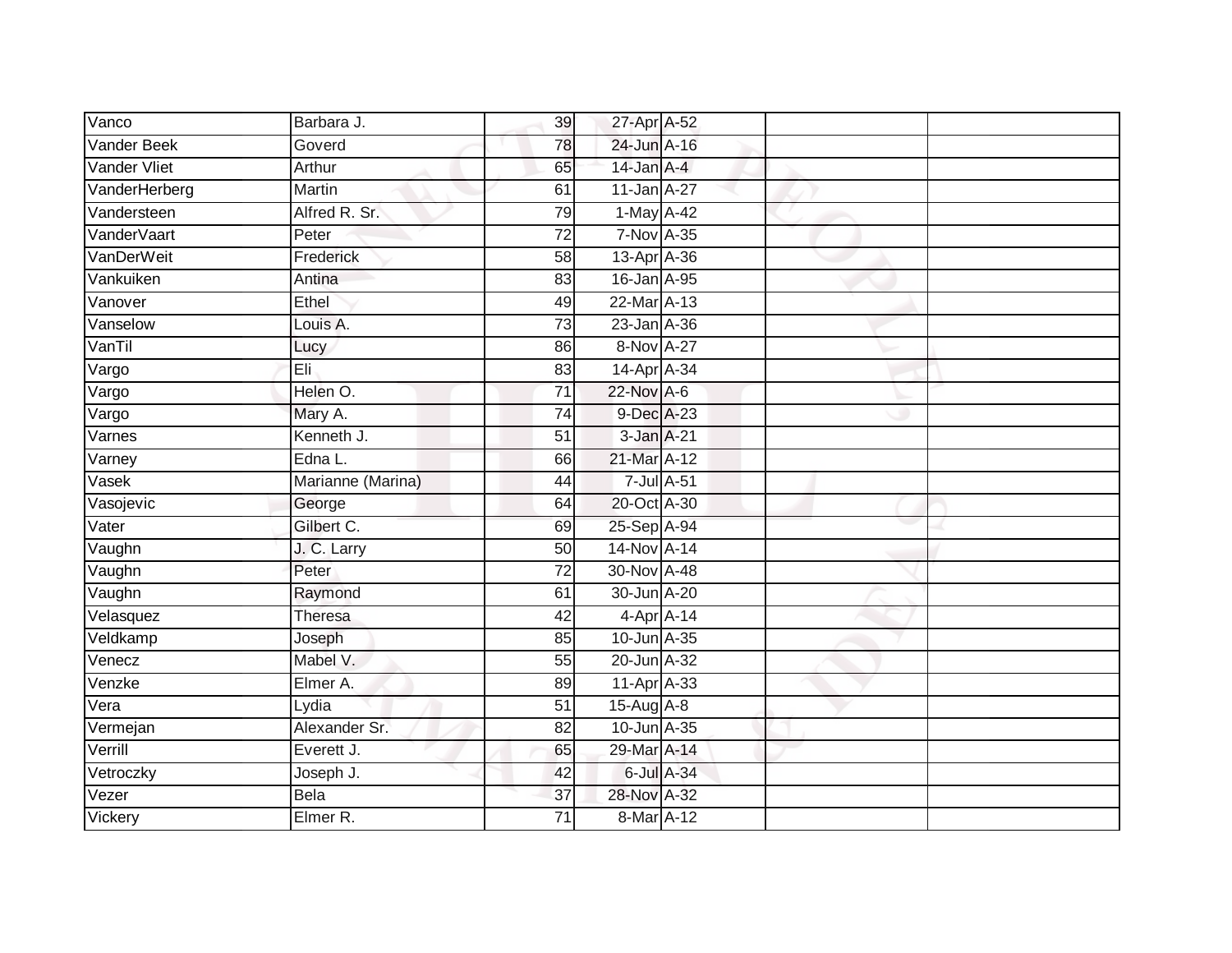| Vieau     | Leo I.                | 80              | 6-Oct A-32       |             |                            |
|-----------|-----------------------|-----------------|------------------|-------------|----------------------------|
| Vintilla  | Magadlin              | 85              | $1$ -May A-42    |             |                            |
| Vockell   | Karen                 | 32              | 5-Apr A-6        |             |                            |
| Volk      | John E.               | 65              | 20-Mar A-63      |             |                            |
| Voss      | Susan                 | $\overline{92}$ | $6$ -Jun $A$ -16 |             |                            |
| Voss      | William C.            | 76              | 18-Nov A-43      |             |                            |
| Vrabel    | Joseph                | 78              | 16-Oct A-38      |             | Also listed as Wrabely.    |
| Vrabely   | John                  | 79              | 21-Mar A-12      |             |                            |
| Vrbanich  | Martin                | 79              | 18-Sep A-42      |             |                            |
| Vukowich  | Mary Ann              | 66              | 27-Mar A-75      |             |                            |
| Wachewicz | Joseph C.             | 48              | $1$ -Jun $A-32$  |             |                            |
| Wachewicz | Richard F. (Dixie)    | 53              | 24-Apr A-26      |             |                            |
| Wachowicz | Leo                   | 69              | 18-May A-48      |             |                            |
| Wadas     | Aniela                |                 | 14-Dec A-45      |             |                            |
| Waddle    | Charles E.            | 60              | 17-Apr A-85      |             |                            |
| Waddles   | Cora M.               |                 | 25-Aug A-28      |             |                            |
| Wagin     | Amos E.               | $\overline{70}$ | 28-Feb A-11      |             |                            |
| Wagman    | Morris J.             | 68              | 10-Jul A-34      |             |                            |
| Wagner    | Joseph F.             | 82              | 5-Apr A-6        |             |                            |
| Wajda     | Frank                 | 82              | 14-Feb A-27      |             |                            |
| Walczak   | Antoinette (Antonina) | 79              | 20-Dec A-14      |             |                            |
| Walden    | Kern                  | 29              | 7-Nov            | $\mathbf 1$ |                            |
| Walerow   | Paul A.               | 62              | 19-Jun A-65      |             | Also listed as Walerowicz. |
| Walge     | Frank M.              | 74              | 31-May A-4       |             |                            |
| Walge     | Josephine             | $\overline{72}$ | 1-Aug A-25       |             |                            |
| Walker    | David Lee             | 31              | 23-Dec A-18      |             |                            |
| Walker    | Lillie B.             | 47              | 10-Jul A-34      |             |                            |
| Walker    | Virla E.              | $\overline{74}$ | 15-Mar A-21      |             |                            |
| Walkowiak | Gregory S.            | 22              | 25-Nov A-18      |             |                            |
| Wallace   | Anna H.               |                 | 23-Dec A-18      |             |                            |
| Wallace   | Gail                  | 15              | 20-Nov A-32      |             |                            |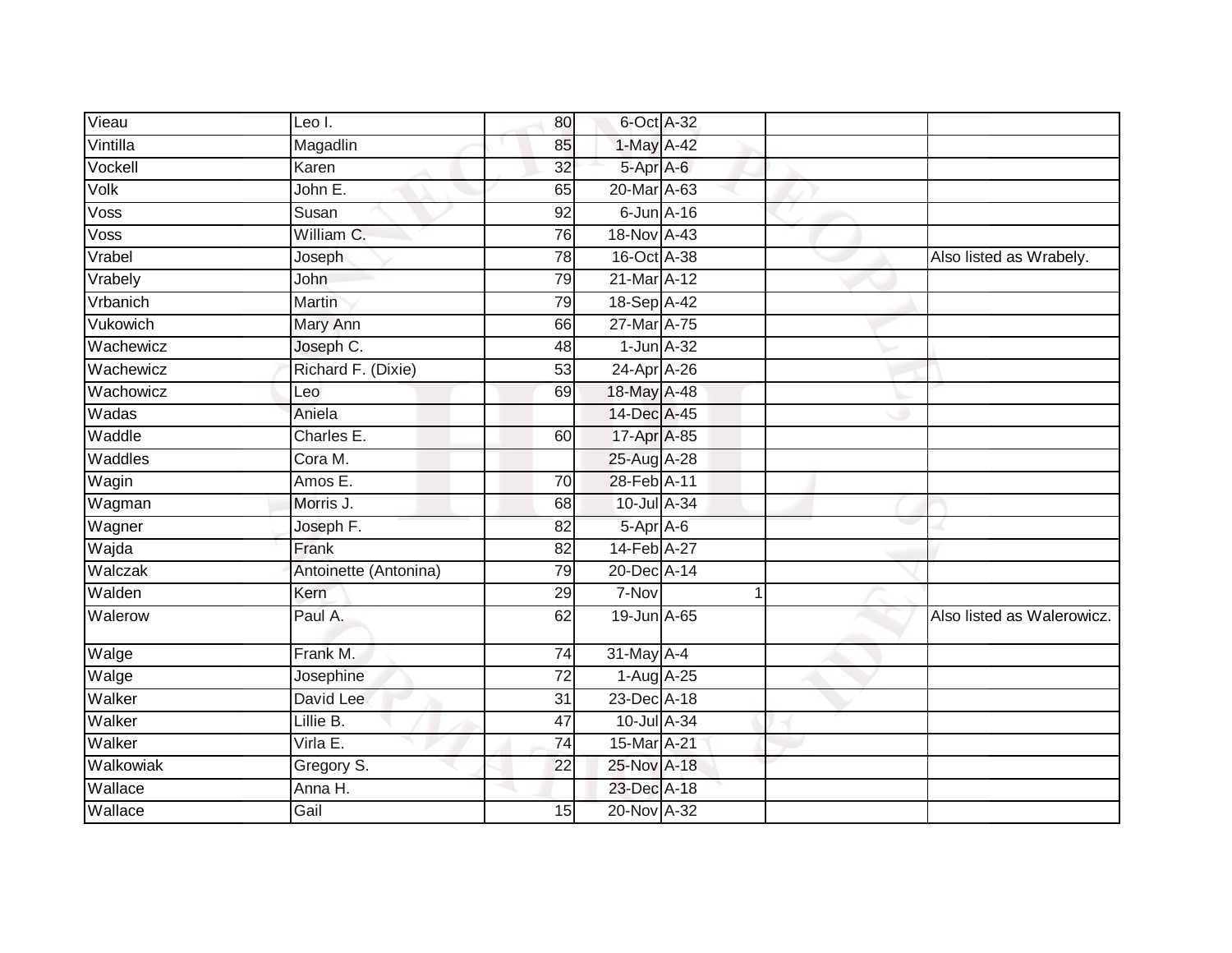| Wallen       | <b>Brian O'Neil</b>   | 2 days          | 7-Aug A-32       |             |                 |  |
|--------------|-----------------------|-----------------|------------------|-------------|-----------------|--|
| Wallen       | Jonathan David        | 2 days          | 5-Aug A-32       |             |                 |  |
| Walley       | Harlan E.             | 74              | 10-Aug A-28      |             |                 |  |
| Walls        | Luie                  | 67              | 16-Jun A-22      |             |                 |  |
| Walsh        | <b>Steven William</b> | 2 days          | 3-Jan A-21       |             |                 |  |
| Waltemath    | Caroline              | 94              | 17-Jun A-28      |             |                 |  |
| Walters      | Alva A.               | $\overline{72}$ | 10-Apr A-34      |             |                 |  |
| Walters      | Maude L.              | 77              | 13-Mar A-61      |             |                 |  |
| Wandrey      | Lewis G.              | 88              | $15$ -Jul $A$ -6 |             |                 |  |
| Wantuck      | Michael W.            | 67              | 16-May A-39      |             |                 |  |
| Warminski    | William A.            | 45              | 25-Apr A-21      |             |                 |  |
| Warren       | Harold Dean Sr.       | 36              | 28-Aug           | $\mathbf 1$ |                 |  |
| Wartenberg   | August H.             | 65              | 14-Oct A-47      |             |                 |  |
| Wartsbaugh   | Ernest G.             | 76              | 22-Jul A-12      |             |                 |  |
| Washington   | <b>Annie Bell</b>     | 44              | 12-Jun A-86      |             |                 |  |
| Washington   | Caroline              | 85              | 14-Nov A-14      |             |                 |  |
| Washlewski   | Florence E.           | 79              | 10-Aug A-28      |             |                 |  |
| Wason        | Nellie M. (Archer)    | 90              | 15-May A-65      |             |                 |  |
| Watkins      | Johnnie               |                 | 29-May A-67      |             |                 |  |
| Watson       | <b>Anna Bell</b>      | 28              | 31-Mar A-53      |             |                 |  |
| Watson       | Shirley L.            | 41              | 12-Jul A-15      |             |                 |  |
| Watt         | Vanessa L.            | 21/2            | $23-Nov$ A-6     |             |                 |  |
| <b>Watts</b> | Georgianna            | 70              | 14-Aug A-67      |             |                 |  |
| Wawrzyniak   | Martha                | 70              | 1-Aug A-25       |             | <b>Blastick</b> |  |
| Waxman       | Louis                 |                 | $2$ -Jan $A$ -59 |             |                 |  |
| Wayo         | John                  | 60              |                  | 6-Jul A-34  |                 |  |
| Weathersby   | Shannon C. (PeeWee)   | $\mathsf 9$     | $24$ -Oct $A$ -4 |             |                 |  |
| Weaver       | <b>Bernice</b>        | 27              | 20-Apr A-51      |             | Tarver          |  |
| Webber       | Robert E.             | 69              | 15-May A-65      |             |                 |  |
| Wedberg      | Gordon E.             | 61              | 18-Dec A-101     |             |                 |  |
| Wedberg      | Harry C.              | 83              | 26-May A-32      |             |                 |  |
| Weinkoff     | <b>Ruth</b>           | $\overline{55}$ | $7-Oct$          | 1           |                 |  |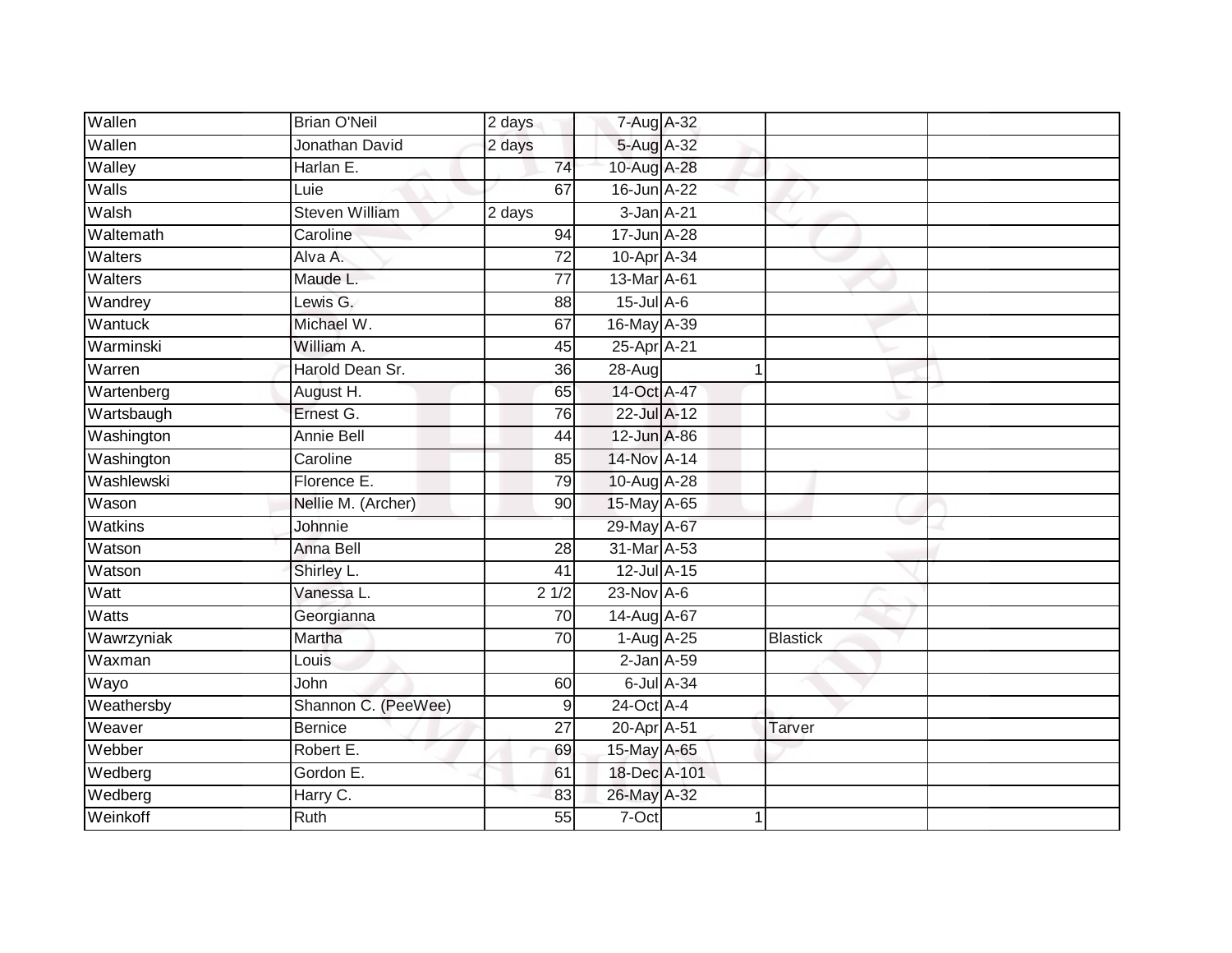| Weir       | Michelle Lynn        | 10 months       | 2-Aug             | 1           |  |
|------------|----------------------|-----------------|-------------------|-------------|--|
| Weiss      | Harry                | 63              | $2-SepA-18$       |             |  |
| Weitze     | Carolyn              | 61              | 13-Oct A-57       |             |  |
| Weizer     | Julia                | 90              | 6-Mar A-58        |             |  |
| Wells      | Donald H. Sr.        | 47              | $4$ -Apr $A$ -14  |             |  |
| Wells      | Ervin J.             | 76              | $6$ -Feb $A$ -53  |             |  |
| Wells      | Ray W.               | $\overline{78}$ | 17-Apr A-85       |             |  |
| Wells      | Suzan L.             | 24              | 28-Jul A-10       |             |  |
| Welsh      | Christena M.         | 88              | $1-Mar A-4$       |             |  |
| Wemple     | George J.            | 64              | 21-Jul A-51       |             |  |
| Wendt      | Minnie               | 88              | 15-Jul A-6        |             |  |
| Wenig      | Mary L.              | 38              | 4-Apr A-14        |             |  |
| Wenzel     | Herman R.            | 75              | 6-Feb A-53        |             |  |
| Wenzel     | Peter J.             | 82              | 21-Dec A-55       |             |  |
| Werkowski  | <b>Hattie</b>        | 78              | 25-Aug A-28       |             |  |
| Werner     | George Albert Sr.    | 83              | 23-Oct A-71       |             |  |
| Wesley     | Walter O.            | 69              | 23-Mar A-32       |             |  |
| Wesolowski | Josephine G.         | 83              | 8-Jun A-40        |             |  |
| West       | Alvin A.             | $\overline{72}$ | 29-Jun A-26       |             |  |
| Westerhout | Peter J.             | 84              | 25-Sep A-94       |             |  |
| Weyhe      | LaVerne E.           | 53              | 10-Oct A-14       |             |  |
| Whaley     | Patrick              | 16              | $29-Aug$          | 1           |  |
| Wheeler    | Donald W.            | 18              | 21-Mar A-12       |             |  |
| Wheeler    | <b>Jerome Howard</b> | 66              | $4$ -Oct $A$ -6   |             |  |
| Wheeler    | Vivian C.            | 63              | 16-May A-39       |             |  |
| Whipple    | Lucile M.            | 84              | 11-Nov A-39       |             |  |
| Whitaker   | Charles H.           | 52              | 23-Aug 1, A-6     |             |  |
| Whitaker   | Della                | 63              | 5-Dec             | $\mathbf 1$ |  |
| Whitaker   | Fred L.              | 85              | $21$ -Feb $A$ -4  |             |  |
| Whitaker   | Louise V.            | 80              | 17-Apr A-85       |             |  |
| Whitaker   | Margie E.            | $\overline{73}$ | <b>7-Nov A-35</b> |             |  |
| Whitaker   | Walter               | $\overline{73}$ | 5-Dec             | 1           |  |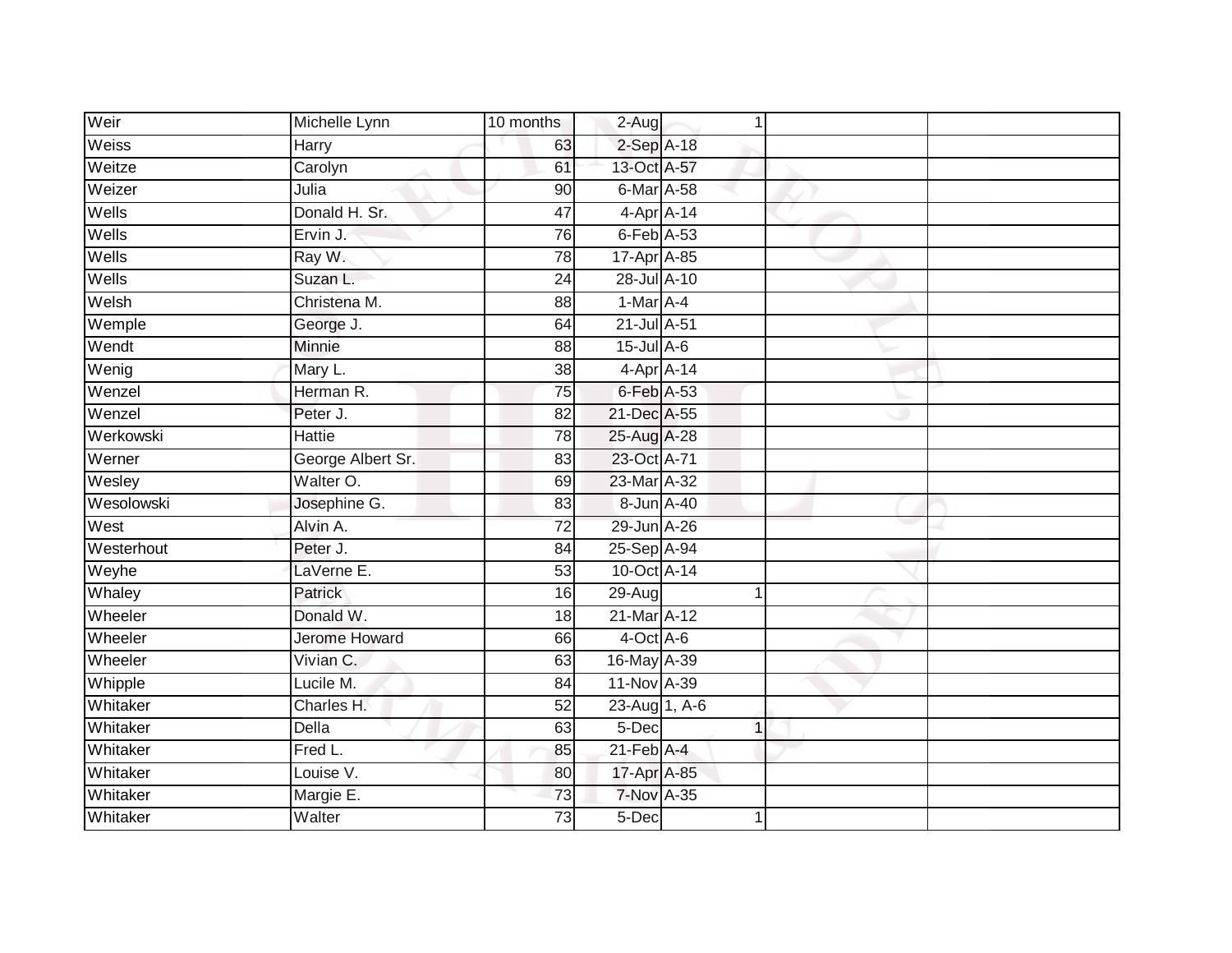| Whitcomb        | Walter E. Sr.         | 51              | 1-Mar A-4        |             |      |
|-----------------|-----------------------|-----------------|------------------|-------------|------|
| White           | Ernest G.             | 53              | 26-Jan A-40      |             |      |
| White           | Ira J.                | 84              | 3-May A-18       |             |      |
| White           | Maggie Lee            | 80              | 15-Sep A-46      |             |      |
| White           | Robert K.             | 68              | $2$ -Jan $A$ -59 |             |      |
| Whitehead       | Mose L.               | 68              | 14-Apr A-34      |             |      |
| Whitener        | Charley E.            | 82              | 21-Aug A-66      |             |      |
| Whiting         | Olga                  | 92              | 3-Oct A-43       |             |      |
| Whyte           | Jack                  | 45              | 10-Jul A-34      |             |      |
| Wienke          | Mary Ellen            | 63              | 19-Jun A-65      |             | Deem |
| Wiers           | Mark A.               | $\overline{2}$  | $6 -$ Jul        |             |      |
| Wietecha        | Anna H.               |                 | $1-Nov$ A-6      |             |      |
| Wiggins         | Laura B.              | 86              | 25-Nov A-18      |             |      |
| Wilburn         | R. Q.                 | 31              | 16-Nov A-61      |             |      |
| Wilcox          | Douglas               | 19              | 16-Aug           | $\mathbf 1$ |      |
| Wilczynski      | Albin N. (Ben)        | 59              | 15-May A-65      |             |      |
| Wild            | Lillian               | 76              | 13-Mar A-61      |             | Lynn |
| Wilhelm         | George J.             | 71              | 14-Sep A-52      |             |      |
| Willard         | Stella R.             |                 | 13-May A-10      |             |      |
| Williams        | Dayton                | 46              | 22-Dec A-20      |             |      |
| Williams        | <b>Delbert</b>        | 63              | $25$ -Jul $A-4$  |             |      |
| <b>Williams</b> | <b>Everett Thomas</b> | $\overline{71}$ | 5-Aug A-32       |             |      |
| <b>Williams</b> | Gordon A.             | 90              | 26-Dec A-20      |             |      |
| Williams        | Jeffrey               | $\overline{21}$ | $18 -$ Jul       | 1           |      |
| Williams        | John A. (Mr. Barker)  | 87              | $14$ -Jan $A$ -4 |             |      |
| Williams        | Lawrence E.           | 65              | 31-Mar A-53      |             |      |
| Williams        | Leslie T.             | 65              | 14-Apr A-34      |             |      |
| Williams        | Leslie W.             | 73              | 13-Sep A-14      |             |      |
| Williams        | Lucille               | 76              | 15-May A-65      |             |      |
| Williams        | <b>McGary</b>         | 35              | 21-Jun A-29      |             |      |
| Williams        | Nathaniel             | 22              | 30-Nov           |             |      |
| Williams        | Richard               | 59              | 15-Nov A-27      |             |      |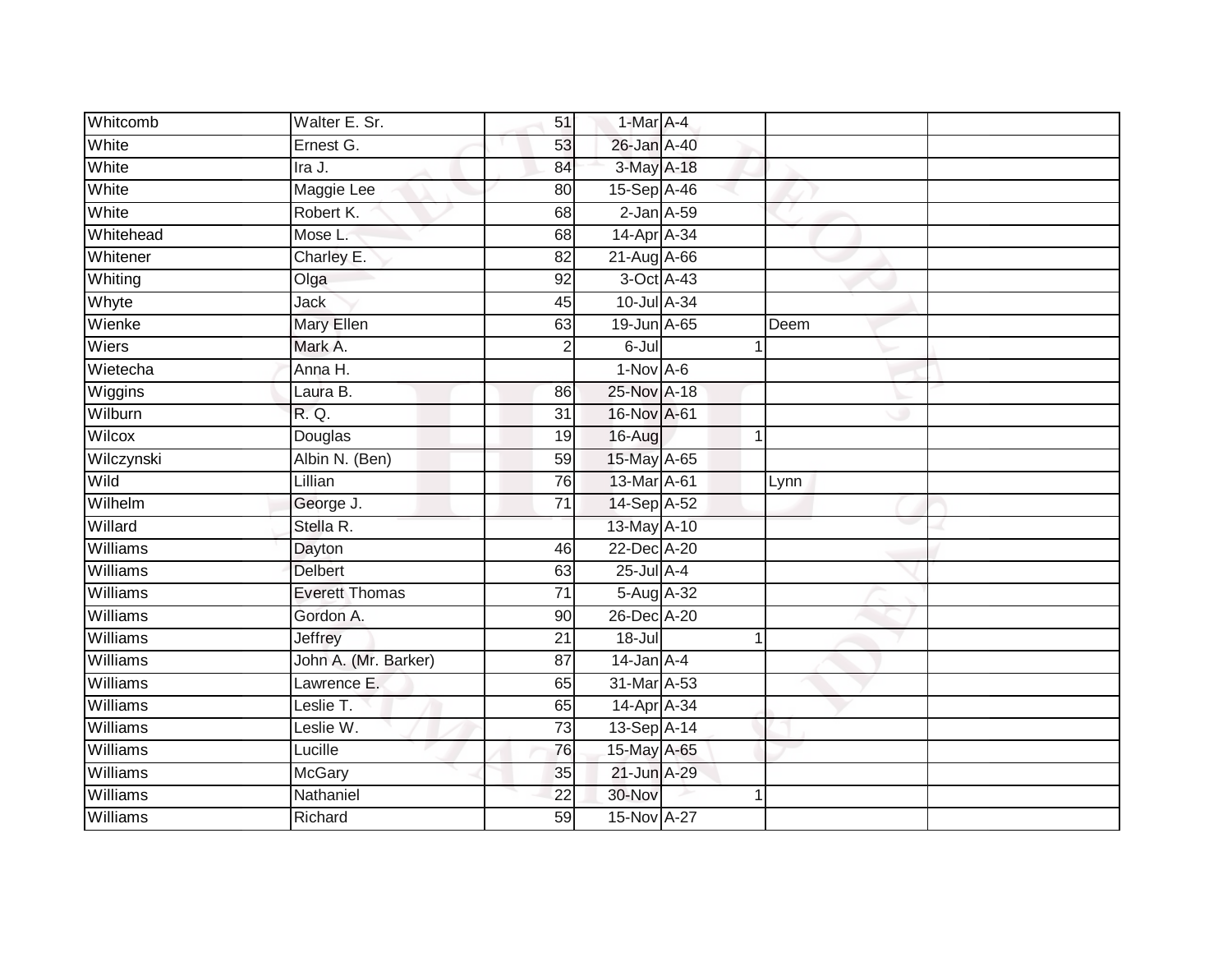| Williams        | Robert L.             | 68              | 17-Jun A-28       |                |  |
|-----------------|-----------------------|-----------------|-------------------|----------------|--|
| Williams        | Sammie                | 17              | $22 -$ Jul        |                |  |
| <b>Williams</b> | Vera                  | 15              | 11-May            | $\mathbf{1}$   |  |
| Williams        | Willie                |                 | 12-Jun A-86       |                |  |
| Willis          | Dennis K.             | Infant          | 28-Aug A-70       |                |  |
| Willis          | Richard (Larry)       | 21              | 20-Sep A-14       |                |  |
| Willsey         | Levi Barton           | <b>Infant</b>   |                   | 8-Jul A-24     |  |
| Wilson          | David                 | 60              | $2$ -Jan $A$ -59  |                |  |
| Wilson          | David G.              | 12              |                   | 23-Jun 1, A-28 |  |
| Wilson          | Juanita               |                 | 22-May A-42       |                |  |
| Wilson          | Leonard J.            |                 | 12-Apr A-22       |                |  |
| Wilson          | Orbin (Tex)           | 65              | 17-Jul A-56       |                |  |
| Wilson          | Raymond               | 74              |                   | 5-Jul A-31     |  |
| Wilson          | <b>Robert Jeffrey</b> | 16 days         | 14-Mar A-23       |                |  |
| Wilson          | Robert L.             | 59              | 12-Sep            | $\mathbf 1$    |  |
| Winchell        | Marie P.              | 63              | 21-Nov A-24       |                |  |
| Wincsher        | Ethel                 |                 | 20-May A-22       |                |  |
| Windle          | John B. Jr.           | 50              | 18-Nov A-43       |                |  |
| Windmiller      | <b>John Harold</b>    | $\overline{72}$ | 29-Mar A-14       |                |  |
| Winebrenner     | Floyd Jr.             | 3               | $17-Oct$          | 1              |  |
| Winebrenner     | <b>Steven</b>         | $\overline{2}$  | $17-Oct$          | 1              |  |
| Winfield        | Henrietta             |                 | 29-Apr A-6        |                |  |
| Winkley         | Harry L.              | 53              | $27 - Jan A - 12$ |                |  |
| Winter          | Dovie D.              | 76              | 4-Mar A-33        |                |  |
| Wisinski        | Edward H.             | 58              | 21-Nov A-24       |                |  |
| Wisniewski      | Lottie                | 77              | 24-Nov A-69       |                |  |
| Witvoet         | Gerrit B.             | $\overline{75}$ | $6-Sep$ A-6       |                |  |
| Wlazik          | Lucille (Lucy)        | $\overline{71}$ | 29-Jun A-26       |                |  |
| Wleklinski      | Norbert               | 54              | 26-Jul A-4        |                |  |
| Woelfel         | Mary O.               | 74              | 19-Jul A-4        |                |  |
| Wojciechowski   | Sophie                | 83              | 11-Mar A-47       |                |  |
| Wojno           | Margaret              | $\overline{82}$ | 19-Aug A-18       |                |  |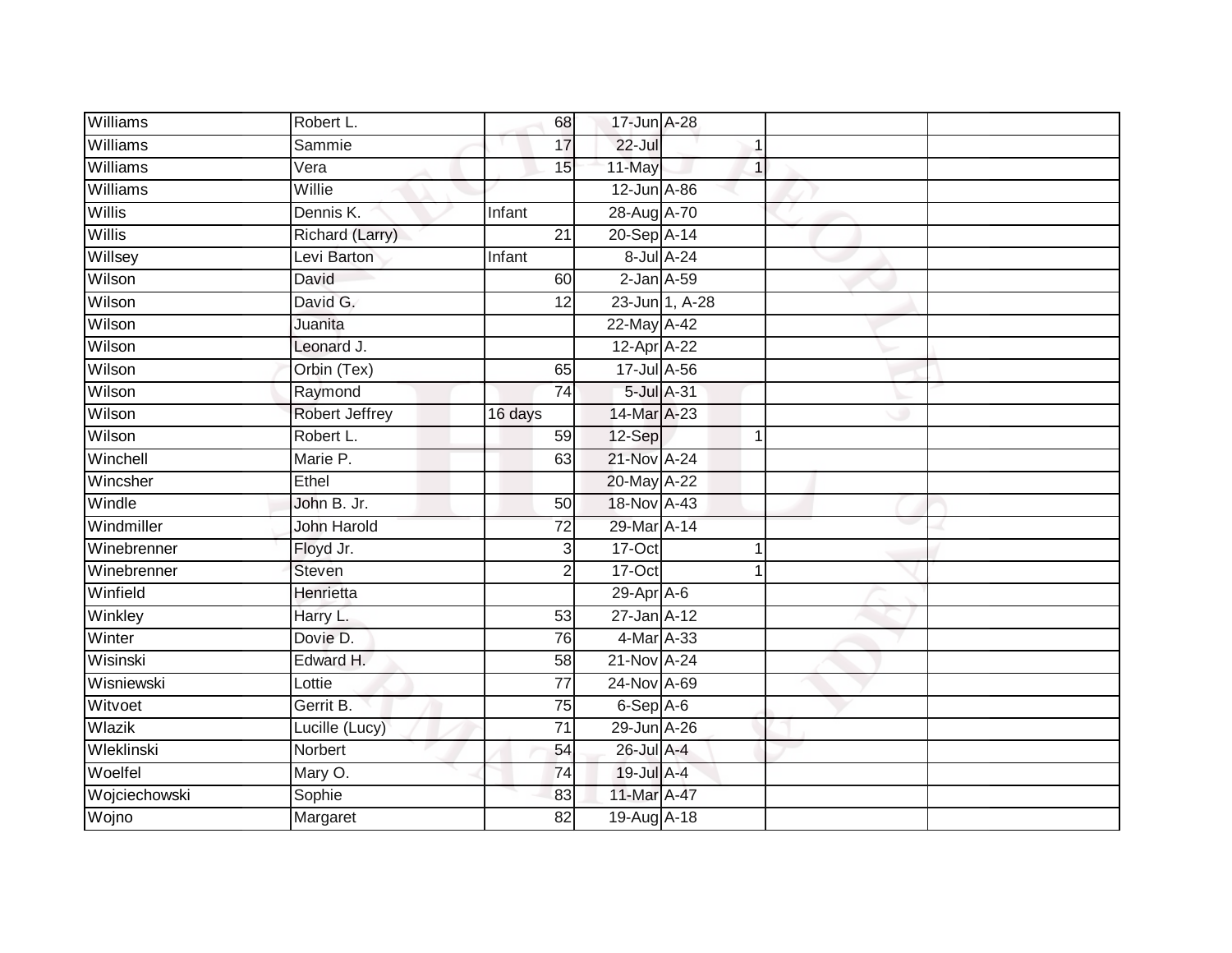| Wojtowicz     | Victor Sr.         |                 | 12-Apr A-22      |            |              |  |
|---------------|--------------------|-----------------|------------------|------------|--------------|--|
| Wolff         | Arthur W.          | 58              | 25-Feb A-39      |            |              |  |
|               |                    |                 |                  |            |              |  |
| Wood          | Dorothy C.         | $\overline{72}$ |                  | 3-Apr A-38 | Worland      |  |
| Wood          | Emma E.            | 88              | 30-Jun A-20      |            |              |  |
| Woodrow       | Clara J.           | $\overline{58}$ | 7-Mar A-16       |            |              |  |
| Woods         | Frieda A.          | 62              | 9-Aug A-15       |            |              |  |
| Wooley        | Moses              | 84              | $9-Aug$ $A-15$   |            |              |  |
| Wooten        | William A.         | 78              | 7-Feb A-16       |            |              |  |
| Worley        | Frederick (Earl)   | 69              | 27-Feb A-12      |            |              |  |
| Worm          | Arthur W.          | 86              | 29-Mar A-14      |            |              |  |
| Worst         | Carl J.            | 48              | 11-Feb A-33      |            |              |  |
| Wozniak       | <b>Ethel Marie</b> | 82              | 28-Apr A-32      |            |              |  |
| Wren          | <b>Robert Lee</b>  | 26              | 28-Jan A-46      |            |              |  |
| Wright        | Alta (Bea)         | 58              | 23-Oct A-71      |            |              |  |
| Wright        | <b>Bess</b>        | $\overline{87}$ | 8-Mar A-12       |            |              |  |
| Wright        | Mary Jane          | 83              | 4-Jan A-12       |            |              |  |
| Wrigley       | Philip K.          | $\overline{82}$ | 12-Apr           | 1          |              |  |
| Wroblewska    | Josephine          | 87              | 5-Aug A-32       |            |              |  |
| Wrzesien      | Stephen            | 62              | 5-Dec A-25       |            |              |  |
| Wujek         | Barney F.          | 64              | 21-Jun A-29      |            |              |  |
| Wunrow        | Harry W.           | 80              | 20-Feb A-20      |            |              |  |
| Wyatt         | Emery R. Sr.       | 89              | $21$ -Feb $A$ -4 |            |              |  |
| Wynkoop       | Effie A.           | 87              | 14-Aug A-67      |            |              |  |
| Wynkoop       | Jesse O.           | 92              | 8-Sep A-29       |            |              |  |
| Wynn          | Phill              | 35              | 3-Jul            | 1          |              |  |
| Wynne         | Inez               | 76              | $2-Sep$ A-18     |            |              |  |
| Wyse          | John B.            | 73              | 1-May A-42       |            |              |  |
| <b>Xidias</b> | Theodore (Karubas) | 91              | 19-Sep A-7       |            |              |  |
| Yager         | Mary A.            | 67              | 21-Mar A-12      |            | <b>Matis</b> |  |
| Yager         | Stephen J.         | 75              | 14-Mar A-23      |            |              |  |
| Yakowchik     | Agnes              | 85              | 11-Sep A-66      |            | Paraluk      |  |
| Yaksich       | Peter J.           | 84              | 22-May A-42      |            |              |  |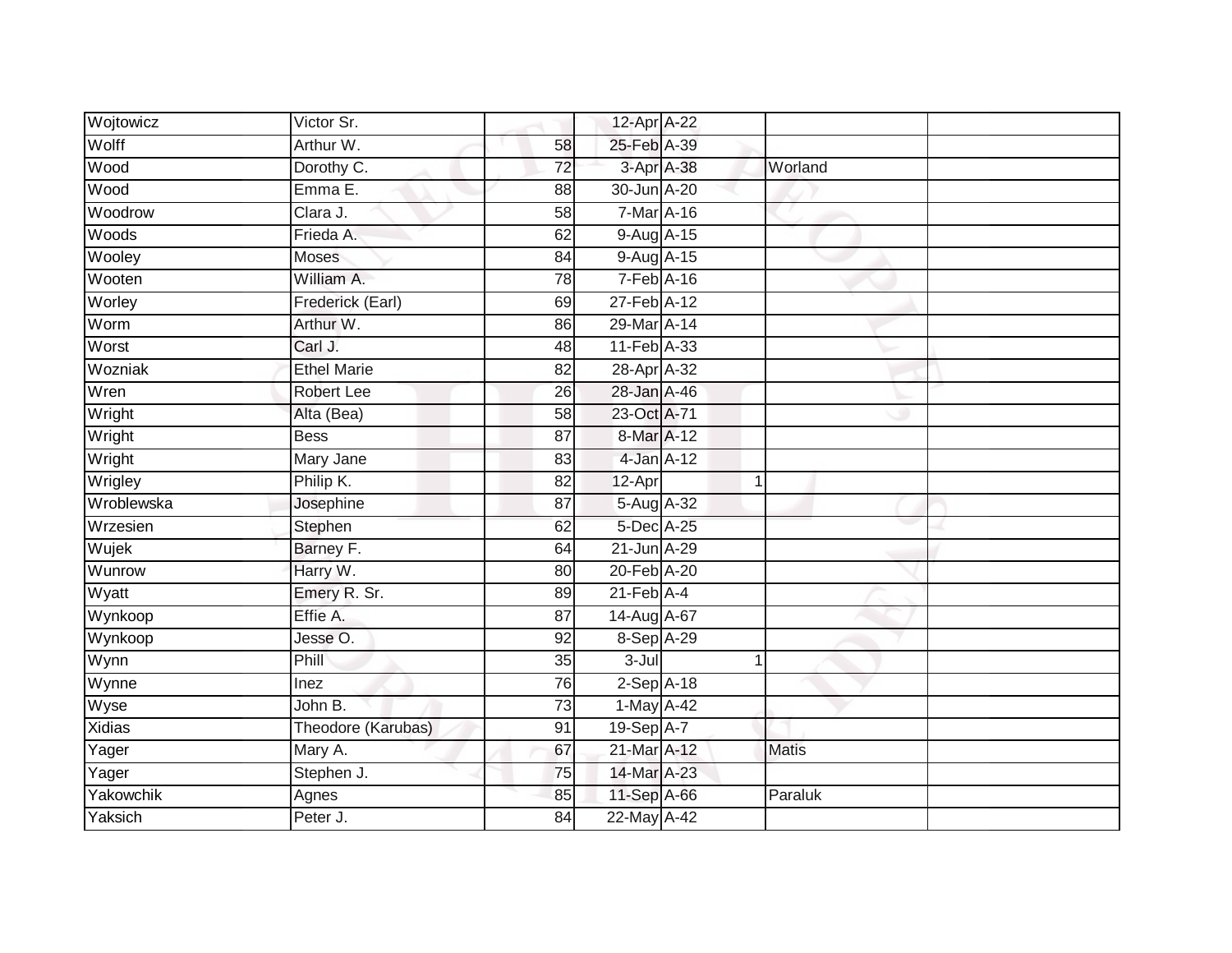| Yang                | Tung H.                 | 51              | 13-Jul A-22       |                  |          |  |
|---------------------|-------------------------|-----------------|-------------------|------------------|----------|--|
| Yatsko              | Mary                    | 84              | 5-Aug A-32        |                  |          |  |
| Yazumbak            | Stephanie               | 59              | 3-Nov A-41        |                  | Kaminski |  |
| Yeager              | Kenneth V.              | 71              | $8-Aug$ $A-4$     |                  |          |  |
| Yednak              | Andrew                  | 65              |                   | $6$ -Jul $A$ -34 |          |  |
| Yeisley             | <b>William Fredrich</b> | 69              | 25-Dec A-67       |                  |          |  |
| Yercine             | James A.                | 48              | <b>7-Nov A-35</b> |                  |          |  |
| Yerga               | Frank E.                | 63              | 13-May A-10       |                  |          |  |
| Yingling            | Harold                  | 64              | 5-Dec A-25        |                  |          |  |
| Yoder               | Roy O.                  | 78              | 2-Aug A-16        |                  |          |  |
| Yoho                | Laura I.                | 66              | $17-Mar A-12$     |                  |          |  |
| Yonker              | Margaret                | 82              | 30-Nov A-48       |                  |          |  |
| Yonko               | Antonia                 | 84              | 20-Feb A-20       |                  | Jubinsky |  |
| York                | Benjamin W.             | 8               | $1$ -Jun $A$ -32  |                  |          |  |
| Young               | Joan C.                 | 47              | 20-Sep A-14       |                  |          |  |
| Young               | Louise                  | 80              | 18-Dec A-101      |                  |          |  |
| $\overline{Y}$ oung | Newell                  | 50              | 22-Apr A-22       |                  |          |  |
| $\overline{Y}$ oung | Rosie Lee               | 61              | 16-Nov A-61       |                  |          |  |
| Younger             | Harry W.                | 79              | 20-Oct A-30       |                  |          |  |
| Youngman            | <b>Marion</b>           | 65              | $1-Aug$ $A-25$    |                  |          |  |
| $\overline{Y}$ ung  | Tommy Quon              | 78              | 27-Apr A-52       |                  |          |  |
| Yurtanas            | Caroline L.             | $\overline{33}$ | 19-Jul A-4        |                  |          |  |
| Zabinski            | Cecilia G.              | 60              | 18-Dec A-101      |                  |          |  |
| Zacarias            | Ramon Jr.               | 6               | $7 - Jan A - 18$  |                  |          |  |
| Zagrovic            | Mary O'Keefe            | 79              | 29-Nov A-22       |                  |          |  |
| Zajac               | Peter                   | 69              | $1-Feb$ A-21      |                  |          |  |
| Zakutny             | Helen                   | $\overline{72}$ | 15-Mar A-21       |                  |          |  |
| Zakutny             | Michael                 | 75              | 13-Oct A-57       |                  |          |  |
| Zandi               | Victor                  | 74              | 2-Dec A-30        |                  |          |  |
| Zandstra            | Garrett                 | 63              | 31-Mar A-53       |                  |          |  |
| Zapparoni           | Geno                    | 64              | 8-Dec A-52        |                  |          |  |
| Zaragoza            | Arnulfo (John)          | $\overline{77}$ | 4-May A-40        |                  |          |  |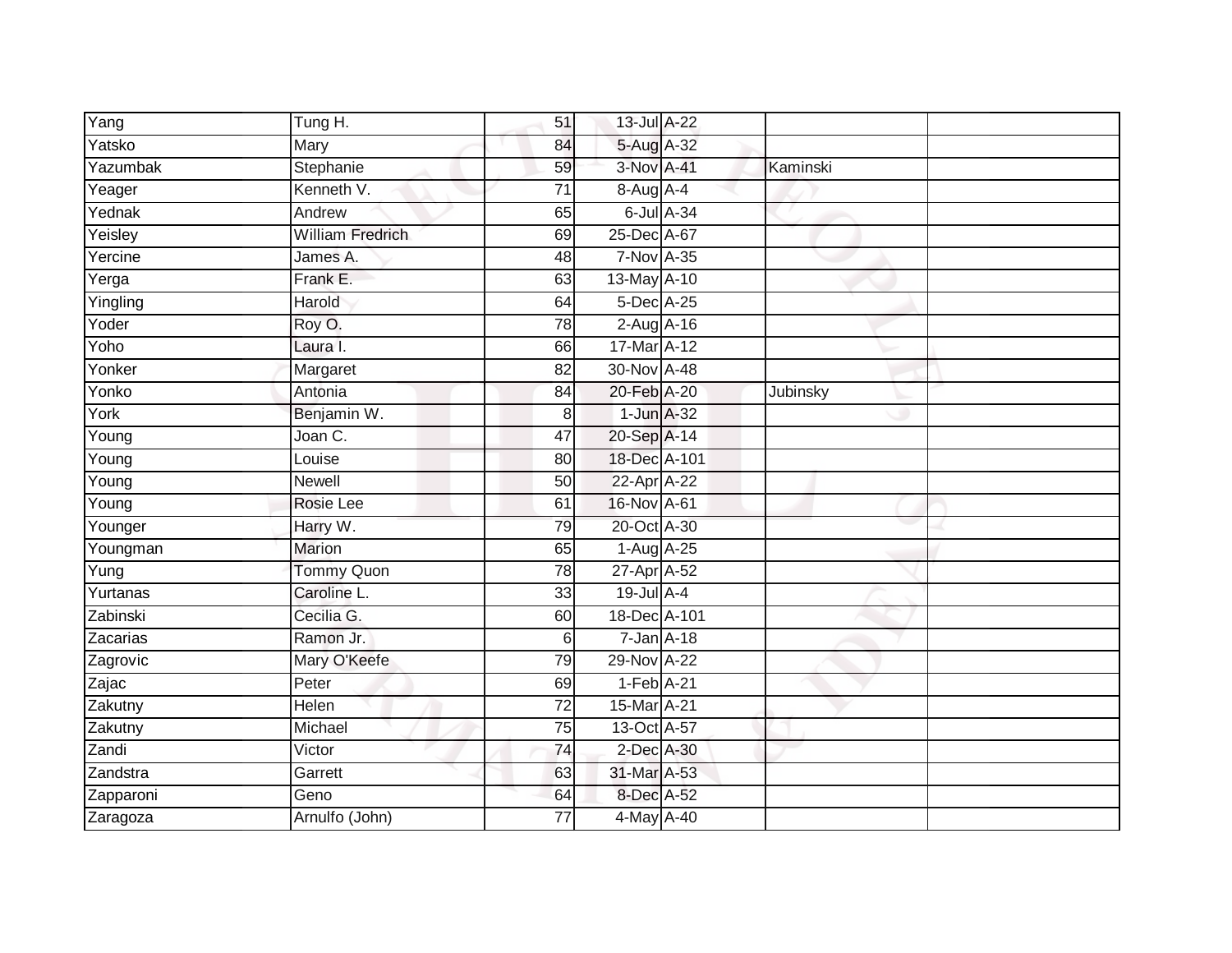| Zarth               | Mabel F.            | 86              | 17-Feb A-46      |                    |                          |
|---------------------|---------------------|-----------------|------------------|--------------------|--------------------------|
| Zatkovich           | John                | 78              | 22-Apr A-22      |                    |                          |
| Zatlokowicz         | <b>Mary Ann</b>     | 94              | 10-Apr A-34      |                    |                          |
| Zavada              | Ervin V. Sr.        | 61              | 13-Mar A-61      |                    |                          |
| Zdankiewicz         | Walerja             | 88              |                  | $7 - Apr$ $A - 32$ |                          |
| Zech                | Genevieve Marie     | 80              | 29-Mar A-14      |                    |                          |
| Zeilenga            | <b>Dianne</b>       | 21              | 22-May           |                    |                          |
| Zeilenga            | Jennifer            | 18 months       | 22-May           |                    |                          |
| Zeithammel          | Frank               | 93              | 10-Jun A-35      |                    |                          |
| Zeldenrust          | <b>Evelyn Grace</b> | 50              | 28-Sep A-53      |                    |                          |
| Zeller              | Thomas W.           | 60              | $2-May$ A-8      |                    |                          |
| Zellers             | Vernon L.           | 69              | 22-Apr A-22      |                    |                          |
| Zeman               | Joseph              | 63              | 15-Sep A-46      |                    |                          |
| Zembala             | Mary                | 80              | 19-Jan A-45      |                    |                          |
| Zenos               | Dennis P.           | $\overline{77}$ | 2-Jan A-59       |                    |                          |
| Zielaskowski        | Helen C.            | 58              | 1-Aug A-25       |                    |                          |
| Ziesemer            | Martha J.           | 89              | 9-May A-8        |                    |                          |
| Zimmerman           | Arthur H.           | 82              | 10-Feb A-24      |                    |                          |
| Zimont              | Carrie              | 62              | 15-Feb A-29      |                    |                          |
| Zlatarich           | Irene (Angie)       | 57              | 21-Nov A-24      |                    |                          |
| Znavor              | John                | 84              | 15-Aug A-8       |                    |                          |
| Znavor              | Mary                | 78              | 27-Mar A-75      |                    |                          |
| Zobel               | John                |                 | 18-Sep A-42      |                    |                          |
| Zondor              | Ambrose F.          | 82              | 24-Apr A-26      |                    |                          |
| Zubak               | Anna Mae            | 55              | $21$ -Feb $A$ -4 |                    |                          |
| Zugel               | Anna                | 88              | 3-Feb A-47       |                    |                          |
| <b>Zuick</b>        | Phillip             | 55              | 30-Jan A-30      |                    |                          |
| Zurawec             | Walter              | 68              |                  | 3-Apr A-38         | Also listed as Zurawiec. |
| $\overline{Z}$ wart | Anna Marie          | 56              | 4-Aug A-30       |                    |                          |
| Zweigan             | Sol B.              | 86              | 8-Sep A-29       |                    |                          |
| Zwinklis            | Grace               | 63              |                  | 3-Apr A-38         |                          |
| Zwoll               | Frederich N.        | 68              | 19-Jun A-65      |                    |                          |
|                     |                     |                 |                  |                    |                          |